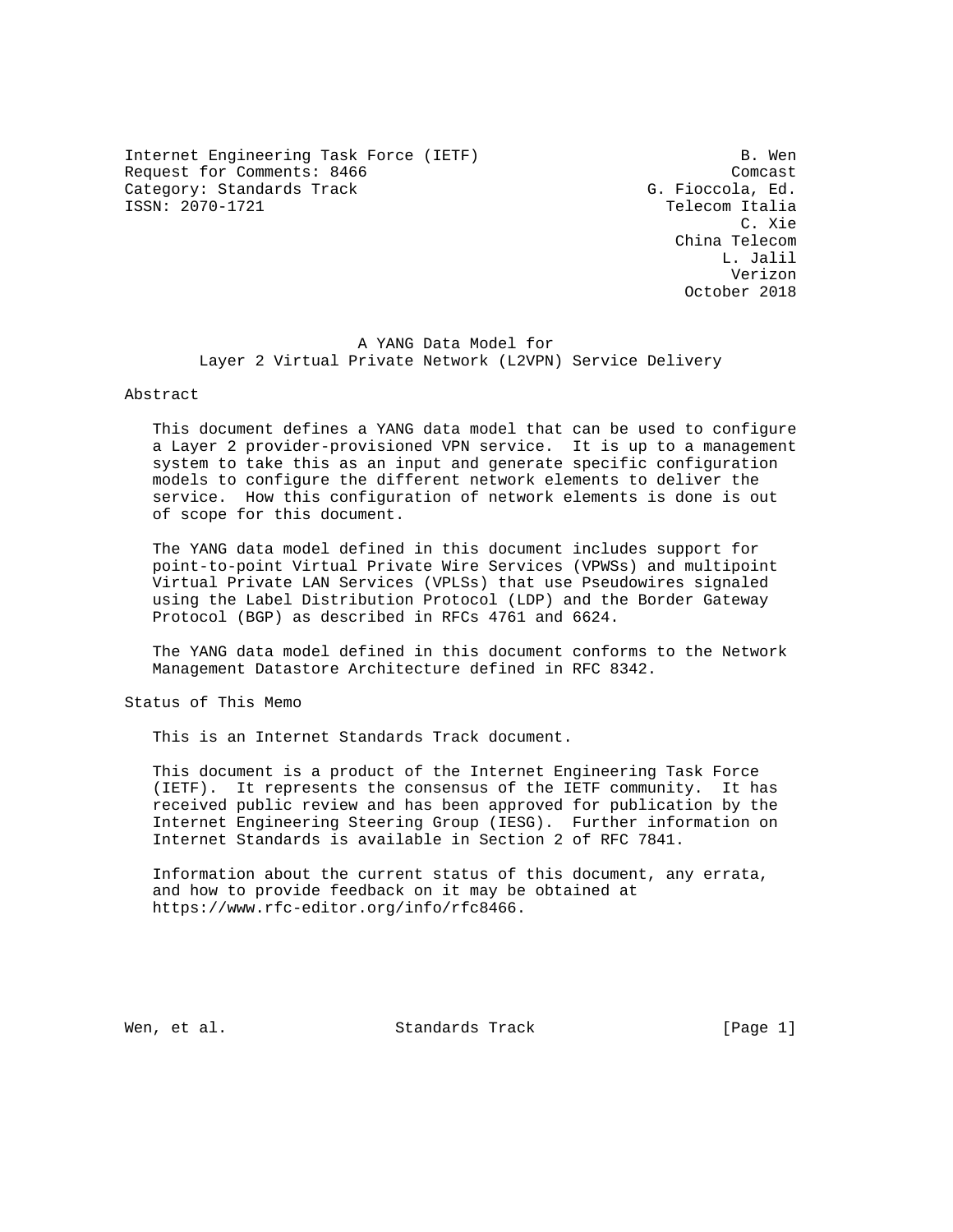# Copyright Notice

 Copyright (c) 2018 IETF Trust and the persons identified as the document authors. All rights reserved.

 This document is subject to BCP 78 and the IETF Trust's Legal Provisions Relating to IETF Documents

 (https://trustee.ietf.org/license-info) in effect on the date of publication of this document. Please review these documents carefully, as they describe your rights and restrictions with respect to this document. Code Components extracted from this document must include Simplified BSD License text as described in Section 4.e of the Trust Legal Provisions and are provided without warranty as described in the Simplified BSD License.

Table of Contents

| 1 <sup>1</sup>                                                                                                                                                                                                                                    | $\overline{4}$ |
|---------------------------------------------------------------------------------------------------------------------------------------------------------------------------------------------------------------------------------------------------|----------------|
|                                                                                                                                                                                                                                                   | $\overline{4}$ |
| 1.1.1. Requirements Language                                                                                                                                                                                                                      | 5              |
|                                                                                                                                                                                                                                                   | 5              |
| 2 <sub>1</sub>                                                                                                                                                                                                                                    | 5              |
| 3.<br>The Layer 2 VPN Service Model                                                                                                                                                                                                               | 7              |
| 3.1. Layer 2 VPN Service Types                                                                                                                                                                                                                    | 7              |
| 3.2. Layer 2 VPN Physical Network Topology                                                                                                                                                                                                        | 7              |
|                                                                                                                                                                                                                                                   | $\overline{9}$ |
| Design of the Data Model<br>5 <sub>1</sub>                                                                                                                                                                                                        | 11             |
| 5.1. Features and Augmentation                                                                                                                                                                                                                    | 20             |
| 5.2. VPN Service Overview                                                                                                                                                                                                                         | 20             |
| VPN Service Type<br>5.2.1.                                                                                                                                                                                                                        | 21             |
| 5.2.2. VPN Service Topologies                                                                                                                                                                                                                     | 22             |
| $5.2.2.1.$ Route Target Allocation                                                                                                                                                                                                                | 22             |
|                                                                                                                                                                                                                                                   | 22             |
| $5.2.2.3$ . Hub-and-Spoke                                                                                                                                                                                                                         | 22             |
| $5.2.2.4$ . Hub-and-Spoke Disjoint                                                                                                                                                                                                                | 23             |
|                                                                                                                                                                                                                                                   | 24             |
| 5.2.4.                                                                                                                                                                                                                                            | 27             |
| 5.2.5. Frame Delivery Service                                                                                                                                                                                                                     | 28             |
|                                                                                                                                                                                                                                                   | 30             |
| Devices and Locations<br>5.3.1.                                                                                                                                                                                                                   | 31             |
| 5.3.2.                                                                                                                                                                                                                                            | 32             |
| Site Network Accesses                                                                                                                                                                                                                             | 33             |
| 5.3.2.1.                                                                                                                                                                                                                                          |                |
|                                                                                                                                                                                                                                                   | 33             |
| 5.4. Site Roles<br>a constitution of the contract of the contract of the contract of the contract of the contract of the contract of the contract of the contract of the contract of the contract of the contract of the contract of the contract | 38             |

Wen, et al. Standards Track [Page 2]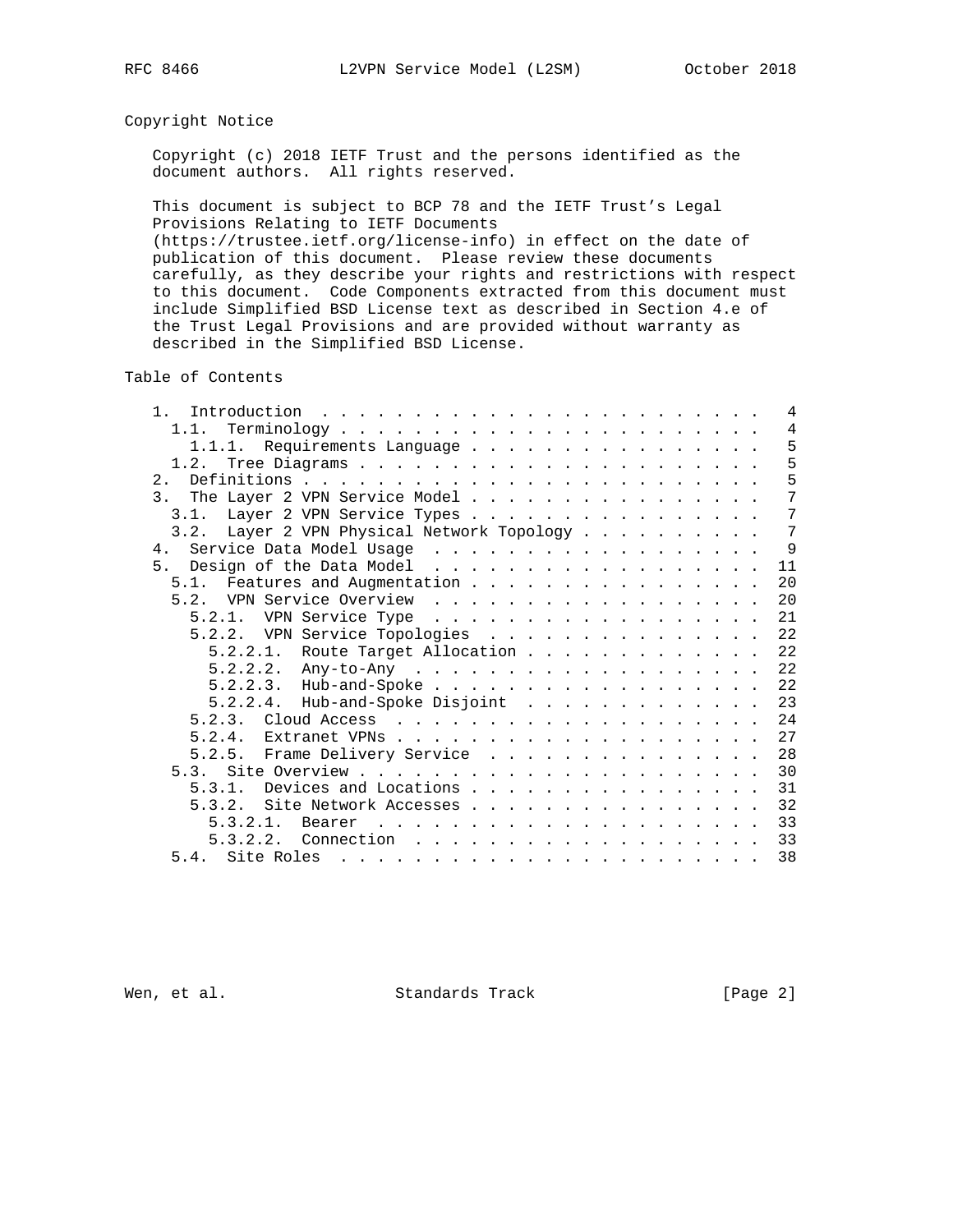|    | Site Belonging to Multiple VPNs<br>5.5.                        | 38    |
|----|----------------------------------------------------------------|-------|
|    | Site VPN Flavors<br>5.5.1.                                     | 38    |
|    | Single VPN Attachment: site-vpn-flavor-single<br>5.5.1.1.      | 39    |
|    | Multi-VPN Attachment: site-vpn-flavor-multi<br>5.5.1.2.        | 39    |
|    | NNI: site-vpn-flavor-nni<br>5.5.1.3.                           | 40    |
|    | E2E: site-vpn-flavor-e2e<br>5.5.1.4.                           | 41    |
|    | Attaching a Site to a VPN<br>5.5.2.                            | 41    |
|    | Referencing a VPN<br>5.5.2.1.                                  | 41    |
|    |                                                                | 43    |
|    | Deciding Where to Connect the Site<br>5.6.                     | 48    |
|    | Constraint: Device<br>5.6.1.                                   | 49    |
|    | Constraint/Parameter: Site Location<br>5.6.2.                  | 50    |
|    | Constraint/Parameter: Access Type<br>5.6.3.                    | 51    |
|    | 5.6.4. Constraint: Access Diversity                            | 52    |
|    | Route Distinguisher and Network Instance Allocation<br>5.7.    | 53    |
|    | Site-Network-Access Availability<br>5.8.                       | 54    |
|    | 5.9.                                                           | 56    |
|    |                                                                | 56    |
|    |                                                                | 56    |
|    |                                                                | 57    |
|    | 5.10.2.1. QoS Classification                                   | 57    |
|    | 5.10.2.2. OoS Profile                                          | 58    |
|    | Support for BUM<br>5.10.3.                                     | 59    |
|    |                                                                | 60    |
|    |                                                                | 61    |
|    |                                                                | 61    |
|    | 5.14. Enhanced VPN Features                                    | 62    |
|    | 5.14.1. Carriers' Carriers                                     | 62    |
|    | 5.15. External ID References                                   | 63    |
|    | 5.16. Defining NNIs and Inter-AS Support                       | 64    |
|    | 5.16.1. Defining an NNI with the Option A Flavor               | 66    |
|    | 5.16.2. Defining an NNI with the Option B Flavor               | 70    |
|    | 5.16.3. Defining an NNI with the Option C Flavor               | 73    |
|    | 5.17. Applicability of L2SM in Inter-provider and Inter-domain |       |
|    |                                                                | 74    |
| б. | Interaction with Other YANG Modules                            | 76    |
| 7. | Service Model Usage Example                                    | 77    |
| 8. |                                                                | 82    |
| 9. | Security Considerations 152                                    |       |
|    |                                                                |       |
|    |                                                                |       |
|    |                                                                |       |
|    | Normative References 153<br>11.1.                              |       |
|    | 11.2.<br>Informative References 155                            |       |
|    |                                                                |       |
|    |                                                                | . 158 |

Wen, et al. Standards Track [Page 3]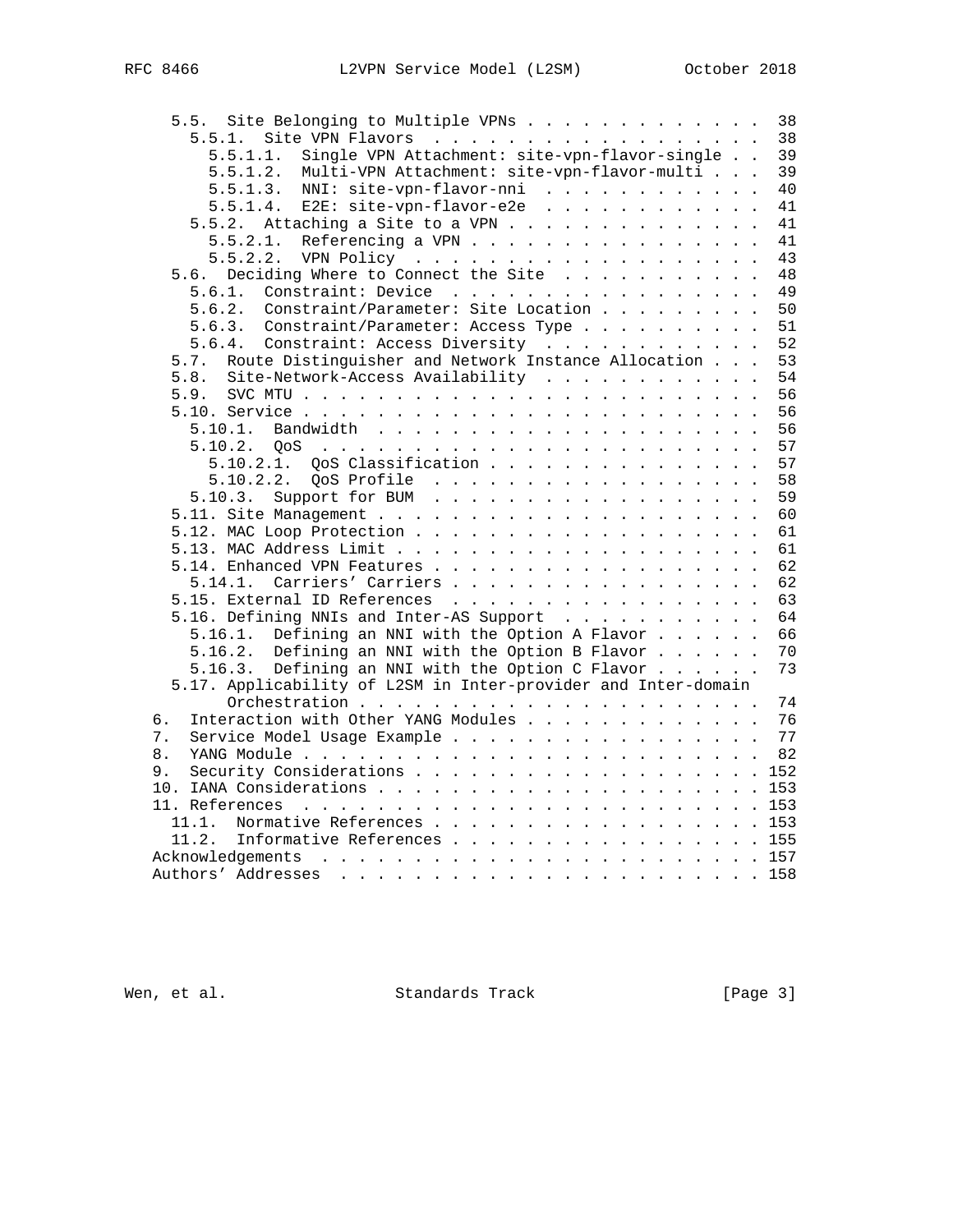# 1. Introduction

 This document defines a YANG data model for the Layer 2 VPN (L2VPN) service. This model defines service configuration elements that can be used in communication protocols between customers and network operators. Those elements can also be used as input to automated control and configuration applications and can generate specific configuration models to configure the different network elements to deliver the service. How this configuration of network elements is done is out of scope for this document.

 Further discussion of the way that services are modeled in YANG and the relationship between "customer service models" like the one described in this document and configuration models can be found in [RFC8309] and [RFC8199]. Sections 4 and 6 also provide more information on how this service model could be used and how it fits into the overall modeling architecture.

 The YANG data model defined in this document includes support for point-to-point Virtual Private Wire Services (VPWSs) and multipoint Virtual Private LAN Services (VPLSs) that use Pseudowires signaled using the Label Distribution Protocol (LDP) and the Border Gateway Protocol (BGP) as described in [RFC4761] and [RFC6624]. It also conforms to the Network Management Datastore Architecture (NMDA) [RFC8342].

## 1.1. Terminology

 The following terms are defined in [RFC6241] and are not redefined here:

- o client
- o configuration data
- o server
- o state data

 The following terms are defined in [RFC7950] and are not redefined here:

- o augment
- o data model
- o data node

Wen, et al. Standards Track [Page 4]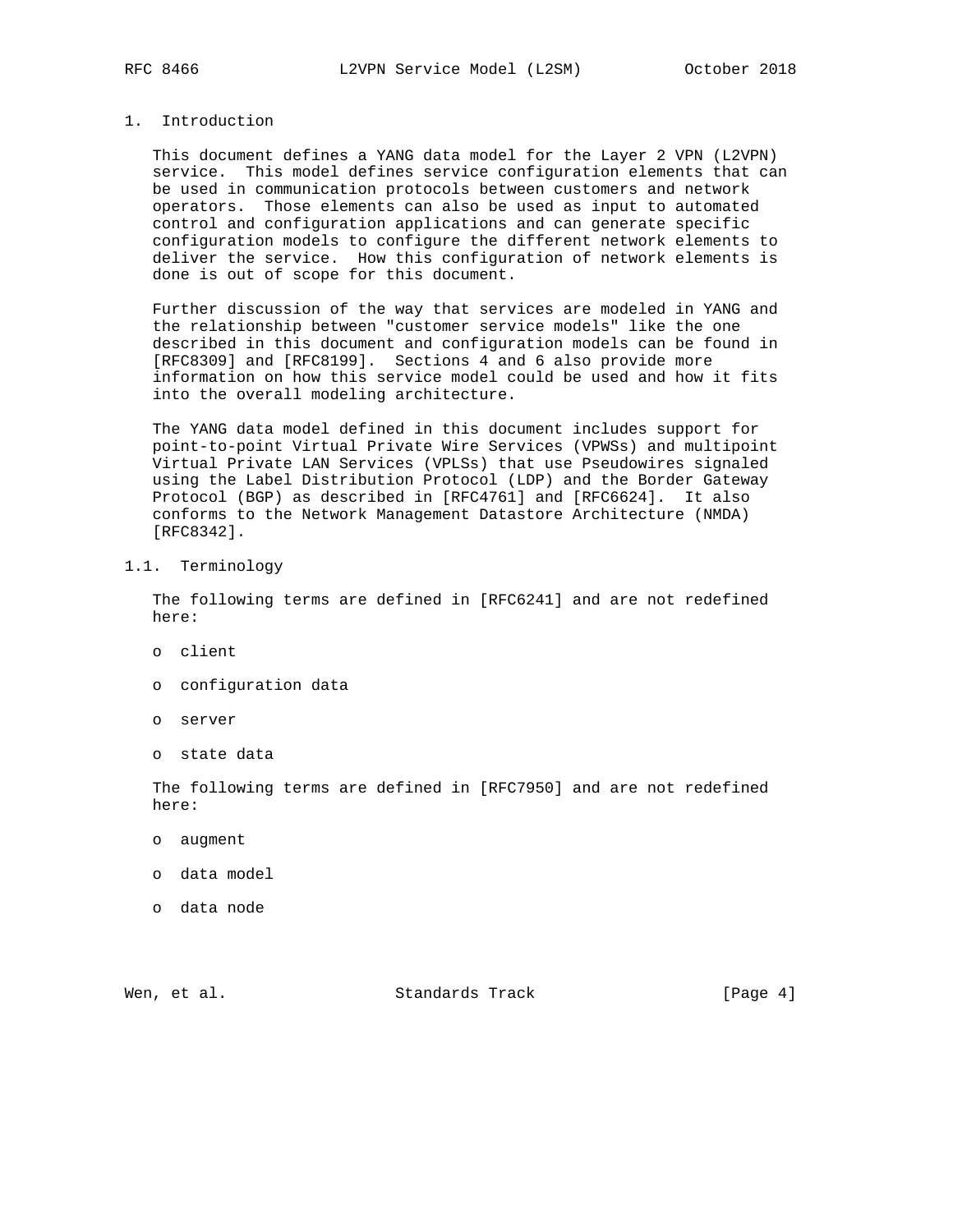The terminology for describing YANG data models is found in [RFC7950].

1.1.1. Requirements Language

 The key words "MUST", "MUST NOT", "REQUIRED", "SHALL", "SHALL NOT", "SHOULD", "SHOULD NOT", "RECOMMENDED", "NOT RECOMMENDED", "MAY", and "OPTIONAL" in this document are to be interpreted as described in BCP 14 [RFC2119] [RFC8174] when, and only when, they appear in all capitals, as shown here.

1.2. Tree Diagrams

 Tree diagrams used in this document follow the notation defined in [RFC8340].

2. Definitions

This document uses the following terms:

- Service Provider (SP): The organization (usually a commercial undertaking) responsible for operating the network that offers VPN services to clients and customers.
- Customer Edge (CE) Device: Equipment that is dedicated to a particular customer and is directly connected to one or more PE devices via Attachment Circuits (ACs). A CE is usually located at the customer premises and is usually dedicated to a single VPN, although it may support multiple VPNs if each one has separate ACs. The CE devices can be routers, bridges, switches, or hosts.
- Provider Edge (PE) Device: Equipment managed by the SP that can support multiple VPNs for different customers and is directly connected to one or more CE devices via ACs. A PE is usually located at an SP Point of Presence (POP) and is managed by the SP.
- Virtual Private LAN Service (VPLS): A VPLS is a provider service that emulates the full functionality of a traditional LAN. A VPLS makes it possible to interconnect several LAN segments over a packet switched network (PSN) and makes the remote LAN segments behave as one single LAN.
- Virtual Private Wire Service (VPWS): A VPWS is a point-to-point circuit (i.e., link) connecting two CE devices. The link is established as a logical Layer 2 circuit through a PSN. The CE in the customer network is connected to a PE in the provider network via an AC: the AC is either a physical or logical circuit. A VPWS

Wen, et al. Standards Track [Page 5]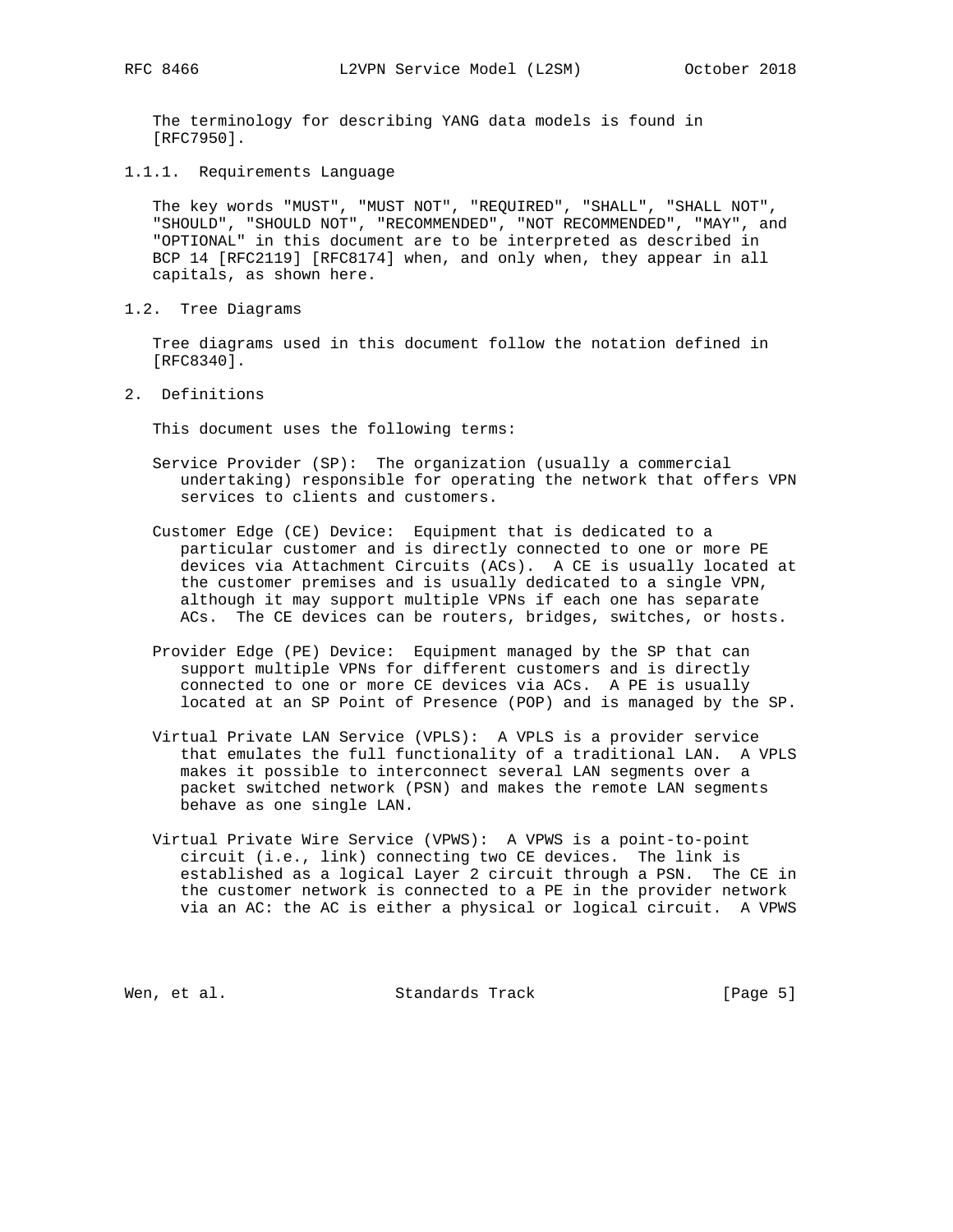differs from a VPLS in that the VPLS is point-to-multipoint while the VPWS is point-to-point. In some implementations, a set of VPWSs is used to create a multi-site L2VPN network.

- Pseudowire (PW): A Pseudowire is an emulation of a native service over a PSN. The native service may be ATM, Frame Relay, Ethernet, low-rate Time-Division Multiplexing (TDM), or Synchronous Optical Network / Synchronous Digital Hierarchy (SONET/SDH), while the PSN may be MPLS, IP (either IPv4 or IPv6), or Layer 2 Tunneling Protocol version 3 (L2TPv3).
- MAC-VRF: A Virtual Routing and Forwarding table for Media Access Control (MAC) addresses on a PE. It is sometimes also referred to as a Virtual Switching Instance (VSI).
- UNI: User-to-Network Interface. The physical demarcation point between the customer's area of responsibility and the provider's area of responsibility.
- NNI: Network-to-Network Interface. A reference point representing the boundary between two networks that are operated as separate administrative domains. The two networks may belong to the same provider or to two different providers.
- This document uses the following abbreviations:
- BSS: Business Support System
- BUM: Broadcast, Unknown Unicast, or Multicast
- CoS: Class of Service
- LAG: Link Aggregation Group
- LLDP: Link Layer Discovery Protocol
- OAM: Operations, Administration, and Maintenance
- OSS: Operations Support System
- PDU: Protocol Data Unit
- QoS: Quality of Service

Wen, et al. Standards Track [Page 6]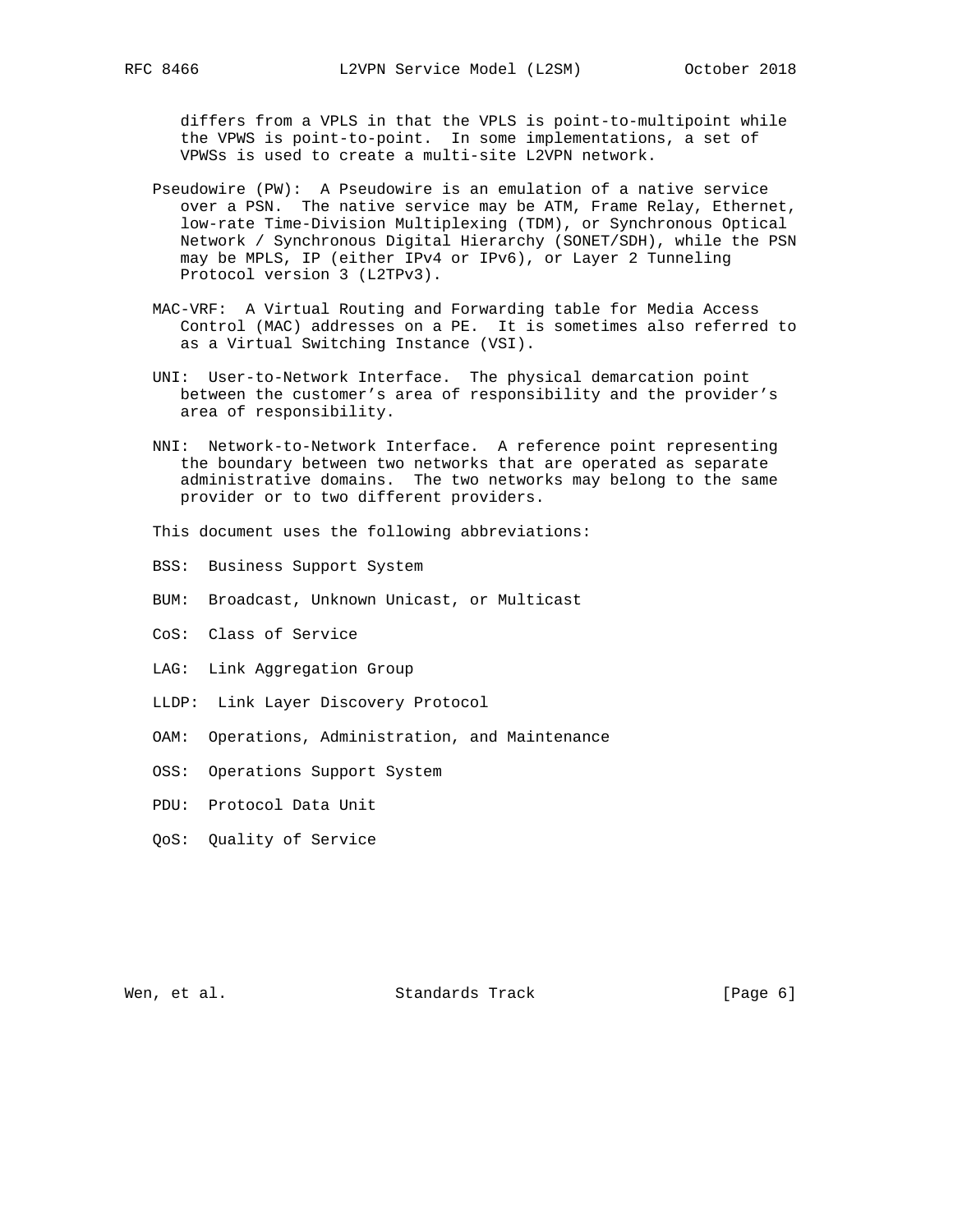3. The Layer 2 VPN Service Model

 A Layer 2 VPN (L2VPN) service is a collection of sites that are authorized to exchange traffic between each other over a shared infrastructure of a common technology. The L2VPN Service Model (L2SM) described in this document provides a common understanding of how the corresponding L2VPN service is to be deployed over the shared infrastructure.

 This document presents the L2SM using the YANG data modeling language [RFC7950] as a formal language that is both human readable and parsable by software for use with protocols such as the Network Configuration Protocol (NETCONF) [RFC6241] and RESTCONF [RFC8040].

 This service model is limited to VPWS-based VPNs and VPLS-based VPNs as described in [RFC4761] and [RFC6624] and to Ethernet VPNs (EVPNs) as described in [RFC7432].

3.1. Layer 2 VPN Service Types

 From a technology perspective, a set of basic L2VPN service types include:

- o Point-to-point VPWSs that use LDP-signaled Pseudowires or L2TP-signaled Pseudowires [RFC6074].
- o Multipoint VPLSs that use LDP-signaled Pseudowires or L2TP-signaled Pseudowires [RFC6074].
- o Multipoint VPLSs that use a BGP control plane as described in [RFC4761] and [RFC6624].
- o IP-only LAN Services (IPLSs) that are a functional subset of VPLS services [RFC7436].
- o BGP MPLS-based EVPN services as described in [RFC7432] and [RFC7209].
- o EVPN VPWSs as specified in [RFC8214].
- 3.2. Layer 2 VPN Physical Network Topology

 Figure 1 below depicts a typical SP's physical network topology. Most SPs have deployed an IP, MPLS, or Segment Routing (SR) multi-service core infrastructure. Ingress Layer 2 service frames will be mapped to either an Ethernet Pseudowire (e.g., Pseudowire Emulation Edge to Edge (PWE3)) or a Virtual Extensible Local Area

Wen, et al. Standards Track [Page 7]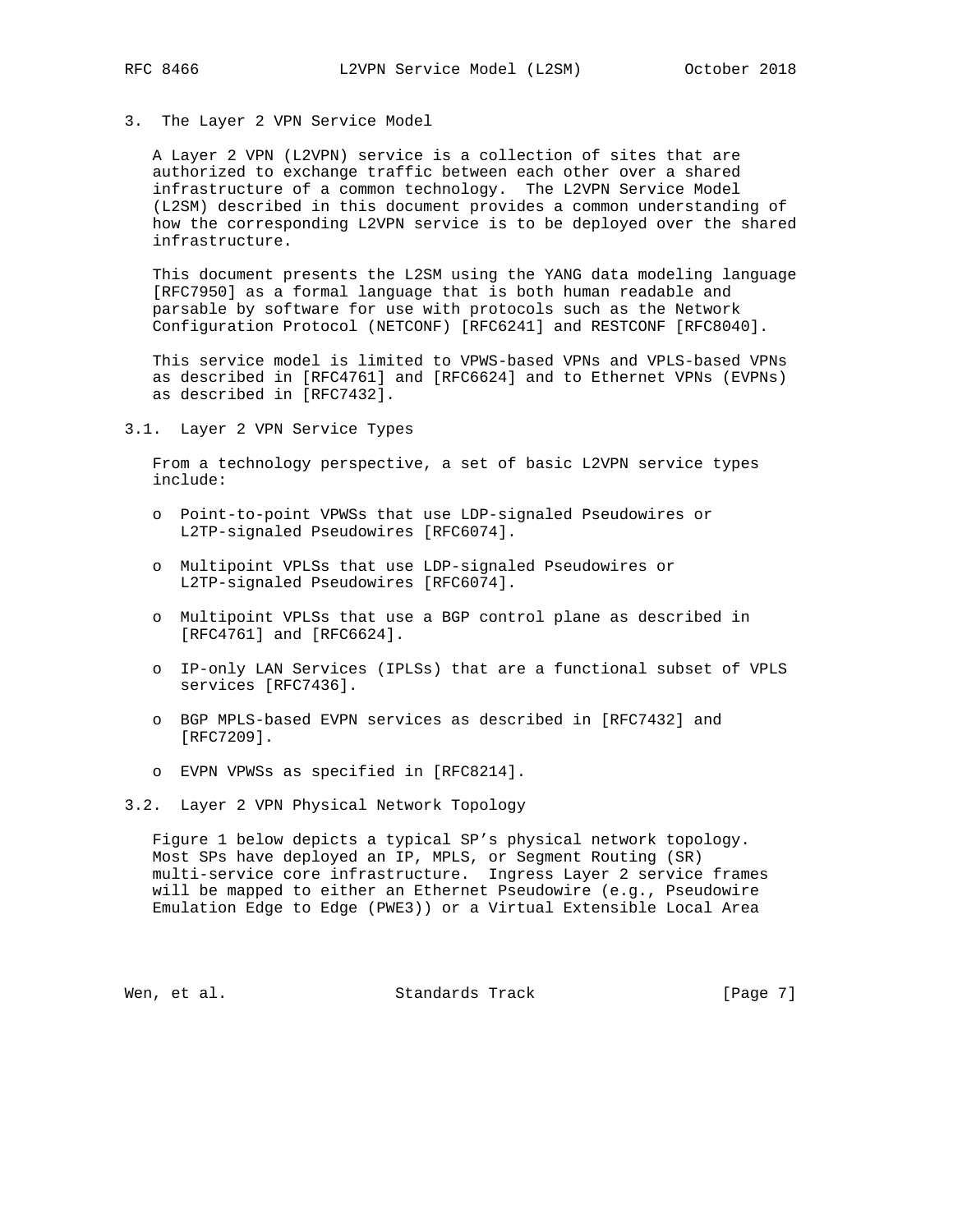Network (VXLAN) PE-to-PE tunnel. The details of these tunneling mechanisms are left to the provider's discretion and are not part of the L2SM.

 An L2VPN provides end-to-end Layer 2 connectivity over this multi-service core infrastructure between two or more customer locations or a collection of sites. ACs are placed between CE devices and PE devices that backhaul Layer 2 service frames from the customer over the access network to the provider network or remote site. The demarcation point (i.e., UNI) between the customer and the SP can be placed between either (1) customer nodes and the CE device or (2) the CE device and the PE device. The actual bearer connection between the CE and the PE will be described in the L2SM.

 The SP may also choose a "seamless MPLS" approach to expand the PWE3 or VXLAN tunnel between sites.

 The SP may leverage Multiprotocol BGP (MP-BGP) to autodiscover and signal the PWE3 or VXLAN tunnel endpoints.



Figure 1: Reference Network for the Use of the L2SM

Wen, et al. Standards Track [Page 8]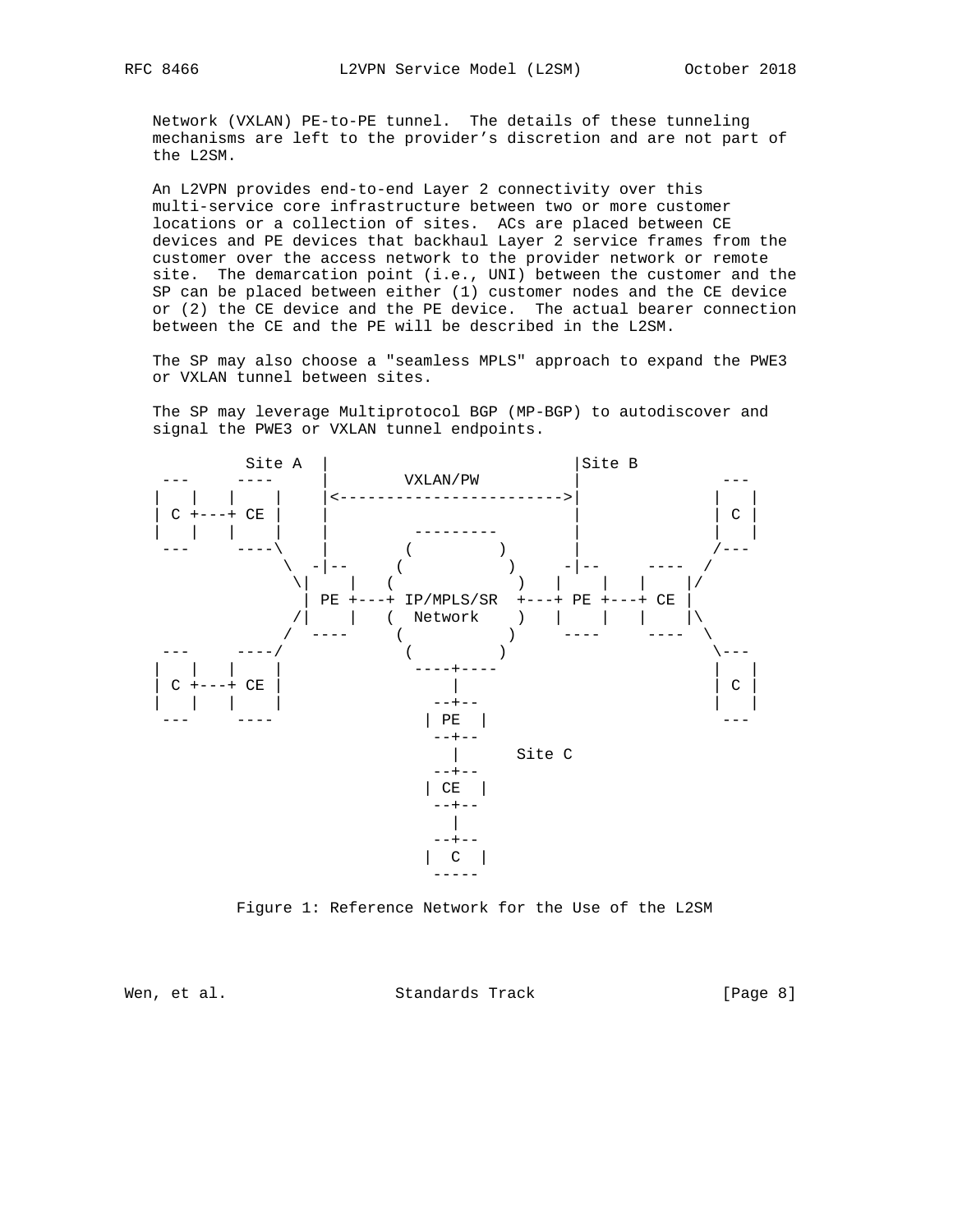From the customer's perspective, however, all the CE devices are connected over a simulated LAN environment as shown in Figure 2. Broadcast and multicast packets are sent to all participants in the same bridge domain.



### Figure 2: Customer's View of the L2VPN

4. Service Data Model Usage

 The L2SM provides an abstracted interface to request, configure, and manage the components of an L2VPN service. The model is used by a customer who purchases connectivity and other services from an SP to communicate with that SP.

 A typical usage for this model is as an input to an orchestration layer that is responsible for translating it into configuration commands for the network elements that deliver/enable the service. The network elements may be routers, but also servers (like Authentication, Authorization, and Accounting (AAA)) that are necessary within the network.

 The configuration of network elements may be done using the Command Line Interface (CLI) or any other configuration (or "southbound") interface such as NETCONF [RFC6241] in combination with device specific and protocol-specific YANG data models.

 This way of using the service model is illustrated in Figure 3 and is described in more detail in [RFC8309] and [RFC8199]. The split of the orchestration function between a "service orchestrator" and a "network orchestrator" is clarified in [RFC8309]. The usage of this service model is not limited to this example: it can be used by any component of the management system but not directly by network elements.

 The usage and structure of this model should be compared to the Layer 3 VPN service model defined in [RFC8299].

Wen, et al. Standards Track and Exemple 19 (Page 9)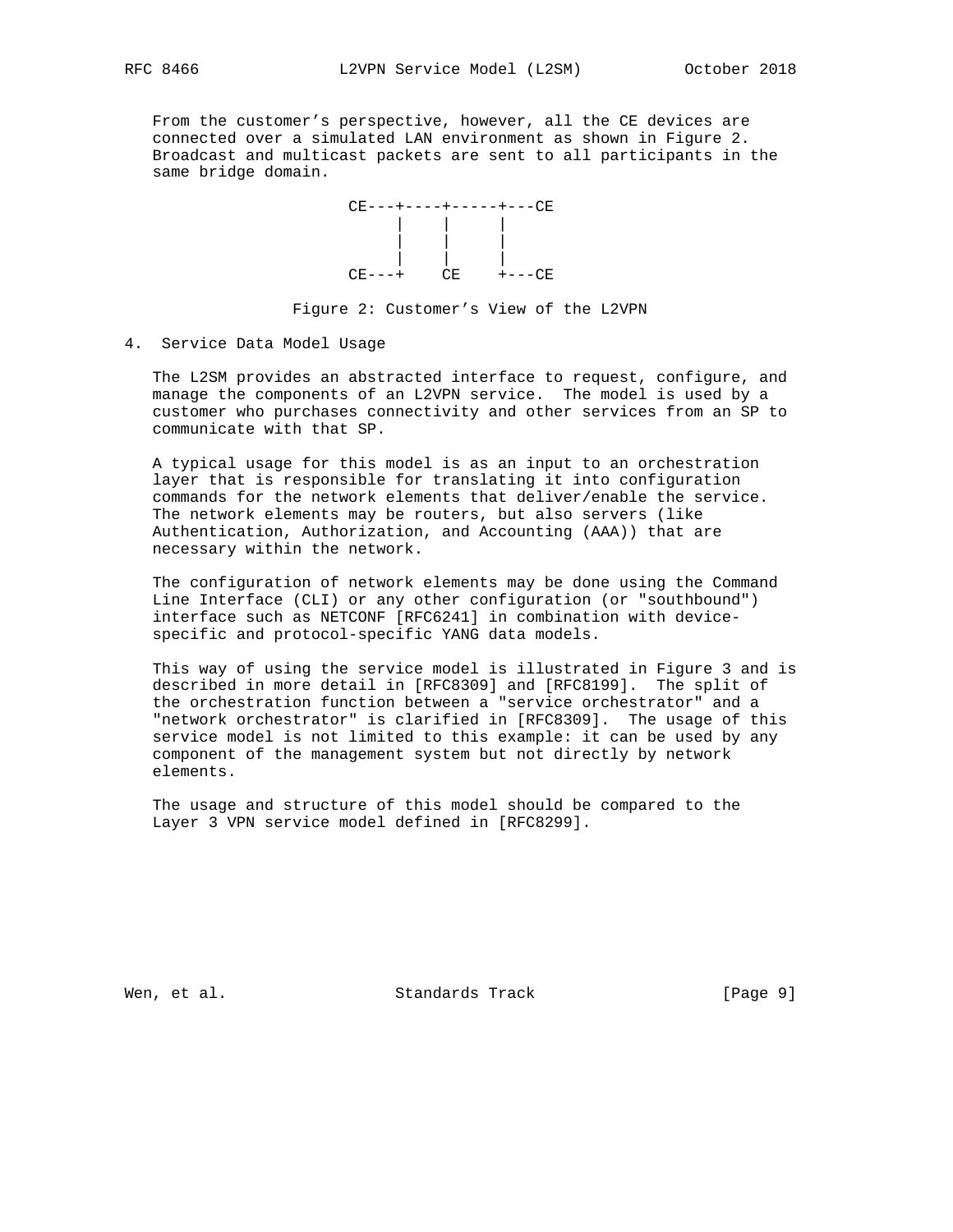

Figure 3: Reference Architecture for the Use of the L2SM

 The Metro Ethernet Forum (MEF) [MEF-6] has also developed an architecture for network management and operations, but the work of the MEF embraces all aspects of lifecycle service orchestration, including billing, Service Level Agreements (SLAs), order management, and lifecycle management. The IETF's work on service models is typically smaller and offers a simple, self-contained service YANG module. See [RFC8309] for more details.

Wen, et al. Standards Track [Page 10]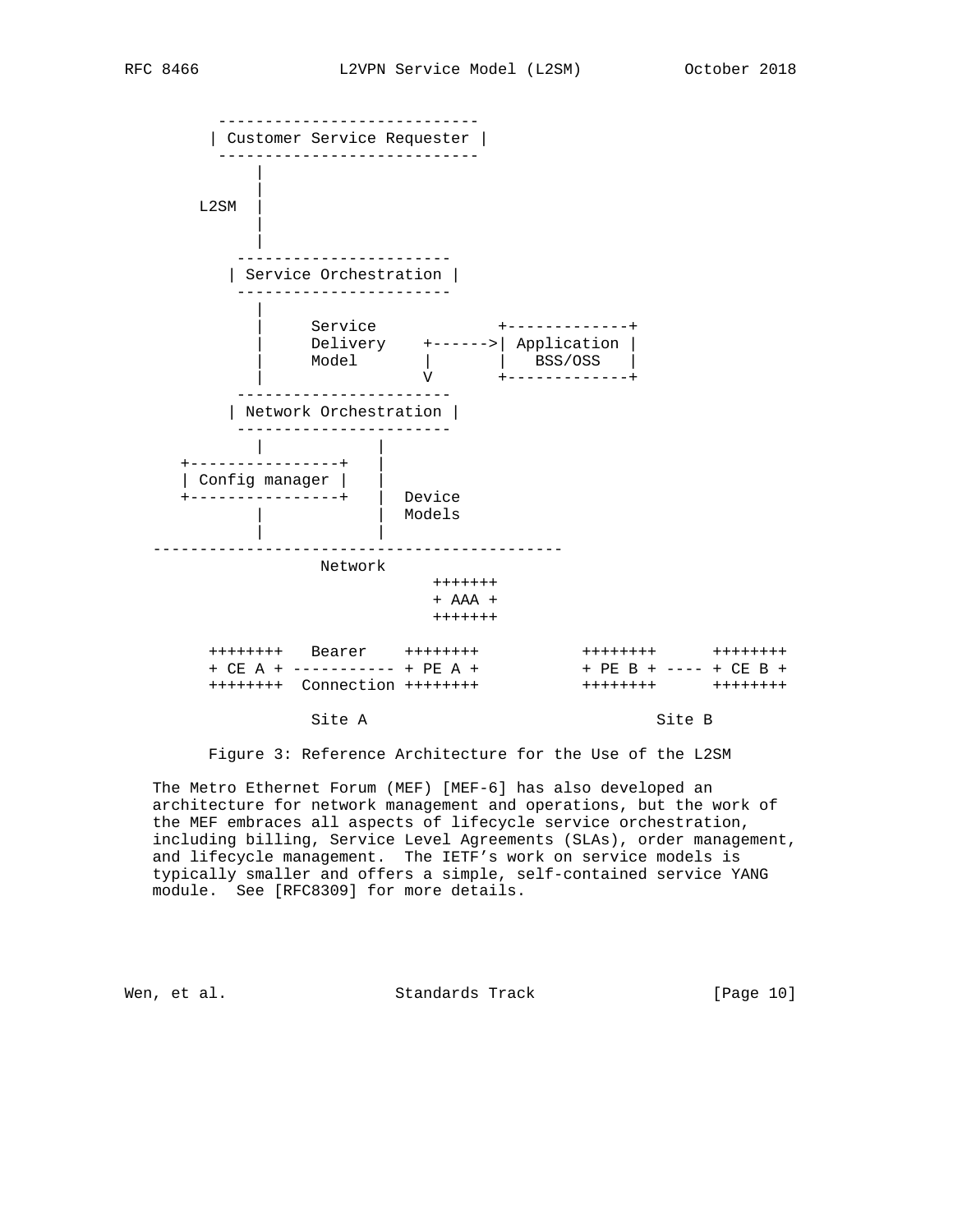## 5. Design of the Data Model

 The L2SM is structured in a way that allows the provider to list multiple circuits of various service types for the same customer. A circuit represents an end-to-end connection between two or more customer locations.

 The YANG module is divided into two main containers: "vpn-services" and "sites". The "vpn-svc" container under vpn-services defines global parameters for the VPN service for a specific customer.

 A site contains at least one network access (i.e., site network accesses providing access to the sites, as defined in Section 5.3.2), and there may be multiple network accesses in the case of multihoming. Site-to-network-access attachment is done through a bearer with a Layer 2 connection on top. The bearer refers to properties of the attachment that are below Layer 2, while the connection refers to Layer 2 protocol-oriented properties. The bearer may be allocated dynamically by the SP, and the customer may provide some constraints or parameters to drive the placement.

 Authorization of traffic exchanges is done through what we call a VPN policy or VPN topology that defines routing exchange rules between sites.

 End-to-end multi-segment connectivity can be realized by using a combination of per-site connectivity and per-segment connectivity at different segments.

Figure 4 shows the overall structure of the YANG module:

```
 module: ietf-l2vpn-svc
```
+--rw l2vpn-svc

| +--rw vpn-profiles                            |             |  |  |
|-----------------------------------------------|-------------|--|--|
| +--rw valid-provider-identifiers              |             |  |  |
| +--rw cloud-identifier* string{cloud-access}? |             |  |  |
| +--rw qos-profile-identifier* string          |             |  |  |
| +--rw bfd-profile-identifier* string          |             |  |  |
| +--rw remote-carrier-identifier* string       |             |  |  |
| +--rw vpn-services                            |             |  |  |
| +--rw vpn-service* [vpn-id]                   |             |  |  |
| $+--rw$ vpn-id                                | $svc-id$    |  |  |
| +--rw vpn-svc-type?                           | identityref |  |  |
| +--rw customer-name?                          | string      |  |  |
| +--rw svc-topo?                               | identityref |  |  |
| +--rw cloud-accesses {cloud-access}?          |             |  |  |
| +--rw cloud-access* [cloud-identifier]        |             |  |  |
| +--rw cloud-identifier                        |             |  |  |
|                                               |             |  |  |

Wen, et al. Standards Track [Page 11]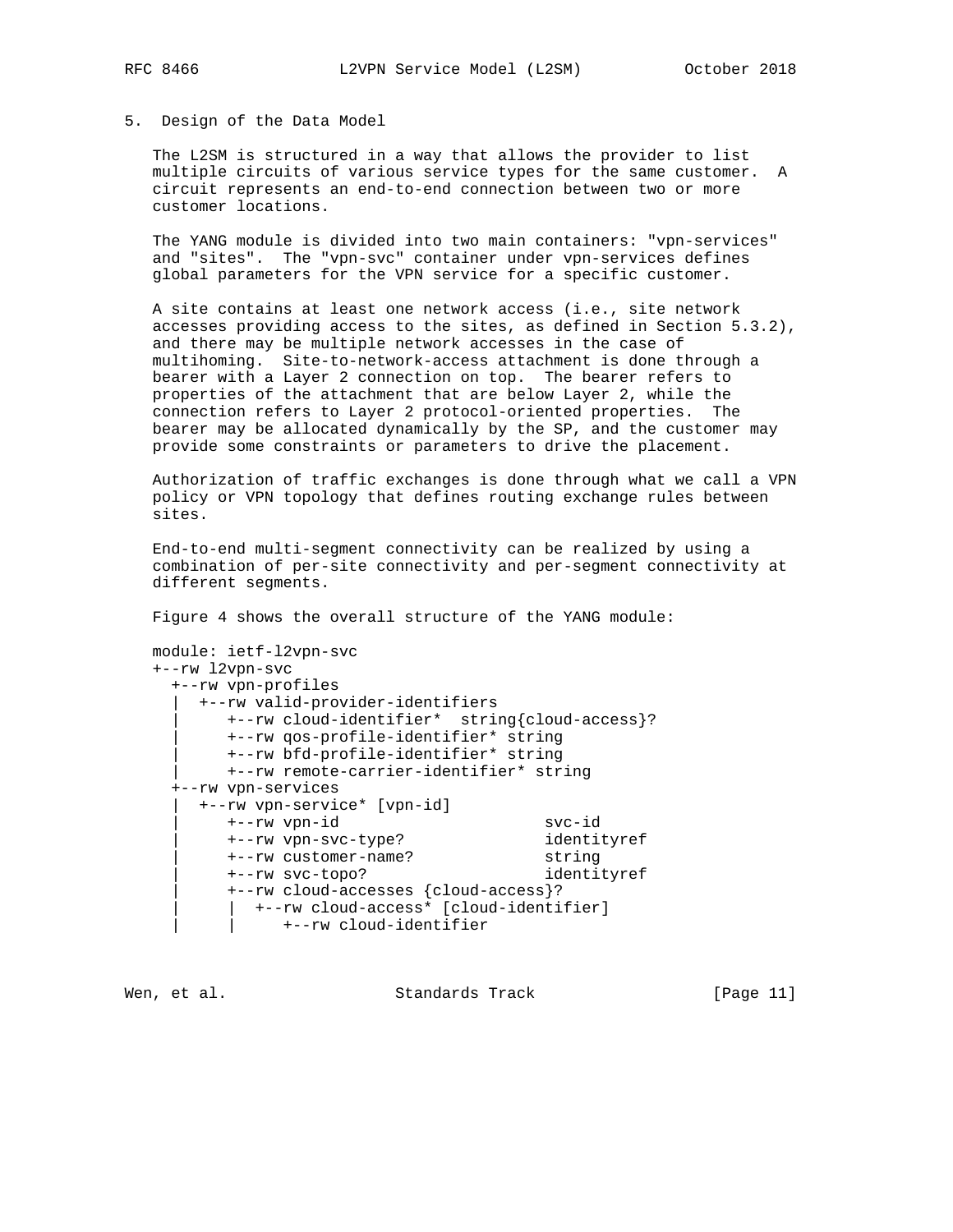```
-> /l2vpn-svc/vpn-profiles/
                     | | | valid-provider-identifiers/cloud-identifier
               | | +--rw (list-flavor)?
                 | | +--:(permit-any)
                 | +--rw permit-any? empty
                  | | +--:(deny-any-except)
                 | +--rw permit-site*
                 | : -> /12vpn-svc/sites/site/site-id
                  | | +--:(permit-any-except)
                     | | +--rw deny-site*
                        -> /l2vpn-svc/sites/site/site-id
          | +--rw frame-delivery {frame-delivery}?
            | | +--rw customer-tree-flavors
            | +-rw tree-flavor* identityref
             | | +--rw bum-frame-delivery
              | | | +--rw bum-frame-delivery* [frame-type]
 | | | +--rw frame-type identityref
 | | | +--rw delivery-mode? identityref
            | | +--rw multicast-gp-port-mapping identityref
          | +--rw extranet-vpns {extranet-vpn}?
           | | +--rw extranet-vpn* [vpn-id]
               | | +--rw vpn-id svc-id
              | | +--rw local-sites-role? identityref
 | +--rw ce-vlan-preservation boolean
 | +--rw ce-vlan-cos-preservation boolean
          | +--rw carrierscarrier? boolean {carrierscarrier}?
     +--rw sites
       +--rw site* [site-id]
       +--rw site-id string
       +--rw site-vpn-flavor? identityref
       +--rw devices
          | +--rw device* [device-id]
             | +--rw device-id string
             | +--rw location
              -> ../../../locations/location/location-id
             | +--rw management
 | +--rw transport? identityref
 | +--rw address? inet:ip-address
       +--rw management
         | +--rw type identityref
       +--rw locations
          | +--rw location* [location-id]
            | +--rw location-id string
 | +--rw address? string
 | +--rw postal-code? string
 | +--rw state? string
 | +--rw city? string
             | +--rw country-code? string
```
Wen, et al. Standards Track [Page 12]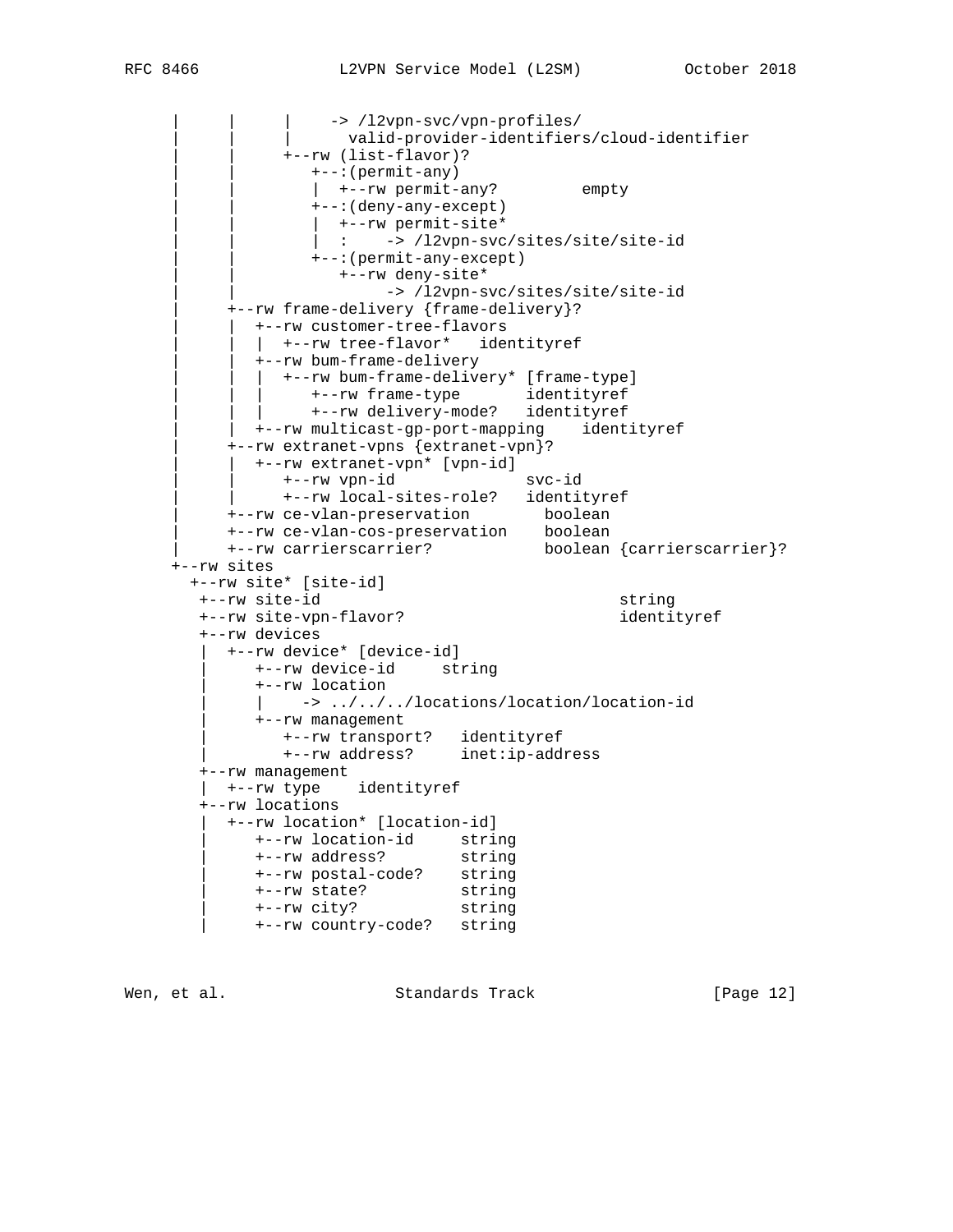```
 +--rw site-diversity {site-diversity}?
          | +--rw groups
             | +--rw group* [group-id]
                | +--rw group-id string
        +--rw vpn-policies
          | +--rw vpn-policy* [vpn-policy-id]
             | +--rw vpn-policy-id string
             | +--rw entries* [id]
                | +--rw id string
                | +--rw filters
                  | | +--rw filter* [type]
                     | | +--rw type identityref
                    | | +--rw lan-tag* uint32 {lan-tag}?
                | +--rw vpn* [vpn-id]
                   | +--rw vpn-id
                      -> /l2vpn-svc/vpn-services/
                              | | vpn-service/vpn-id
                   | +--rw site-role? identityref
        +--rw service
         +--rw qos \{gos\}?
            | | +--rw qos-classification-policy
                | | | +--rw rule* [id]
                  | | | +--rw id string
                   | | | +--rw (match-type)?
                    +--:(\text{match-flow}) | | | | | +--rw match-flow
 | | | | | +--rw dscp? inet:dscp
 | | | | | +--rw dot1q? uint16
 | | | | | +--rw pcp? uint8
 | | | | | +--rw src-mac? yang:mac-address
 | | | | | +--rw dst-mac? yang:mac-address
 | | | | | +--rw color-type? identityref
 | | | | | +--rw target-sites*
 | | | | | | svc-id {target-sites}?
 | | | | | +--rw any? empty
                           | | | | | +--rw vpn-id? svc-id
                    +--: (match-application)
                       | | | | +--rw match-application? identityref
                   | | | +--rw target-class-id? string
             | | +--rw qos-profile
                | | +--rw (qos-profile)?
                  | | +--:(standard)
                    | | | +--rw profile?
                        -> /l2vpn-svc/vpn-profiles/
                                | | | valid-provider-identifiers/
                                | | | qos-profile-identifier
                   | | +--:(custom)
                     | | +--rw classes {qos-custom}?
```
Wen, et al. Standards Track [Page 13]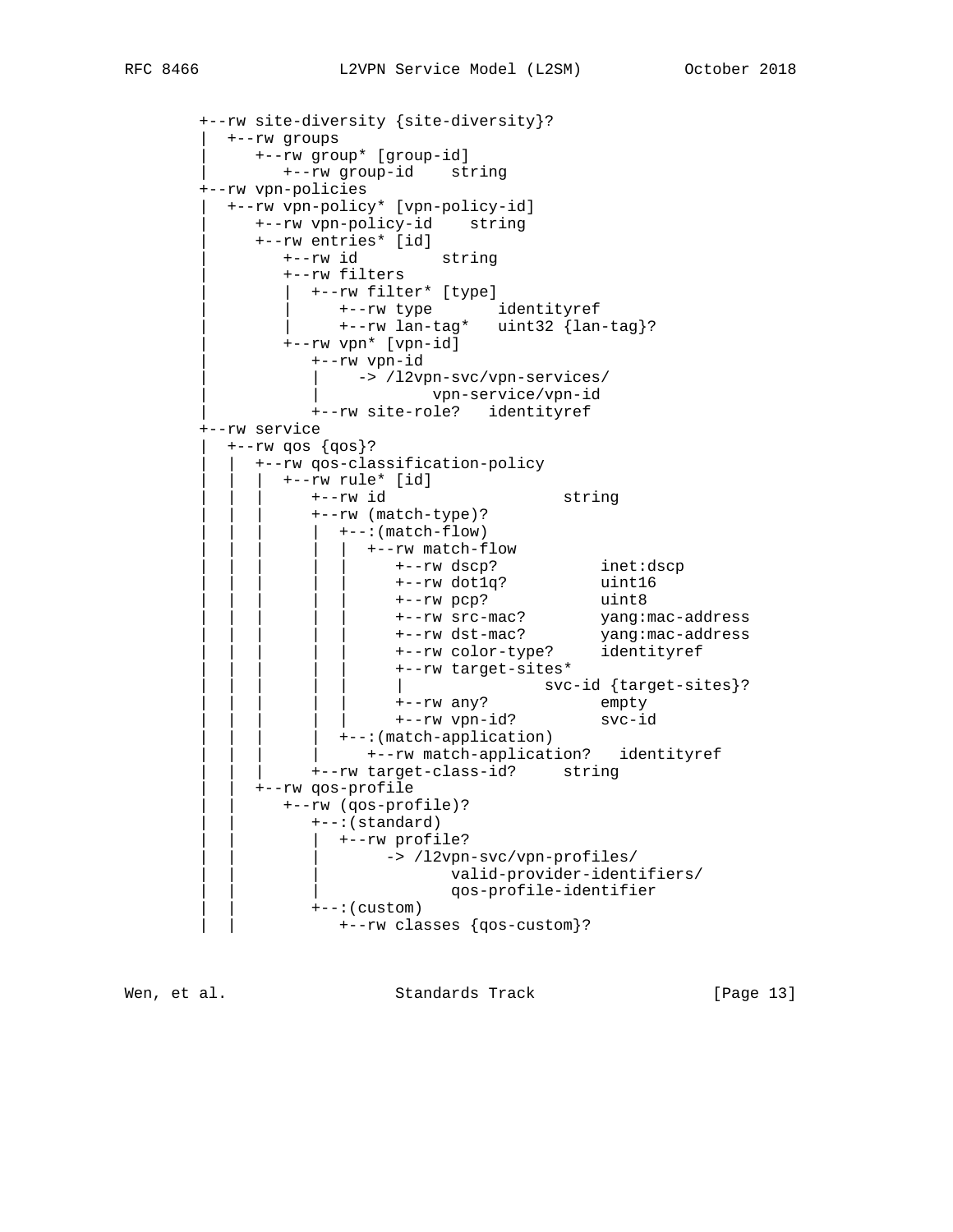```
 | | +--rw class* [class-id]
 | | +--rw class-id string
 | | +--rw direction? identityref
 | | +--rw policing? identityref
 | | +--rw byte-offset? uint16
                          | | +--rw frame-delay
                           | | | +--rw (flavor)?
                              +--:(lowest)
                              | +-rw use-lowest-latency? empty
                               | | | +--:(boundary)
                                 | | | +--rw delay-bound? uint16
                          | | +--rw frame-jitter
                            | | | +--rw (flavor)?
                              +--:( lowest)
                              | +--rw use-lowest-jitter? empty
                               | | | +--:(boundary)
                                 | | | +--rw delay-bound? uint32
                          | | +--rw frame-loss
                         \vert +--rw rate? decimal64
                          | | +--rw bandwidth
                            | | +--rw guaranteed-bw-percent decimal64
                            | | +--rw end-to-end? empty
          | +--rw carrierscarrier {carrierscarrier}?
            | +--rw signaling-type? identityref
        +--rw broadcast-unknown-unicast-multicast {bum}?
          | +--rw multicast-site-type? enumeration
          | +--rw multicast-gp-address-mapping* [id]
 | | +--rw id uint16
 | | +--rw vlan-id uint16
 | | +--rw mac-gp-address yang:mac-address
 | | +--rw port-lag-number? uint32
 | +--rw bum-overall-rate? uint32
          | +--rw bum-rate-per-type* [type]
            | +--rw type identityref
            | +--rw rate? uint32
        +--rw mac-loop-prevention {mac-loop-prevention}?
 | +--rw protection-type? identityref
 | +--rw frequency? uint32
 | +--rw retry-timer? uint32
       +--rw access-control-list
         | +--rw mac* [mac-address]
            | +--rw mac-address yang:mac-address
       +--ro actual-site-start? yang:date-and-time
 +--ro actual-site-stop? yang:date-and-time
 +--rw bundling-type? identityref
       +--rw default-ce-vlan-id uint32
       +--rw site-network-accesses
          +--rw site-network-access* [network-access-id]
```
Wen, et al. Standards Track [Page 14]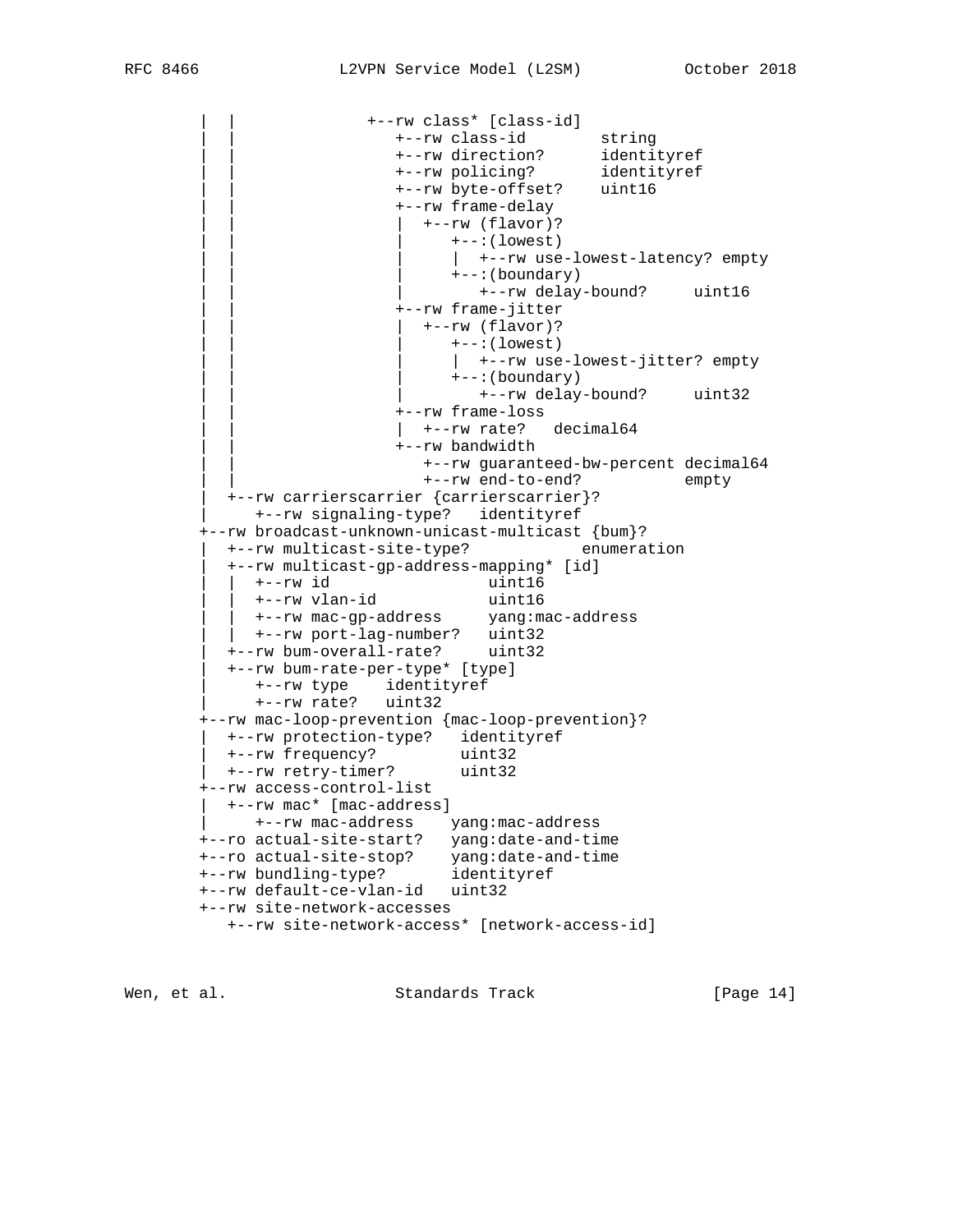```
 +--rw network-access-id string
 +--rw remote-carrier-name? string
 +--rw type? identityref
           +--rw (location-flavor)
            | +--:(location)
               | | +--rw location-reference?
                  -> ../../../locations/location/
                          location-id
            | +--:(device)
               | +--rw device-reference?
                    | -> ../../../devices/device/device-id
           +--rw access-diversity {site-diversity}?
             | +--rw groups
               | | +--rw group* [group-id]
                  | | +--rw group-id string
             | +--rw constraints
               | +--rw constraint* [constraint-type]
                  | +--rw constraint-type identityref
                  | +--rw target
                      | +--rw (target-flavor)?
                       +--:(id) | | +--rw group* [group-id]
                         | | +--rw group-id string
                        | +--:(all-accesses)
                        | | +--rw all-other-accesses? empty
                        | +--:(all-groups)
                          | +--rw all-other-groups? empty
           +--rw bearer
            | +--rw requested-type {requested-type}?
             | | +--rw type? string
            | +--rw strict? boolean
             | +--rw always-on? boolean {always-on}?
             | +--rw bearer-reference? string {bearer-reference}?
           +--rw connection
 | +--rw encapsulation-type? identityref
 | +--rw eth-inf-type? identityref
 | +--rw tagged-interface
 | | +--rw type? identityref
                | | +--rw dot1q-vlan-tagged {dot1q}?
               | +--rw tg-type? identityref
               | +--rw cvlan-id uint16
                | | +--rw priority-tagged
               | +--rw tag-type? identityref
                | | +--rw qinq {qinq}?
               | +--rw tag-type? identityref
               | +--rw svlan-id uint16
               | +--rw cvlan-id uint16
                | | +--rw qinany {qinany}?
```
Wen, et al. Standards Track [Page 15]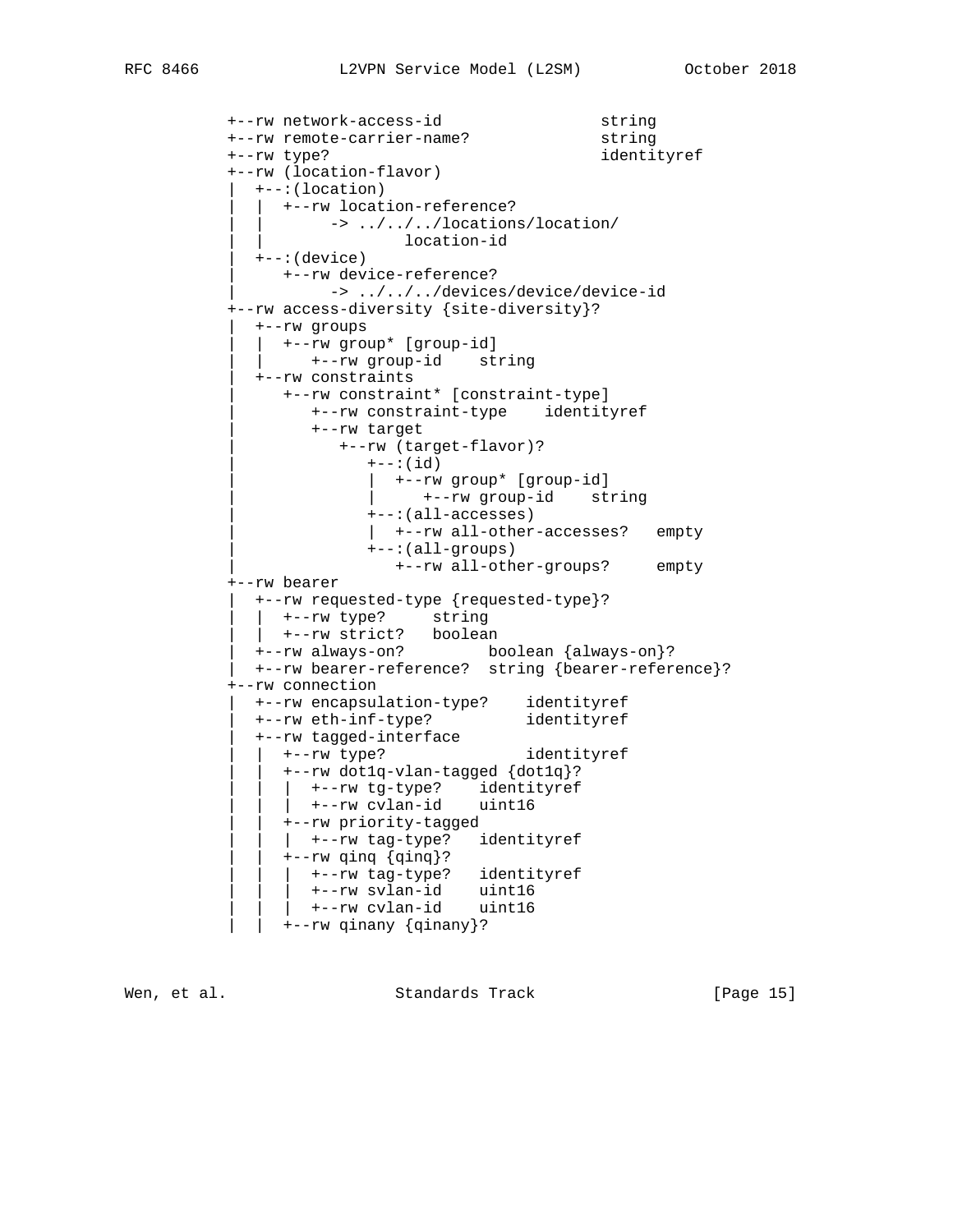| | | +--rw tag-type? identityref | | | +--rw svlan-id uint16 | | +--rw vxlan {vxlan}? | | +--rw vni-id uint32 | | +--rw peer-mode? identityref | | +--rw peer-list\* [peer-ip] | | +--rw peer-ip inet:ip-address | +--rw untagged-interface | | +--rw speed? uint32 | | +--rw mode? neg-mode | | +--rw phy-mtu? uint32 | | +--rw lldp? boolean  $+--rw$  oam-802.3ah-link  $\{oam-3ah\}$ ? | +--rw enabled? boolean | | +--rw uni-loop-prevention? boolean | +--rw lag-interfaces {lag-interface}? | | +--rw lag-interface\* [index] | | +--rw index string | | +--rw lacp {lacp}? | | +--rw enabled? boolean | | +--rw mode? neg-mode | | +--rw speed? uint32 | | +--rw mini-link-num? uint32 | | +--rw system-priority? uint16 | | +--rw micro-bfd {micro-bfd}? | | | +--rw enabled? enumeration | | | +--rw interval? uint32 | +--rw hold-timer? uint32 | | +--rw bfd {bfd}? | | | +--rw enabled? boolean | | | +--rw (holdtime)? | | | +--:(profile) |  $+--rw$  profile-name? -> /12vpn-svc/ vpn-profiles/ | | | | valid-provider-identifiers/ | | | | bfd-profile-identifier | | | +--:(fixed) | | | +--rw fixed-value? uint32 | | +--rw member-links | | | +--rw member-link\* [name] | | | +--rw name string | | | +--rw speed? uint32 | | | +--rw mode? neg-mode | | | +--rw link-mtu? uint32  $+--rw$  oam-802.3ah-link  $\{oam-3ah\}$ ? | | | +--rw enabled? boolean | | +--rw flow-control? boolean

Wen, et al. Standards Track [Page 16]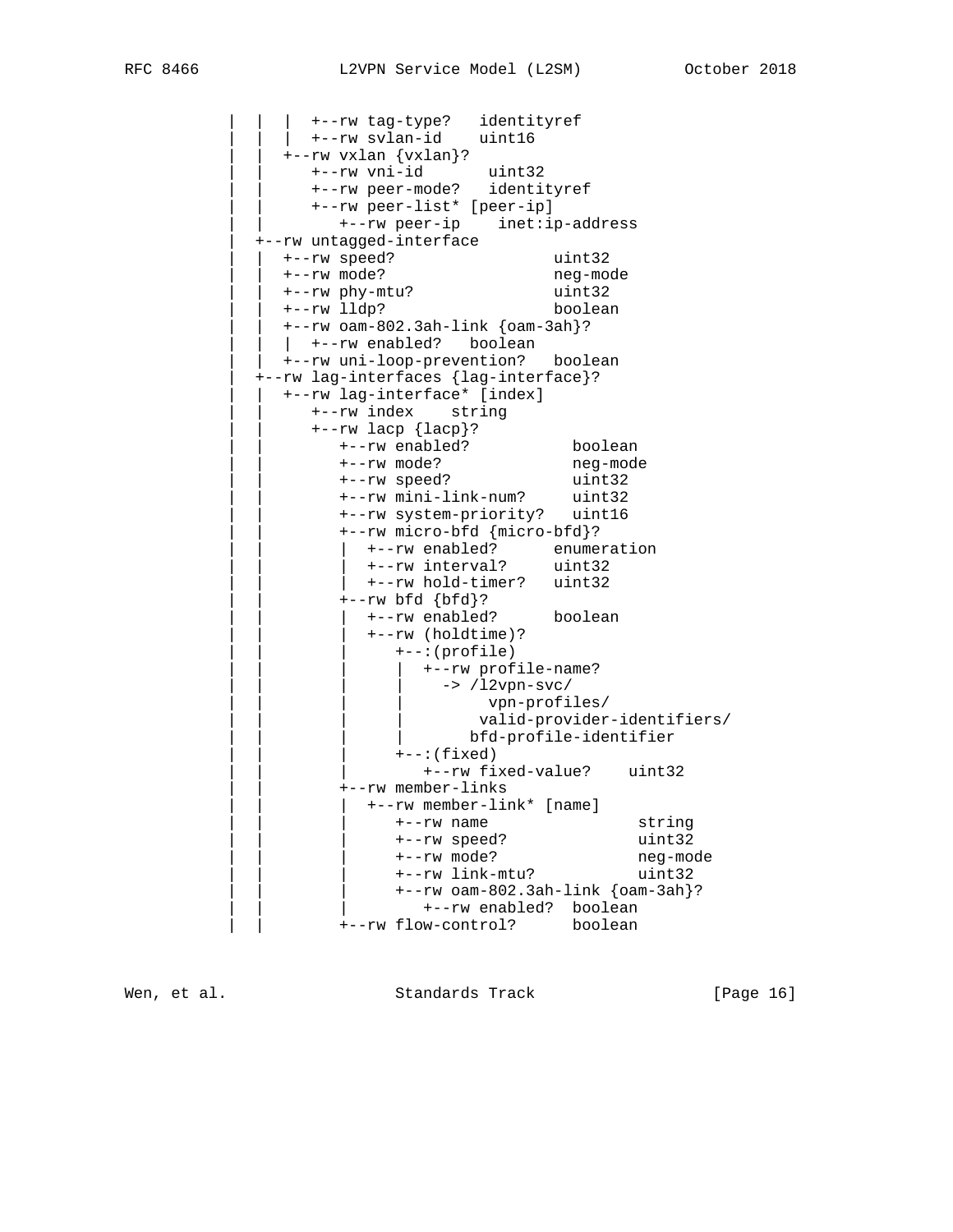| | +--rw lldp? boolean | +--rw cvlan-id-to-svc-map\* [svc-id] | | +--rw svc-id | | | -> /l2vpn-svc/vpn-services/vpn-service/ | | | vpn-id | | +--rw cvlan-id\* [vid] | | +--rw vid uint16 | +--rw l2cp-control {l2cp-control}? | | +--rw stp-rstp-mstp? control-mode | | +--rw pause? control-mode | | +--rw lacp-lamp? control-mode | | +--rw link-oam? control-mode | | +--rw esmc? control-mode | | +--rw l2cp-802.1x? control-mode | | +--rw e-lmi? control-mode | | +--rw lldp? boolean | | +--rw ptp-peer-delay? control-mode | | +--rw garp-mrp? control-mode | +--rw oam {oam} | +--rw md-name string | +--rw md-level uint16 | +--rw cfm-802.1-ag\* [maid] | | +--rw maid string | | +--rw mep-id? uint32 | | +--rw mep-level? uint32 | | +--rw mep-up-down? enumeration | | +--rw remote-mep-id? uint32 | | +--rw cos-for-cfm-pdus? uint32 | | +--rw ccm-interval? uint32 | | +--rw ccm-holdtime? uint32 | | +--rw alarm-priority-defect? identityref |  $+--rw \text{ccm-p-bits-pri}$ ? ccm-priority-type | +--rw y-1731\* [maid] | +--rw maid string  $+--rw$  mep-id? uint32 | +--rw type? identityref | +--rw remote-mep-id? uint32 | +--rw message-period? uint32 | +--rw measurement-interval? uint32  $+--rw cos?$  uint32 | +--rw loss-measurement? boolean | +--rw synthetic-loss-measurement? boolean | +--rw delay-measurement | | +--rw enable-dm? boolean | | +--rw two-way? boolean | +--rw frame-size? uint32 | +--rw session-type? enumeration +--rw availability

Wen, et al. Standards Track [Page 17]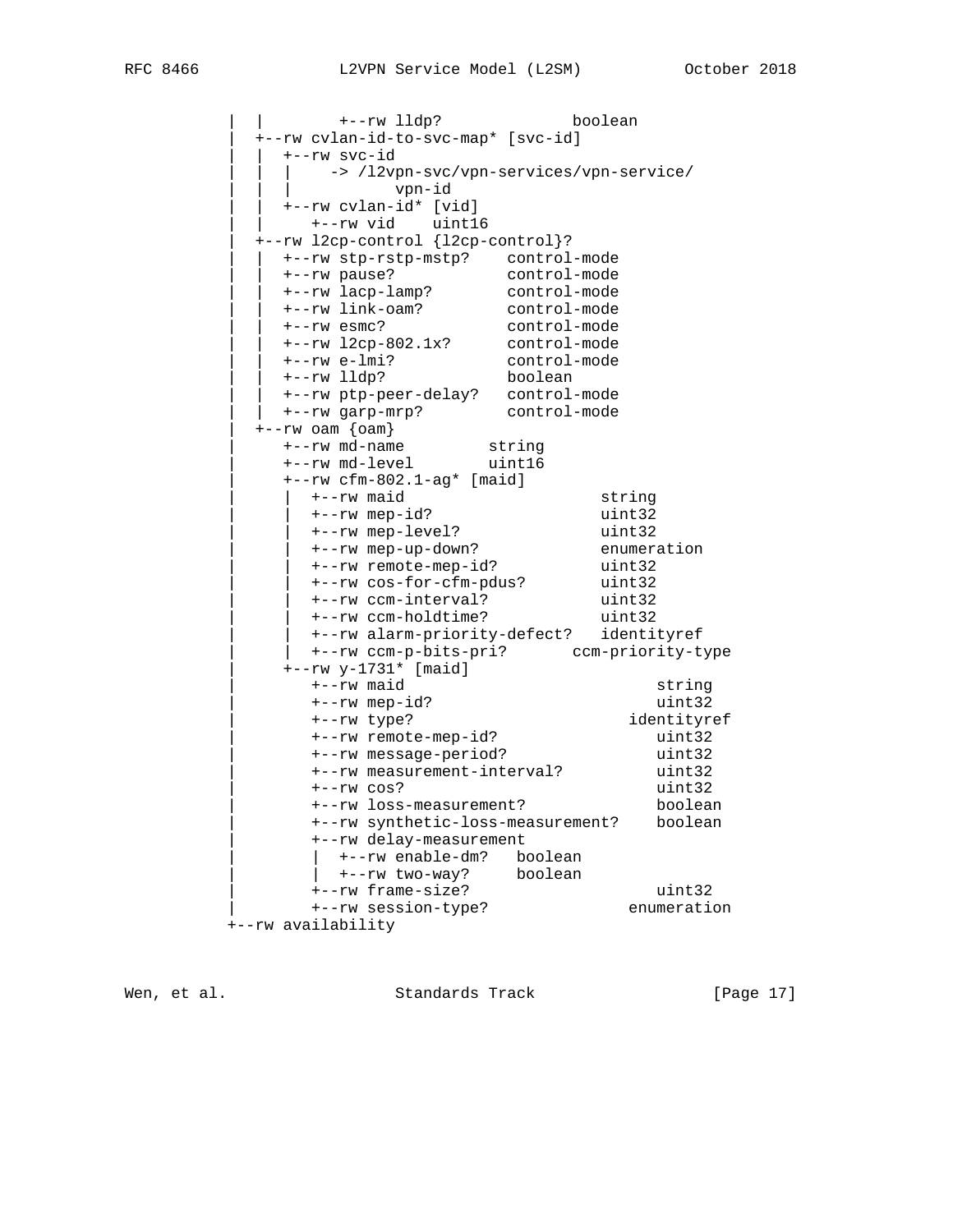| +--rw access-priority? uint32 | +--rw (redundancy-mode)? | +--:(single-active) | | +--rw single-active? empty | +--:(all-active) | +--rw all-active? empty +--rw vpn-attachment | +--rw (attachment-flavor) | +--:(vpn-id) | | +--rw vpn-id? -> /l2vpn-svc/vpn-services/ | | | vpn-service/vpn-id | +--rw site-role? identityref | +--:(vpn-policy-id) | +--rw vpn-policy-id? | -> ../../../../vpn-policies/ | vpn-policy/vpn-policy-id +--rw service | +--rw svc-bandwidth {input-bw}? | | +--rw bandwidth\* [direction type] | | +--rw direction identityref | | +--rw type identityref | | +--rw cos-id? uint8 | | +--rw vpn-id? svc-id | | +--rw cir uint64 | | +--rw cbs uint64 | | +--rw eir? uint64 | | +--rw ebs? uint64 | | +--rw pir? uint64 | | +--rw pbs? uint64 | +--rw svc-mtu uint16  $+--rw$  qos  $\{qos\}$ ? | | +--rw qos-classification-policy | | | +--rw rule\* [id] | | | +--rw id string | | | +--rw (match-type)? | | | | +--:(match-flow) | | | | | +--rw match-flow | | | | | +--rw dscp? inet:dscp | | | | | +--rw dot1q? uint16 | | | | | +--rw pcp? uint8 | | | | | +--rw src-mac? yang:mac-address | | | | | +--rw dst-mac? yang:mac-address | | | | | +--rw color-type? identityref | | | | | +--rw target-sites\* | svc-id {target-sites}?<br>+--rw any? empty | | | | | +--rw any? empty | | | | | +--rw vpn-id? svc-id

Wen, et al. Standards Track [Page 18]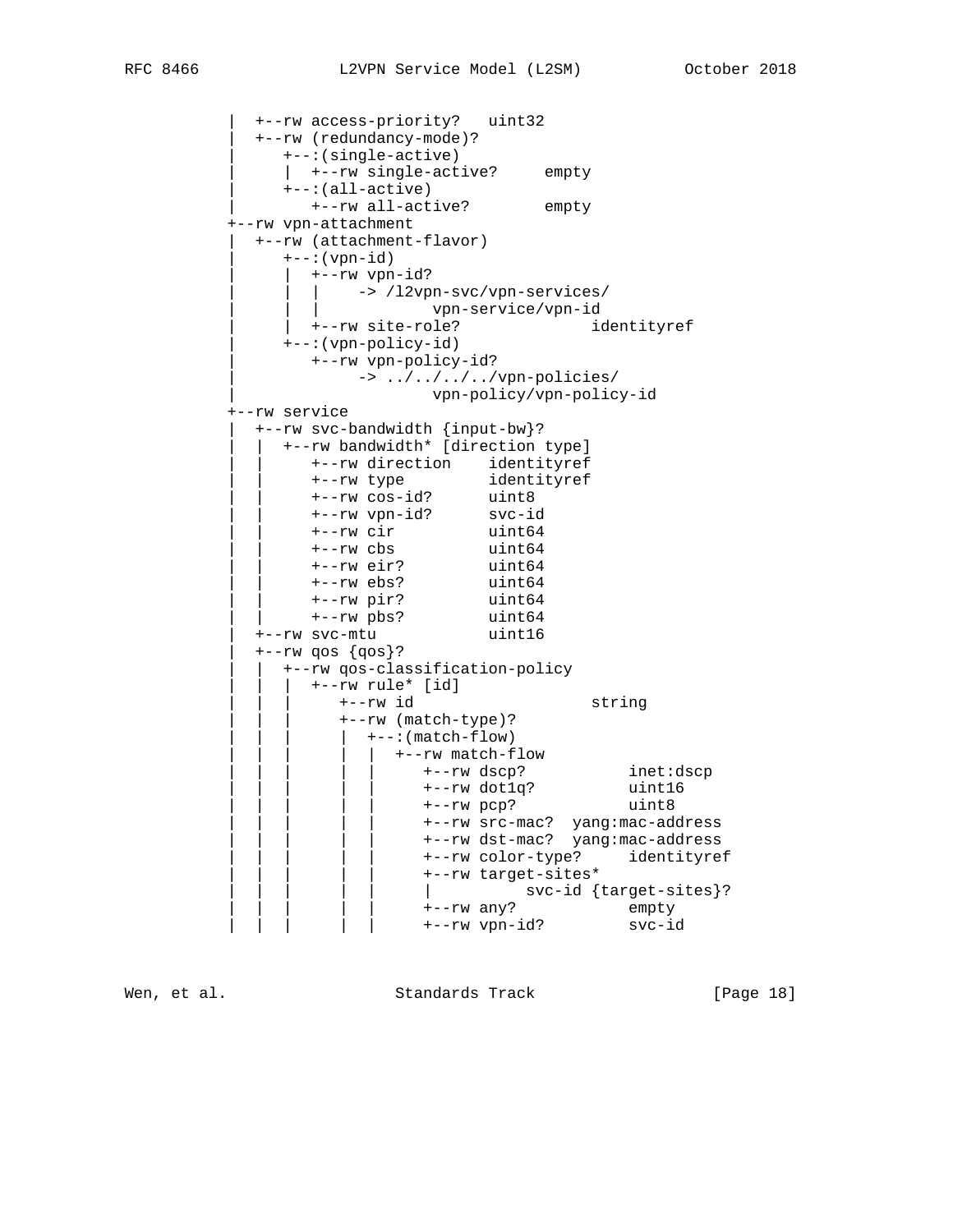```
 | | | | +--:(match-application)
                      | +--rw match-application? identityref
                      | | | +--rw target-class-id? string
                | | +--rw qos-profile
                   | | +--rw (qos-profile)?
                       | | +--:(standard)
                         | | | +--rw profile?
                             -> /l2vpn-svc/vpn-profiles/
                                    valid-provider-identifiers/
                                     | | | qos-profile-identifier
                       | | +--:(custom)
                         | | +--rw classes {qos-custom}?
                            | | +--rw class* [class-id]
 | | +--rw class-id string
 | | +--rw direction? identityref
 | | +--rw policing? identityref
                               | | +--rw byte-offset? uint16
                               | | +--rw frame-delay
                                 | | | +--rw (flavor)?
                                    +--:(lowest)
                                       | | | | +--rw use-lowest-latency?
 | | | | empty
                                     | | | +--:(boundary)
                                       | | | +--rw delay-bound? uint16
                               | | +--rw frame-jitter
                                  | | | +--rw (flavor)?
                                    ---:(lower) | | | | +--rw use-lowest-jitter?
 | | | | empty
                                    | | | +--:(boundary)
                                     | | | +--rw delay-bound? uint32
                               | | +--rw frame-loss
                               | +--rw rate? decimal64
                               | | +--rw bandwidth
                                  | | +--rw guaranteed-bw-percent
                                                    decimal64
                                  | | +--rw end-to-end? empty
              | +--rw carrierscarrier {carrierscarrier}?
                | +--rw signaling-type? identityref
          +--rw broadcast-unknown-unicast-multicast {bum}?<br>| +--rw multicast-site-type? enumeration
             +--rw multicast-site-type?
              | +--rw multicast-gp-address-mapping* [id]
               +--rw id uint16<br>+--rw vlan-id uint16
 | | +--rw vlan-id uint16
 | | +--rw mac-gp-address yang:mac-address
             \overline{\qquad \qquad } +--rw port-lag-number? uint32
              | +--rw bum-overall-rate? uint32
              | +--rw bum-rate-per-type* [type]
```
Wen, et al. Standards Track [Page 19]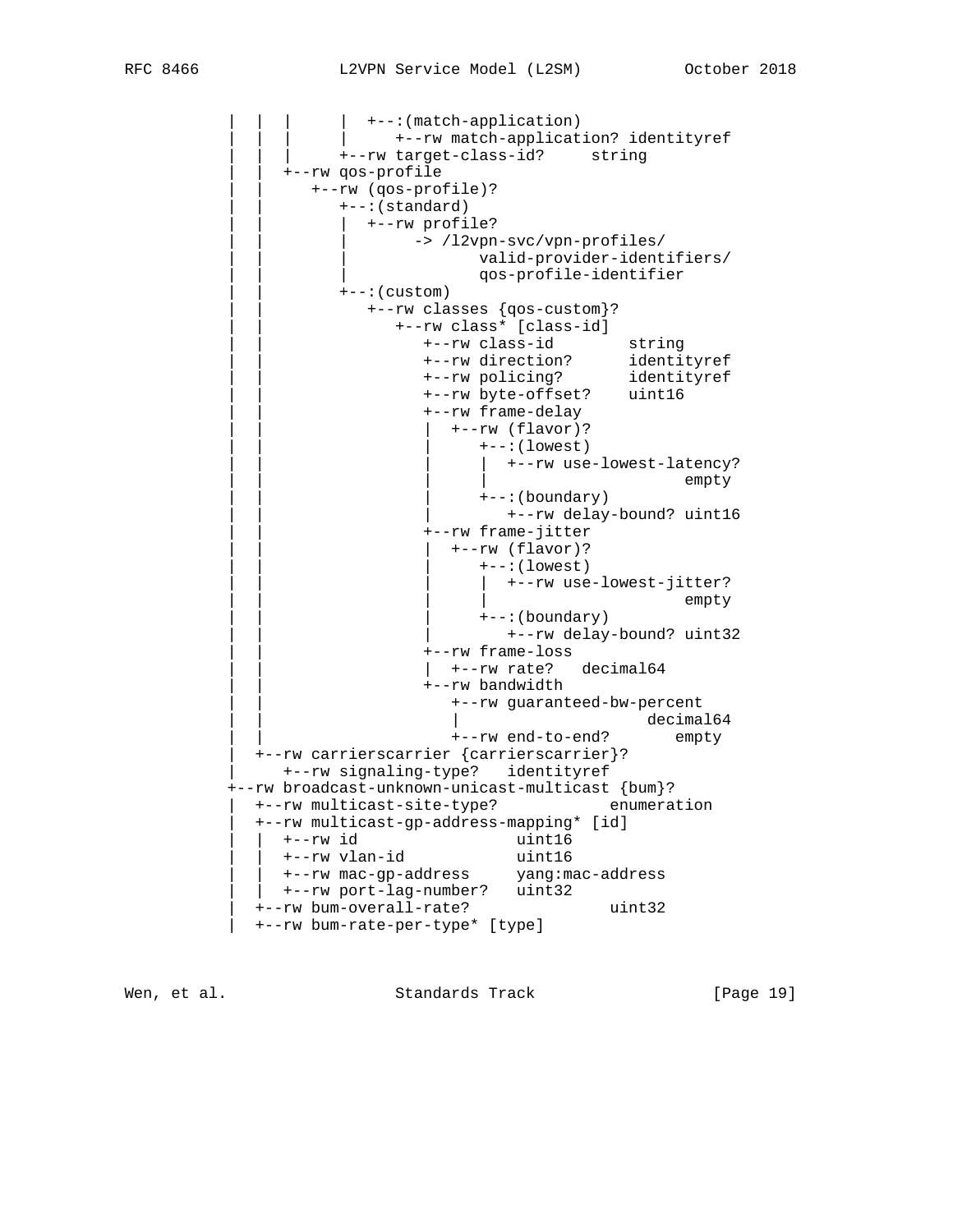| +--rw type identityref | +--rw rate? uint32 +--rw mac-loop-prevention {mac-loop-prevention}? | +--rw protection-type? identityref | +--rw frequency? uint32 | +--rw retry-timer? uint32 +--rw access-control-list | +--rw mac\* [mac-address] | +--rw mac-address yang:mac-address +--rw mac-addr-limit +--rw limit-number? uint16 +--rw time-interval? uint32<br>+--rw action? identityref +--rw action?

Figure 4: Overall Structure of the YANG Module

### 5.1. Features and Augmentation

 The model defined in this document implements many features that allow implementations to be modular. As an example, the Layer 2 protocol parameters (Section 5.3.2.2) proposed to the customer may also be enabled through features. This model also defines some features for options that are more advanced, such as support for extranet VPNs (Section 5.2.4), site diversity (Section 5.3), and QoS (Section 5.10.2).

 In addition, as for any YANG data model, this service model can be augmented to implement new behaviors or specific features. For example, this model defines VXLAN [RFC7348] for Ethernet packet encapsulation; if VXLAN encapsulation does not fulfill all requirements for describing the service, new options can be added through augmentation.

### 5.2. VPN Service Overview

 The vpn-service list item contains generic information about the VPN service. The vpn-id in the vpn-service list refers to an internal reference for this VPN service. This identifier is purely internal to the organization responsible for the VPN service.

The vpn-service list is composed of the following characteristics:

Customer information (customer-name): Used to identify the customer.

 VPN service type (vpn-svc-type): Used to indicate the VPN service type. The identifier is an identity allowing any encoding for the local administration of the VPN service. Note that another identity can be an extension of the base identity.

Wen, et al. Standards Track [Page 20]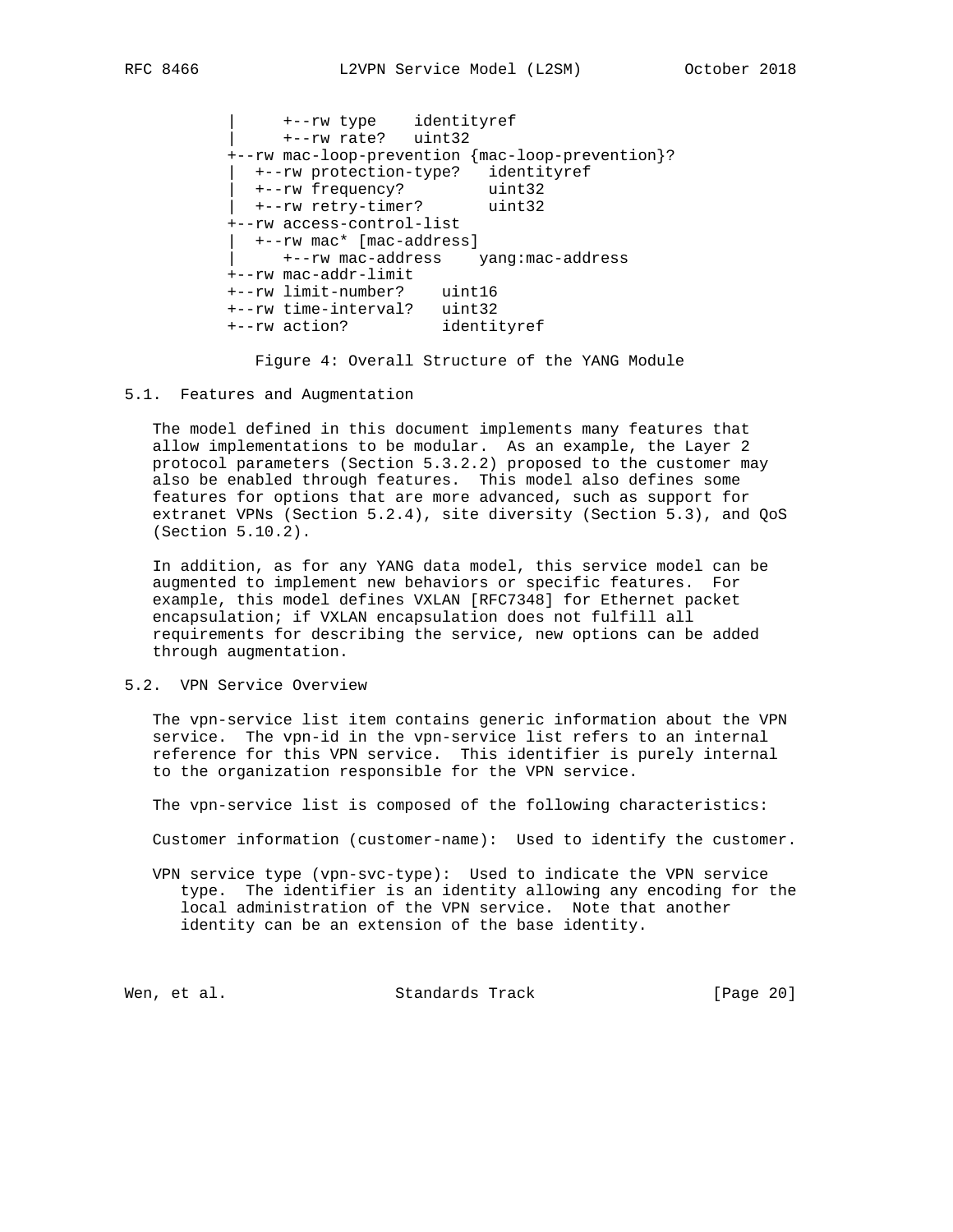- - Cloud access (cloud-access): All sites in the L2VPN SHOULD be permitted to access the cloud by default. The "cloud-access" container provides parameters for authorization rules. A cloud identifier is used to reference the target service. This identifier is local to each administration.
	- Service topology (svc-topo): Used to identify the type of VPN service topology that is required.
	- Frame delivery service (frame-delivery): Defines the frame delivery support required for the L2VPN, e.g., multicast delivery, unicast delivery, or broadcast delivery.

 Extranet VPN (extranet-vpns): Indicates that a particular VPN needs access to resources located in another VPN.

5.2.1. VPN Service Type

 The "vpn-svc-type" parameter defines the service type for provider provisioned L2VPNs. The current version of the model supports six flavors:

- o Point-to-point VPWSs connecting two customer sites.
- o Point-to-point or point-to-multipoint VPWSs connecting a set of customer sites [RFC8214].
- o Multipoint VPLSs connecting a set of customer sites.
- o Multipoint VPLSs connecting one or more root sites and a set of leaf sites but preventing inter-leaf-site communication.
- o EVPN services [RFC7432] connecting a set of customer sites.
- o EVPN VPWSs between two customer sites or a set of customer sites as specified in [RFC8214].

 Other L2VPN service types could be included by augmentation. Note that an Ethernet Private Line (EPL) service or an Ethernet Virtual Private Line (EVPL) service is an Ethernet Line (E-Line) service [MEF-6]or a point-to-point Ethernet Virtual Circuit (EVC) service, while an Ethernet Private LAN (EP-LAN) service or an Ethernet Virtual Private LAN (EVP-LAN) service is an Ethernet LAN (E-LAN) service [MEF-6] or a multipoint-to-multipoint EVC service.

Wen, et al. Standards Track [Page 21]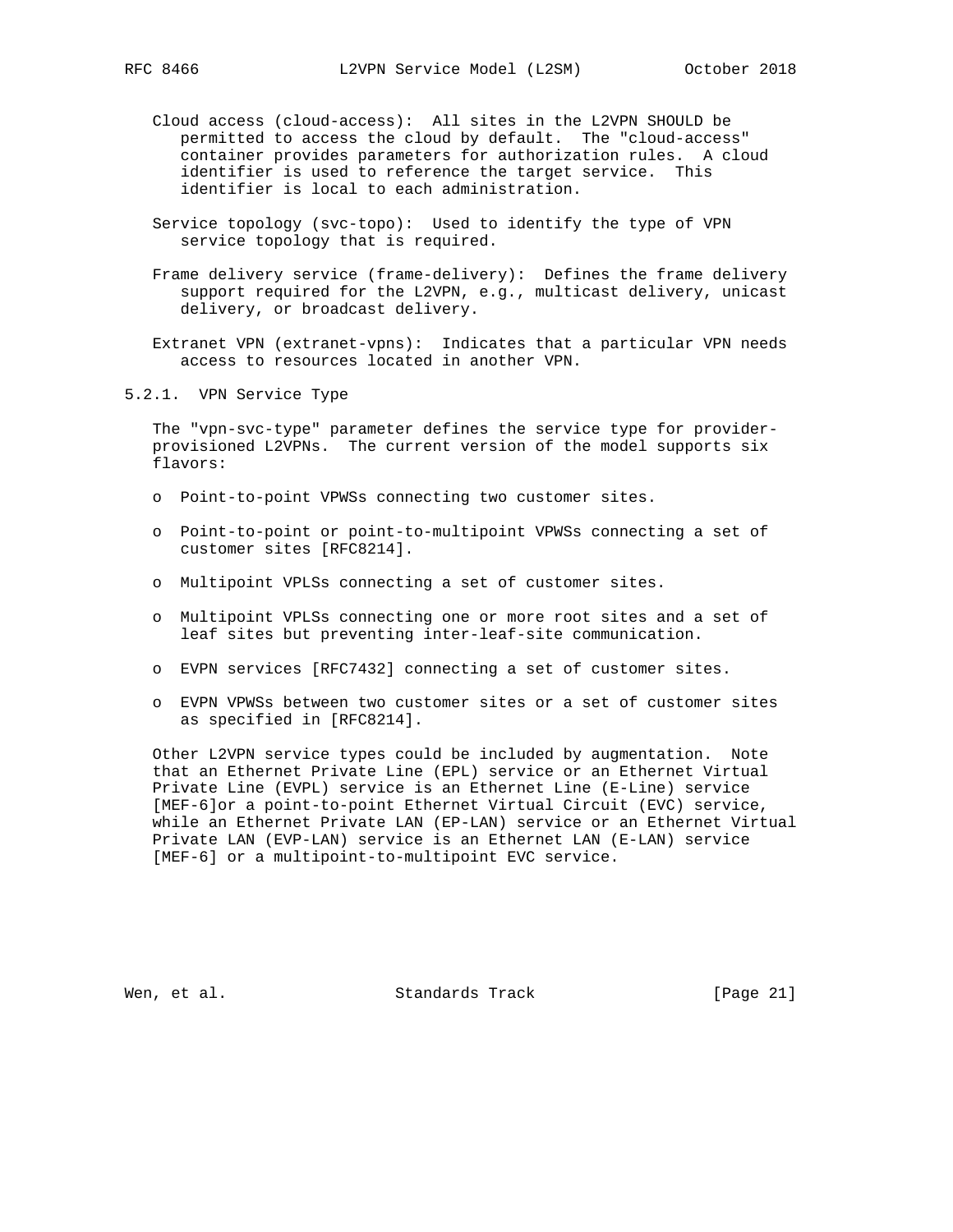## 5.2.2. VPN Service Topologies

 The types of VPN service topologies discussed below can be used for configuration if needed. The module described in this document currently supports any-to-any, Hub-and-Spoke (where Hubs can exchange traffic), and Hub-and-Spoke Disjoint (where Hubs cannot exchange traffic). New topologies could be added by augmentation. By default, the any-to-any VPN service topology is used.

## 5.2.2.1. Route Target Allocation

 A Layer 2 PE-based VPN (such as a VPLS-based VPN or an EVPN that uses BGP as its signaling protocol) can be built using Route Targets (RTs) as described in [RFC4364] and [RFC7432]. The management system is expected to automatically allocate a set of RTs upon receiving a VPN service creation request. How the management system allocates RTs is out of scope for this document, but multiple ways could be envisaged, as described in Section 6.2.1.1 of [RFC8299].

### 5.2.2.2. Any-to-Any

| VPN1 Site $1$ ------ PE1   | $PE2$ ------ VPN1_Site 2 |
|----------------------------|--------------------------|
| $VPN1_Site$ 3 ------ $PE3$ | $PE4$ ------ VPN1_Site 4 |

Figure 5: Any-to-Any VPN Service Topology

 In the any-to-any VPN service topology, all VPN sites can communicate with each other without any restrictions. The management system that receives an any-to-any L2VPN service request through this model is expected to assign and then configure the MAC-VRF and RTs on the appropriate PEs. In the any-to-any case, a single RT is generally required, and every MAC-VRF imports and exports this RT.

# 5.2.2.3. Hub-and-Spoke

| Hub_Site 1 ------ PE1   | $PE2$ ------ Spoke_Site 1 |
|-------------------------|---------------------------|
|                         |                           |
| Hub Site $2$ ------ PE3 | $PE4$ ------ Spoke_Site 2 |

Figure 6: Hub-and-Spoke VPN Service Topology

Wen, et al. Standards Track [Page 22]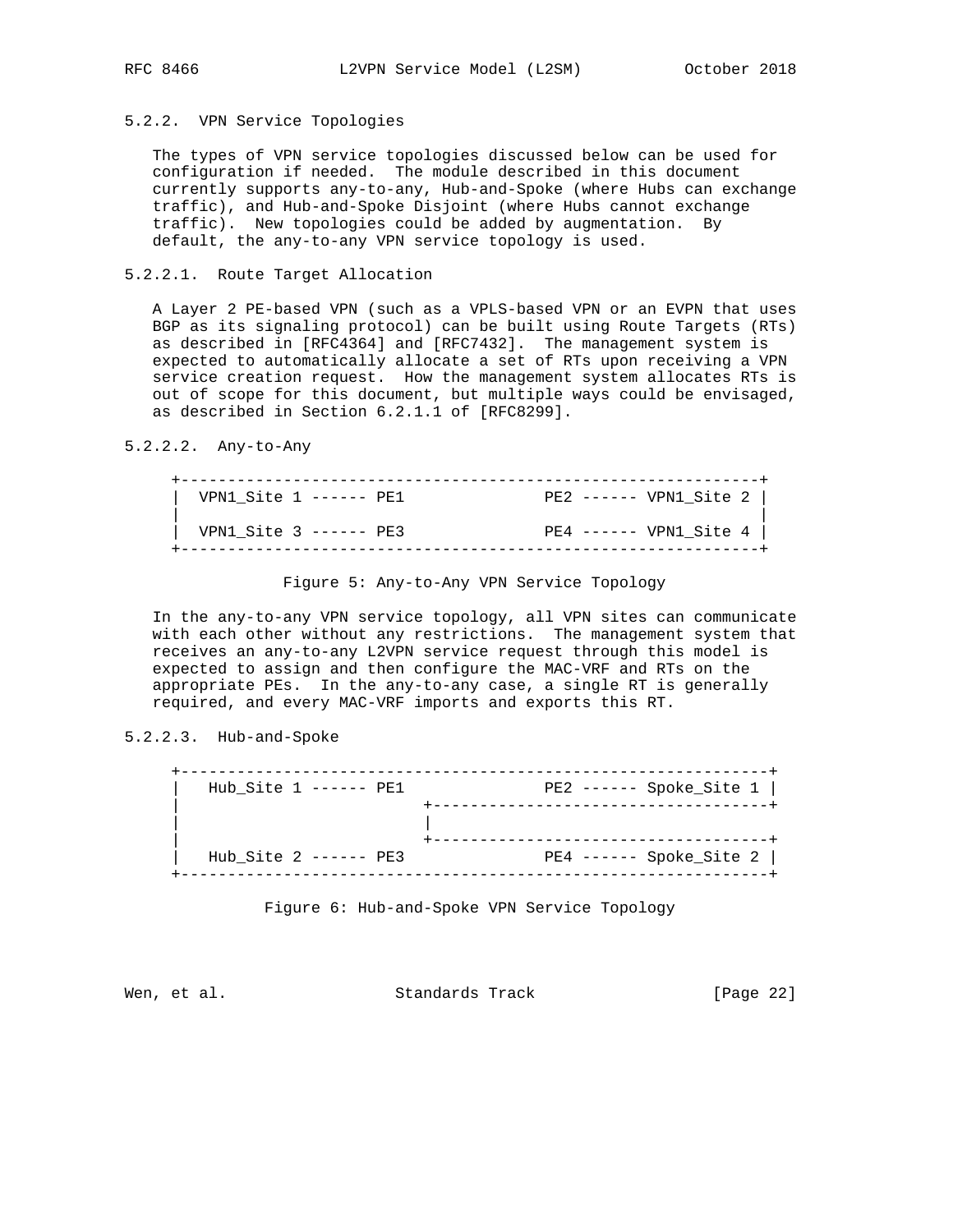- In the Hub-and-Spoke VPN service topology,
- o all Spoke sites can communicate only with Hub sites (i.e., Spoke sites cannot communicate with each other).
- o Hubs can communicate with each other.

 The management system that receives a Hub-and-Spoke L2VPN service request through this model is expected to assign and then configure the MAC-VRF and RTs on the appropriate PEs. In the Hub-and-Spoke case, two RTs are generally required (one RT for Hub routes and one RT for Spoke routes). A Hub MAC-VRF that connects Hub sites will export Hub routes with the Hub RT and will import Spoke routes through the Spoke RT. It will also import the Hub RT to allow Hub-to-Hub communication. A Spoke MAC-VRF that connects Spoke sites will export Spoke routes with the Spoke RT and will import Hub routes through the Hub RT.

5.2.2.4. Hub-and-Spoke Disjoint

 +---------------------------------------------------------------+ | Hub\_Site 1 ------ PE1 PE2 ------ Spoke\_Site 1 | +--------------------------+ +---------------------------------+ | | +--------------------------+ +---------------------------------+ | Hub\_Site 2 ------ PE3 PE4 ------ Spoke\_Site 2 | +---------------------------------------------------------------+

Figure 7: Hub-and-Spoke-Disjoint VPN Service Topology

- In the Hub-and-Spoke-Disjoint VPN service topology,
- o all Spoke sites can communicate only with Hub sites (i.e., Spoke sites cannot communicate with each other).
- o Hubs cannot communicate with each other.

 The management system that receives a Hub-and-Spoke-Disjoint L2VPN service request through this model is expected to assign and then configure the VRF and RTs on the appropriate PEs. In the Hub-and-Spoke-Disjoint case, at least two RTs are required for Hubs and Spokes, respectively (at least one RT for Hub routes and at least one RT for Spoke routes). A Hub VRF that connects Hub sites will export Hub routes with the Hub RT and will import Spoke routes through the Spoke RT. A Spoke VRF that connects Spoke sites will export Spoke routes with the Spoke RT and will import Hub routes through the Hub RT.

Wen, et al. Standards Track [Page 23]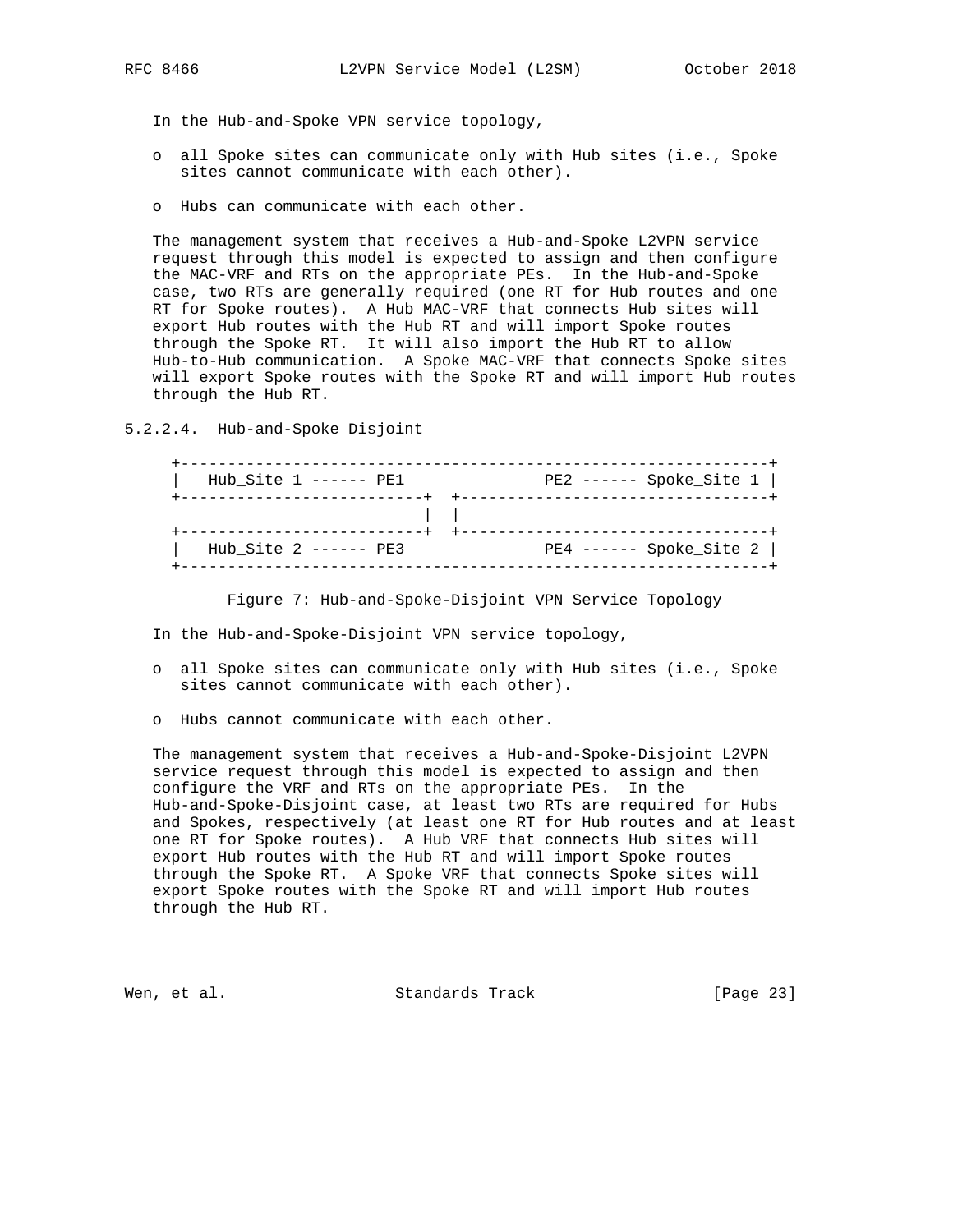The management system MUST take into account constraints on Hub-and-Spoke connections, as in the previous case.

 Hub-and-Spoke Disjoint can also be seen as multiple Hub-and-Spoke VPNs (one per Hub) that share a common set of Spoke sites.

### 5.2.3. Cloud Access

 This model provides cloud access configuration through the cloud-access container. The usage of cloud-access is targeted for public cloud access and Internet access. The cloud-access container provides parameters for authorization rules. Note that this model considers that public cloud and public Internet access share some commonality; therefore, it does not distinguish Internet access from cloud access. If needed, a different label for Internet access could be added by augmentation.

 Private cloud access may be addressed through the site container as described in Section 5.3, with usage consistent with sites of type "NNI".

 A cloud identifier is used to reference the target service. This identifier is local to each administration.

 By default, all sites in the L2VPN SHOULD be permitted to access the cloud or the Internet. If restrictions are required, a user MAY configure some limitations for some sites or nodes by using policies, i.e., the "permit-site" or "deny-site" leaf-list. The permit-site leaf-list defines the list of sites authorized for cloud access. The deny-site leaf-list defines the list of sites denied for cloud access. The model supports both "deny-any-except" and "permit-any-except" authorization.

 How the restrictions will be configured on network elements is out of scope for this document.

Wen, et al. Standards Track [Page 24]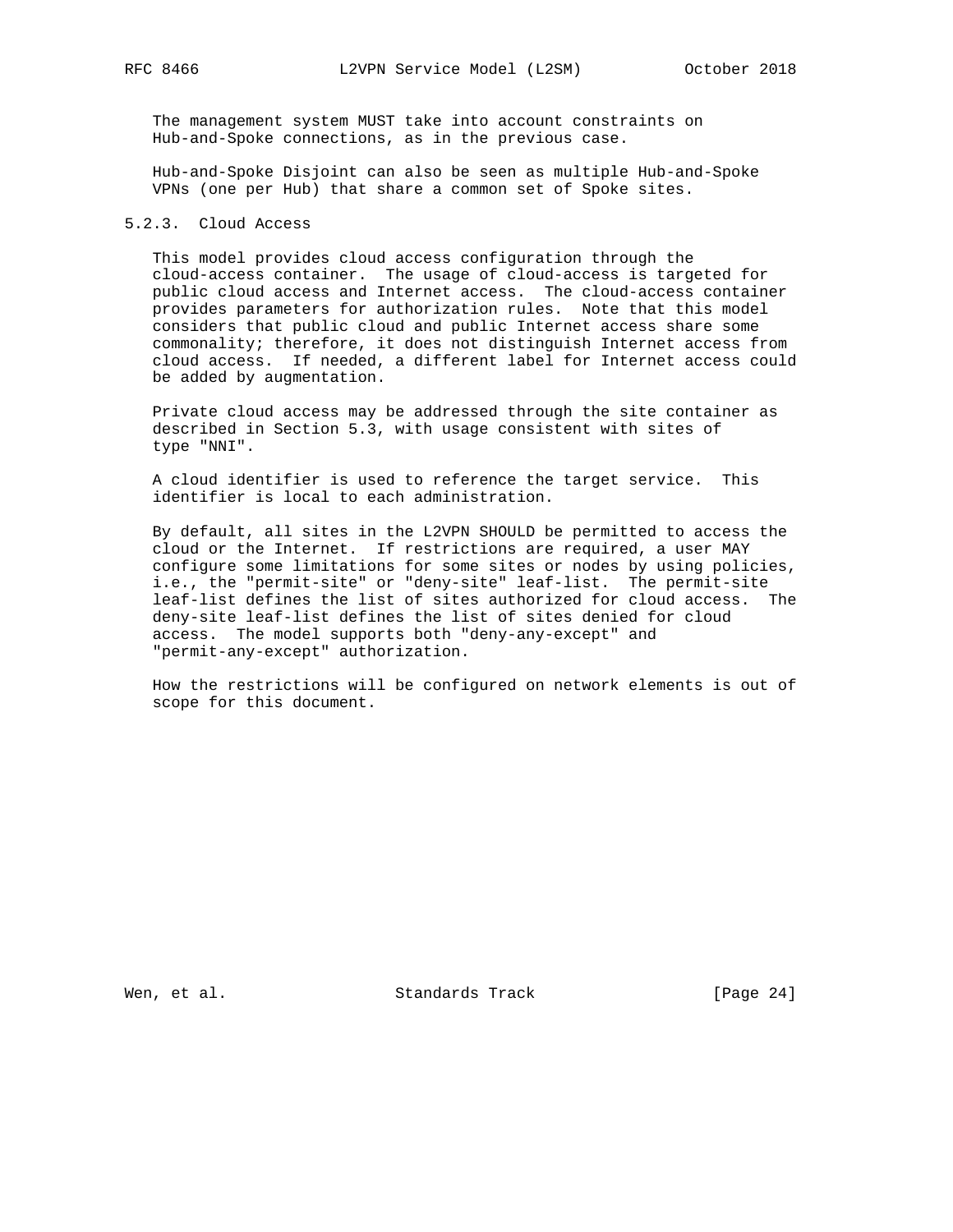```
 L2VPN
             ++++++++++++++++++++++++++++++++ ++++++++++++
             + Site 3 + --- + Cloud 1 +
                                         + Site 1 + ++++++++++++
+ + + + + + + + + + + + + + + + + + + + + + + + + + + + + + + + + + + + + + + + + + + + + + + + + + + + + + + + + + + + + + + + + + + + + + + + + +
            + Site 2 + --- +++++++++++++
 + + + Internet +
 + Site 4 + ++++++++++++
             ++++++++++++++++++++++++++++++++
 |
                    +++++++++++
                    + Cloud 2 +
                    +++++++++++
```
Figure 8: Example of Cloud Access Configuration

 As shown in Figure 8, we configure the global VPN to access the Internet by creating a cloud-access container pointing to the cloud identifier for the Internet service. (This is illustrated in the XML [W3C.REC-xml-20081126] below.) No authorized sites will be configured, as all sites are required to be able to access the Internet.

```
 <?xml version="1.0"?>
    <l2vpn-svc xmlns="urn:ietf:params:xml:ns:yang:ietf-l2vpn-svc">
    <vpn-services>
    <vpn-service>
   <vpn-id>123456487</vpn-id>
   <cloud-accesses>
   <cloud-access>
       <cloud-identifier>INTERNET</cloud-identifier>
   </cloud-access>
   </cloud-accesses>
   <ce-vlan-preservation>true</ce-vlan-preservation>
   <ce-vlan-cos-preservation>true</ce-vlan-cos-preservation>
   </vpn-service>
   </vpn-services>
 </l2vpn-svc>
```
 If Site 1 and Site 2 require access to Cloud 1, a new cloud-access container pointing to the cloud identifier of Cloud 1 will be created. The permit-site leaf-list will be filled with a reference to Site 1 and Site 2.

Wen, et al. Standards Track [Page 25]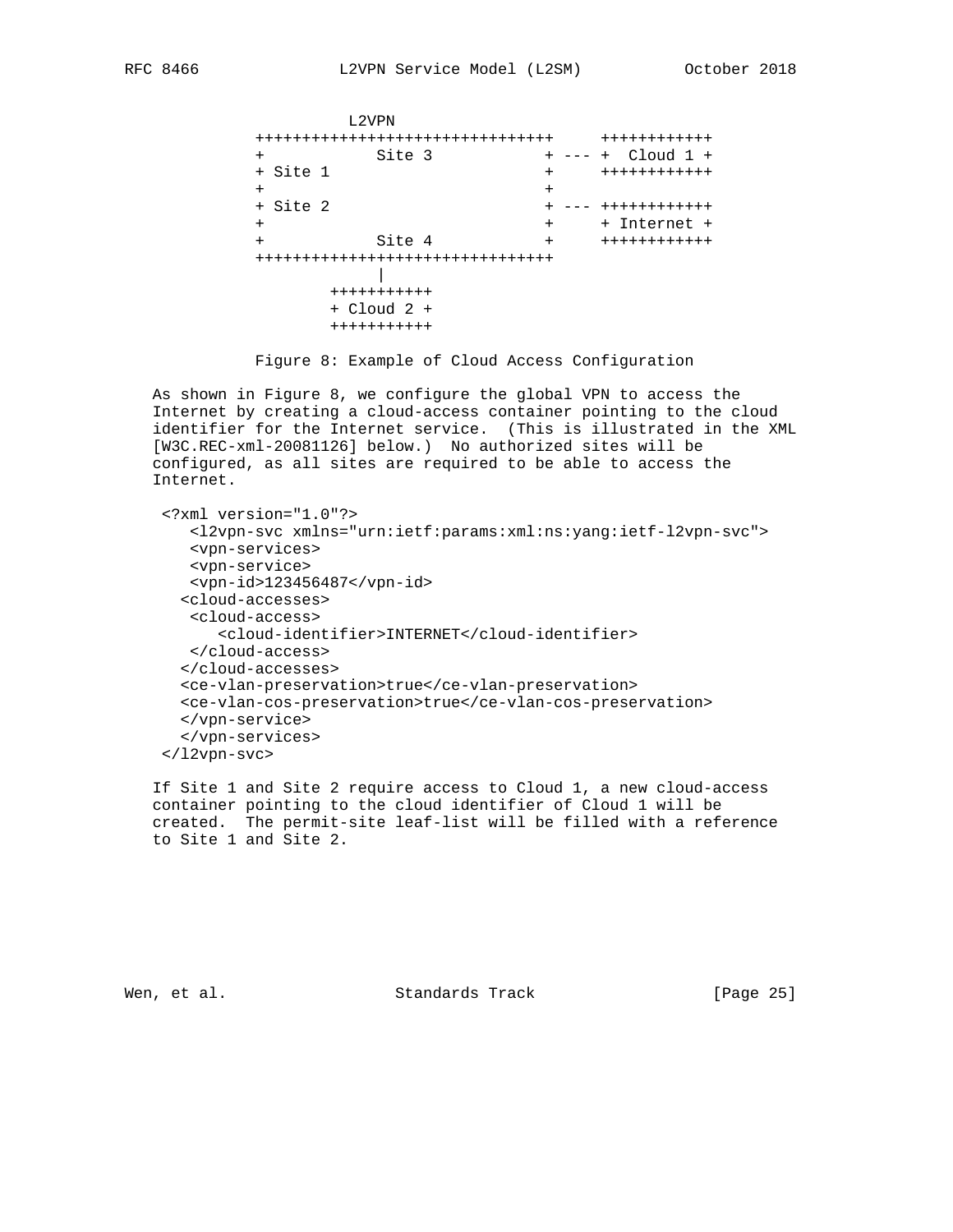```
 <?xml version="1.0"?>
    <l2vpn-svc xmlns="urn:ietf:params:xml:ns:yang:ietf-l2vpn-svc">
     <vpn-services>
      <vpn-service>
      <vpn-id>123456487</vpn-id>
      <cloud-accesses>
      <cloud-access>
         <cloud-identifier>Cloud1</cloud-identifier>
         <permit-site>site1</permit-site>
         <permit-site>site2</permit-site>
       </cloud-access>
      </cloud-accesses>
     <ce-vlan-preservation>true</ce-vlan-preservation>
     <ce-vlan-cos-preservation>true</ce-vlan-cos-preservation>
    </vpn-service>
    </vpn-services>
 </l2vpn-svc>
```
 If all sites except Site 1 require access to Cloud 2, a new cloud-access container pointing to the cloud identifier of Cloud 2 will be created. The deny-site leaf-list will be filled with a reference to Site 1.

```
 <?xml version="1.0"?>
   <l2vpn-svc xmlns="urn:ietf:params:xml:ns:yang:ietf-l2vpn-svc">
     <vpn-services>
      <vpn-service>
        <vpn-id>123456487</vpn-id>
         <cloud-accesses>
          <cloud-access>
           <cloud-identifier>Cloud2</cloud-identifier>
           <deny-site>site1</deny-site>
         </cloud-access>
        </cloud-accesses>
       <ce-vlan-preservation>true</ce-vlan-preservation>
       <ce-vlan-cos-preservation>true</ce-vlan-cos-preservation>
     </vpn-service>
   </vpn-services>
 </l2vpn-svc>
```
Wen, et al. Standards Track [Page 26]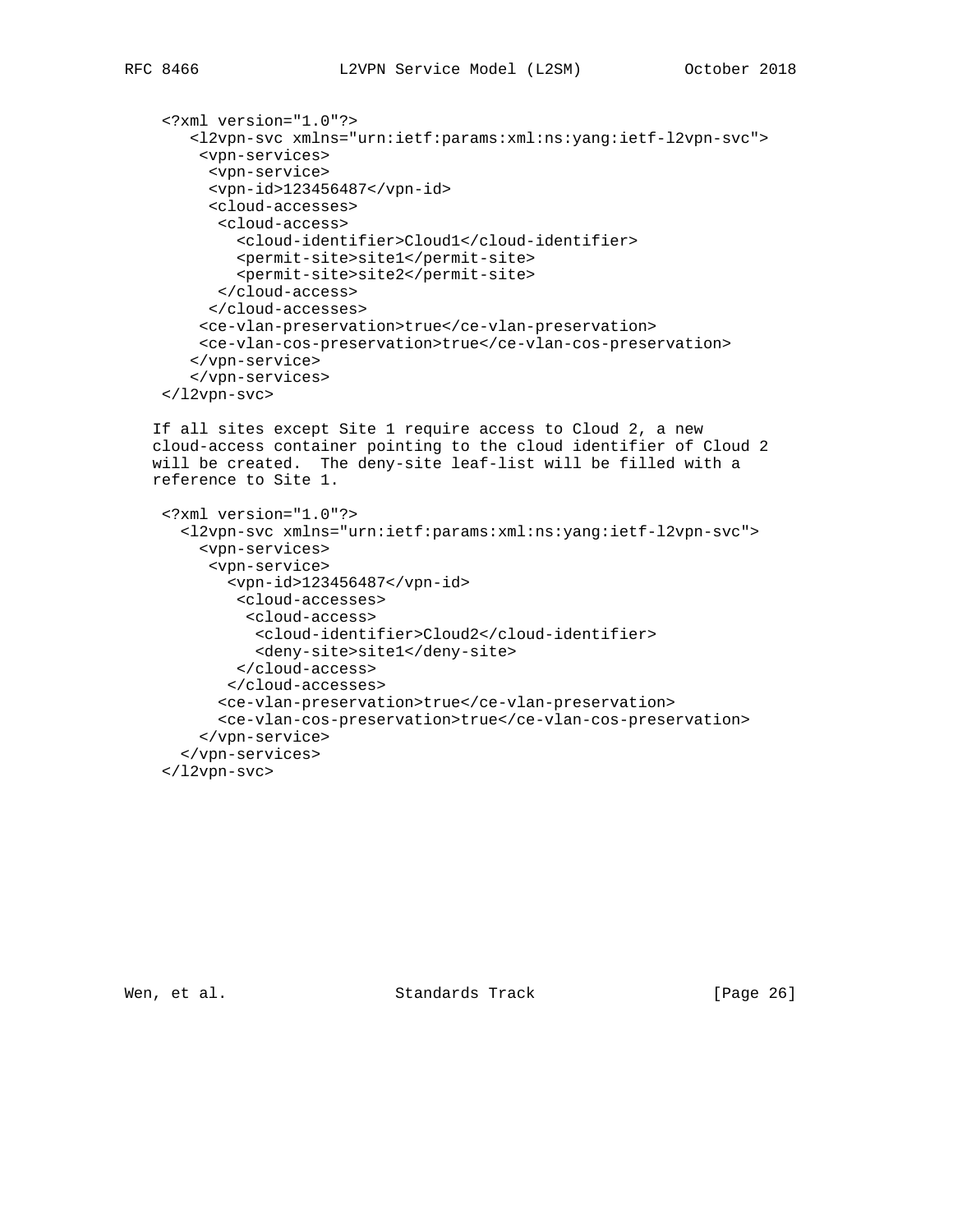## 5.2.4. Extranet VPNs

 There are some cases where a particular VPN needs access to resources (servers, hosts, etc.) that are external. Those resources may be located in another VPN.





 As illustrated in Figure 9, VPN B has some resources on Site B that need to be made available to some customers/partners. Specifically, VPN A must be able to access those VPN B resources.

 Such a VPN connection scenario can be achieved via a VPN policy as defined in Section 5.5.2.2. But there are some simple cases where a particular VPN (VPN A) needs access to all resources in another VPN (VPN B). The model provides an easy way to set up this connection using the "extranet-vpns" container.

 The extranet-vpns container defines a list of VPNs a particular VPN wants to access. The extranet-vpns container is used on customer VPNs accessing extranet resources in another VPN. In Figure 9, in order to provide VPN A with access to VPN B, the extranet-vpns container needs to be configured under VPN A with an entry corresponding to VPN B. There is no service configuration requirement on VPN B.

 Readers should note that even if there is no configuration requirement on VPN B, if VPN A lists VPN B as an extranet, all sites in VPN B will gain access to all sites in VPN A.

 The "site-role" leaf defines the role of the local VPN sites in the target extranet VPN service topology. Site roles are defined in Section 5.4.

 In the example below, VPN A accesses VPN B resources through an extranet connection. A Spoke role is required for VPN A sites, as sites from VPN A must not be able to communicate with each other through the extranet VPN connection.

Wen, et al. Standards Track [Page 27]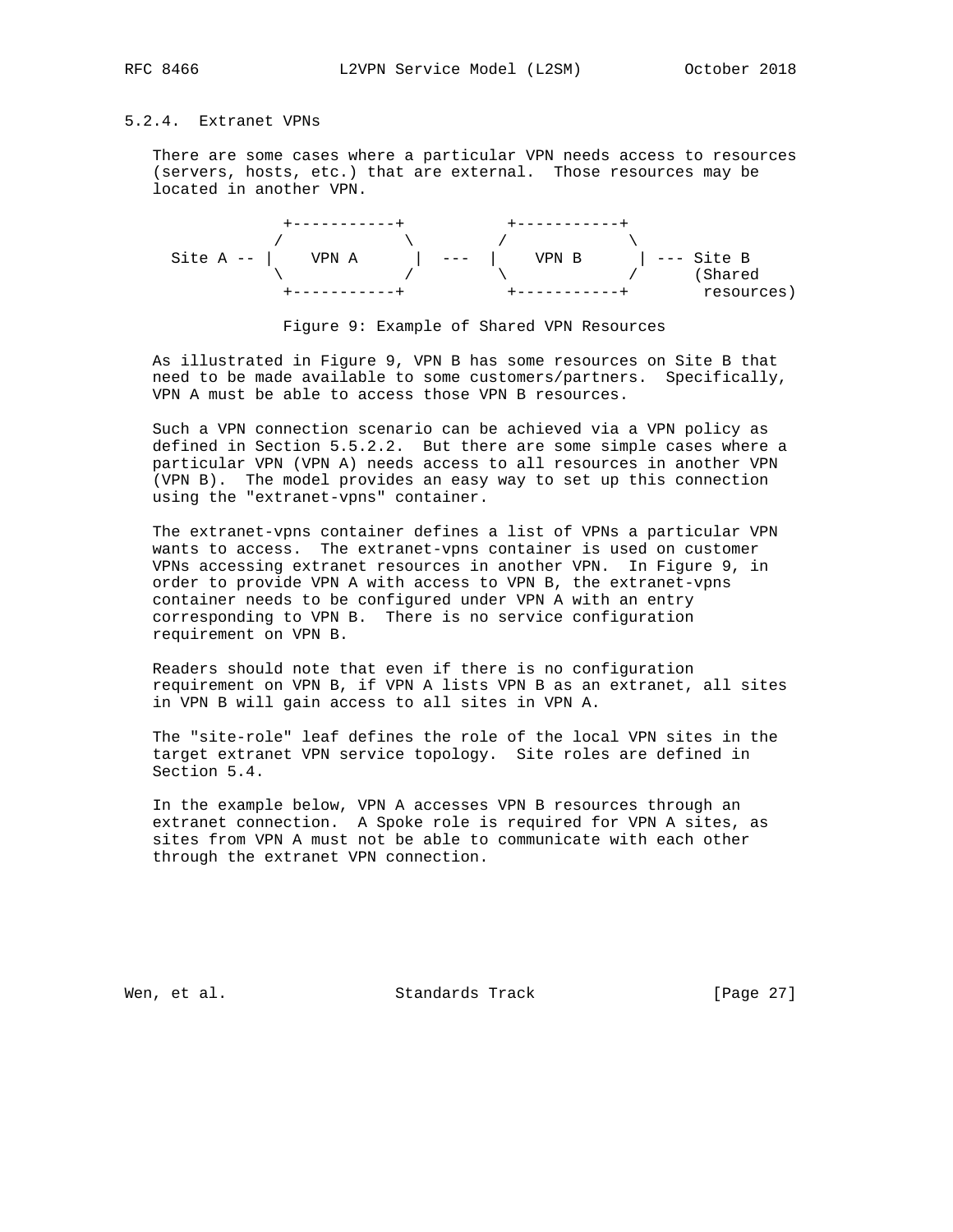```
 <?xml version="1.0"?>
  <l2vpn-svc xmlns="urn:ietf:params:xml:ns:yang:ietf-l2vpn-svc">
    <vpn-services>
      <vpn-service>
        <vpn-id>VPNB</vpn-id>
          <svc-topo>hub-spoke</svc-topo>
         <ce-vlan-preservation>true</ce-vlan-preservation>
         <ce-vlan-cos-preservation>true</ce-vlan-cos-preservation>
      </vpn-service>
      <vpn-service>
         <vpn-id>VPNA</vpn-id>
           <svc-topo>any-to-any</svc-topo>
              <extranet-vpns>
                <extranet-vpn>
                 <vpn-id>VPNB</vpn-id>
                 <local-sites-role>spoke-role</local-sites-role>
               </extranet-vpn>
             </extranet-vpns>
         <ce-vlan-preservation>true</ce-vlan-preservation>
         <ce-vlan-cos-preservation>true</ce-vlan-cos-preservation>
     </vpn-service>
  </vpn-services>
  </l2vpn-svc>
```
 This model does not define how the extranet configuration will be achieved within the network.

 Any VPN interconnection scenario that is more complex (e.g., only certain parts of sites on VPN A accessing only certain parts of sites on VPN B) needs to be achieved using a VPN attachment as defined in Section 5.5.2 and, in particular, a VPN policy as defined in Section 5.5.2.2.

5.2.5. Frame Delivery Service

 If a BUM (Broadcast, Unknown Unicast, or Multicast) frame delivery service is supported for an L2VPN, some global frame delivery parameters are required as input for the service request. When a CE sends BUM packets, replication occurs at the ingress PE and three frame types need to be supported.

 Users of this model will need to provide the flavors of trees that will be used by customers within the L2VPN (customer-tree-flavors). The model defined in this document supports bidirectional, shared, and source-based trees (and can be augmented to contain other tree types). Multiple flavors of trees can be supported simultaneously.

Wen, et al. Standards Track [Page 28]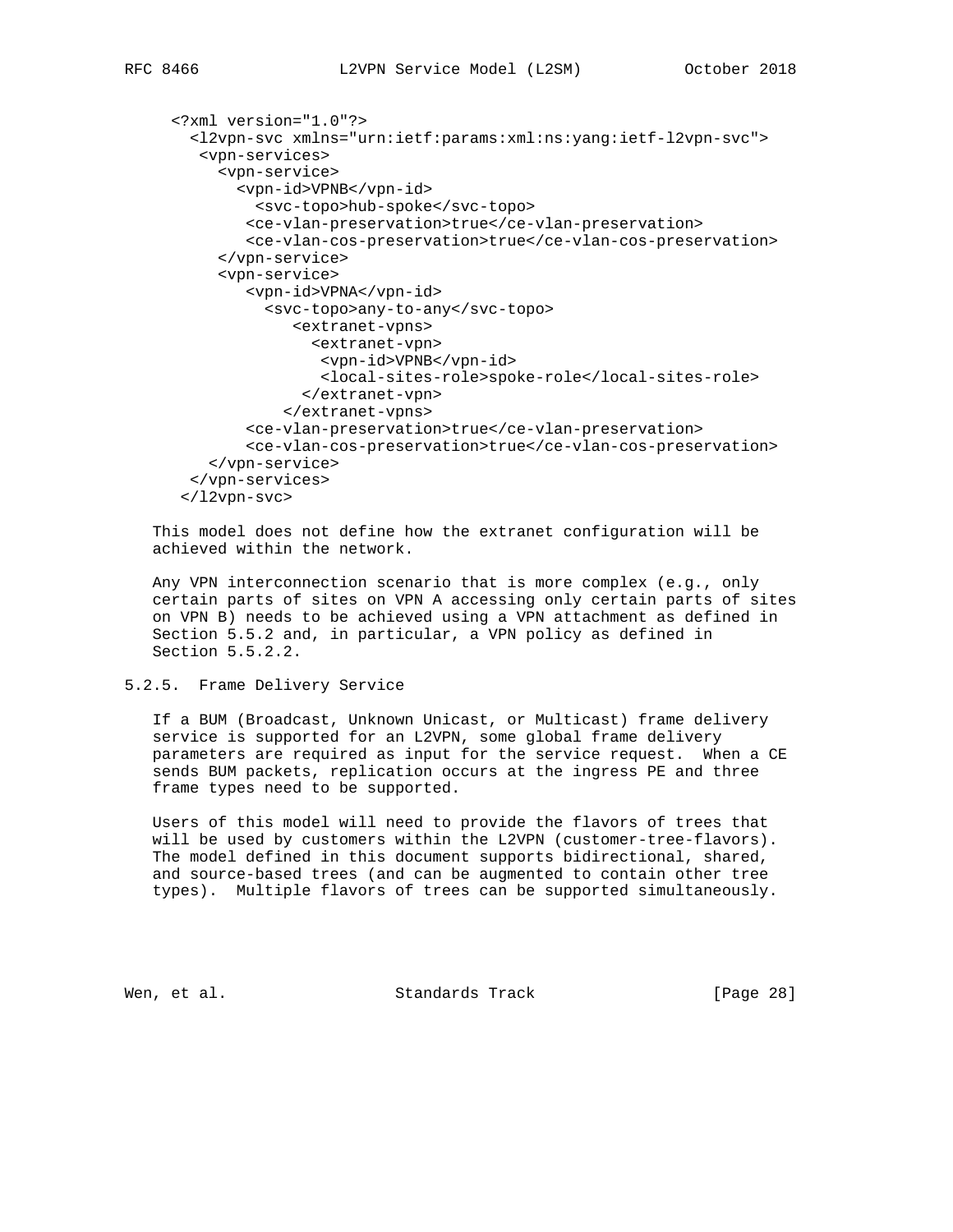

 | | | |

 | | | | \\_\_\_\_\_\_\_\_\_\_\_\_\_\_/

 $/$  |

 $Recv$  -- Site 4 -------  $pE4$ 

 $Recv -- Site 5 -----$ 

Figure 10: BUM Frame Delivery Service Example

 Multicast-group-to-port mappings can be created using the "rp-group-mappings" leaf. Two group-to-port mapping methods are supported:

- o Static configuration of multicast Ethernet addresses and ports/interfaces.
- o A multicast control protocol based on Layer 2 technology that signals mappings of multicast addresses to ports/interfaces, such as the Generic Attribute Registration Protocol (GARP) / GARP Multicast Registration Protocol (GARP/GMRP) [IEEE-802-1D].

Wen, et al. Standards Track [Page 29]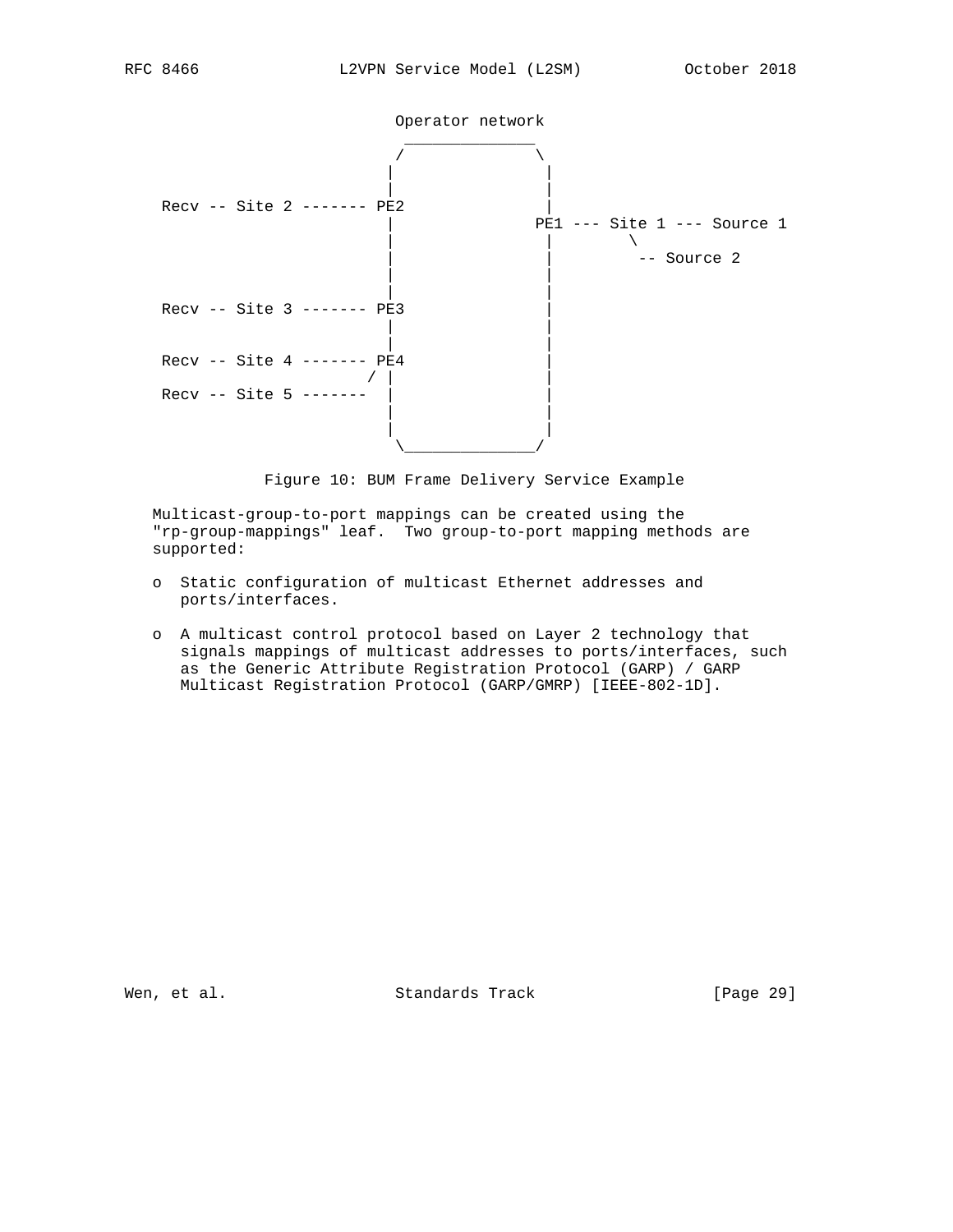## 5.3. Site Overview

 A site represents a connection of a customer office to one or more VPN services. Each site is associated with one or more locations.



Figure 11: Example: Customer Office and Two VPN Services

 The provider uses the site container to store information regarding detailed implementation arrangements made with either the customer or peer operators at each interconnect location.

We restrict the L2SM to exterior interfaces (i.e., UNIs and NNIs) only, so all internal interfaces and the underlying topology are outside the scope of the L2SM.

 Typically, the following characteristics of a site interface handoff need to be documented as part of the service design:

- Unique identifier (site-id): An arbitrary string to uniquely identify the site within the overall network infrastructure. The format of "site-id" is determined by the local administrator of the VPN service.
- Device (device): The customer can request one or more customer premises equipment entities from the SP for a particular site.
- Management (management): Defines the model of management for the site -- for example, type, management-transport, address. This parameter determines the boundary between the SP and the customer, i.e., who has ownership of the CE device.
- Location (location): The site location information. Allows easy retrieval of data about the nearest available resources.
- Site diversity (site-diversity): Presents some parameters to support site diversity.

Wen, et al. Standards Track [Page 30]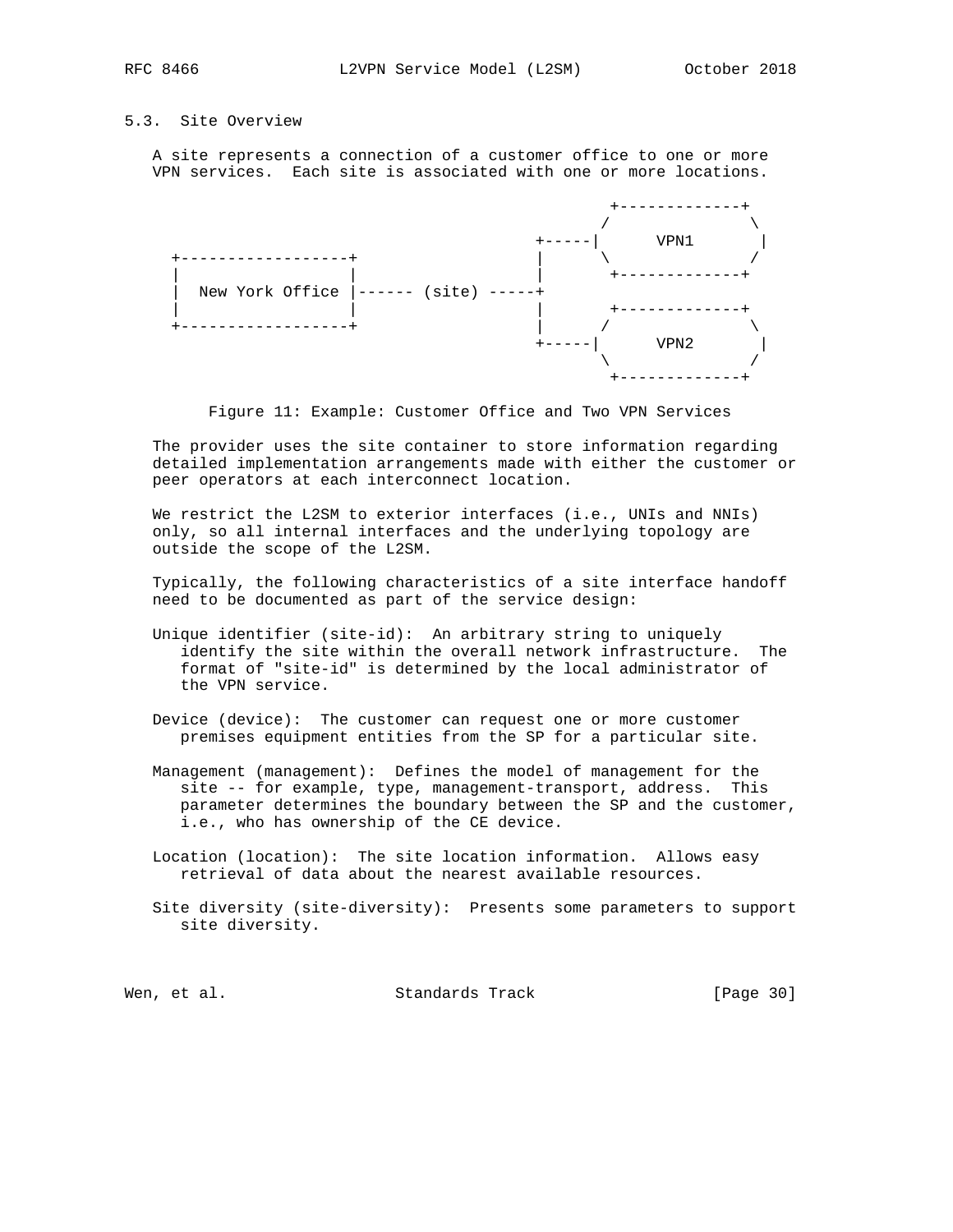Site network accesses (site-network-accesses): Defines the list of ports to the site and their properties -- in particular, bearer, connection, and service parameters.

 A site-network-access represents an Ethernet logical connection to a site. A site may have multiple site-network-accesses.

|                 | Site                                  |
|-----------------|---------------------------------------|
|                 | ****** (site-network-access#1) ****** |
| New York Office | ****** (site-network-access#2) ****** |
|                 |                                       |

Figure 12: Two Site-Network-Accesses for a Site

 Multiple site-network-accesses are used, for instance, in the case of multihoming. Some other meshing cases may also include multiple site-network-accesses.

 The site configuration is viewed as a global entity; we assume that it is mostly the management system's role to split the parameters between the different elements within the network. For example, in the case of the site-network-access configuration, the management system needs to split the parameters between the PE configuration and the CE configuration.

 The site may support single-homed access or multihoming. In the case of multihoming, the site can support multiple site-network-accesses. Under each site-network-access, "vpn-attachment" is defined; vpn-attachment will describe the association between a given site-network-access and a given site, as well as the VPN to which that site will connect.

## 5.3.1. Devices and Locations

 The information in the "location" sub-container under a site container and in the "devices" container allows easy retrieval of data about the nearest available facilities and can be used for access topology planning. It may also be used by other network orchestration components to choose the targeted upstream PE and downstream CE. Location is expressed in terms of postal information. More detailed information or other location information can be added by augmentation.

 A site may be composed of multiple locations. All the locations will need to be configured as part of the "locations" container and list.

Wen, et al. Standards Track [Page 31]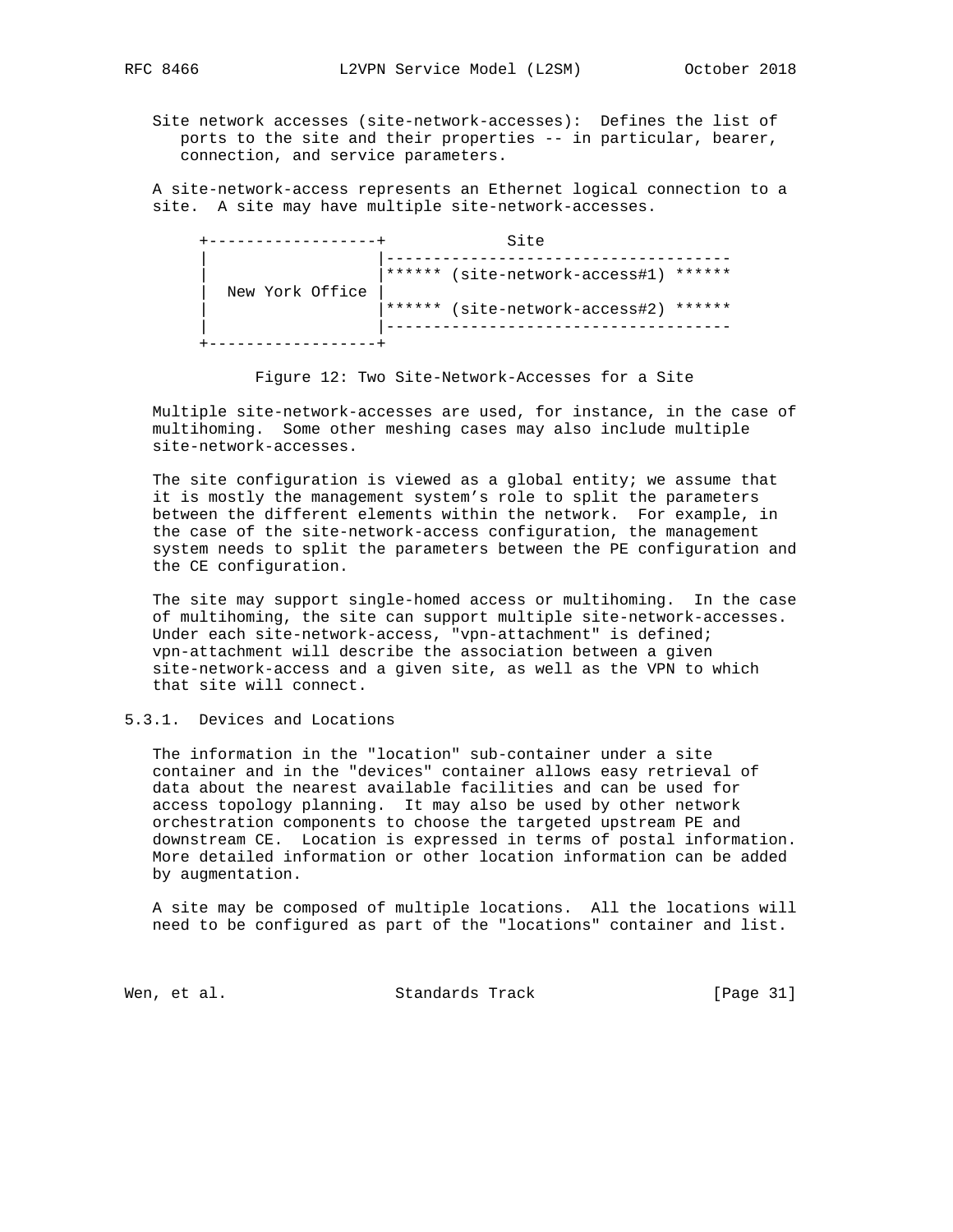A typical example of a multi-location site is a headquarters office in a city, where the office is composed of multiple buildings. Those buildings may be located in different parts of the city and may be linked by intra-city fibers (a customer metropolitan area network). This model does not represent connectivity between multiple locations of a site, because that connectivity is controlled by the customer. In such a case, when connecting to a VPN service, the customer may ask for multihoming based on its distributed locations.

| New York Site | Site                                        |
|---------------|---------------------------------------------|
| Manhattan     | ******<br>(site-network-access#1)<br>****** |
| Brooklyn      | ******<br>(site-network-access#2)<br>****** |



 A customer may also request the use of some premises equipment entities (CEs) from the SP via the devices container. Requesting a CE implies a provider-managed or co-managed model. A particular device must be requested for a particular already-configured location. This would help the SP send the device to the appropriate postal address. In a multi-location site, a customer may, for example, request a CE for each location on the site where multihoming must be implemented. In Figure 13, one device may be requested for the Manhattan location and one other for the Brooklyn location.

 By using devices and locations, the user can influence the multihoming scenario they want to implement: single CE, dual CE, etc.

### 5.3.2. Site Network Accesses

 The L2SM includes a set of essential physical interface properties and Ethernet-layer characteristics in the "site-network-accesses" container. Some of these are critical implementation arrangements that require consent from both the customer and the provider.

 As mentioned earlier, a site may be multihomed. Each logical network access for a site is defined in the site-network-accesses container. The site-network-access parameter defines how the site is connected on the network and is split into three main classes of parameters:

o bearer: defines requirements of the attachment (below Layer 2).

Wen, et al. Standards Track [Page 32]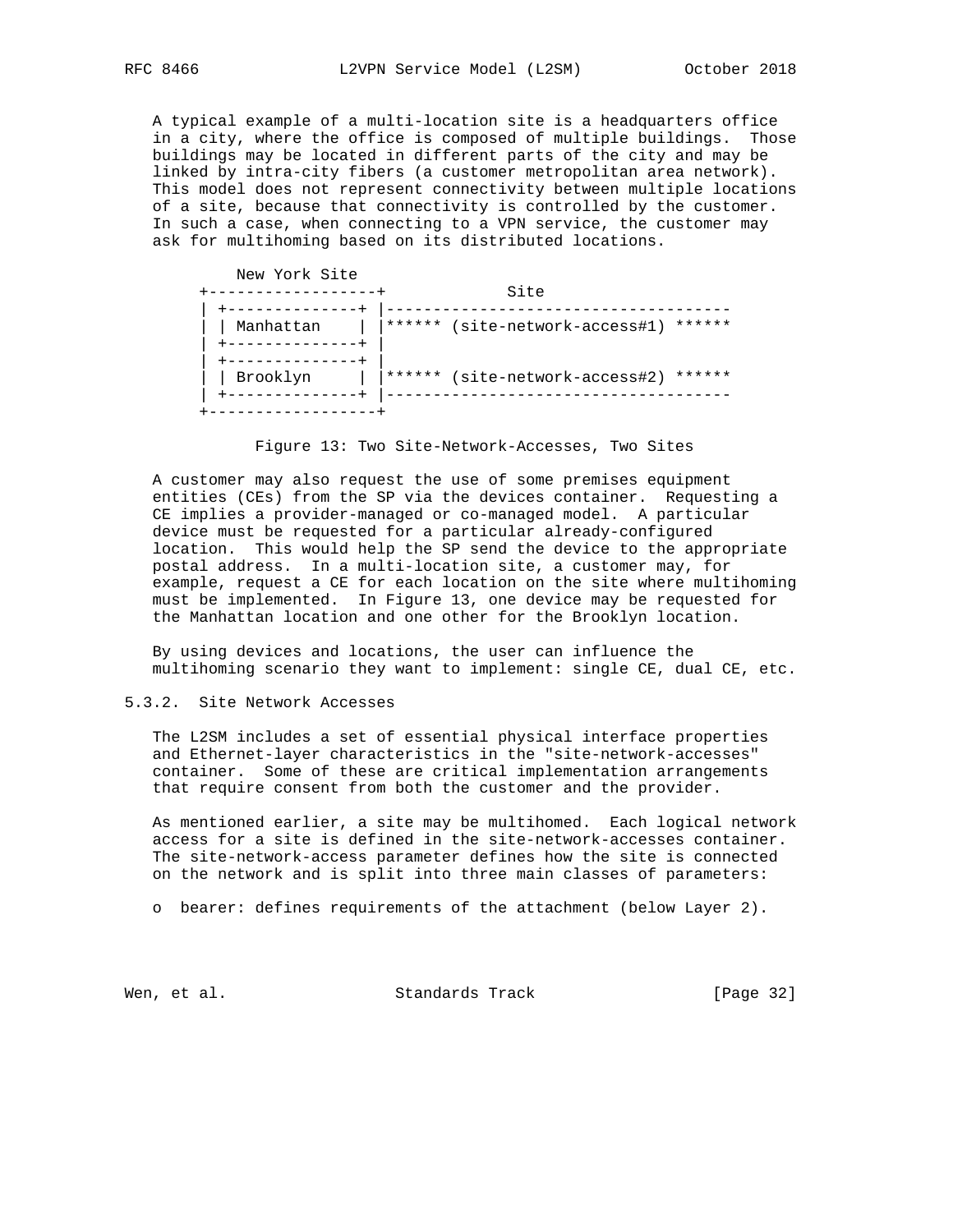- o connection: defines Layer 2 protocol parameters of the attachment.
- o availability: defines the site's availability policy. The availability parameters are defined in Section 5.8.

 The site-network-access has a specific type (site-network-access type). This document defines two types:

- o point-to-point: describes a point-to-point connection between the SP and the customer.
- o multipoint: describes a multipoint connection between the SP and the customer.

 This site-network-access type may have an impact on the parameters offered to the customer, e.g., an SP might not offer MAC loop protection for multipoint accesses. It is up to the provider to decide what parameters are supported for point-to-point and/or multipoint accesses. Multipoint accesses are out of scope for this document; some containers defined in the model may require extensions in order to work properly for multipoint accesses.

### 5.3.2.1. Bearer

 The "bearer" container defines the requirements for the site attachment (below Layer 2) to the provider network.

 The bearer parameters will help to determine the access media to be used.

## 5.3.2.2. Connection

 The "connection" container defines the Layer 2 protocol parameters of the attachment (e.g., vlan-id or circuit-id) and provides connectivity between customer Ethernet switches. Depending on the management mode, it refers to PE-CE-LAN segment addressing or to CE-to-customer-LAN segment addressing. In any case, it describes the responsibility boundary between the provider and the customer. For a customer-managed site, it refers to the PE-CE-LAN segment connection. For a provider-managed site, it refers to the CE-to-customer-LAN segment connection.

 The "encapsulation-type" parameter allows the user to select between Ethernet encapsulation (port-based) or Ethernet VLAN encapsulation (VLAN-based). All of the allowed Ethernet interface types of service frames can be listed under "ether-inf-type", e.g., untagged interface, tagged interface, LAG interface.

Wen, et al. Standards Track [Page 33]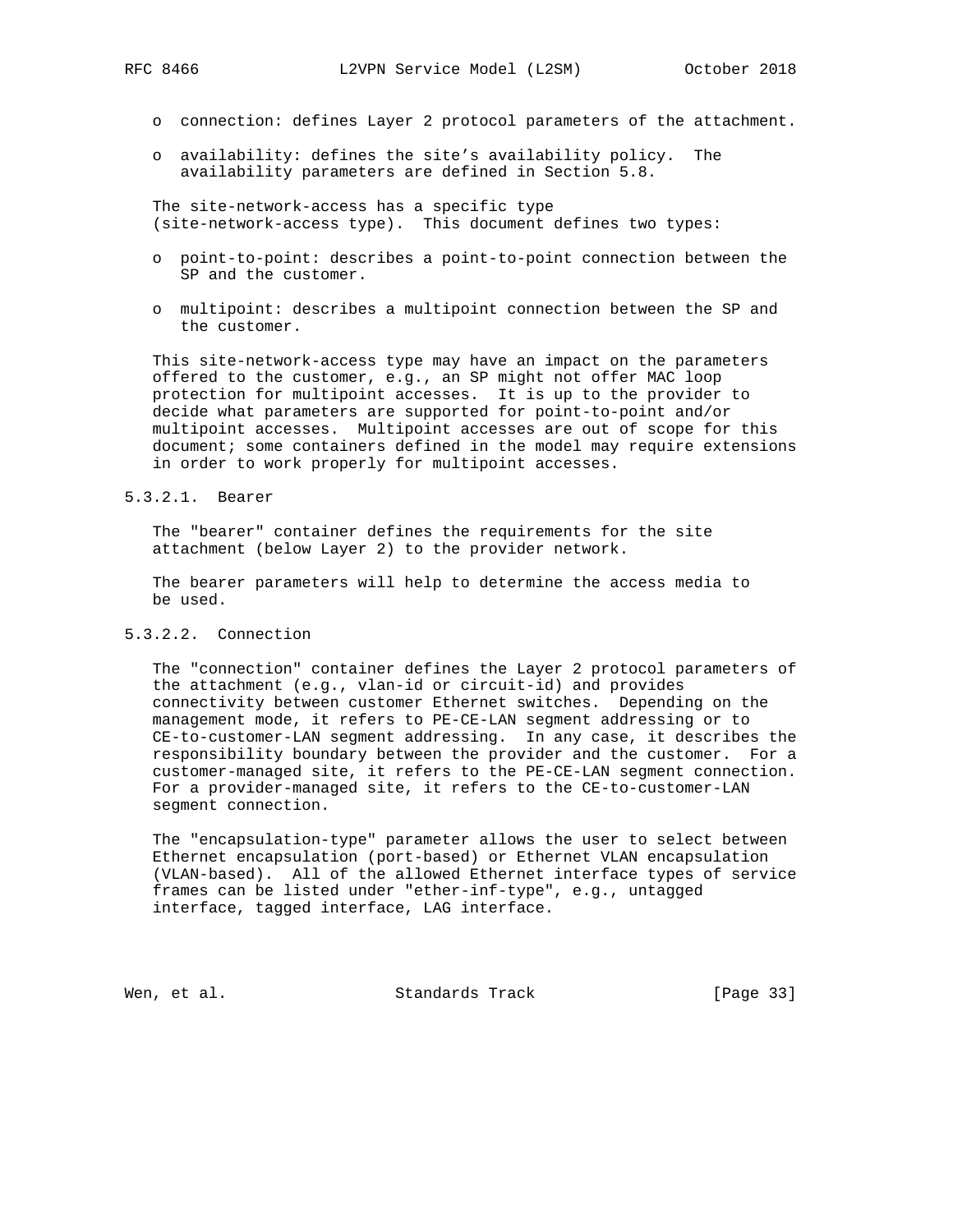Corresponding to "ether-inf-type", the connection container also presents three sets of link attributes: untagged interface, tagged interface, and optional LAG interface attributes. These parameters are essential for the connection to be properly established between the CE devices and the PE devices. The connection container also defines a Layer 2 Control Protocol (L2CP) attribute that allows control-plane protocol interaction between the CE devices and the PE device.

## 5.3.2.2.1. Untagged Interface

 For each untagged interface (untagged-interface), there are basic configuration parameters like interface index and speed, interface MTU, auto-negotiation and flow-control settings, etc. In addition, and based on mutual agreement, the customer and provider may decide to enable advanced features, such as LLDP, IEEE 802.3ah [IEEE-802-3ah], or MAC loop detection/prevention at a UNI. If loop avoidance is required, the attribute "uni-loop-prevention" must be set to "true".

## 5.3.2.2.2. Tagged Interface

 If the tagged service is enabled on a logical unit on the connection at the interface, "encapsulation-type" should be specified as the Ethernet VLAN encapsulation (if VLAN-based) or VXLAN encapsulation, and "eth-inf-type" should be set to indicate a tagged interface.

 In addition, "tagged-interface-type" should be specified in the "tagged-interface" container to determine how tagging needs to be done. The current model defines five ways to perform VLAN tagging:

- o priority-tagged: SPs encapsulate and tag packets between the CE and the PE with the frame priority level.
- o dot1q-vlan-tagged: SPs encapsulate packets between the CE and the PE with one or a set of customer VLAN (CVLAN) IDs.
- o qinq: SPs encapsulate packets that enter their networks with multiple CVLAN IDs and a single VLAN tag with a single SP VLAN (SVLAN).
- o qinany: SPs encapsulate packets that enter their networks with unknown CVLANs and a single VLAN tag with a single SVLAN.
- o vxlan: SPs encapsulate packets that enter their networks with a VXLAN Network Identifier (VNI) and a peer list.

Wen, et al. Standards Track [Page 34]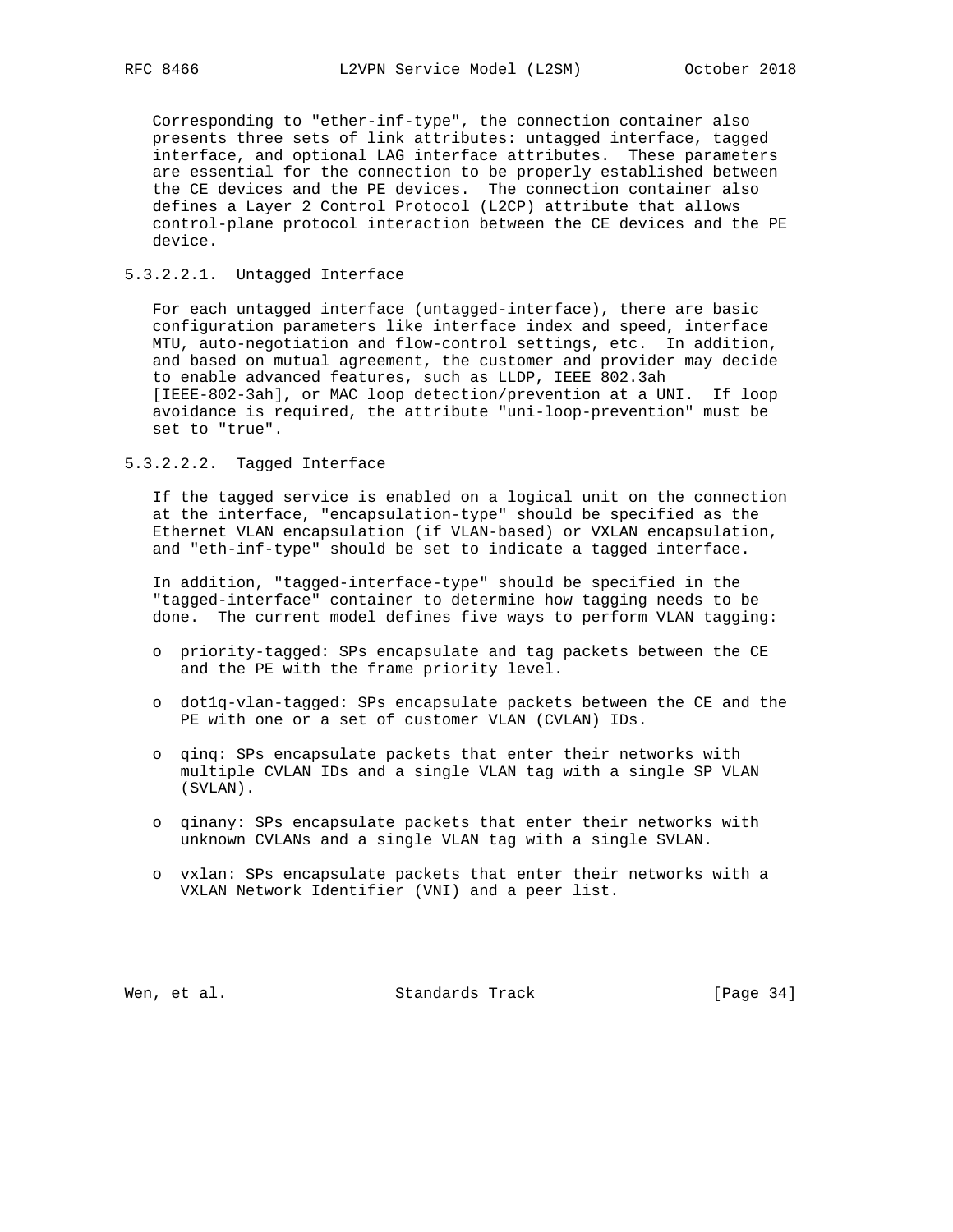The overall S-tag for the Ethernet circuit and (if applicable) C-tag-to-SVC mapping (where "SVC" stands for "Switched Virtual Circuit") have been placed in the "service" container. For the qinq and qinany options, the S-tag under "qinq" and "qinany" should match the S-tag in the service container in most cases; however, VLAN translation is required for the S-tag in certain deployments at the external-facing interface or upstream PEs to "normalize" the outer VLAN tag to the service S-tag into the network and translate back to the site's S-tag in the opposite direction. One example of this is with a Layer 2 aggregation switch along the path: the S-tag for the SVC has been previously assigned to another service and thus cannot be used by this AC.

# 5.3.2.2.3. LAG Interface

 Sometimes, the customer may require multiple physical links bundled together to form a single, logical, point-to-point LAG connection to the SP. Typically, the Link Aggregation Control Protocol (LACP) is used to dynamically manage adding or deleting member links of the aggregate group. In general, a LAG allows for increased service bandwidth beyond the speed of a single physical link while providing graceful degradation as failure occurs, thus increasing availability.

 In the L2SM, there is a set of attributes under "lag-interface" related to link aggregation functionality. The customer and provider first need to decide on whether LACP PDUs will be exchanged between the edge devices by specifying the "LACP-state" as "on" or "off". If LACP is to be enabled, then both parties need to further specify (1) whether LACP will be running in active or passive mode and (2) the time interval and priority level of the LACP PDU. The customer and provider can also determine the minimum aggregate bandwidth for a LAG to be considered as a valid path by specifying the optional "mini-link-num" attribute. To enable fast detection of faulty links, micro-BFD [RFC7130] ("BFD" stands for "Bidirectional Forwarding Detection") runs independent UDP sessions to monitor the status of each member link. The customer and provider should agree on the BFD hello interval and hold time.

 Each member link will be listed under the LAG interface with basic physical link properties. Certain attributes, such as flow control, encapsulation type, allowed ingress Ethertype, and LLDP settings, are at the LAG level.

Wen, et al. Standards Track [Page 35]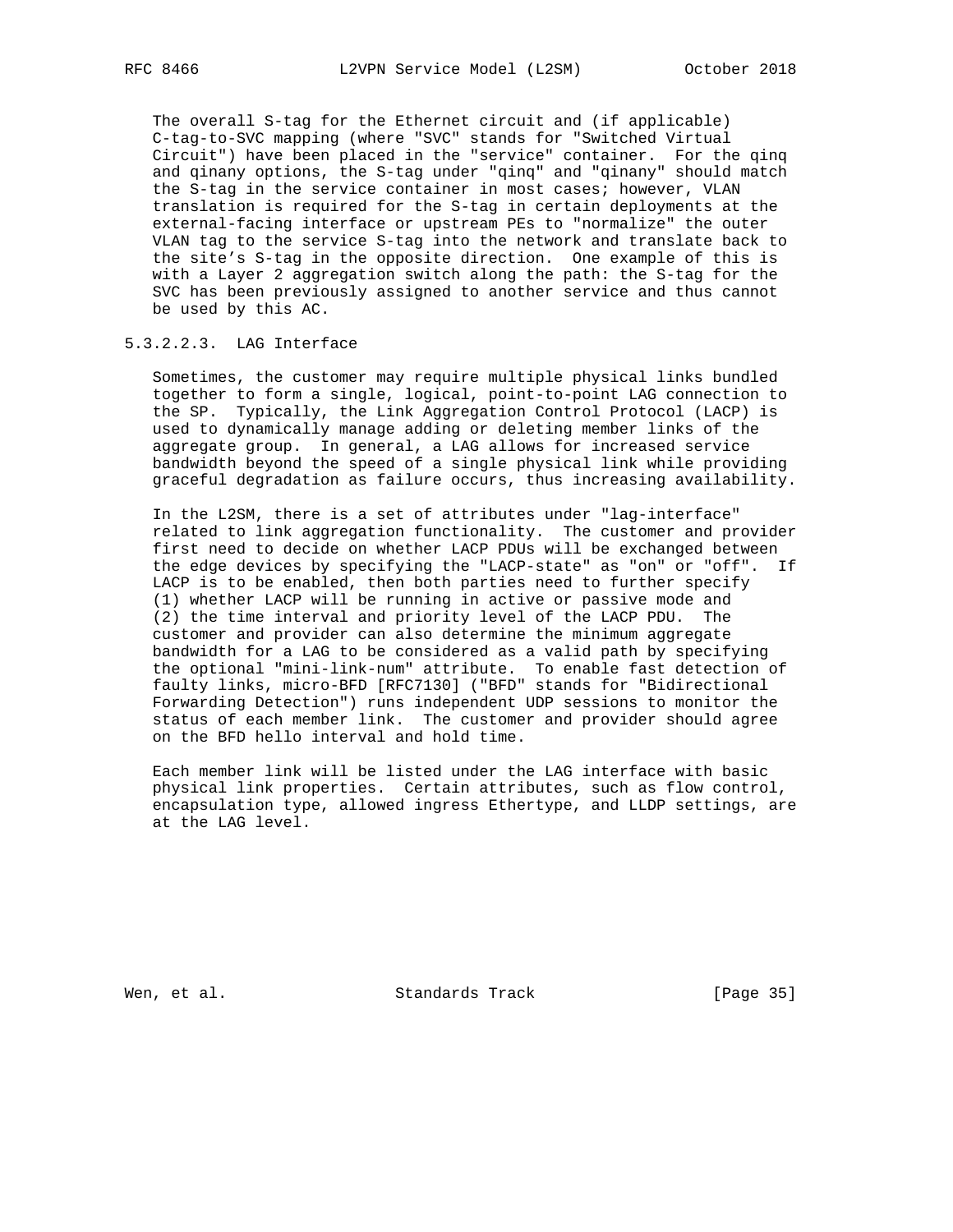# 5.3.2.2.4. CVLAN-ID-to-SVC Mapping

 When more than one service is multiplexed onto the same interface, ingress service frames are conditionally transmitted through one of the L2VPN services based upon a pre-arranged customer-VLAN-to-SVC mapping. Multiple CVLANs can be bundled across the same SVC. The bundling type will determine how a group of CVLANs is bundled into one VPN service (i.e., VLAN-bundling).

 When applicable, "cvlan-id-to-svc-map" contains the list of CVLANs that are mapped to the same service. In most cases, this will be the VLAN access-list for the inner 802.1Q tag [IEEE-802-1Q] (the C-tag).

 A VPN service can be set to preserve the CE-VLAN ID and CE-VLAN CoS from the source site to the destination site. This is required when the customer wants to use the VLAN header information between its two sites. CE-VLAN ID preservation and CE-VLAN CoS preservation are applied on each site-network-access within sites. "Preservation" means that the value of the CE-VLAN ID and/or CE-VLAN CoS at the source site must be equal to the value at a destination site belonging to the same L2VPN service.

 If all-to-one bundling is enabled (i.e., the bundling type is set to "all-to-one bundling"), then preservation applies to all ingress service frames. If all-to-one bundling is disabled, then preservation applies to tagged ingress service frames having the CE-VLAN ID.

5.3.2.2.5. L2CP Control Support

 The customer and the SP should arrange in advance whether or not to allow control-plane protocol interaction between the CE devices and the PE device. To provide seamless operation with multicast data transport, the transparent operation of Ethernet control protocols (e.g., the Spanning Tree Protocol (STP) [IEEE-802-1D]) can be employed by customers.

 To support efficient dynamic transport, Ethernet multicast control frames (e.g., GARP/GMRP [IEEE-802-1D]) can be used between the CE and the PE. However, solutions MUST NOT assume that all CEs are always running such protocols (typically in the case where a CE is a router and is not aware of Layer 2 details).

 The destination MAC addresses of these L2CP PDUs fall within two reserved blocks specified by the IEEE 802.1 Working Group. Packets with destination MAC addresses in these multicast ranges have special forwarding rules.

Wen, et al. Standards Track [Page 36]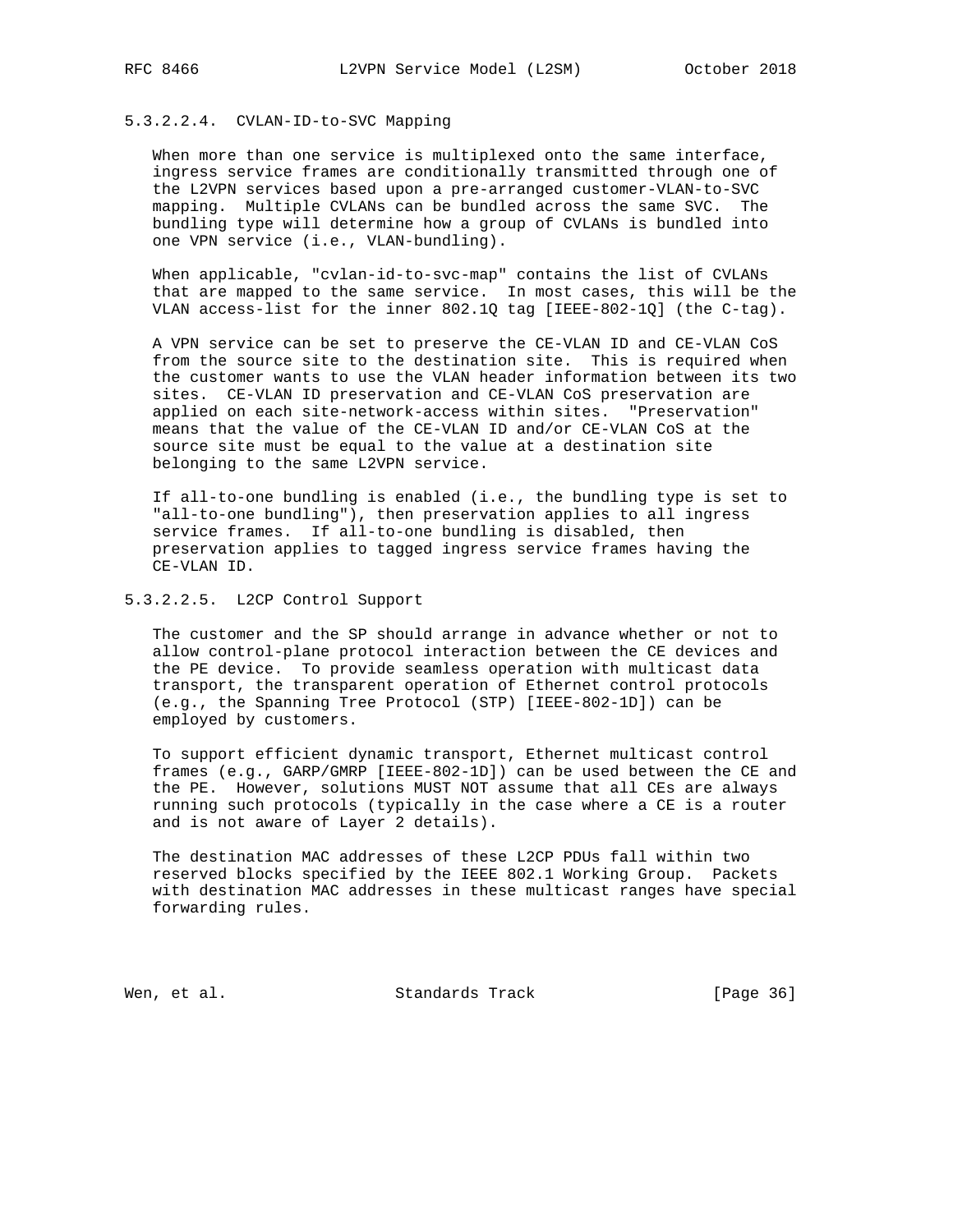- o Bridge block of protocols: 01-80-C2-00-00-00 through 01-80-C2-00-00-0F
- o MRP block of protocols: 01-80-C2-00-00-20 through 01-80-C2-00-00-2F

 Layer 2 protocol tunneling allows SPs to pass subscriber Layer 2 control PDUs across the network without being interpreted and processed by intermediate network devices. These L2CP PDUs are transparently encapsulated across the MPLS-enabled core network in QinQ fashion.

 The "L2CP-control" container contains the list of commonly used L2CP protocols and parameters. The SP can specify discard-mode, peer-mode, or tunnel-mode actions for each individual protocol.

### 5.3.2.2.6. Ethernet Service OAM

 The advent of Ethernet as a wide-area network technology brings the additional requirements of end-to-end service monitoring and fault management in the SP network, particularly in the area of service availability and Mean Time To Repair (MTTR). Ethernet Service OAM in the L2SM refers to the combined protocol suites of IEEE 802.1ag [IEEE-802-1ag] and ITU-T Y.1731 [ITU-T-Y-1731].

 Generally speaking, Ethernet Service OAM enables SPs to perform service continuity checks, fault isolation, and packet delay/jitter measurement at per-customer and per-site-network-access granularity. The information collected from Ethernet Service OAM data sets is complementary to other higher-layer IP/MPLS OSS tools to ensure that the required SLAs can be met.

 The 802.1ag Connectivity Fault Management (CFM) functional model is structured with hierarchical Maintenance Domains (MDs), each assigned with a unique maintenance level. Higher-level MDs can be nested over lower-level MDs. However, the MDs cannot intersect. The scope of each MD can be solely within a customer network or solely within the SP network. An MD can interact between CEs and PEs (customer-to provider) or between PEs (provider-to-provider), or it can tunnel over another SP network.

 Depending on the use-case scenario, one or more Maintenance Entity Group End Points (MEPs) can be placed on the external-facing interface, sending CFM PDUs towards the core network ("Up MEP") or downstream link ("Down MEP").

 The "cfm-802.1-ag" sub-container under "site-network-access" presents the CFM Maintenance Association (MA), i.e., Down MEP for the UNI MA.

Wen, et al. Standards Track [Page 37]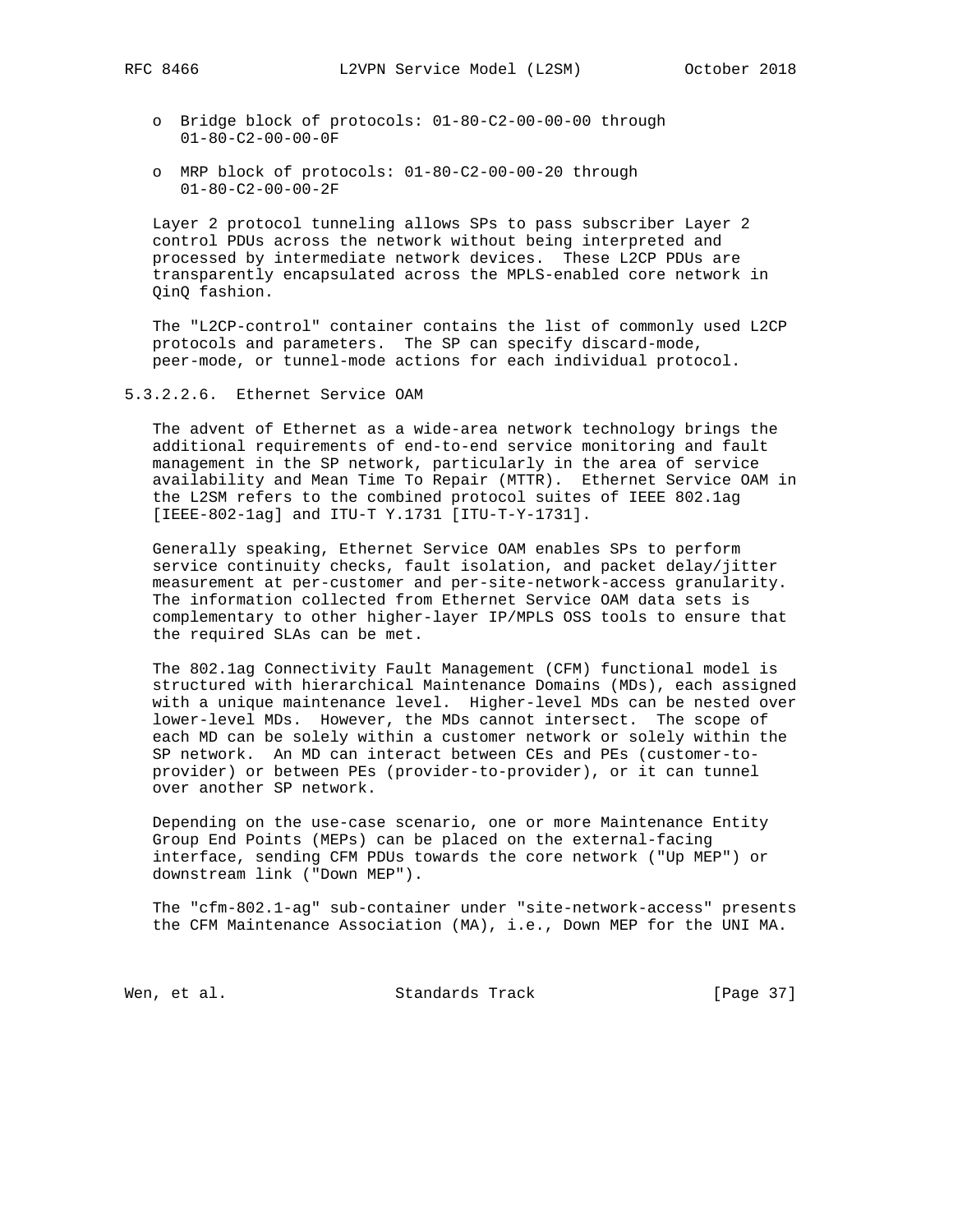For each MA, the user can define the Maintenance Association Identifier (MAID), MEP level, MEP direction, Remote MEP ID, CoS level of the CFM PDUs, Continuity Check Message (CCM) interval and hold time, alarm-priority defect (i.e., the lowest-priority defect that is allowed to generate a fault alarm), CCM priority type, etc.

 ITU-T Y.1731 Performance Monitoring (PM) provides essential network telemetry information that includes the measurement of Ethernet service frame delay, frame delay variation, frame loss, and frame throughput. The delay/jitter measurement can be either one-way or two-way. Typically, a Y.1731 PM probe sends a small amount of synthetic frames along with service frames to measure the SLA parameters.

 The "y-1731" sub-container under "site-network-access" contains a set of parameters to define the PM probe information, including MAID, local and Remote MEP ID, PM PDU type, message period and measurement interval, CoS level of the PM PDUs, loss measurement by synthetic or service frame options, one-way or two-way delay measurement, PM frame size, and session type.

#### 5.4. Site Roles

 A VPN has a particular service topology, as described in Section 5.2.2. As a consequence, each site belonging to a VPN is assigned a particular role in this topology. The site-role leaf defines the role of the site in a particular VPN topology.

 In the any-to-any VPN service topology, all sites MUST have the same role, which will be "any-to-any-role".

 In the Hub-and-Spoke VPN service topology or the Hub-and-Spoke- Disjoint VPN service topology, sites MUST have a Hub role or a Spoke role.

5.5. Site Belonging to Multiple VPNs

## 5.5.1. Site VPN Flavors

 A site may be part of one or more VPNs. The "site-vpn-flavor" defines the way that the VPN multiplexing is done. There are four possible types of external-facing connections associated with an EVPN service and a site. Therefore, the model supports four flavors:

- o site-vpn-flavor-single: The site belongs to only one VPN.
- o site-vpn-flavor-multi: The site belongs to multiple VPNs, and all the logical accesses of the sites belong to the same set of VPNs.

Wen, et al. Standards Track [Page 38]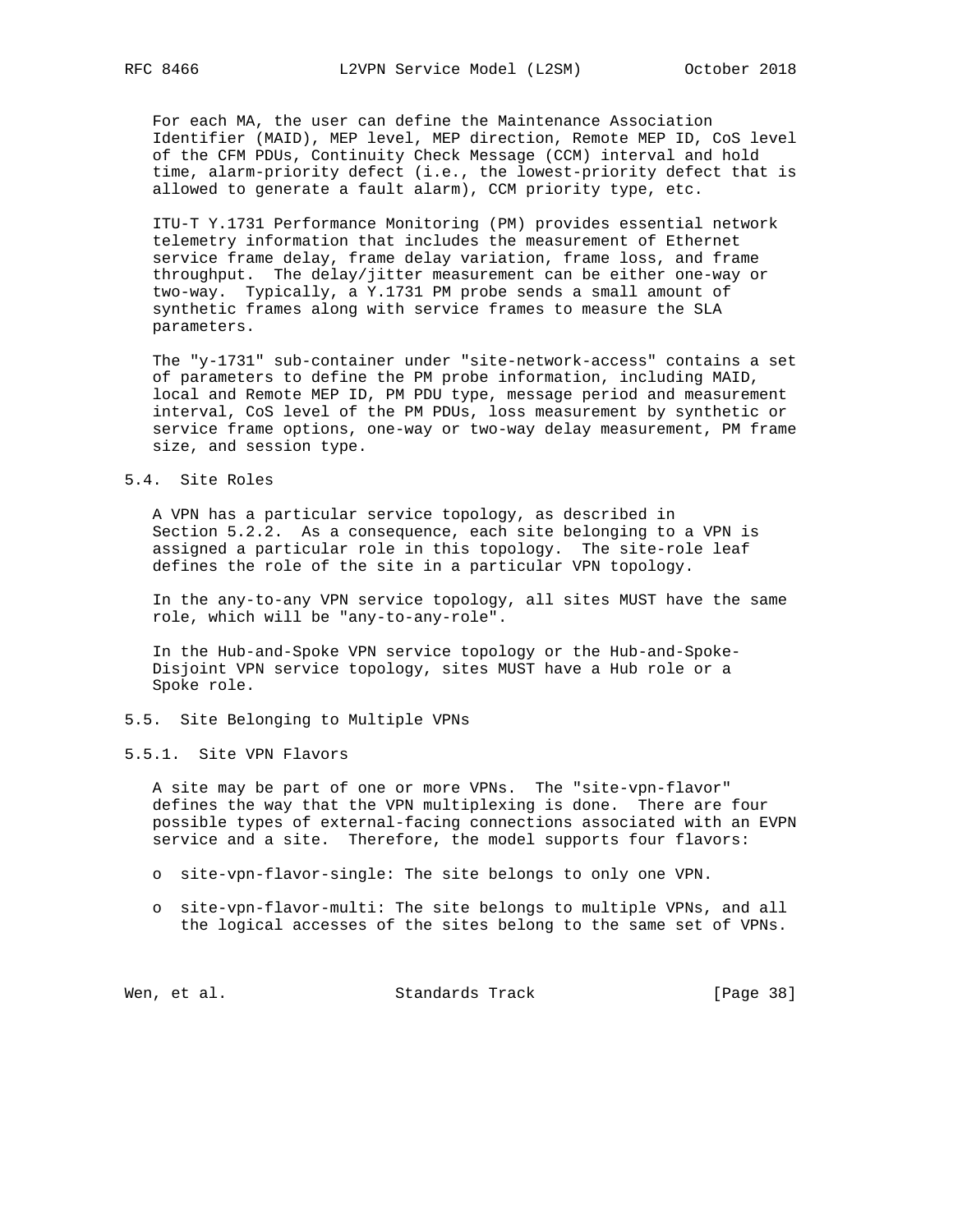- - o site-vpn-flavor-nni: The site represents an NNI where two administrative domains belonging to the same or different providers interconnect.
	- o site-vpn-flavor-e2e: The site represents an end-to-end multi-segment connection.
- 5.5.1.1. Single VPN Attachment: site-vpn-flavor-single

 Figure 14 depicts a single VPN attachment. The site connects to only one VPN.



Figure 14: Single VPN Attachment

5.5.1.2. Multi-VPN Attachment: site-vpn-flavor-multi

Figure 15 shows a site connected to multiple VPNs.



## Figure 15: Multi-VPN Attachment

 In Figure 15, the New York office is multihomed. Both logical accesses are using the same VPN attachment rules, and both are connected to VPN A and to VPN B.

 Reaching VPN A or VPN B from the New York office will be done via MAC destination-based forwarding. Having the same destination reachable from the two VPNs may cause routing problems. The customer

Wen, et al. Standards Track [Page 39]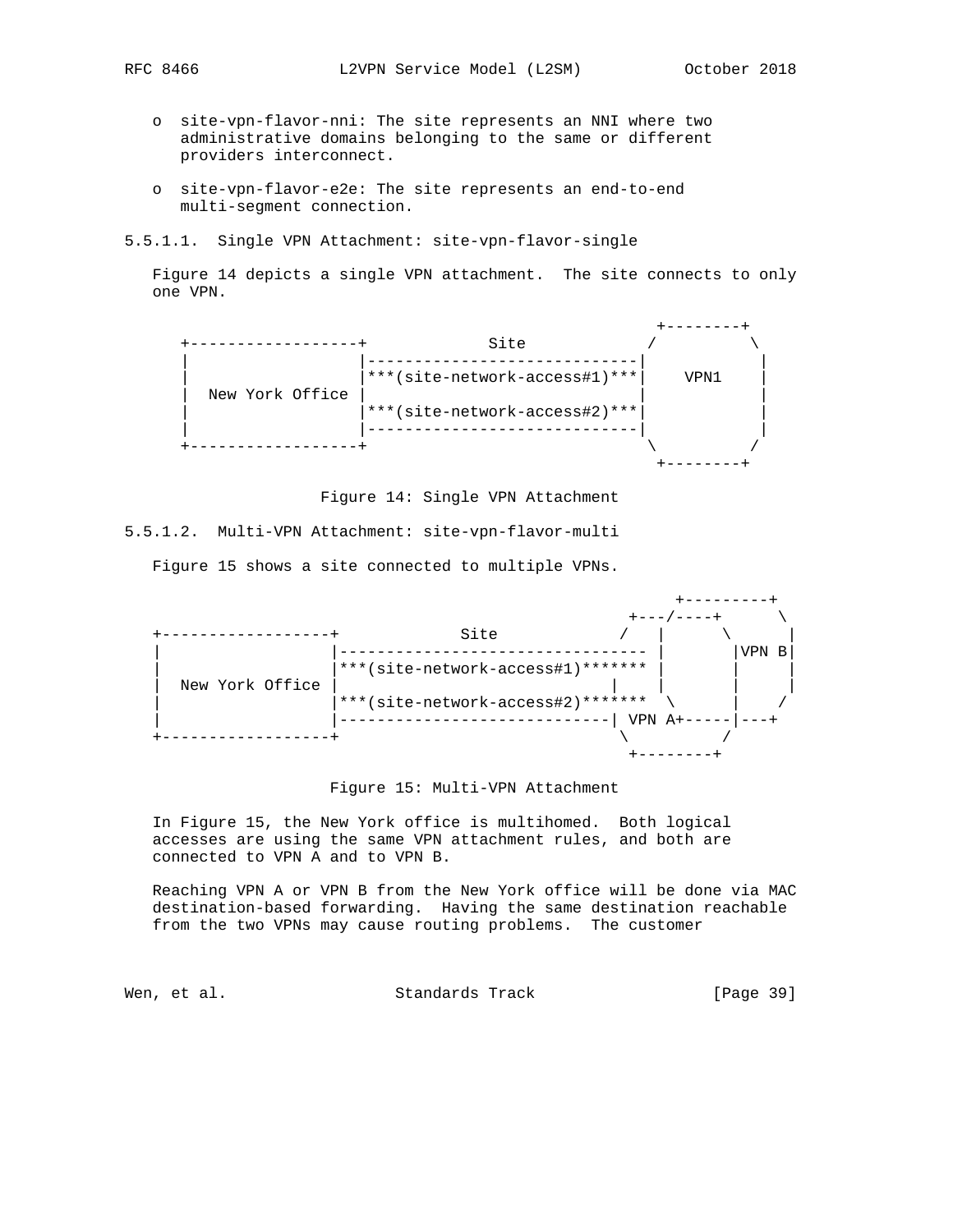administration's role in this case would be to ensure the appropriate mapping of its MAC addresses in each VPN. See Sections 5.5.2 and 5.10.2 for more details. See also Section 5.10.3 for details regarding support for BUM.

# 5.5.1.3. NNI: site-vpn-flavor-nni

 A Network-to-Network Interface (NNI) scenario may be modeled using the sites container. It is helpful for the SP to indicate that the requested VPN connection is not a regular site but rather is an NNI, as specific default device configuration parameters may be applied in the case of NNIs (e.g., Access Control Lists (ACLs), routing policies).

| SP A |                  | SP B                                   |  |
|------|------------------|----------------------------------------|--|
|      |                  |                                        |  |
|      |                  | ++++++++ Inter-AS link ++++++++        |  |
|      | $+$              | $+$ $+$ $+$ $+$                        |  |
|      |                  | + (MAC-VRF1) - (VPN1) - (MAC-VRF1) +   |  |
|      | $+$ $+$          | $+$<br>$+$                             |  |
|      | + ASBR +         | $+$ ASBR $+$                           |  |
|      | $+$ $+$          | $ +$                                   |  |
|      |                  | + (MAC-VRF2) - (VPN2) - (MAC-VRF2) +   |  |
|      | $+$ $ -$         | $^{+}$                                 |  |
|      | ++++++++         | $+ + + + + + + +$                      |  |
|      |                  | $++++++$ Inter-AS $link$ ++++++++      |  |
|      | $+$ $+$ $ +$ $+$ | $+$                                    |  |
|      |                  | + (MAC-VRF1) - (VPN1) - (MAC-VRF1) +   |  |
|      | $+$ $+$          | $+$<br>$ +$                            |  |
|      | $+$ ASBR $+$     | $+$ ASBR $+$                           |  |
|      | $+$ $+$          | $+$ $+$                                |  |
|      |                  | $+$ (MAC-VRF2) – (VPN2) – (MAC-VRF2) + |  |
|      | $+$ $-$          | $+$ $+$ $+$                            |  |
|      | $++++++$         | $+ + + + + + + +$                      |  |
|      |                  |                                        |  |
|      |                  |                                        |  |

Figure 16: Option A NNI Scenario

Wen, et al. Standards Track [Page 40]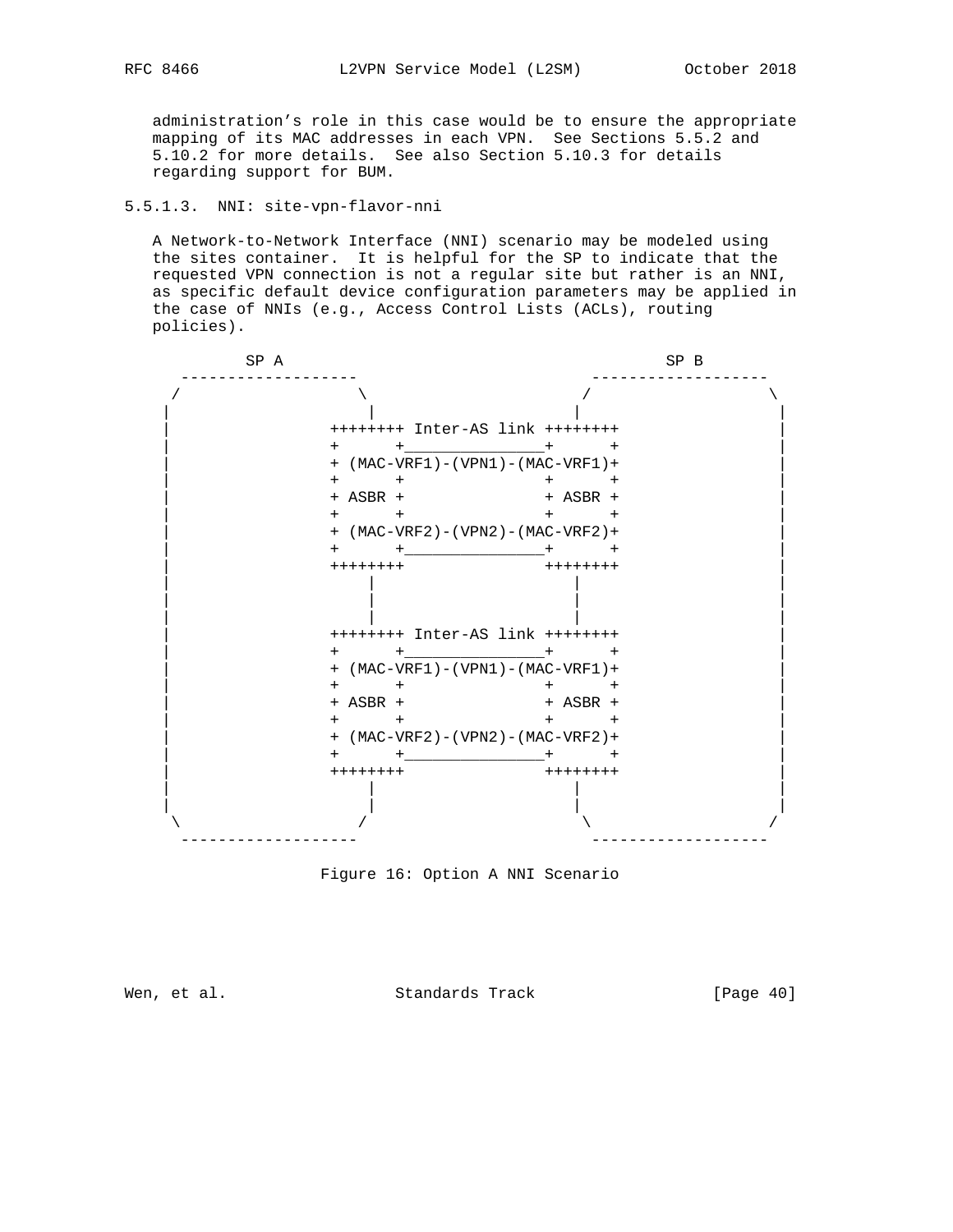Figure 16 illustrates an option A NNI scenario that can be modeled using the sites container. In order to connect its customer VPNs (VPN1 and VPN2) in SP B, SP A may request the creation of some site-network-accesses to SP B. The site-vpn-flavor-nni type will be used to inform SP B that this is an NNI and not a regular customer site.

#### 5.5.1.4. E2E: site-vpn-flavor-e2e

 An end-to-end (E2E) multi-segment VPN connection to be constructed out of several connectivity segments may be modeled. It is helpful for the SP to indicate that the requested VPN connection is not a regular site but rather is an end-to-end VPN connection, as specific default device configuration parameters may be applied in the case of site-vpn-flavor-e2e (e.g., QoS configuration). In order to establish a connection between Site 1 in SP A and Site 2 in SP B spanning multiple domains, SP A may request the creation of end-to-end connectivity to SP B. The site-vpn-flavor-e2e type will be used to indicate that this is an end-to-end connectivity setup and not a regular customer site.

5.5.2. Attaching a Site to a VPN

 Due to the multiple site-vpn flavors, the attachment of a site to an L2VPN is done at the site-network-access (logical access) level through the "vpn-attachment" container. The vpn-attachment container is mandatory. The model provides two ways to attach a site to a VPN:

- o By referencing the target VPN directly.
- o By referencing a VPN policy for attachments that are more complex.

 These options allow the user to choose the flavor that provides the best fit.

5.5.2.1. Referencing a VPN

 Referencing a vpn-id provides an easy way to attach a particular logical access to a VPN. This is the best way in the case of a single VPN attachment. When referencing a vpn-id, the site-role setting must be added to express the role of the site in the target VPN service topology.

```
 <?xml version="1.0"?>
<l2vpn-svc xmlns="urn:ietf:params:xml:ns:yang:ietf-l2vpn-svc">
<vpn-services>
   <vpn-service>
      <vpn-id>VPNA</vpn-id>
```
Wen, et al. Standards Track [Page 41]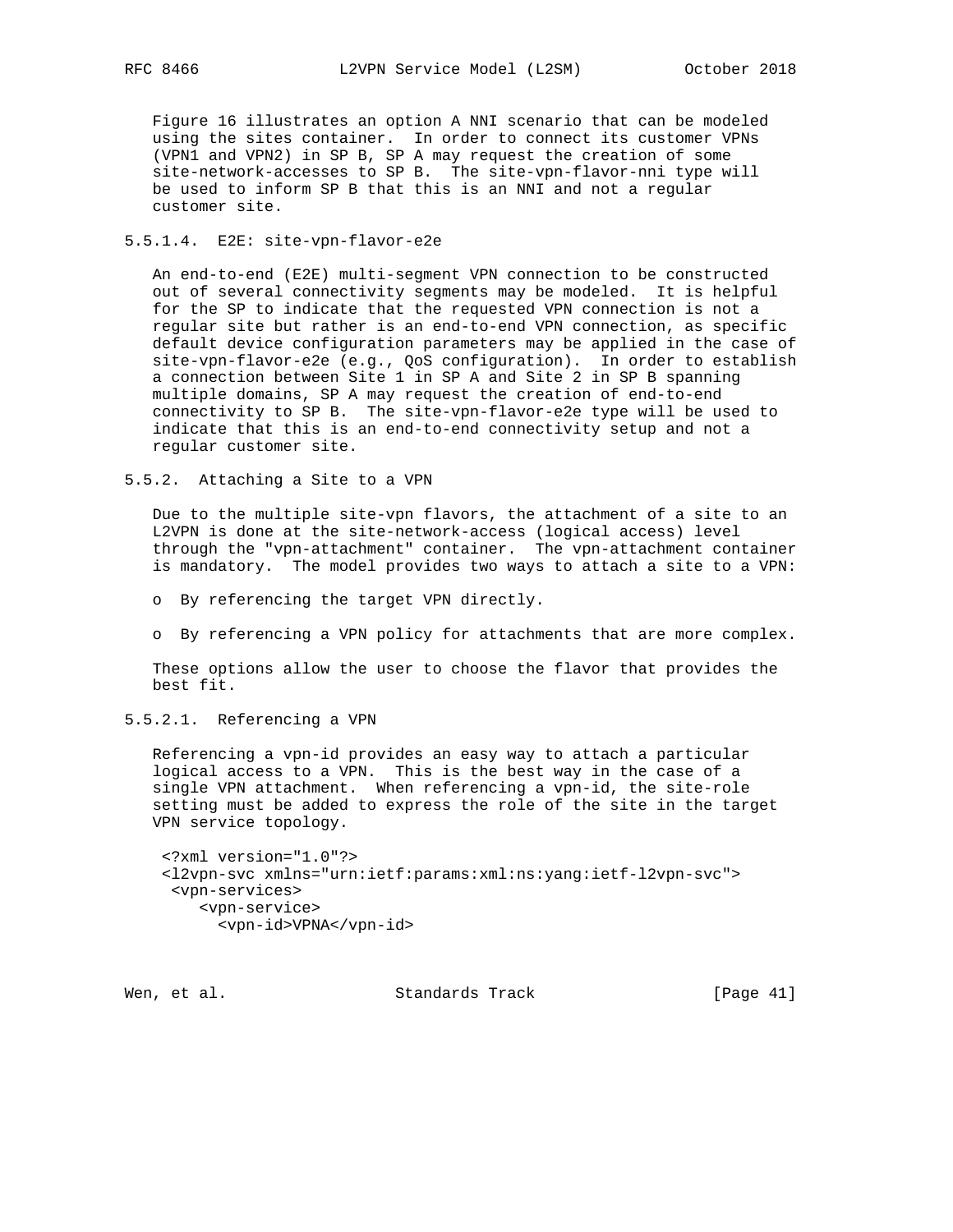```
 <ce-vlan-preservation>true</ce-vlan-preservation>
     <ce-vlan-cos-preservation>true</ce-vlan-cos-preservation>
   </vpn-service>
   <vpn-service>
     <vpn-id>VPNB</vpn-id>
     <ce-vlan-preservation>true</ce-vlan-preservation>
     <ce-vlan-cos-preservation>true</ce-vlan-cos-preservation>
   </vpn-service>
</vpn-services>
<sites>
  <site>
  <site-id>SITE1</site-id>
  <locations>
  <location>
    <location-id>L1</location-id>
   </location>
  </locations>
  <management>
   <type>customer-managed</type>
     </management>
      <site-network-accesses>
       <site-network-access>
        <network-access-id>LA1</network-access-id>
           <service>
             <svc-bandwidth>
                 <bandwidth>
                   <direction>input-bw</direction>
                    <type>bw-per-cos</type>
                     <cir>450000000</cir>
                     <cbs>20000000</cbs>
                     <eir>1000000000</eir>
                     <ebs>200000000</ebs>
                 </bandwidth>
                </svc-bandwidth>
                 <carrierscarrier>
                   <signaling-type>bgp</signaling-type>
                </carrierscarrier>
                 <svc-mtu>1514</svc-mtu>
              </service>
       <vpn-attachment>
        <vpn-id>VPNA</vpn-id>
        <site-role>spoke-role</site-role>
       </vpn-attachment>
      </site-network-access>
      <site-network-access>
       <network-access-id>LA2</network-access-id>
           <service>
             <svc-bandwidth>
```
Wen, et al. Standards Track [Page 42]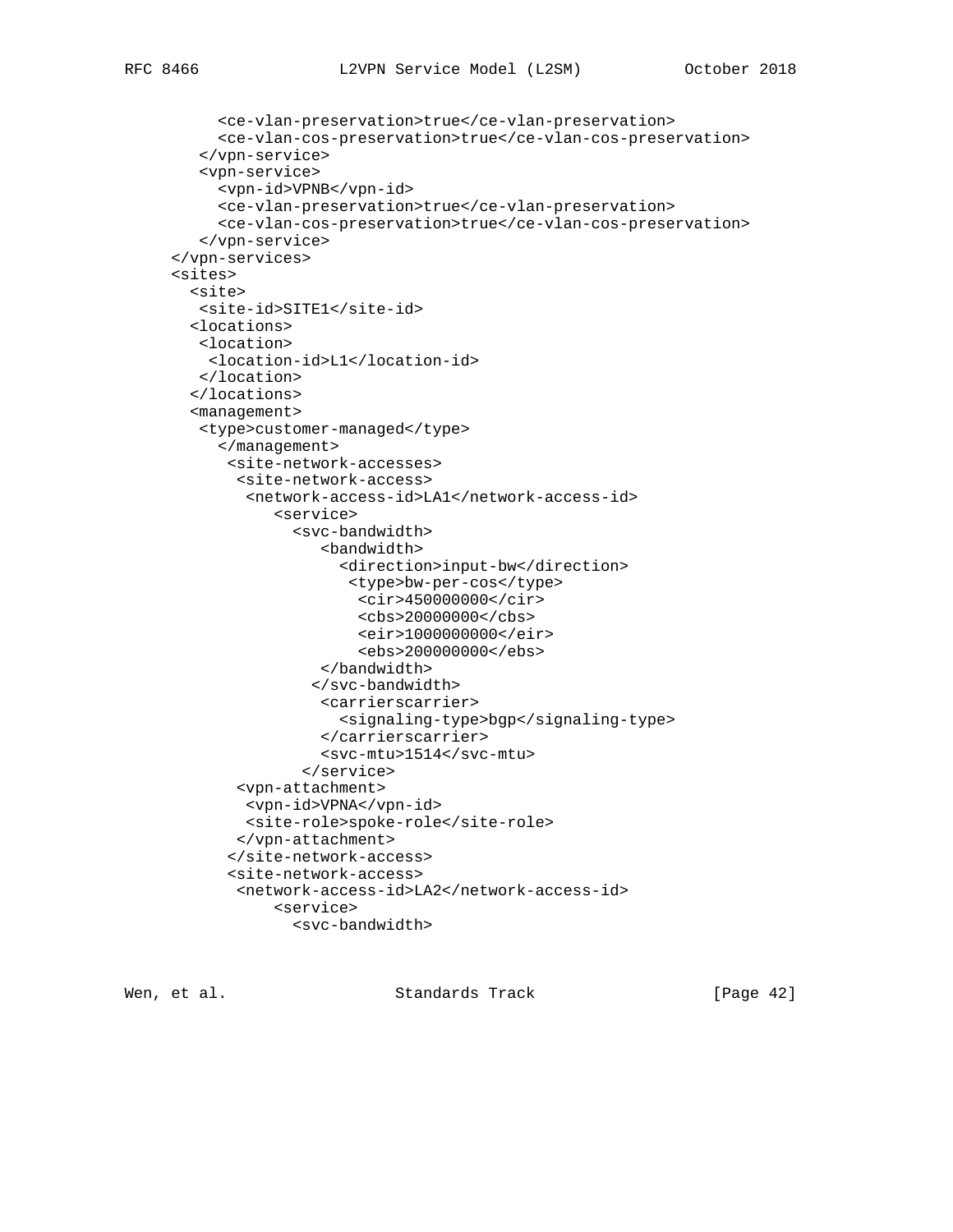```
 <bandwidth>
                    <direction>input-bw</direction>
                     <type>bw-per-cos</type>
                      <cir>450000000</cir>
                      <cbs>20000000</cbs>
                      <eir>1000000000</eir>
                      <ebs>200000000</ebs>
                  </bandwidth>
                 </svc-bandwidth>
                  <carrierscarrier>
                    <signaling-type>bgp</signaling-type>
                  </carrierscarrier>
                  <svc-mtu>1514</svc-mtu>
                </service>
        <vpn-attachment>
         <vpn-id>VPNB</vpn-id>
         <site-role>spoke-role</site-role>
        </vpn-attachment>
       </site-network-access>
      </site-network-accesses>
  </site>
</sites>
</l2vpn-svc>
```
 The example above describes a multi-VPN case where a site (SITE 1) has two logical accesses (LA1 and LA2), attached to both VPNA and VPNB.

5.5.2.2. VPN Policy

 The "vpn-policy" list helps express a multi-VPN scenario where a logical access belongs to multiple VPNs.

 As a site can belong to multiple VPNs, the vpn-policy list may be composed of multiple entries. A filter can be applied to specify that only some LANs at the site should be part of a particular VPN. A site can be composed of multiple LAN segments, and each LAN segment can be connected to a different VPN. Each time a site (or LAN) is attached to a VPN, the user must precisely describe its role (site-role) within the target VPN service topology.

Wen, et al. Standards Track [Page 43]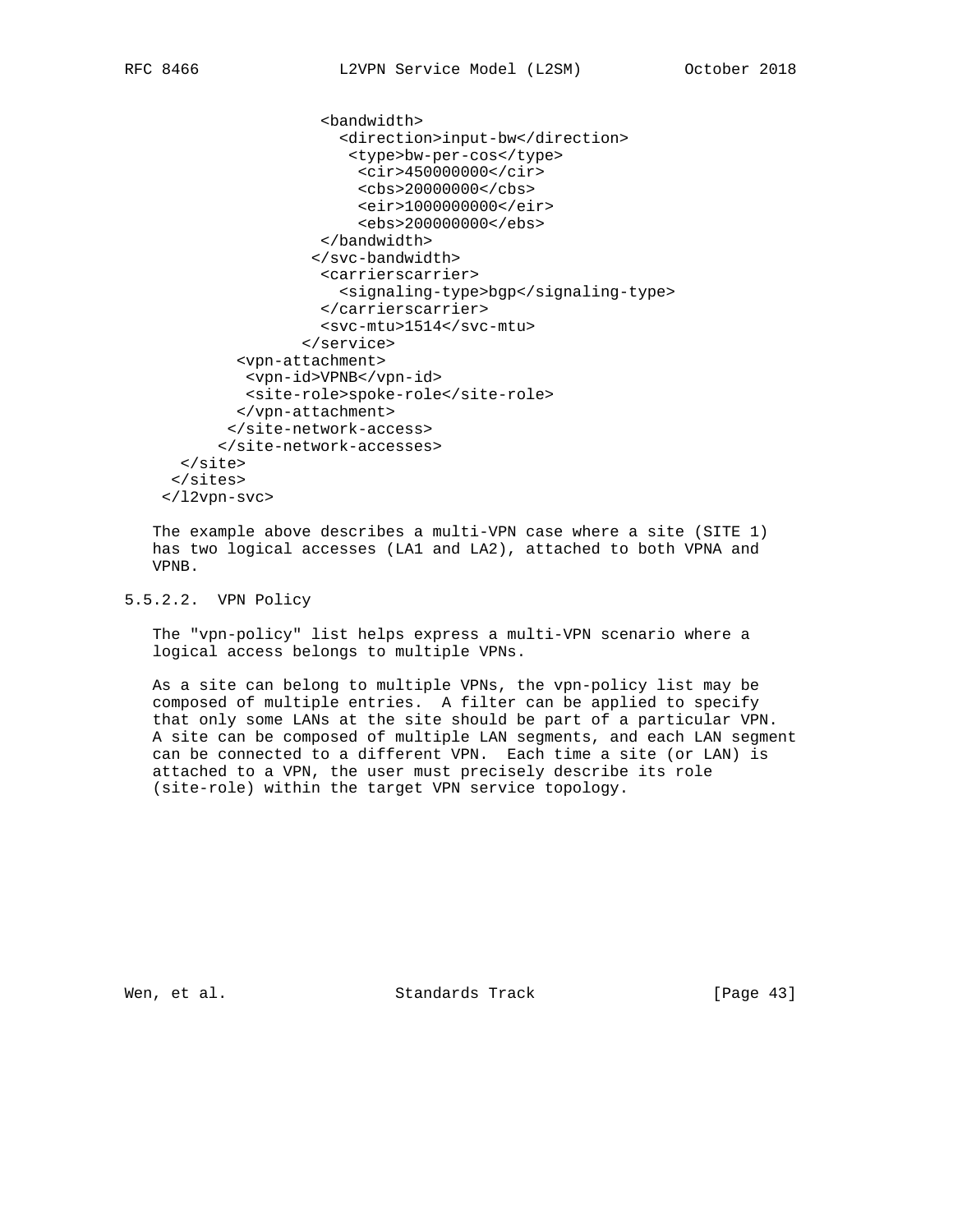



 In Figure 17, Site 5 is part of two VPNs: VPN3 and VPN2. It will play a Hub role in VPN2 and an any-to-any role in VPN3. We can express such a multi-VPN scenario as follows:

```
 <?xml version="1.0"?>
<l2vpn-svc xmlns="urn:ietf:params:xml:ns:yang:ietf-l2vpn-svc">
  <vpn-services>
   <vpn-service>
   <vpn-id>VPN2</vpn-id>
   <ce-vlan-preservation>true</ce-vlan-preservation>
   <ce-vlan-cos-preservation>true</ce-vlan-cos-preservation>
   </vpn-service>
   <vpn-service>
   <vpn-id>VPN3</vpn-id>
   <ce-vlan-preservation>true</ce-vlan-preservation>
   <ce-vlan-cos-preservation>true</ce-vlan-cos-preservation>
   </vpn-service>
  </vpn-services>
  <sites>
     <site>
    <locations>
     <location>
     <location-id>L1</location-id>
     </location>
    </locations>
    <management>
     <type>customer-managed</type>
    </management>
       <site-id>Site5</site-id>
       <vpn-policies>
```
Wen, et al. Standards Track [Page 44]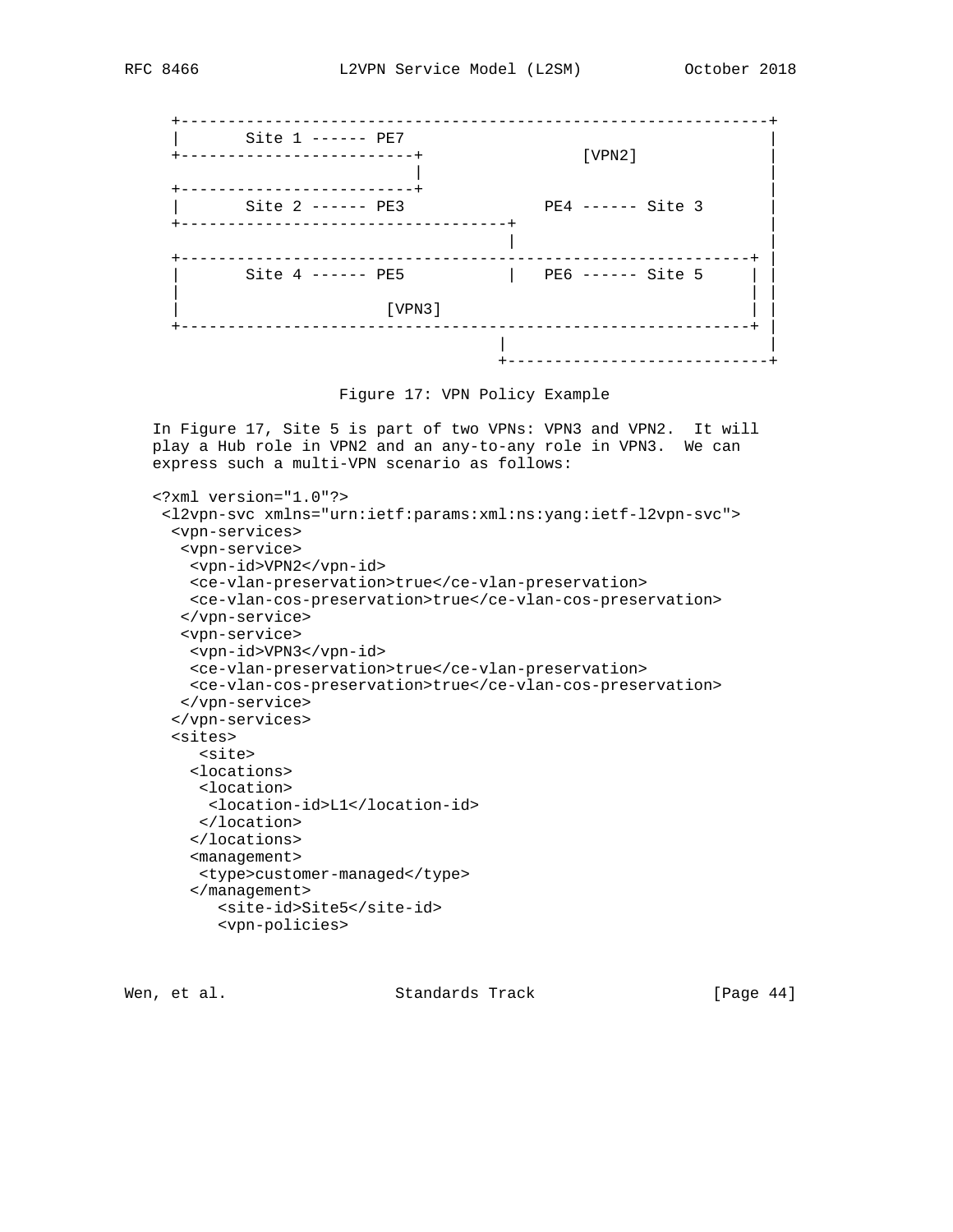```
 <vpn-policy>
     <vpn-policy-id>POLICY1</vpn-policy-id>
     <entries>
      <id>ENTRY1</id>
      <vpn>
       <vpn-id>VPN2</vpn-id>
       <site-role>hub-role</site-role>
      </vpn>
     </entries>
     <entries>
      <id>ENTRY2</id>
      <vpn>
       <vpn-id>VPN3</vpn-id>
       <site-role>any-to-any-role</site-role>
      </vpn>
     </entries>
    </vpn-policy>
   </vpn-policies>
   <site-network-accesses>
    <site-network-access>
     <network-access-id>LA1</network-access-id>
  <site>
   <site-id>SITE1</site-id>
<locations>
 <location>
  <location-id>L1</location-id>
</location>
</locations>
<management>
<type>customer-managed</type>
</management>
   <site-network-accesses>
    <site-network-access>
     <network-access-id>LA1</network-access-id>
         <service>
           <svc-bandwidth>
               <bandwidth>
                 <direction>input-bw</direction>
                  <type>bw-per-cos</type>
                   <cir>450000000</cir>
                   <cbs>20000000</cbs>
                   <eir>1000000000</eir>
                   <ebs>200000000</ebs>
               </bandwidth>
              </svc-bandwidth>
               <carrierscarrier>
                 <signaling-type>bgp</signaling-type>
               </carrierscarrier>
```
Wen, et al. Standards Track [Page 45]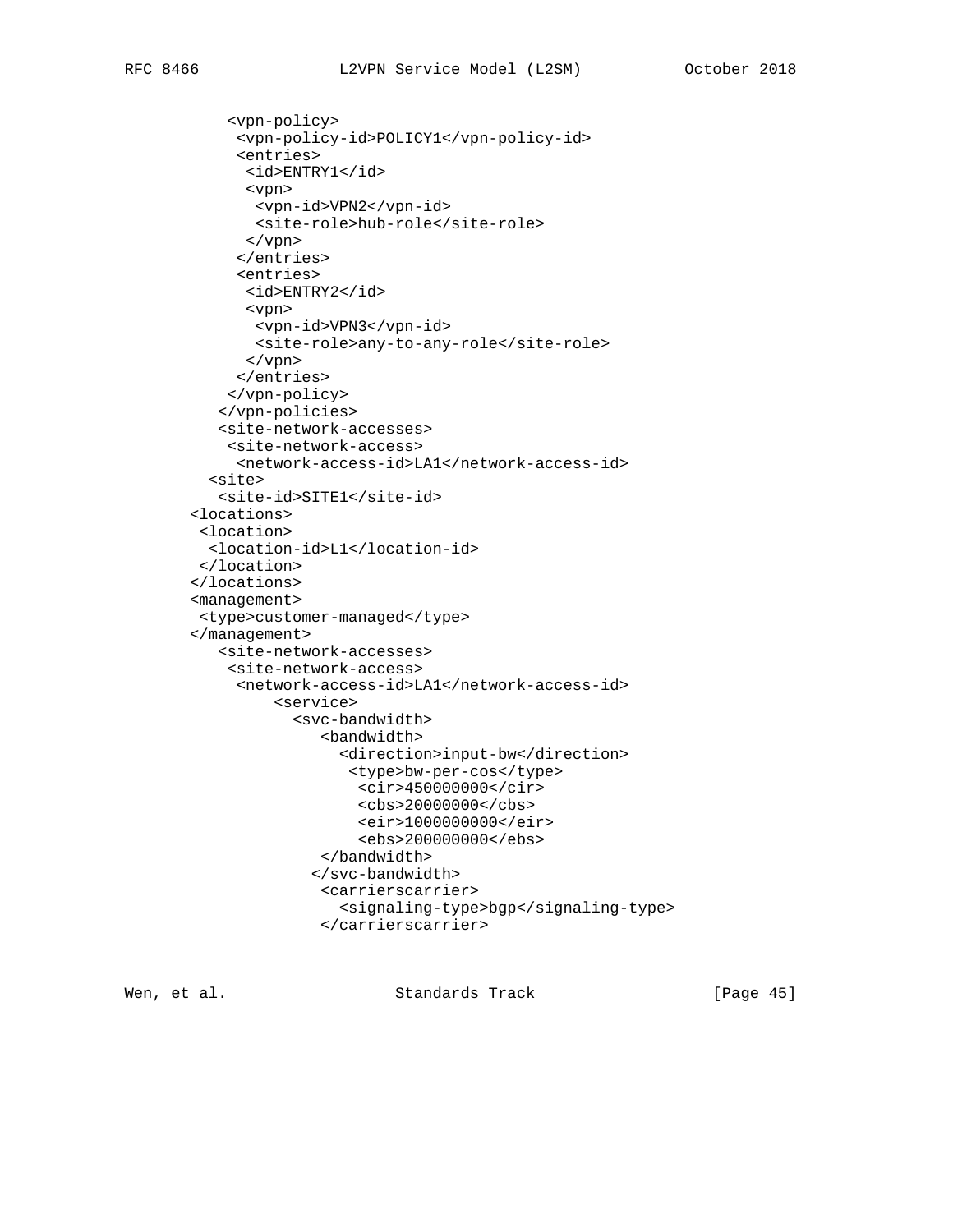```
 <svc-mtu>1514</svc-mtu>
                </service>
        <vpn-attachment>
         <vpn-id>VPNA</vpn-id>
         <site-role>spoke-role</site-role>
        </vpn-attachment>
       </site-network-access>
       <site-network-access>
        <network-access-id>LA2</network-access-id>
            <service>
              <svc-bandwidth>
                 <bandwidth>
                    <direction>input-bw</direction>
                     <type>bw-per-cos</type>
                      <cir>450000000</cir>
                      <cbs>20000000</cbs>
                      <eir>1000000000</eir>
                      <ebs>200000000</ebs>
                  </bandwidth>
                 </svc-bandwidth>
                  <carrierscarrier>
                    <signaling-type>bgp</signaling-type>
                  </carrierscarrier>
                  <svc-mtu>1514</svc-mtu>
                </service>
        <vpn-attachment>
         <vpn-id>VPNB</vpn-id>
         <site-role>spoke-role</site-role>
        </vpn-attachment>
       </site-network-access>
      </site-network-accesses>
     </site>
        <vpn-attachment>
         <vpn-policy-id>POLICY1</vpn-policy-id>
        </vpn-attachment>
       </site-network-access>
      </site-network-accesses>
     </site>
</sites>
</l2vpn-svc>
```
Wen, et al. Standards Track [Page 46]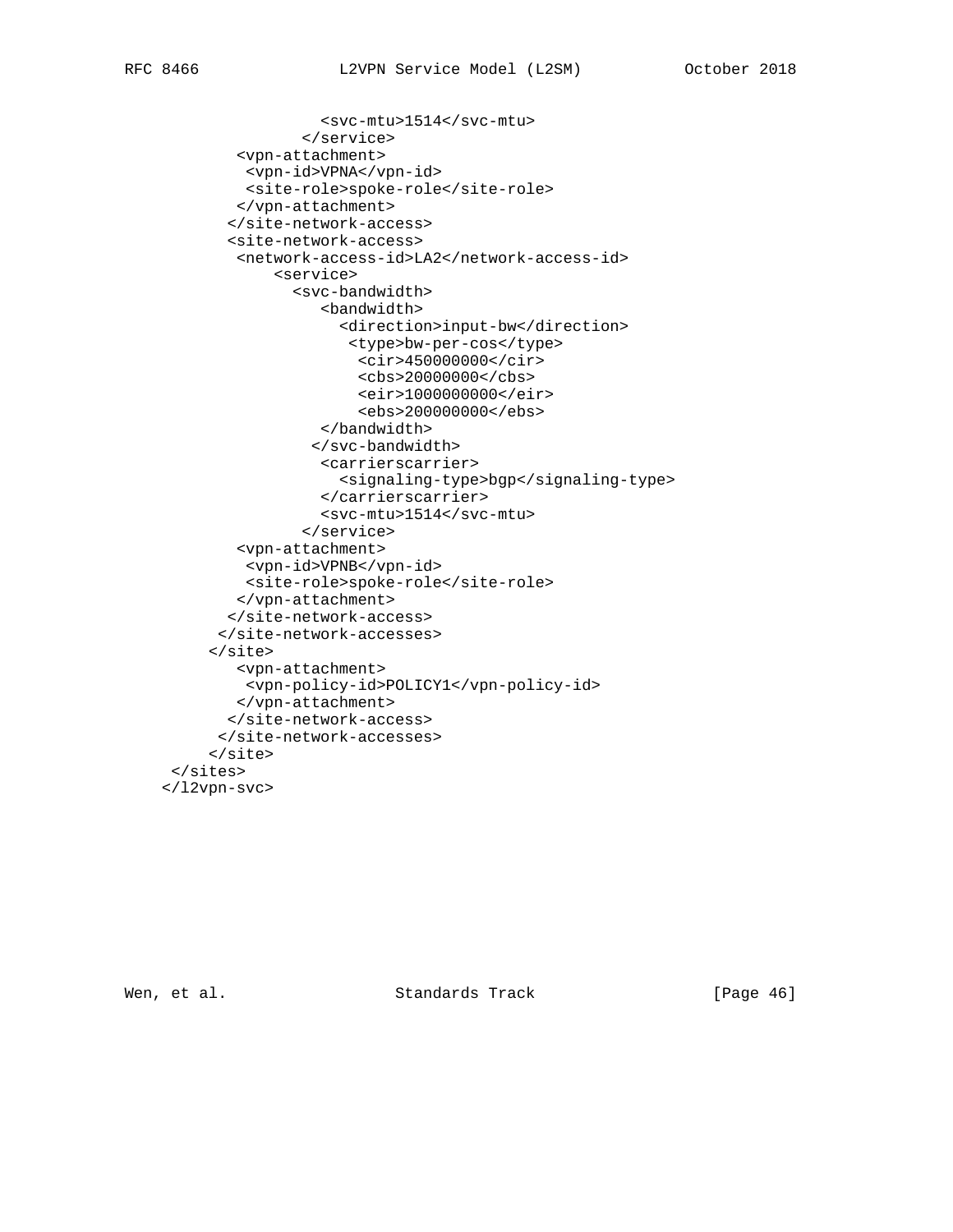Now, if a more granular VPN attachment is necessary, filtering can be

```
 used. For example, if LAN1 from Site 5 must be attached to VPN2 as a
Hub and LAN2 must be attached to VPN3, the following configuration
can be used:
 <?xml version="1.0"?>
   <l2vpn-svc xmlns="urn:ietf:params:xml:ns:yang:ietf-l2vpn-svc">
     <vpn-services>
       <vpn-service>
         <vpn-id>VPN2</vpn-id>
         <ce-vlan-preservation>true</ce-vlan-preservation>
         <ce-vlan-cos-preservation>true</ce-vlan-cos-preservation>
         </vpn-service>
         <vpn-service>
          <vpn-id>VPN3</vpn-id>
          <ce-vlan-preservation>true</ce-vlan-preservation>
          <ce-vlan-cos-preservation>true</ce-vlan-cos-preservation>
         </vpn-service>
     </vpn-services>
   <sites>
    <site>
    <locations>
     <location>
      <location-id>L1</location-id>
     </location>
    </locations>
    <management>
     <type>customer-managed</type>
    </management>
          <site-id>Site5</site-id>
          <vpn-policies>
           <vpn-policy>
            <vpn-policy-id>POLICY1</vpn-policy-id>
            <entries>
             <id>ENTRY1</id>
             <filters>
                <filter>
                  <type>lan</type>
                  <lan-tag>LAN1</lan-tag>
                </filter>
              </filters>
              <vpn>
              <vpn-id>VPN2</vpn-id>
              <site-role>hub-role</site-role>
             </vpn>
            </entries>
            <entries>
```
<id>ENTRY2</id>

Wen, et al. Standards Track [Page 47]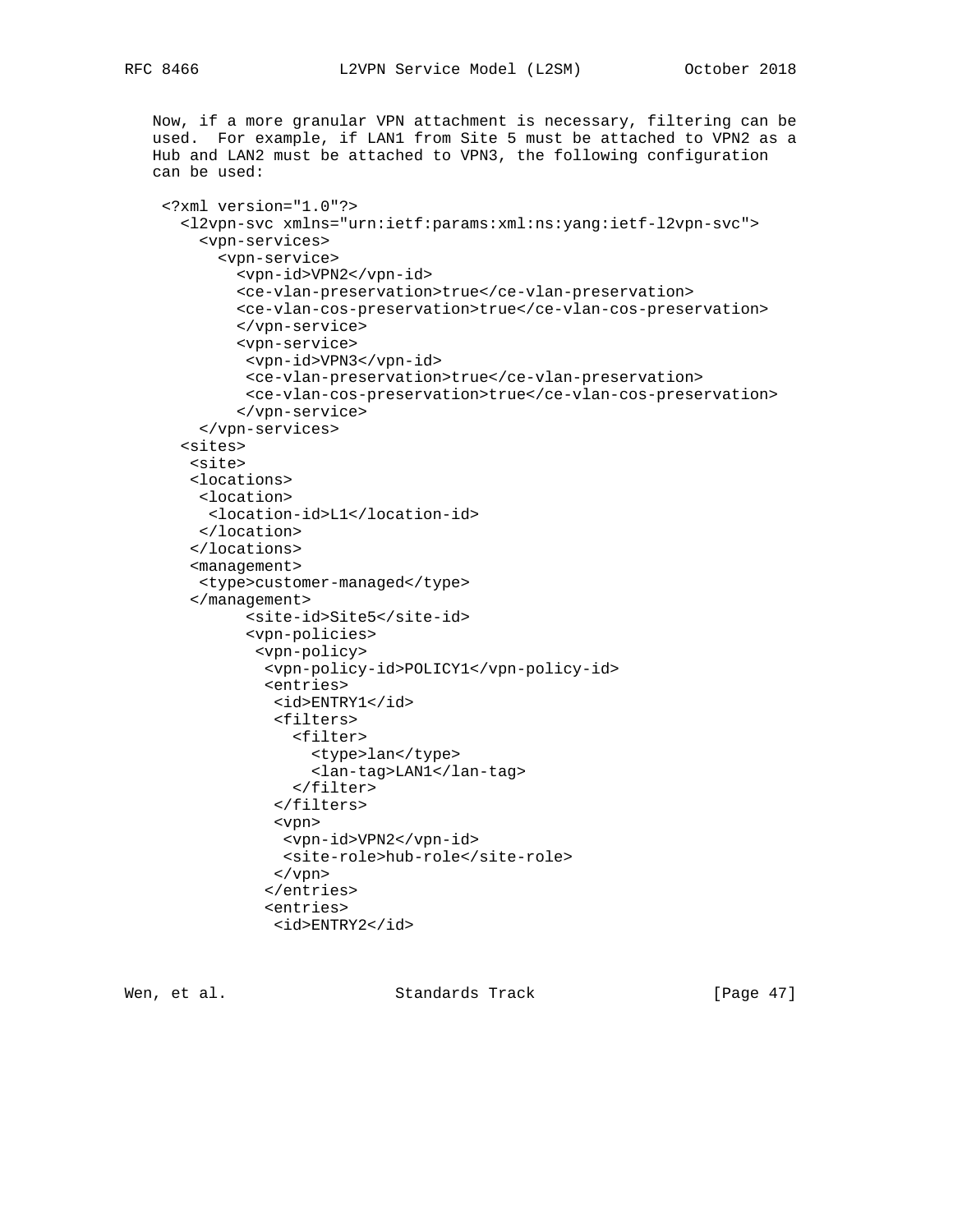```
 <filters>
         <filter>
           <type>lan</type>
           <lan-tag>LAN2</lan-tag>
         </filter>
       </filters>
        <vpn>
        <vpn-id>VPN3</vpn-id>
        <site-role>any-to-any-role</site-role>
       </vpn>
      </entries>
     </vpn-policy>
    </vpn-policies>
    <site-network-accesses>
     <site-network-access>
      <network-access-id>LA1</network-access-id>
        <service>
          <svc-bandwidth>
             <bandwidth>
              <direction>input-bw</direction>
               <type>bw-per-cos</type>
                <cir>450000000</cir>
                <cbs>20000000</cbs>
                <eir>1000000000</eir>
                 <ebs>200000000</ebs>
              </bandwidth>
             </svc-bandwidth>
             <carrierscarrier>
                 <signaling-type>bgp</signaling-type>
              </carrierscarrier>
              <svc-mtu>1514</svc-mtu>
          </service>
      <vpn-attachment>
       <vpn-policy-id>POLICY1</vpn-policy-id>
      </vpn-attachment>
     </site-network-access>
    </site-network-accesses>
   </site>
  </sites>
</l2vpn-svc>
```
5.6. Deciding Where to Connect the Site

 The management system will have to determine where to connect each site-network-access of a particular site to the provider network (e.g., PE or aggregation switch).

Wen, et al. Standards Track [Page 48]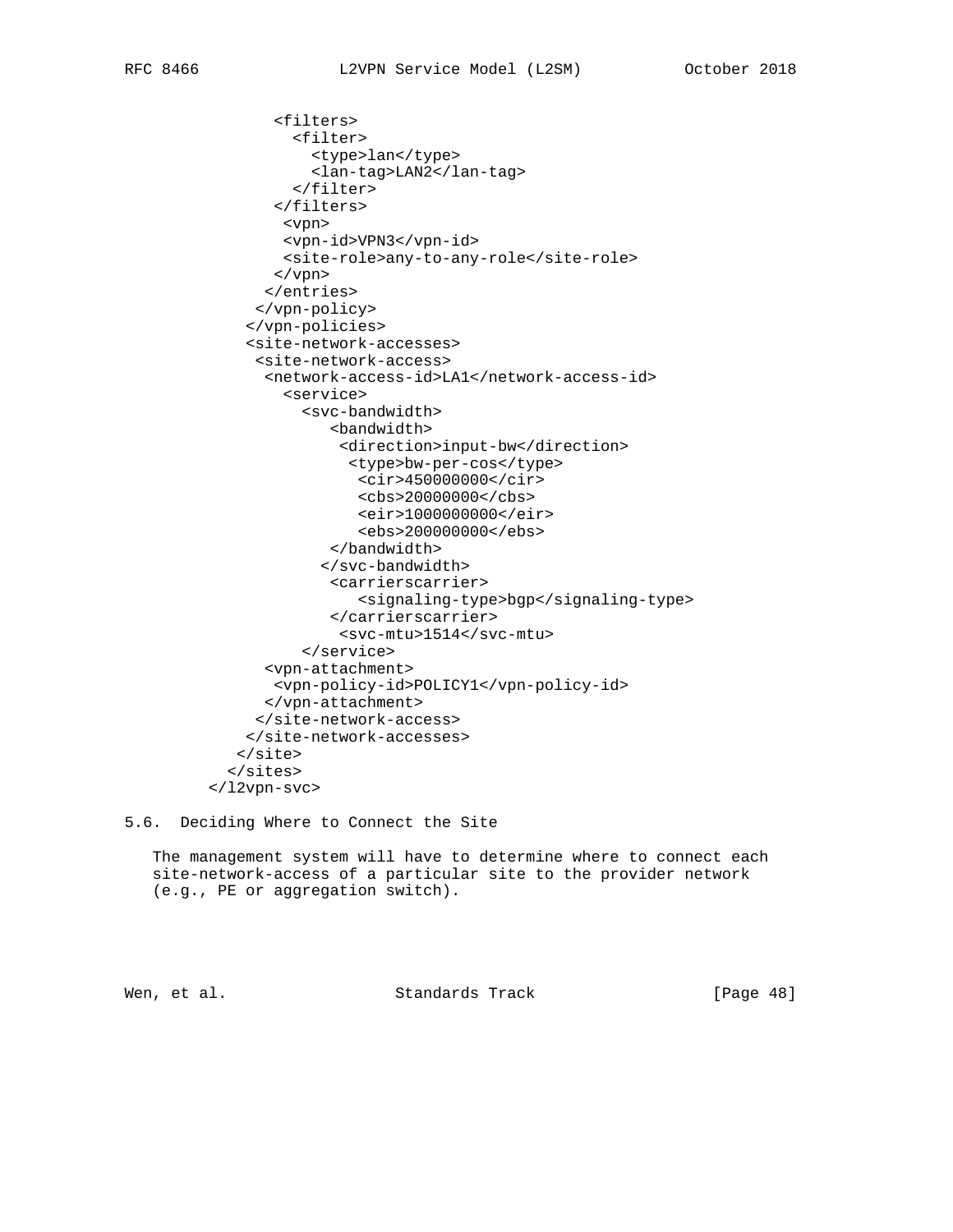This model defines parameters and constraints that can influence the meshing of the site-network-access.

 The management system MUST honor all customer constraints, or, if a constraint is too strict and cannot be fulfilled, the management system MUST NOT provision the site and MUST provide the user with information regarding any constraints that could not be fulfilled. How this information is provided is out of scope for this document. Whether or not to relax the constraint would then be left up to the user.

 Parameters such as site location (see Section 5.6.2) and access type (see Section 5.6.3) affect the service placement that the management system applies.

 In addition to parameters and constraints, the management system's decision MAY be based on any other internal constraints that are left up to the SP, e.g., least load, distance.

5.6.1. Constraint: Device

 In the case of provider management or co-management, one or more devices have been ordered by the customer to a particular location that has already been configured. The customer may force a particular site-network-access to be connected on a particular device that it ordered.

| New York Site | Site                                           |
|---------------|------------------------------------------------|
| Manhattan     | CE1********* (site-network-access#1)<br>****** |
| Brooklyn      | CE2********* (site-network-access#2)<br>****** |
|               |                                                |

Figure 18: Example of a Constraint Applied to a Device

 In Figure 18, site-network-access#1 is associated with CE1 in the service request. The SP must ensure the provisioning of this connection.

Wen, et al. Standards Track [Page 49]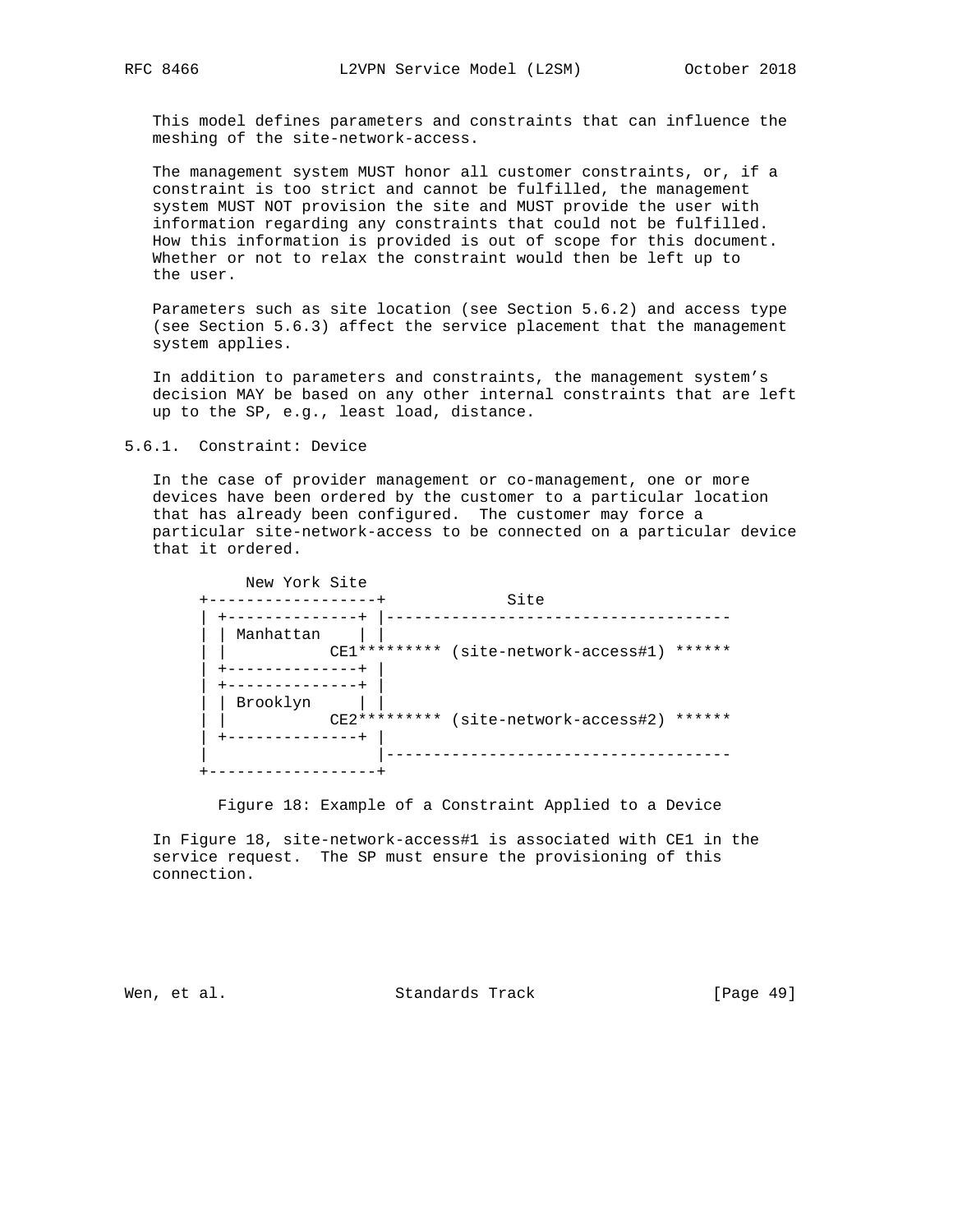# 5.6.2. Constraint/Parameter: Site Location

 The location information provided in this model MAY be used by a management system to determine the target PE to mesh the site (SP side). A particular location must be associated with each site network access when configuring it. The SP MUST honor the termination of the access on the location associated with the site network access (customer side). The "country-code" in the site location should be expressed as an ISO 3166 code and is similar to the "country" label defined in [RFC4119].

 The site-network-access location is determined by the "location-flavor". In the case of a provider-managed or co-managed site, the user is expected to configure a "device-reference" (device case) that will bind the site-network-access to a particular device that the customer ordered. As each device is already associated with a particular location, in such a case the location information is retrieved from the device location. In the case of a customer-managed site, the user is expected to configure a "location-reference" (location case); this provides a reference to an existing configured location and will help with placement.

|                                 | POP#1 (New York)     |
|---------------------------------|----------------------|
| Site $1$ ---<br>(Atlantic City) | PE1<br>PE2<br>PE3    |
|                                 | POP#2 (Washington)   |
|                                 | PE4<br>PE5<br>PE6    |
|                                 | POP#3 (Philadelphia) |
| Site 2 $CE#1---$<br>(Reston)    | PE7<br>PE8<br>PE9    |

Figure 19: Location Information for Sites

 In Figure 19, Site 1 is a customer-managed site with a location "L1", while Site 2 is a provider-managed site for which a CE (CE#1) was ordered. Site 2 is configured with "L2" as its location. When

Wen, et al. Standards Track [Page 50]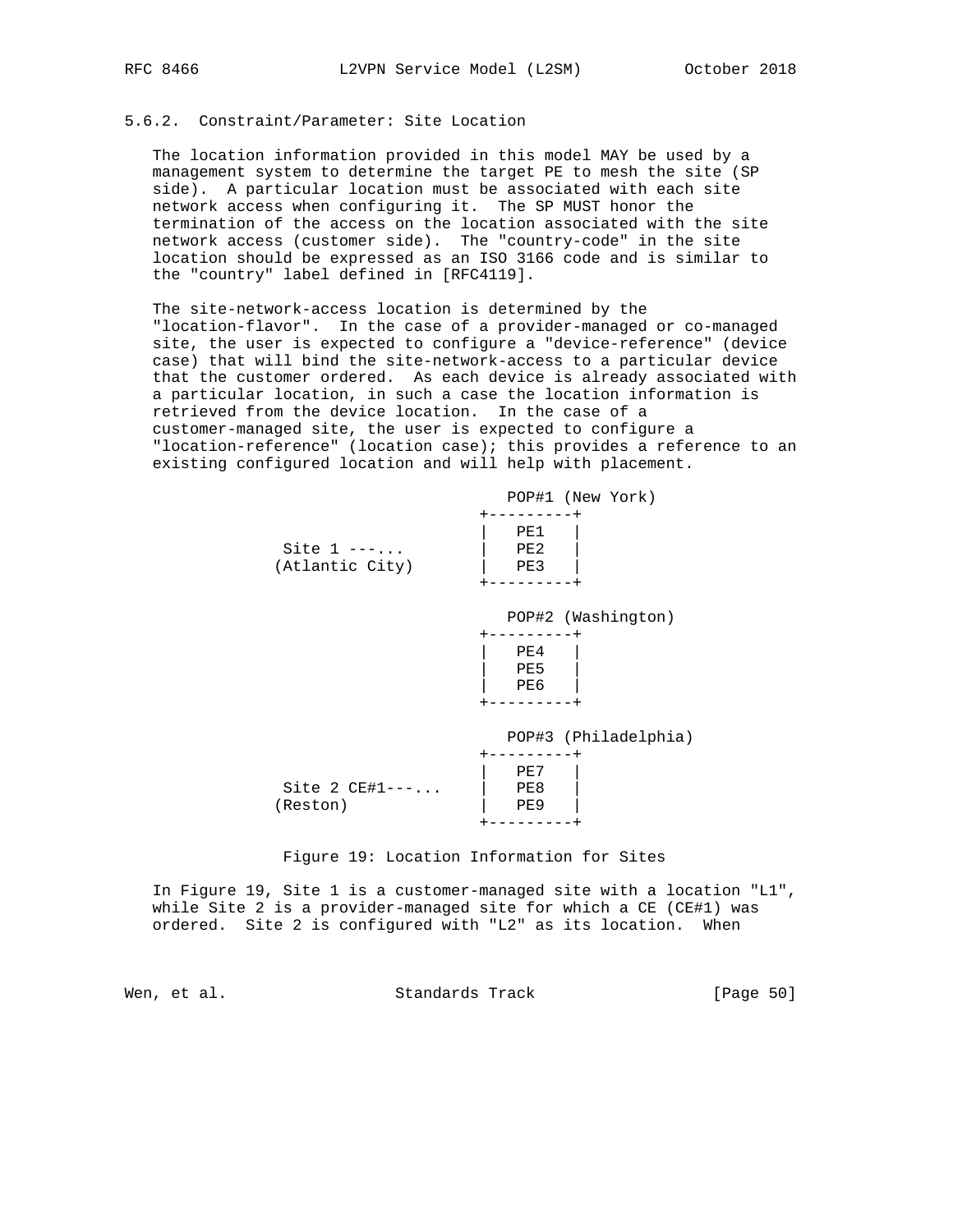configuring a site-network-access for Site 1, the user will need to reference location L1 so that the management system will know that the access will need to terminate on this location. Then, for distance reasons, this management system may mesh Site 1 on a PE in the Philadelphia POP. It may also take into account resources available on PEs to determine the exact target PE (e.g., least loaded). For Site 2, the user is expected to configure the site-network-access with a device-reference to CE#1 so that the management system will know that the access must terminate on the location of CE#1 and must be connected to CE#1. For placement of the SP side of the access connection, in the case of the nearest PE used, it may mesh Site 2 on the Washington POP.

## 5.6.3. Constraint/Parameter: Access Type

 The management system needs to elect the access media to connect the site to the customer (for example, xDSL, leased line, Ethernet backhaul). The customer may provide some parameters/constraints that will provide hints to the management system.

 The bearer container information SHOULD be the first piece of information considered when making this decision:

- o The "requested-type" parameter provides information about the media type that the customer would like to use. If the "strict" leaf is equal to "true", this MUST be considered a strict constraint so that the management system cannot connect the site with another media type. If the "strict" leaf is equal to "false" (default) and if the requested media type cannot be fulfilled, the management system can select another media type. The supported media types SHOULD be communicated by the SP to the customer via a mechanism that is out of scope for this document.
- o The "always-on" leaf defines a strict constraint: if set to "true", the management system MUST elect a media type that is "always-on" (e.g., this means no dial-in access type).
- o The "bearer-reference" parameter is used in cases where the customer has already ordered a network connection to the SP apart from the L2VPN site and wants to reuse this connection. The string used is an internal reference from the SP and describes the already-available connection. This is also a strict requirement that cannot be relaxed. How the reference is given to the customer is out of scope for this document, but as an example, when the customer ordered the bearer (through a process that is out of scope for this model), the SP may have provided the bearer reference that can be used for provisioning services on top.

Wen, et al. Standards Track [Page 51]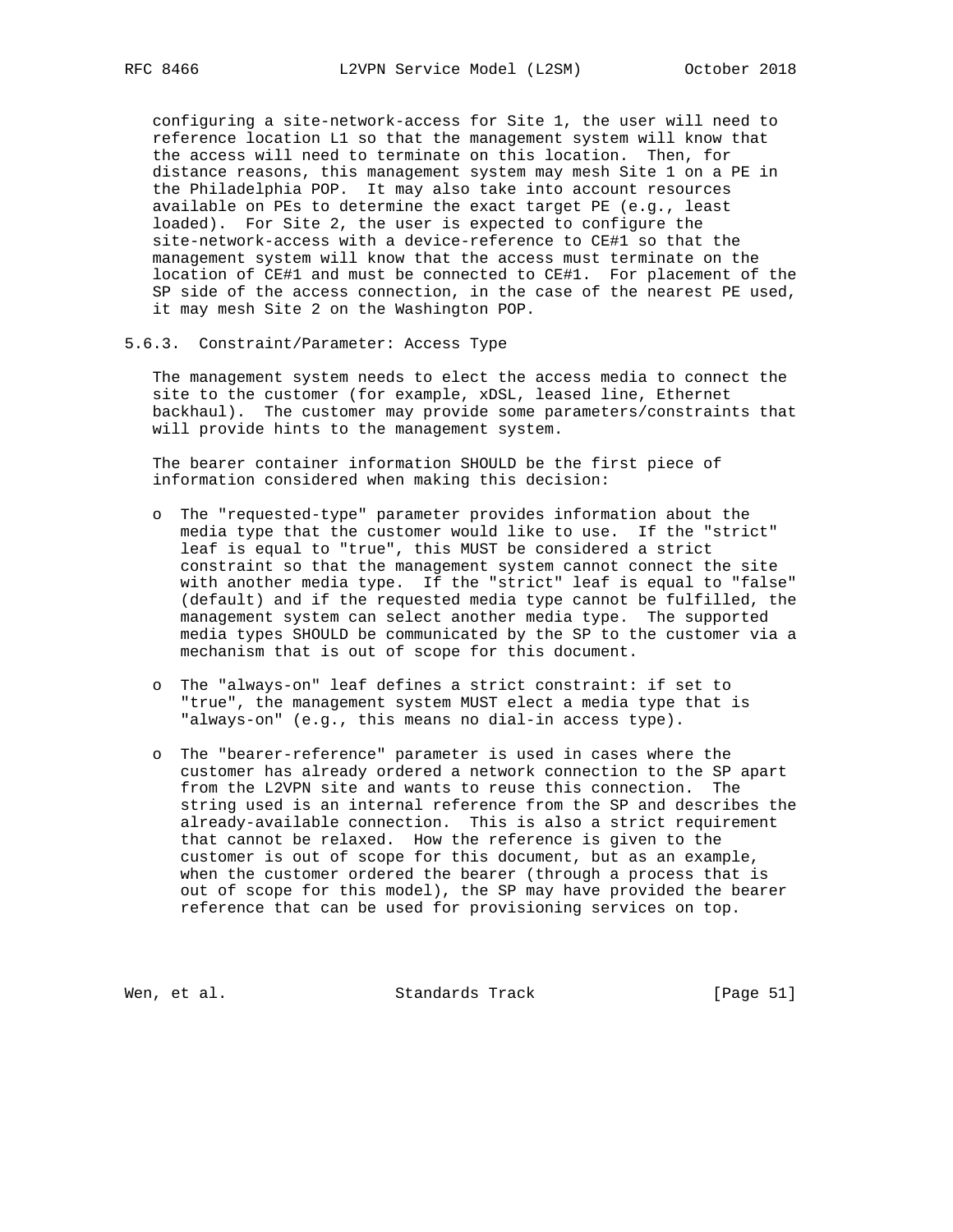Any other internal parameters from the SP can also be used. The management system MAY use other parameters, such as the requested "input svc-bandwidth" and "output svc-bandwidth", to help decide which access type to use.

## 5.6.4. Constraint: Access Diversity

 Each site-network-access may have one or more constraints that would drive the placement of the access. By default, the model assumes that there are no constraints, but allocation of a unique bearer per site-network-access is expected.

 In order to help with the different placement scenarios, a site-network-access may be tagged using one or multiple group identifiers. The group identifier is a string, so it can accommodate both explicit naming of a group of sites (e.g., "multihomed-set1") and the use of a numbered identifier (e.g., 12345678). The meaning of each group-id is local to each customer administrator, and the management system MUST ensure that different customers can use the same group-ids. One or more group-ids can also be defined at the site level; as a consequence, all site-network-accesses under the site MUST inherit the group-ids of the site to which they belong. When, in addition to the site group-ids some group-ids are defined at the site-network-access level, the management system MUST consider the union of all groups (site level and site-network-access level) for this particular site-network-access.

 For an already-configured site-network-access, each constraint MUST be expressed against a targeted set of site-network-accesses. This site-network-access (i.e., the already-configured site-network-access) MUST never be taken into account in the targeted set of site-network-accesses -- for example, "My site-network-access S must not be connected on the same POP as the site-network-accesses that are part of Group 10." The set of site-network-accesses against which the constraint is evaluated can be expressed as a list of groups, "all-other-accesses", or "all-other-groups". The all-other-accesses option means that the current site-network-access constraint MUST be evaluated against all the other site-network-accesses belonging to the current site. The all-other-groups option means that the constraint MUST be evaluated against all groups to which the current site-network-access does not belong.

The current model defines multiple constraint-types:

 o pe-diverse: The current site-network-access MUST NOT be connected to the same PE as the targeted site-network-accesses.

Wen, et al. Standards Track [Page 52]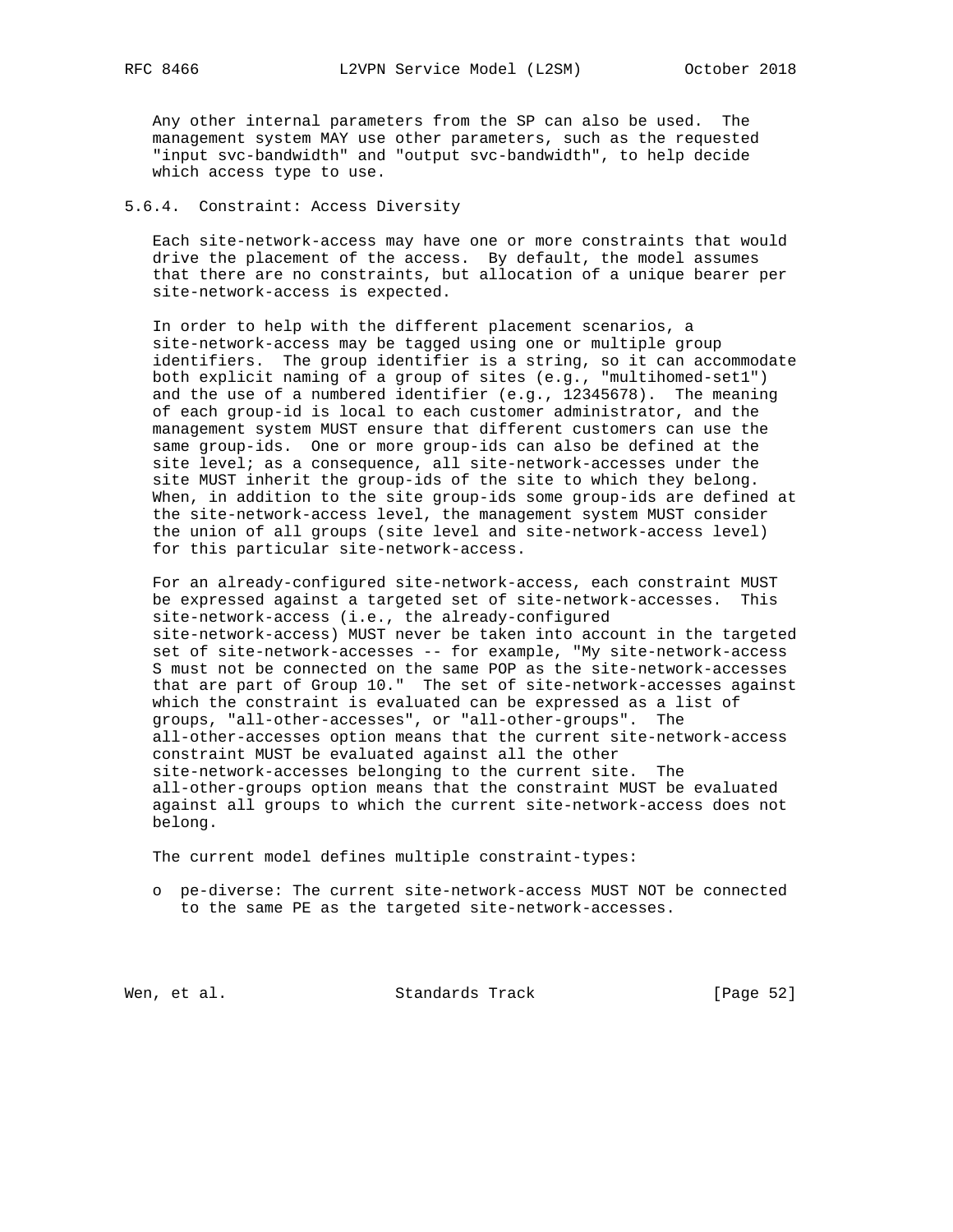- o pop-diverse: The current site-network-access MUST NOT be connected to the same POP as the targeted site-network-accesses.
- o linecard-diverse: The current site-network-access MUST NOT be connected to the same linecard as the targeted site-network accesses. Note that the customer can request linecard-diverse for site-network-accesses, but the specific linecard identifier used should not be exposed to the customer.
- o bearer-diverse: The current site-network-access MUST NOT use common bearer components compared to bearers used by the targeted site-network-accesses. "bearer-diverse" provides some level of diversity at the access level. As an example, two bearer-diverse site-network-accesses must not use the same Digital Subscriber Line Access Multiplexer (DSLAM), Broadband Access Switch (BAS), or Layer 2 switch.
- o same-pe: The current site-network-access MUST be connected to the same PE as the targeted site-network-accesses.
- o same-bearer: The current site-network-access MUST be connected using the same bearer as the targeted site-network-accesses.

 These constraint-types can be extended through augmentation. Each constraint is expressed as "The site-network-access S must be <constraint-type> (e.g., pe-diverse, pop-diverse) from these <target> site-network-accesses."

 The group-id used to target some site-network-accesses may be the same as the one used by the current site-network-access. This eases the configuration of scenarios where a group of site-network-access points has a constraint between the access points in the group.

5.7. Route Distinguisher and Network Instance Allocation

 The Route Distinguisher (RD) is a critical parameter of BGP-based L2VPNs as described in [RFC4364] that provides the ability to distinguish common addressing plans in different VPNs. As for Route Targets (RTs), a management system is expected to allocate a MAC-VRF on the target PE and an RD for that MAC-VRF; that RD MUST be unique across all MAC-VRFs on the target PE.

 If a MAC-VRF already exists on the target PE and the MAC-VRF fulfills the connectivity constraints for the site, there is no need to recreate another MAC-VRF, and the site MAY be meshed within the existing MAC-VRF. How the management system checks to see if an existing MAC-VRF fulfills the connectivity constraints for a site is out of scope for this document.

Wen, et al. Standards Track [Page 53]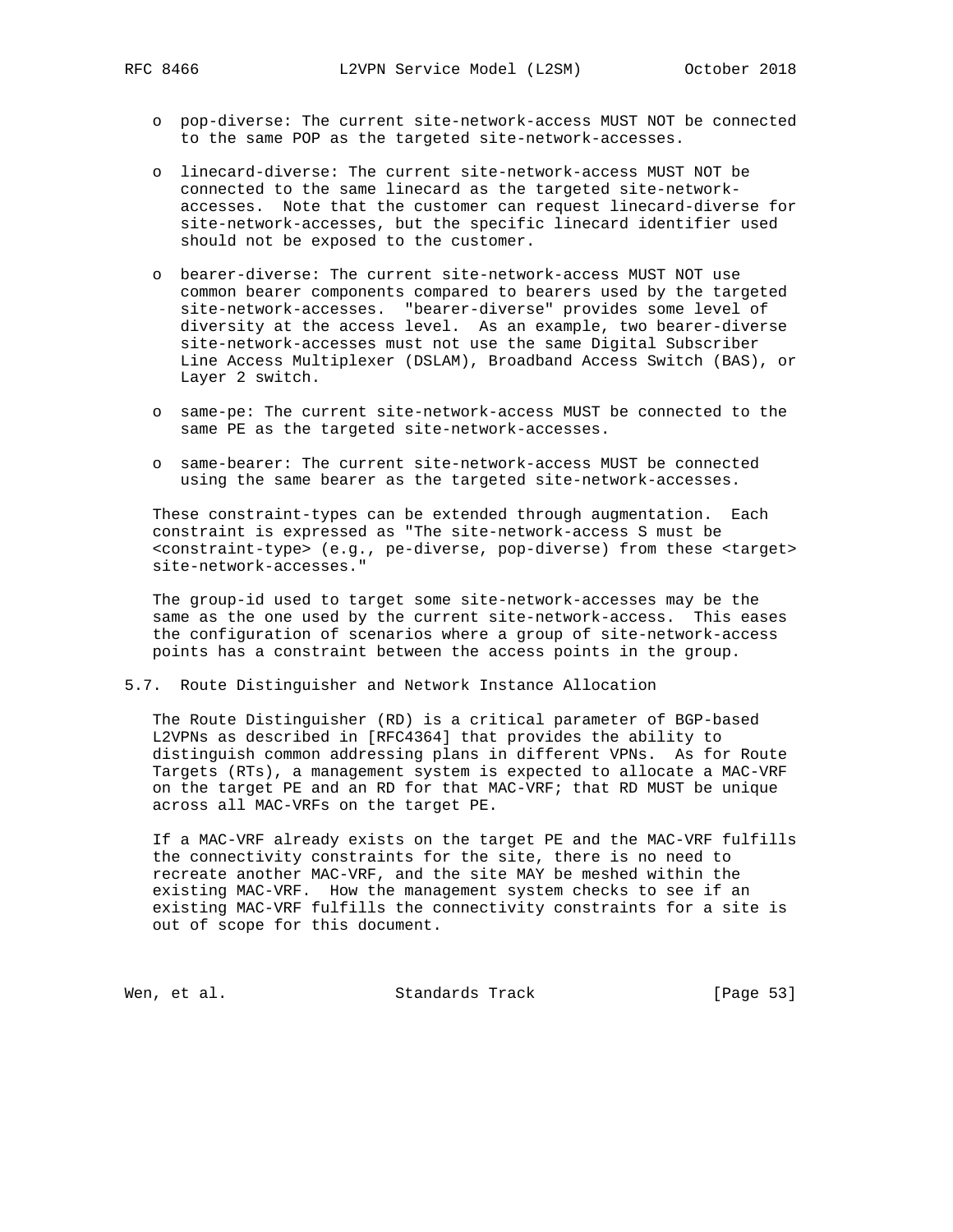If no such MAC-VRF exists on the target PE, the management system has to initiate the creation of a new MAC-VRF on the target PE and has to allocate a new RD for the new MAC-VRF.

 The management system MAY apply a per-VPN or per-MAC-VRF allocation policy for the RD, depending on the SP's policy. In a per-VPN allocation policy, all MAC-VRFs (dispatched on multiple PEs) within a VPN will share the same RD value. In a per-MAC-VRF model, all MAC-VRFs should always have a unique RD value. Some other allocation policies are also possible, and this document does not restrict the allocation policies to be used.

 The allocation of RDs MAY be done in the same way as RTs. The information provided in Section 5.2.2.1 could also be used in this scenario.

 Note that an SP MAY configure a target PE for an automated allocation of RDs. In this case, there will be no need for any backend system to allocate an RD value.

#### 5.8. Site-Network-Access Availability

 A site may be multihomed, meaning that it has multiple site-network-access points. The placement constraints defined in Section 5.6 will help ensure physical diversity.

 When the site-network-accesses are placed on the network, a customer may want to use a particular routing policy on those accesses. The "site-network-access/availability" container defines parameters for site redundancy. The "access-priority" leaf defines a preference for a particular access. This preference is used to model load-balancing or primary/backup scenarios. The higher the access-priority value, the higher the preference will be. The "redundancy-mode" attribute is defined for a multihoming site and used to model single-active and active/active scenarios. It allows for multiple active paths in forwarding state and for load-balancing options.

Wen, et al. Standards Track [Page 54]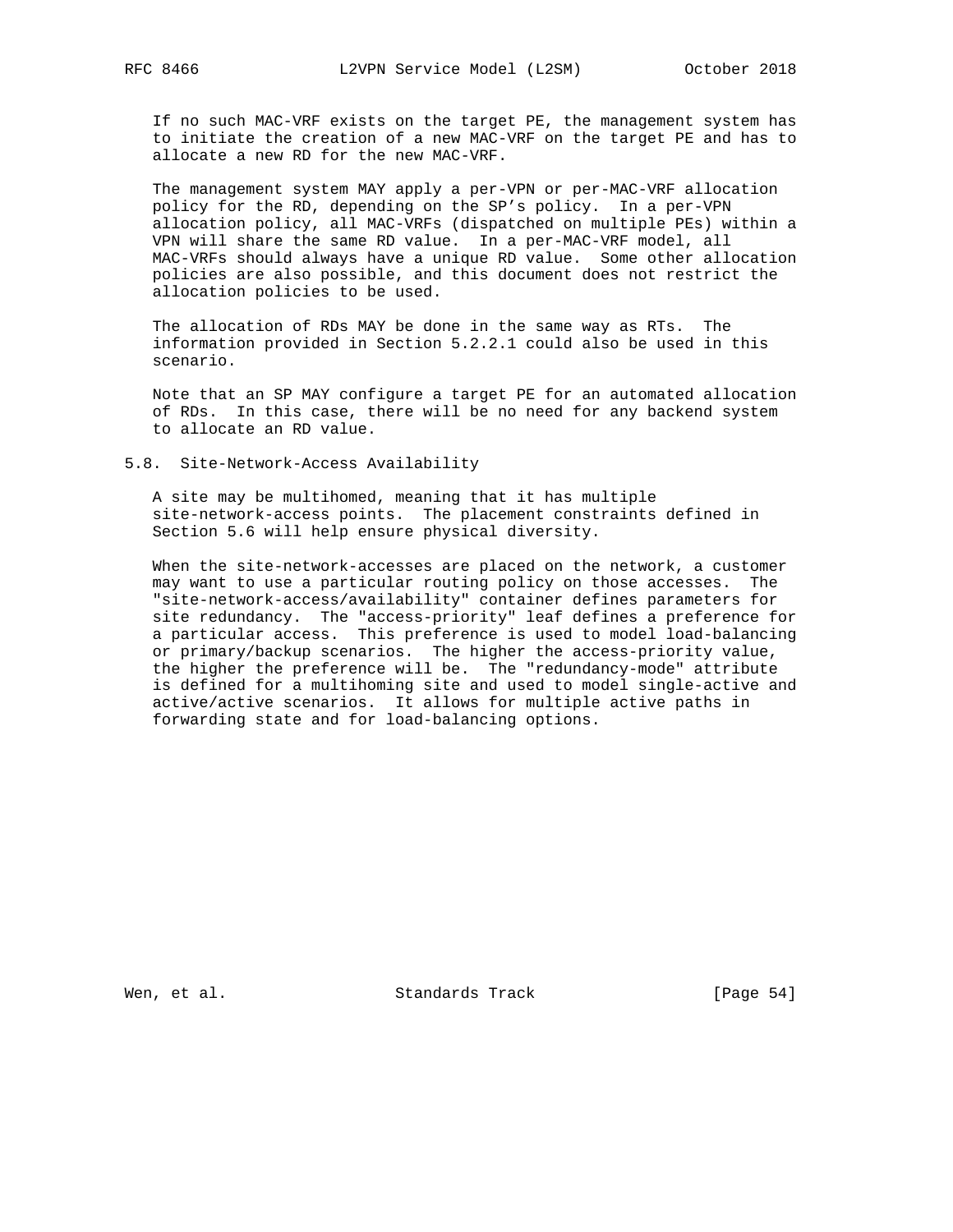Figure 20 illustrates how the access-priority attribute can be used.

Hub#1 LAN (Primary/backup) Hub#2 LAN (Load-sharing)

 | | | access-priority 1 access-priority 1 | |--- CE1 ------- PE1 PE3 --------- CE3 --- | | | | | |--- CE2 ------- PE2 PE4 --------- CE4 --- | | access-priority 2 access-priority 1 | **PE5**  | | | **CE5** |

Spoke#1 site (Single-homed)

Figure 20: Example: Configuring Access Priority

 In Figure 20, Hub#2 requires load-sharing, so all the site-network accesses must use the same access-priority value. On the other hand, as Hub#1 requires a primary site-network-access and a backup site-network-access, a higher access-priority setting will be configured on the primary site-network-access.

 Scenarios that are more complex can also be modeled. Let's consider a Hub site with five accesses to the network (A1, A2, A3, A4, and A5). The customer wants to load-share its traffic on A1 and A2 in the nominal situation. If A1 and A2 fail, the customer wants to load-share its traffic on A3 and A4; finally, if A1, A2, A3, and A4 are all down, the customer wants to use A5. We can model this easily by configuring the following access-priority values: A1=100, A2=100, A3=50, A4=50, A5=10.

 The access-priority scenario has some limitations. An access-priority scenario like the previous one with five accesses but with the constraint of having traffic load-shared between A3 and A4 in the case where only A1 or A2 (not both) is down is not achievable. But the access-priority attribute defined will cover most of the deployment use cases, and if necessary the model can be extended via augmentation to support additional use cases.

Wen, et al. Standards Track [Page 55]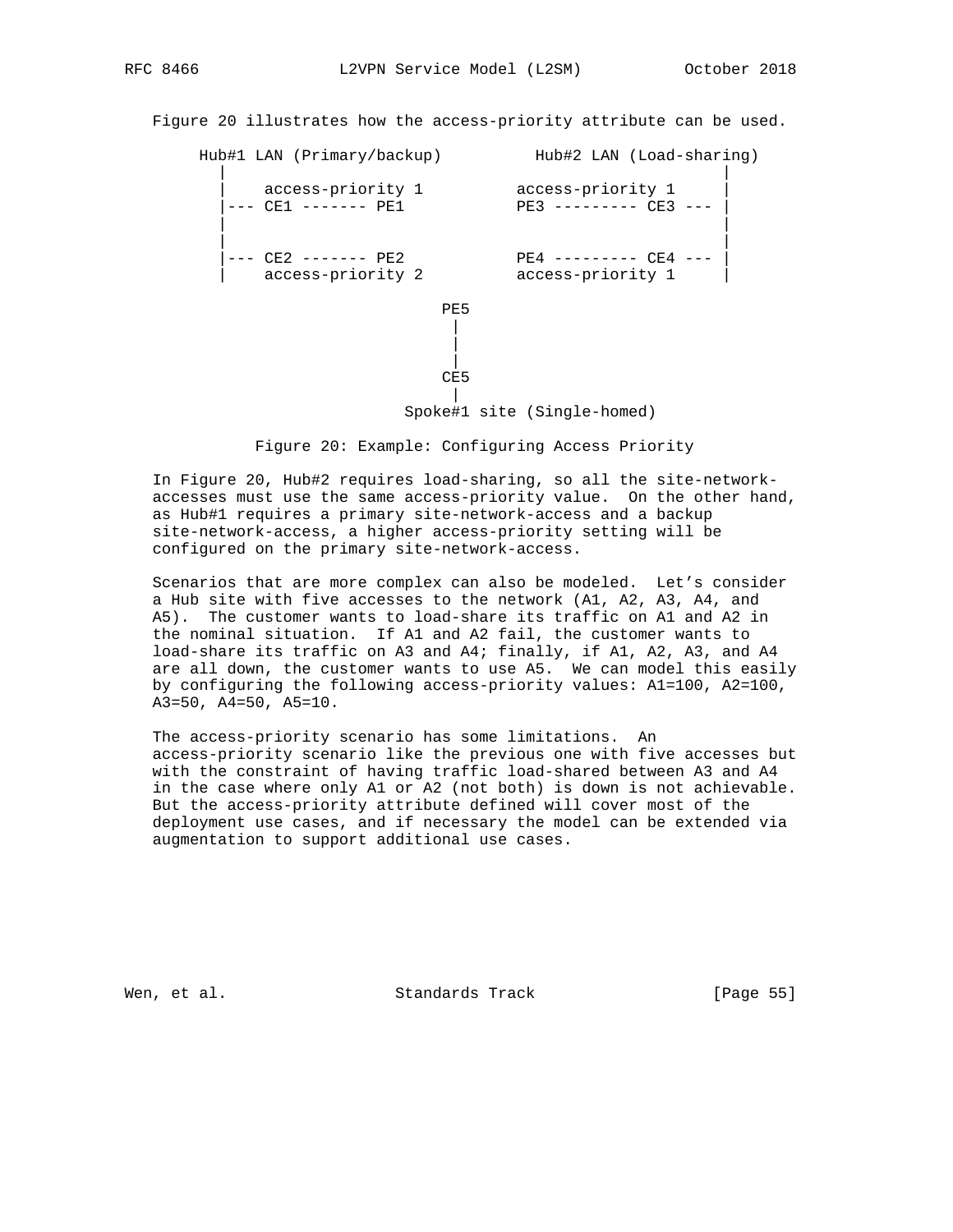# 5.9. SVC MTU

 The MTU of subscriber service frames can be derived from the physical interface MTU by default, or it can be specified under the "svc-mtu" leaf if it is different than the default number.

5.10. Service

 The service container defines service parameters associated with the site.

# 5.10.1. Bandwidth

 The service bandwidth refers to the bandwidth requirement between the CE and the PE and can be represented using the Committed Information Rate (CIR), the Excess Information Rate (EIR), or the Peak Information Rate (PIR). The requested bandwidth is expressed as ingress bandwidth and egress bandwidth. The ingress or egress direction uses the customer site as the point of reference: "ingress-direction bandwidth" refers to download bandwidth for the site, and "egress-direction bandwidth" refers to upload bandwidth for the site.

 The service bandwidth is only configurable at the site-network-access level (i.e., for the site network access associated with the site).

 Using a different ingress and egress bandwidth will allow an SP to know if a customer allows for asymmetric bandwidth access like ADSL. It can also be used to set the rate limit in a different way for uploads and downloads on symmetric bandwidth access.

 The svc-bandwidth parameter has a specific type. This document defines four types:

- o bw-per-access: bandwidth is per connection or site network access, providing rate enforcement for all service frames at the interface that are associated with a particular network access.
- o bw-per-cos: bandwidth is per CoS, providing rate enforcement for all service frames for a given CoS with a specific cos-id.
- o bw-per-svc: bandwidth is per site, providing rate enforcement for all service frames that are associated with a particular VPN service.
- o opaque bandwidth is the total bandwidth that is not associated with any particular cos-id, VPN service identified with the vpn-id, or site network access ID.

|  | Wen, et al. | Standards Track | [Page 56] |  |
|--|-------------|-----------------|-----------|--|
|--|-------------|-----------------|-----------|--|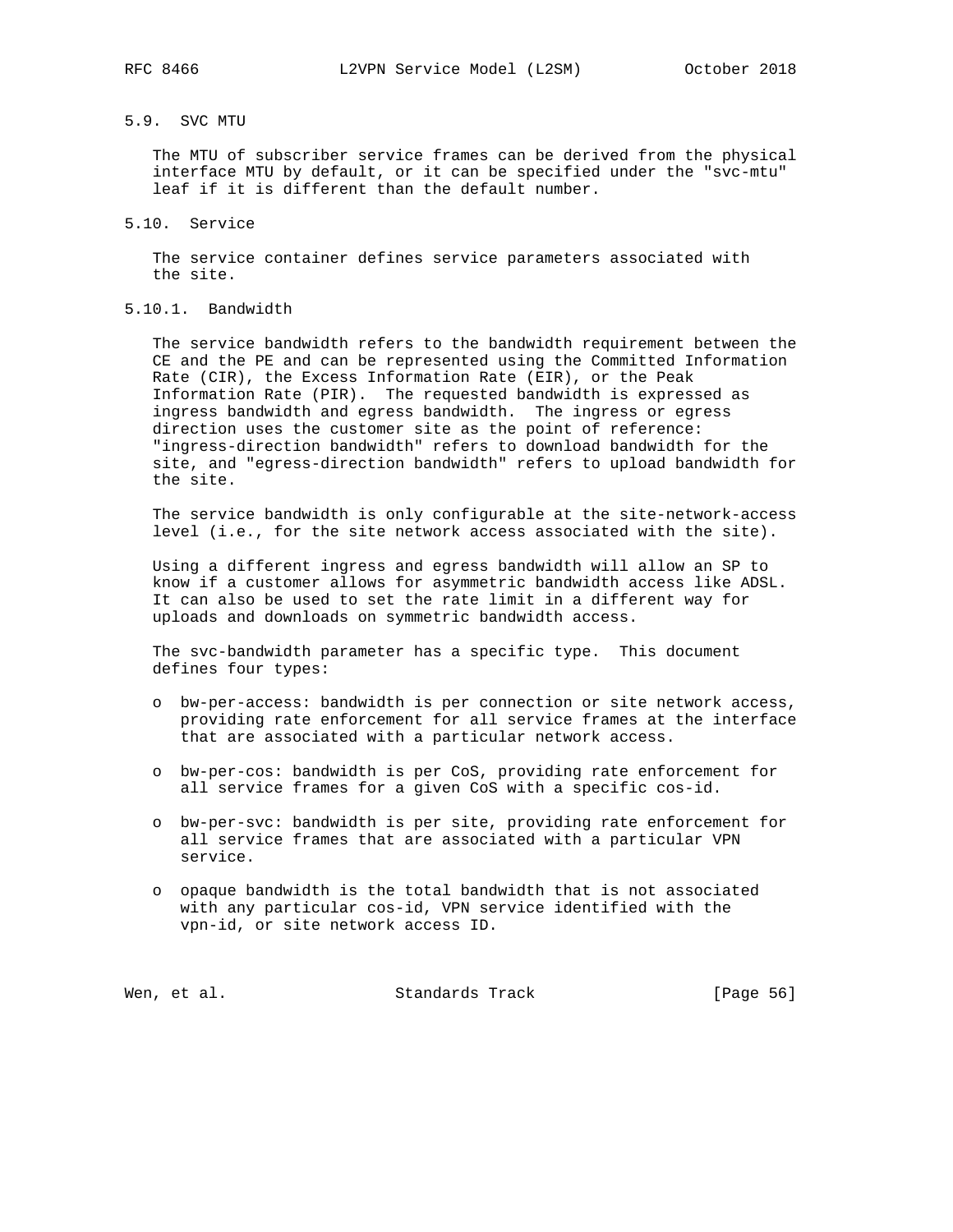The svc-bandwidth parameter must include a "cos-id" parameter if the "type" is set to "bw-per-cos". The cos-id can be assigned based on either (1) the IEEE 802.1p value [IEEE-802-1D] in the C-tag or (2) the Differentiated Services Code Point (DSCP) in the Ethernet frame header. Service frames are metered against the bandwidth profile based on the cos-id.

 The svc-bandwidth parameter must be associated with a specific "site-network-access-id" parameter if the "type" is set to "bw-per-access". Multiple bandwidths per cos-id can be associated with the same site network access.

 The svc-bandwidth parameter must include a specific "vpn-id" parameter if the "type" is set to "bw-per-svc". Multiple bandwidths per cos-id can be associated with the same EVPN service.

## 5.10.2. QoS

The model defines QoS parameters as an abstraction:

- o qos-classification-policy: Defines a set of ordered rules to classify customer traffic.
- o qos-profile: Provides a QoS scheduling profile to be applied.

### 5.10.2.1. QoS Classification

 QoS classification rules are handled by "qos-classification-policy". qos-classification-policy is an ordered list of rules that match a flow or application and set the appropriate target CoS (target-class-id). The user can define the match using a more specific flow definition (based on Layer 2 source and destination MAC addresses, cos, dscp, cos-id, color-id, etc.). A "color-id" will be assigned to a service frame to identify its QoS profile conformance. A service frame is "green" if it is conformant with the "committed" rate of the bandwidth profile. A service frame is "yellow" if it exceeds the "committed" rate but is conformant with the "excess" rate of the bandwidth profile. Finally, a service frame is "red" if it is conformant with neither the "committed" rate nor the "excess" rate of the bandwidth profile.

 When a flow definition is used, the user can use a target-sites leaf-list to identify the destination of a flow rather than using destination addresses. In such a case, an association between the site abstraction and the MAC addresses used by this site must be done dynamically. How this association is done is out of scope for this document. The association of a site to an L2VPN is done through the vpn-attachment container. Therefore, the user can also employ the

Wen, et al. Standards Track [Page 57]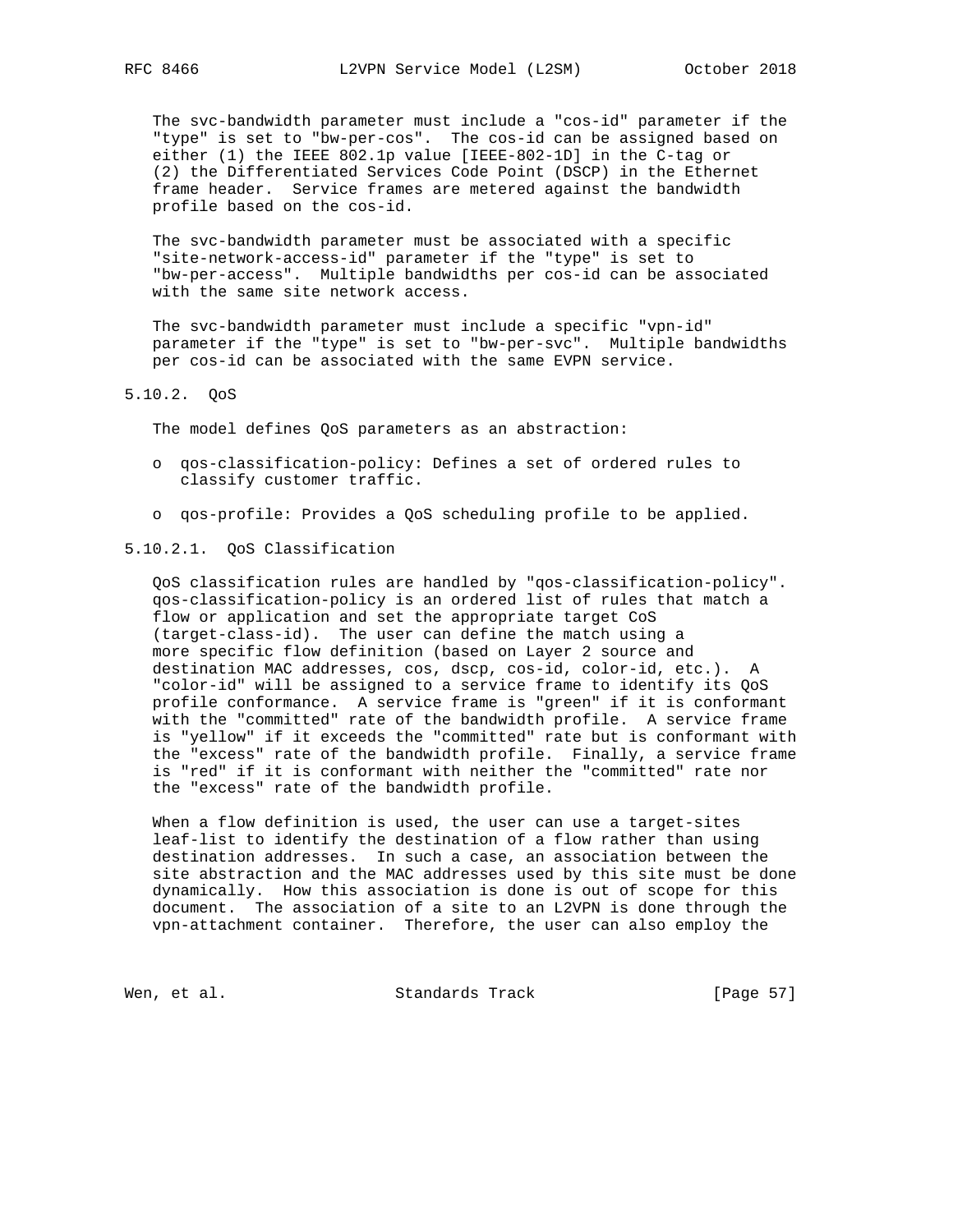"target-sites" leaf-list and "vpn-attachment" to identify the destination of a flow targeted to a specific VPN service. A rule that does not have a "match" statement is considered a "match-all" rule. An SP may implement a default terminal classification rule if the customer does not provide it. It will be up to the SP to determine its default target class. This model defines some applications, but new application identities may be added through augmentation. The exact meaning of each application identity is up to the SP, so it will be necessary for the SP to advise the customer on the usage of application-matching.

5.10.2.2. QoS Profile

 A user can choose between the standard profile provided by the operator or a custom profile. The QoS profile ("qos-profile") defines the traffic-scheduling policy to be used by the SP.

 A custom QoS profile is defined as a list of CoS entries and associated properties. The properties are as follows:

- o direction: Used to specify the direction to which the qos-profile setting is applied. This model supports the site-to-WAN direction ("site-to-wan"), the WAN-to-site direction ("wan-to-site"), and both directions ("bidirectional"). By default, "bidirectional" is used. In the case of both directions, the provider should ensure scheduling according to the requested policy in both traffic directions (SP to customer and customer to SP). As an example, a device-scheduling policy may be implemented on both the PE side and the CE side of the WAN link. In the case of the WAN-to-site direction, the provider should ensure scheduling from the SP network to the customer site. As an example, a device-scheduling policy may be implemented only on the PE side of the WAN link towards the customer.
- o policing: Optional. Indicates whether policing should apply to one-rate, two-color or to two-rate, three-color.
- o byte-offset: Optional. Indicates how many bytes in the service frame header are excluded from rate enforcement.
- o frame-delay: Used to define the latency constraint of the class. The latency constraint can be expressed as the lowest possible latency or as a latency boundary expressed in milliseconds. How this latency constraint will be fulfilled is up to the SP implementation: a strict priority-queuing mechanism may be used on the access and in the core network, or a low-latency routing path may be created for this traffic class.

Wen, et al. Standards Track [Page 58]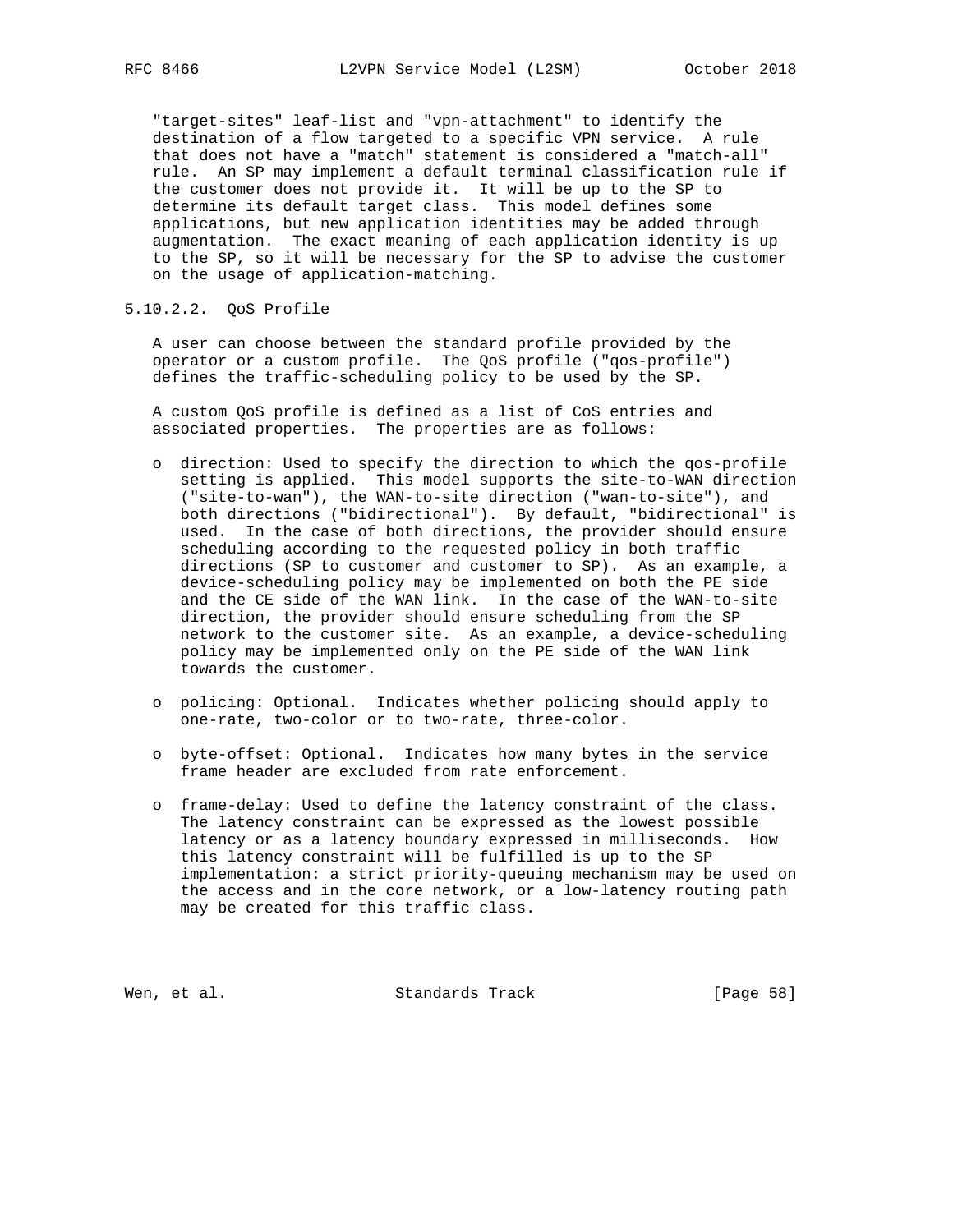- o frame-jitter: Used to define the jitter constraint of the class. The jitter constraint can be expressed as the lowest possible jitter or as a jitter boundary expressed in microseconds. How this jitter constraint will be fulfilled is up to the SP implementation: a strict priority-queuing mechanism may be used on the access and in the core network, or a jitter-aware routing path may be created for this traffic class.
- o bandwidth: Used to define a guaranteed amount of bandwidth for the CoS. It is expressed as a percentage. The "guaranteed-bw-percent" parameter uses available bandwidth as a reference. The available bandwidth should not fall below the CIR value defined under the input svc-bandwidth or the output svc-bandwidth. When the "qos-profile" container is implemented on the CE side, the output svc-bandwidth is taken into account as a reference. When it is implemented on the PE side, the input svc-bandwidth is used. By default, the bandwidth reservation is only guaranteed at the access level. The user can use the "end-to-end" leaf to request an end-to-end bandwidth reservation, including across the MPLS transport network. (In other words, the SP will activate something in the MPLS core to ensure that the bandwidth request from the customer will be fulfilled by the MPLS core as well.) How this is done (e.g., RSVP-TE reservation, controller reservation) is out of scope for this document.

 In addition, due to network conditions, some constraints may not be completely fulfilled by the SP; in this case, the SP should advise the customer about the limitations. How this communication is done is out of scope for this document.

## 5.10.3. Support for BUM

 The "broadcast-unknown-unicast-multicast" container defines the type of site in the customer multicast service topology: source, receiver, or both. These parameters will help the management system optimize the multicast service.

 Multiple multicast group-to-port mappings can be created using the "multicast-gp-address-mapping" list. The "multicast-gp-address-mapping" list defines the multicast group address and port LAG number. Those parameters will help the SP select the appropriate association between an interface and a multicast group to fulfill the customer service requirement.

 To ensure that a given frame is transparently transported, a whole Layer 2 multicast frame (whether for data or control) should not be altered from a CE to other CEs, except for the VLAN ID field. VLAN IDs assigned by the SP can also be altered.

Wen, et al. Standards Track [Page 59]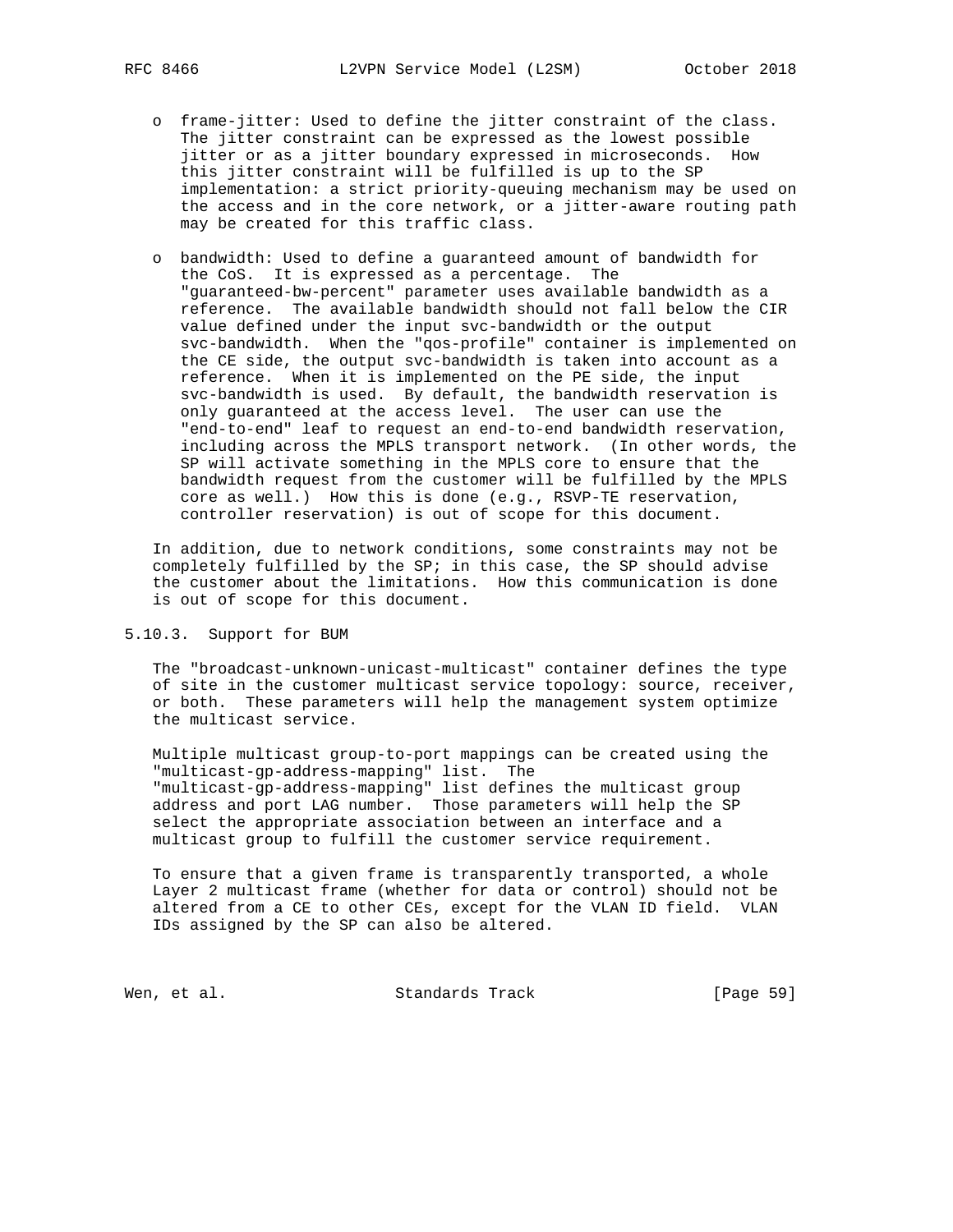For point-to-point services, the provider only needs to deliver a single copy of each service frame to the remote PE, regardless of whether the destination MAC address of the incoming frame is unicast, multicast, or broadcast. Therefore, all service frames should be delivered unconditionally.

 BUM frame forwarding in multipoint-to-multipoint services, on the other hand, involves both local flooding to other ACs on the same PE and remote replication to all other PEs, thus consuming additional resources and core bandwidth. Special BUM frame disposition rules can be implemented at external-facing interfaces (UNIs or External NNIs (E-NNIs)) to rate-limit the BUM frames, in terms of the number of packets per second or bits per second.

 The threshold can apply to all BUM traffic, or one threshold can be applied for each category of traffic.

5.11. Site Management

 The "management" sub-container is intended for site management options, depending on device ownership and security access control. Three common management models are as follows:

- Provider-managed CE: The provider has sole ownership of the CE device. Only the provider has access to the CE. The responsibility boundary between the SP and the customer is between the CE and the customer network. This is the most common use case.
- Customer-managed CE: The customer has sole ownership of the CE device. Only the customer has access to the CE. In this model, the responsibility boundary between the SP and the customer is between the PE and the CE.
- Co-managed CE: The provider has ownership of the CE device and is responsible for managing the CE. However, the provider grants the customer access to the CE for some configuration/monitoring purposes. In this co-managed mode, the responsibility boundary is the same as for the provider-managed model.

 The selected management mode is specified under the "type" leaf. The "address" leaf stores CE device management addressing information. The "management-transport" leaf is used to identify the transport protocol for management traffic: IPv4 or IPv6. Additional security options may be derived based on the particular management model selected.

Wen, et al. Standards Track [Page 60]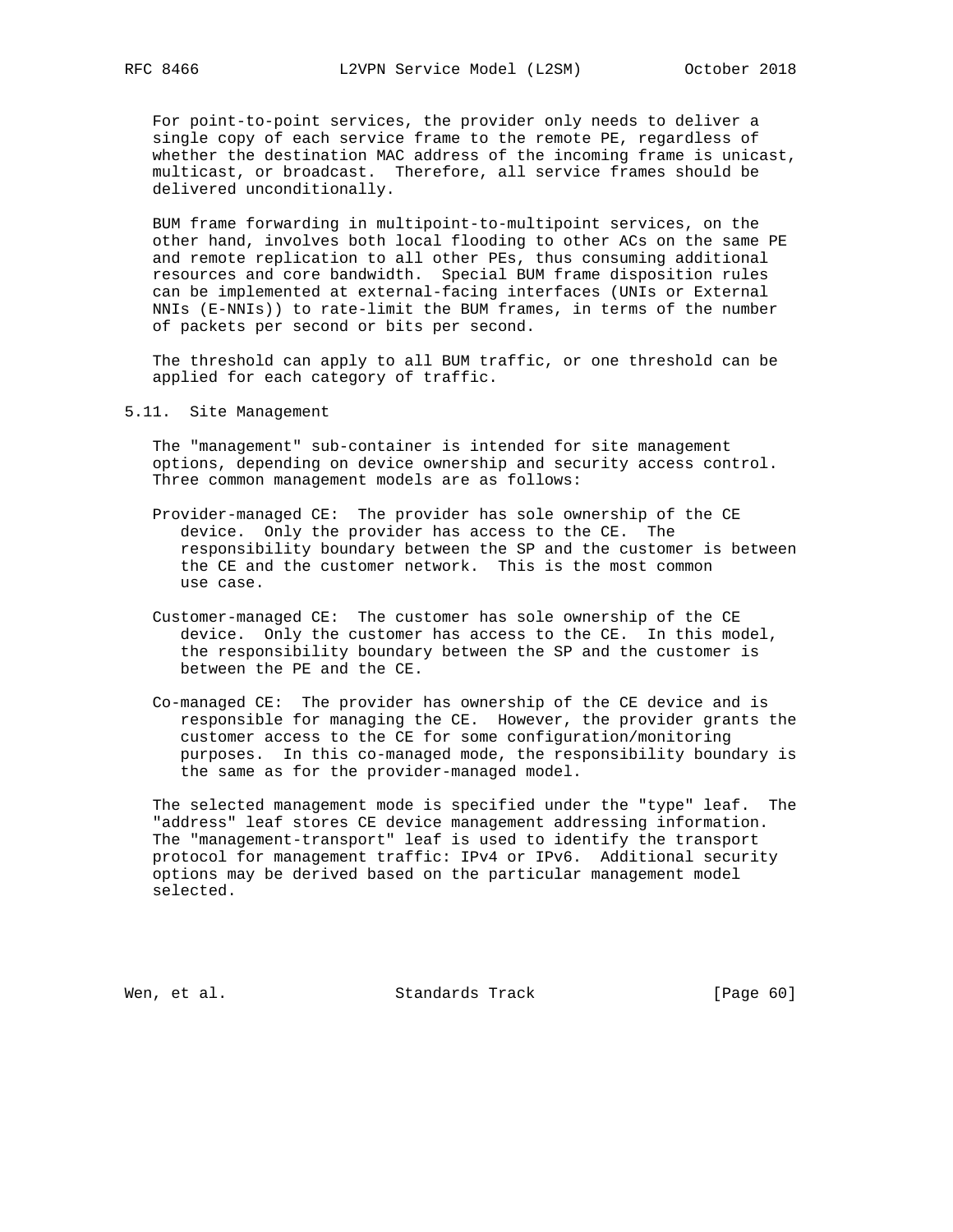#### 5.12. MAC Loop Protection

 MAC address flapping between different physical ports typically indicates a bridge loop condition in the customer network. Misleading entries in the MAC cache table can cause service frames to circulate around the network indefinitely and saturate the links throughout the provider's network, affecting other services in the same network. In the case of EVPNs, it also introduces massive BGP updates and control-plane instability.

 The SP may opt to implement a switching loop-prevention mechanism at the external-facing interfaces for multipoint-to-multipoint services by imposing a MAC address move threshold.

 The MAC move rate and prevention-type options are listed in the "mac-loop-prevention" container.

#### 5.13. MAC Address Limit

 The optional "mac-addr-limit" container contains the customer MAC address limit and information that describes the action taken when the limit is exceeded and the aging time for a MAC address.

 When multiple services are provided on the same network element, the MAC address table (and the Routing Information Base space for MAC routes in the case of EVPNs) is a shared common resource. SPs may impose a maximum number of MAC addresses learned from the customer for a single service instance by using the "mac-addr-limit" leaf and may use the "action" leaf to specify the action taken when the upper limit is exceeded: drop the packet, flood the packet, or simply send a warning log message.

 For point-to-point services, if MAC learning is disabled, then the MAC address limit is not necessary.

Wen, et al. Standards Track [Page 61]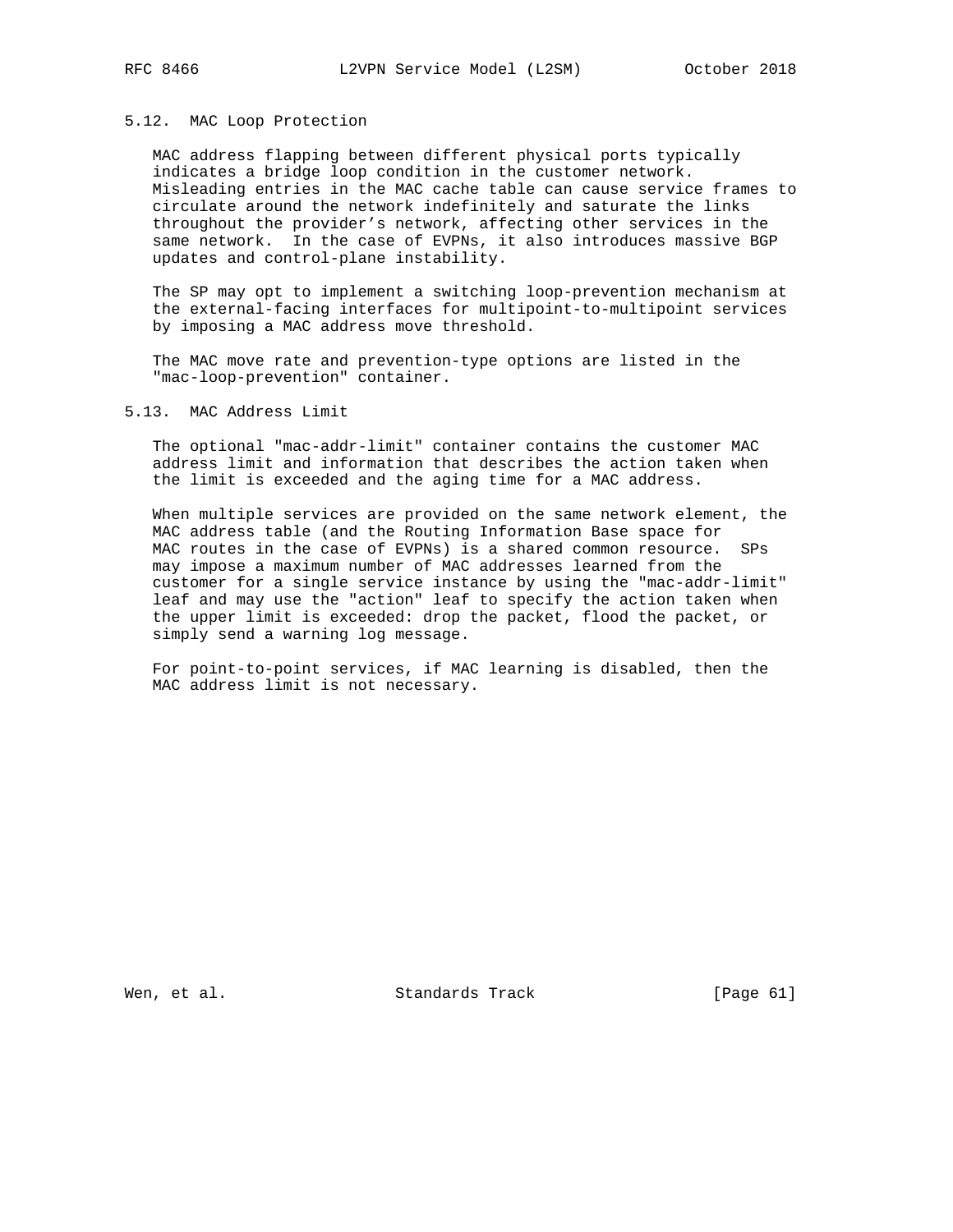# 5.14. Enhanced VPN Features

# 5.14.1. Carriers' Carriers

 In the case of Carriers' Carriers (CsC) [RFC8299], a customer may want to build an MPLS service using an L2VPN to carry its traffic.

```
 LAN customer1
|
|
         CE1
|
         | -------------
        (vrf_cust1)
        CE1_ISP1
| ISP1 POP
| MPLS link
| -------------
|
        (vrf ISP1)
         PE1
        (...) Provider backbone
         PE2
        (vrf ISP1)
|
          | ------------
|
| MPLS link
| ISP1 POP
CE2_ISP1
         (vrf_cust1)
          | ------------
|
         CE2
|
        LAN customer1
```
Figure 21: MPLS Service Using an L2VPN to Carry Traffic

 In Figure 21, ISP1 resells an L2VPN service but has no core network infrastructure between its POPs. ISP1 uses an L2VPN as the core network infrastructure (belonging to another provider) between its POPs.

Wen, et al. Standards Track [Page 62]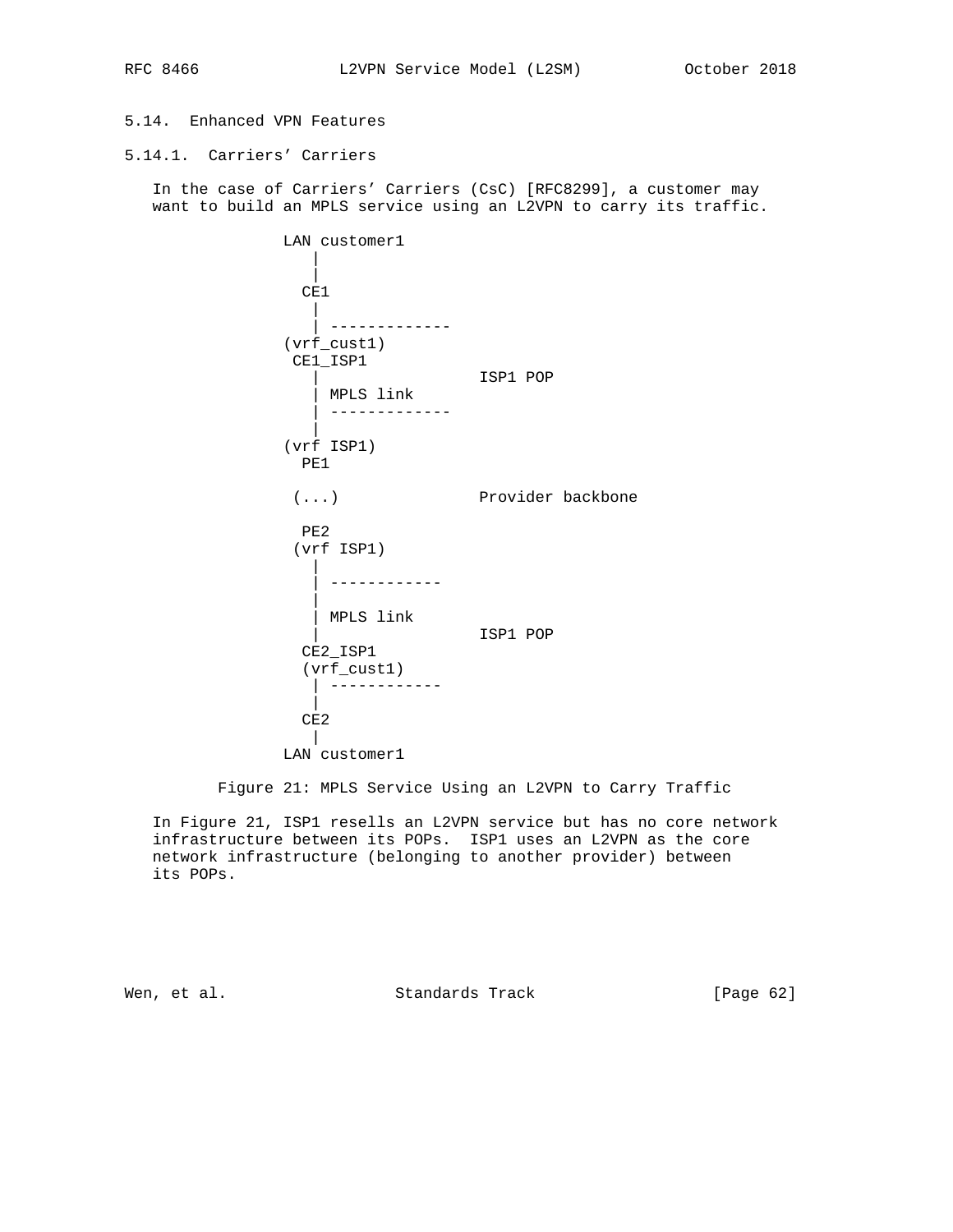In order to support CsC, the VPN service must indicate MPLS support by setting the "carrierscarrier" leaf to "true" in the vpn-service list. The link between CE1\_ISP1/PE1 and CE2\_ISP1/PE2 must also run an MPLS signaling protocol. This configuration is done at the site level.

 In this model, LDP or BGP can be used as the MPLS signaling protocol. In the case of LDP, an IGP routing protocol MUST also be activated. In the case of BGP signaling, BGP MUST also be configured as the routing protocol.

 If CsC is enabled, the requested "svc-mtu" leaf will refer to the MPLS MTU and not to the link MTU.

5.15. External ID References

 The service model sometimes refers to external information through identifiers. As an example, to order cloud access to a particular Cloud Service Provider (CSP), the model uses an identifier to refer to the targeted CSP. If a customer is directly using this service model as an API (through RESTCONF or NETCONF, for example) to order a particular service, the SP should provide a list of authorized identifiers. In the case of cloud access, the SP will provide the associated identifiers for each available CSP. The same applies to other identifiers, such as qos-profile.

 As a usage example, the remote-carrier-name setting is used in the NNI case because it should be known by the current L2VPN SP to which it is connecting, while the cloud-identifier setting should be known by both the current L2VPN SP and the customer because it is applied to the public cloud or Internet access.

 How an SP provides the meanings of those identifiers to the customer is out of scope for this document.

Wen, et al. Standards Track [Page 63]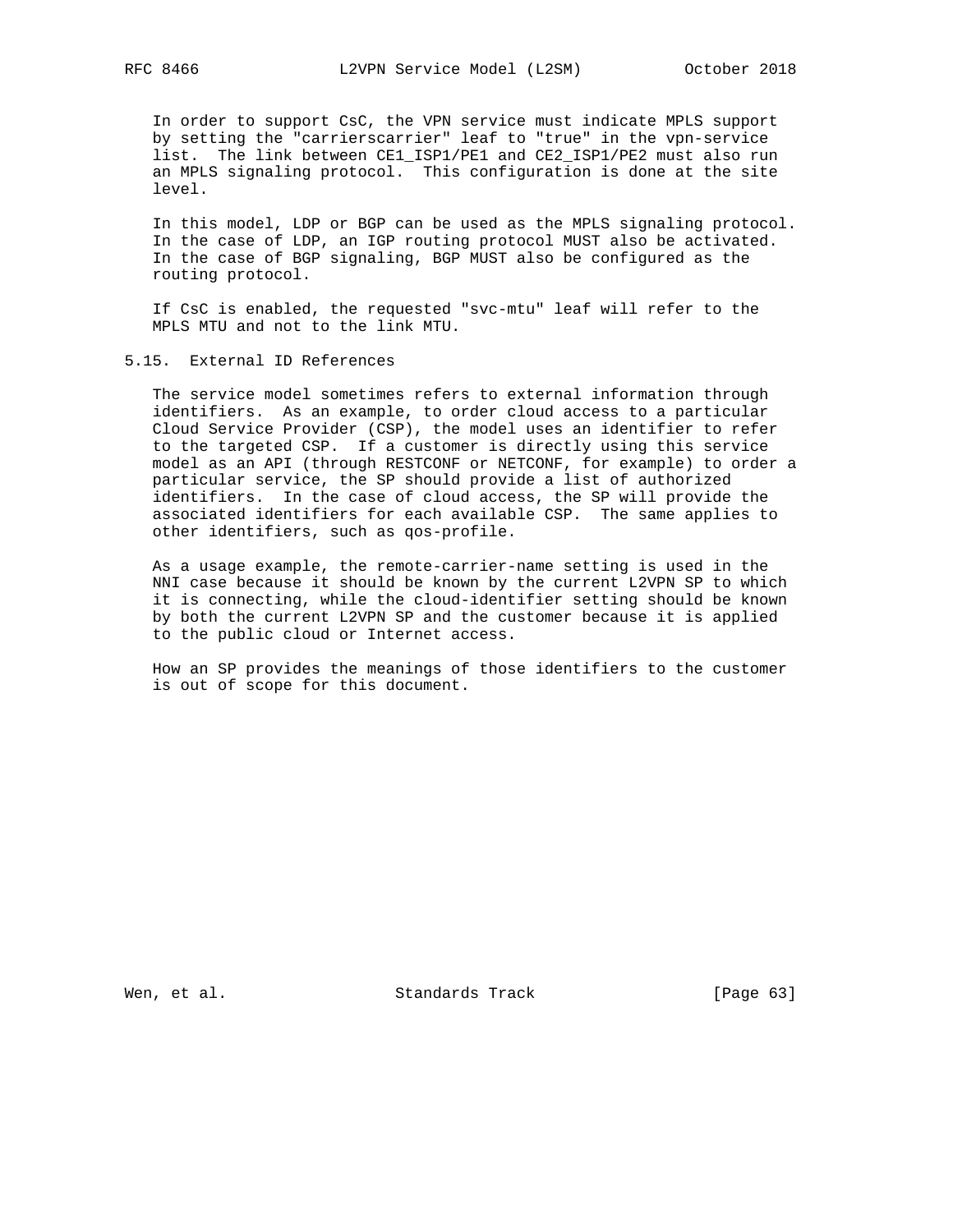#### 5.16. Defining NNIs and Inter-AS Support

 An Autonomous System (AS) is a single network or group of networks that are controlled by a common system administration group and that use a single, clearly defined routing protocol. In some cases, VPNs need to span different ASes in different geographical areas or span different SPs. The connection between ASes is established by the SPs and is seamless to the customer. Examples include:

- o A partnership between SPs (e.g., carrier, cloud) to extend their VPN services seamlessly.
- o An internal administrative boundary within a single SP (e.g., backhaul versus core versus data center).

 NNIs have to be defined to extend the VPNs across multiple ASes. [RFC4761] defines multiple flavors of VPN NNI implementations (e.g., VPLSs). Each implementation has pros and cons; this topic is outside the scope of this document. For example, in an inter-AS option A (two ASes), AS Border Router (ASBR) peers are connected by multiple interfaces with at least one of those interfaces spanning the two ASes while being present in the same VPN. In order for these ASBRs to signal label blocks, they associate each interface with a MAC-VRF (VSI) (Section 2) and a BGP session. As a result, traffic between devices in the back-to-back VPLS is Ethernet. In this scenario, the VPNs are isolated from each other, and because the traffic is Ethernet, QoS mechanisms that operate on Ethernet traffic can be applied to achieve customer SLAs.

Wen, et al. Standards Track [Page 64]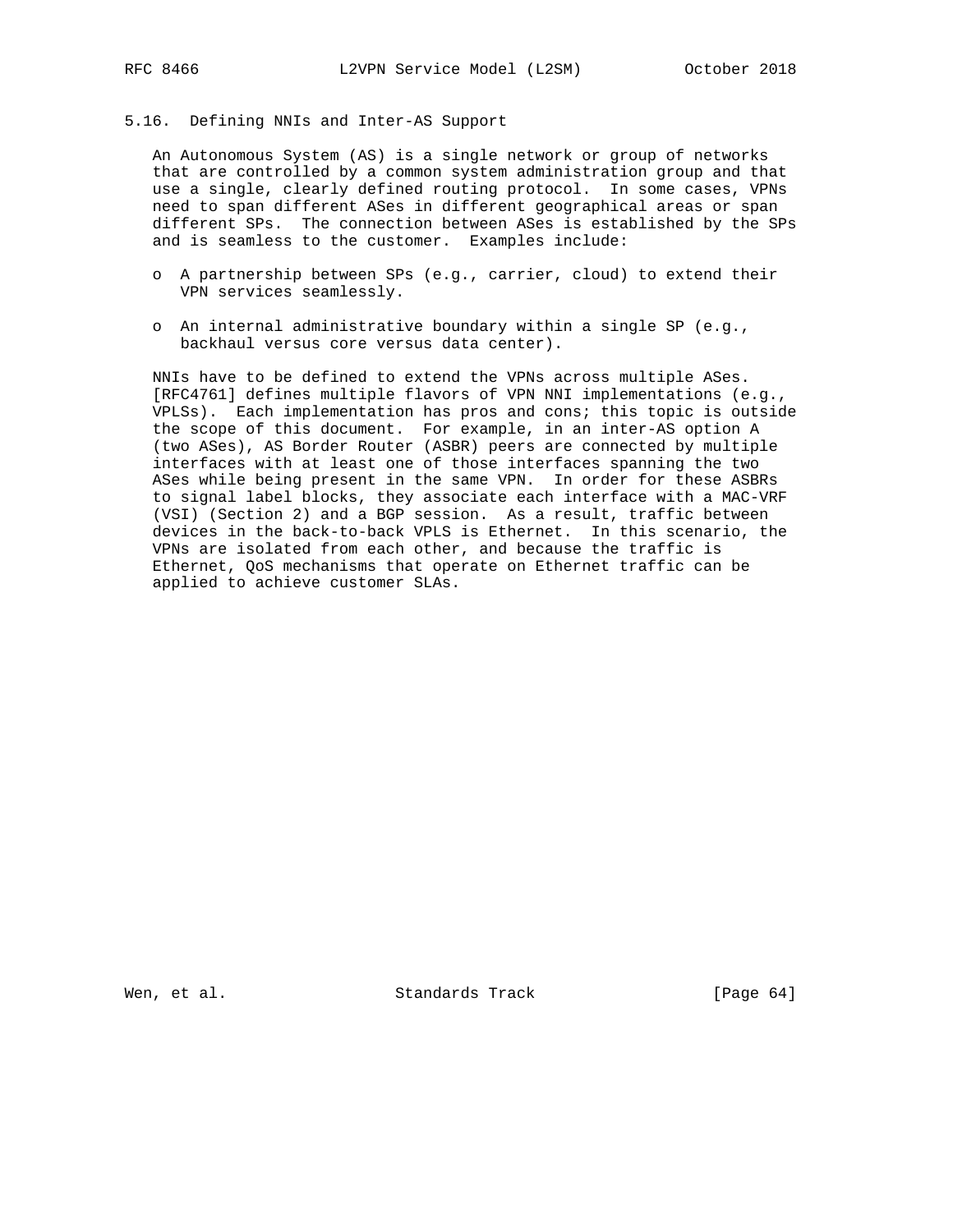

Figure 22: SP Network with Several NNIs

 Figure 22 illustrates an SP network called "My network" that has several NNIs. This network uses NNIs to:

- o increase its footprint by relying on L2VPN partners.
- o connect its own data-center services to the customer L2VPN.
- o enable the customer to access its private resources located in a private cloud owned by some CSPs.

Wen, et al. Standards Track [Page 65]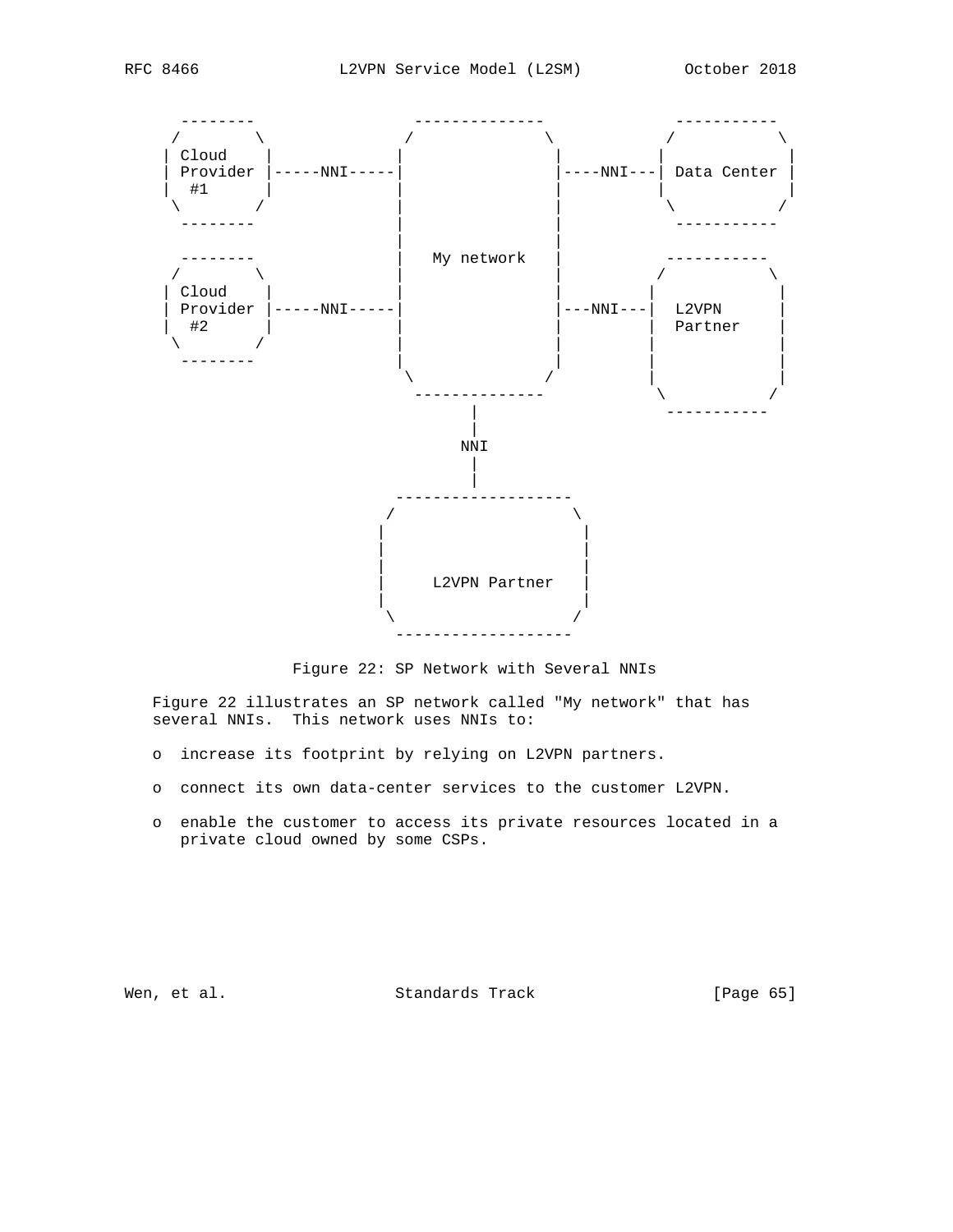| AS A |                                            | AS B      |  |
|------|--------------------------------------------|-----------|--|
|      |                                            |           |  |
|      | ++++++++ Inter-AS link +++++++++           |           |  |
|      | $+$ $+$ $+$ $+$ $+$ $+$                    | $+$       |  |
|      | $+$ (MAC-VRF1) -- (VPN1) -- (MAC-VRF1) +   |           |  |
|      | $+$ $+$                                    | $+$ $+$   |  |
|      | + ASBR +                                   | + ASBR +  |  |
|      | $+$ $+$                                    | $+$ $+$   |  |
|      | $+ (MAC-VRF2) - - (VPN2) - - (MAC-VRF2) +$ |           |  |
|      | $+$ $+$ $+$ $+$ $+$ $+$                    |           |  |
|      | ++++++++                                   | +++++++++ |  |
|      | ++++++++ Inter-AS link +++++++++           |           |  |
|      | $+$ $+$ $+$ $+$ $+$ $+$                    |           |  |
|      | $+$ (MAC-VRF1) -- (VPN1) -- (MAC-VRF1) +   |           |  |
|      | $+$ $+$                                    | $+$ $+$   |  |
|      | $+$ ASBR $+$                               | + ASBR +  |  |
|      | $+$ $+$                                    | $+$ $+$   |  |
|      | $+ (MAC-VRF2) -- (VPN2) -- (MAC-VRF2) +$   |           |  |
|      | $+$ $+$ $+$ $+$ $+$                        |           |  |
|      | ++++++++                                   | +++++++++ |  |
|      |                                            |           |  |
|      |                                            |           |  |

# 5.16.1. Defining an NNI with the Option A Flavor

Figure 23: NNI Defined with the Option A Flavor: Example 1

 In option A, the two ASes are connected to each other with physical links on ASBRs. For resiliency purposes, there may be multiple physical connections between the ASes. A VPN connection -- physical or logical (on top of physical) -- is created for each VPN that needs to cross the AS boundary, thus providing a back-to-back VPLS model.

 From a service model's perspective, this VPN connection can be seen as a site. Let's say that AS B wants to extend some VPN connections for VPN C on AS A. The administrator of AS B can use this service model to order a site on AS A. All connection scenarios could be realized using the features of the current model. As an example, Figure 23 shows two physical connections that have logical connections per VPN overlaid on them. This could be seen as a multi-VPN scenario. Also, the administrator of AS B will be able to

Wen, et al. Standards Track [Page 66]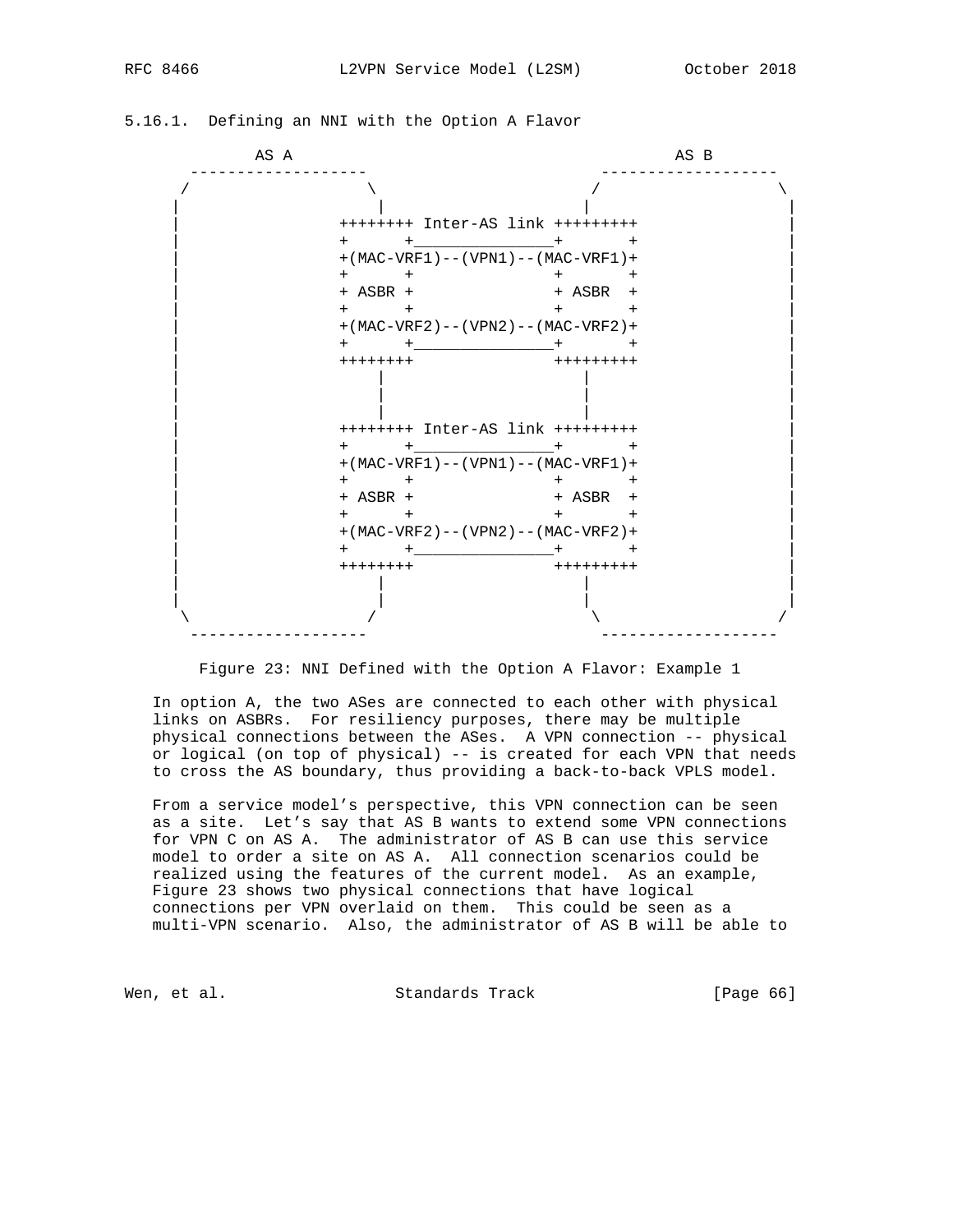choose the appropriate routing protocol (e.g., External BGP (EBGP)) to dynamically exchange routes between ASes.

 This document assumes that the option A NNI flavor SHOULD reuse the existing VPN site modeling.

 Figure 24 illustrates an example where a customer wants its CSP A to attach its virtual network N to an existing L2VPN (VPN1) that it has from L2VPN SP B.



#### VM = Virtual Machine

Figure 24: NNI Defined with the Option A Flavor: Example 2

 To create the VPN connectivity, the CSP or the customer may use the L2SM that SP B exposes. We could consider that, as the NNI is shared, the physical connection (bearer) between CSP A and SP B already exists. CSP A may request through a service model the creation of a new site with a single site-network-access (single-homing is used in Figure 24). As a placement constraint, CSP A may use the existing bearer reference it has from SP A to force the placement of the VPN NNI on the existing link. The XML below illustrates a possible configuration request to SP B:

Wen, et al. Standards Track [Page 67]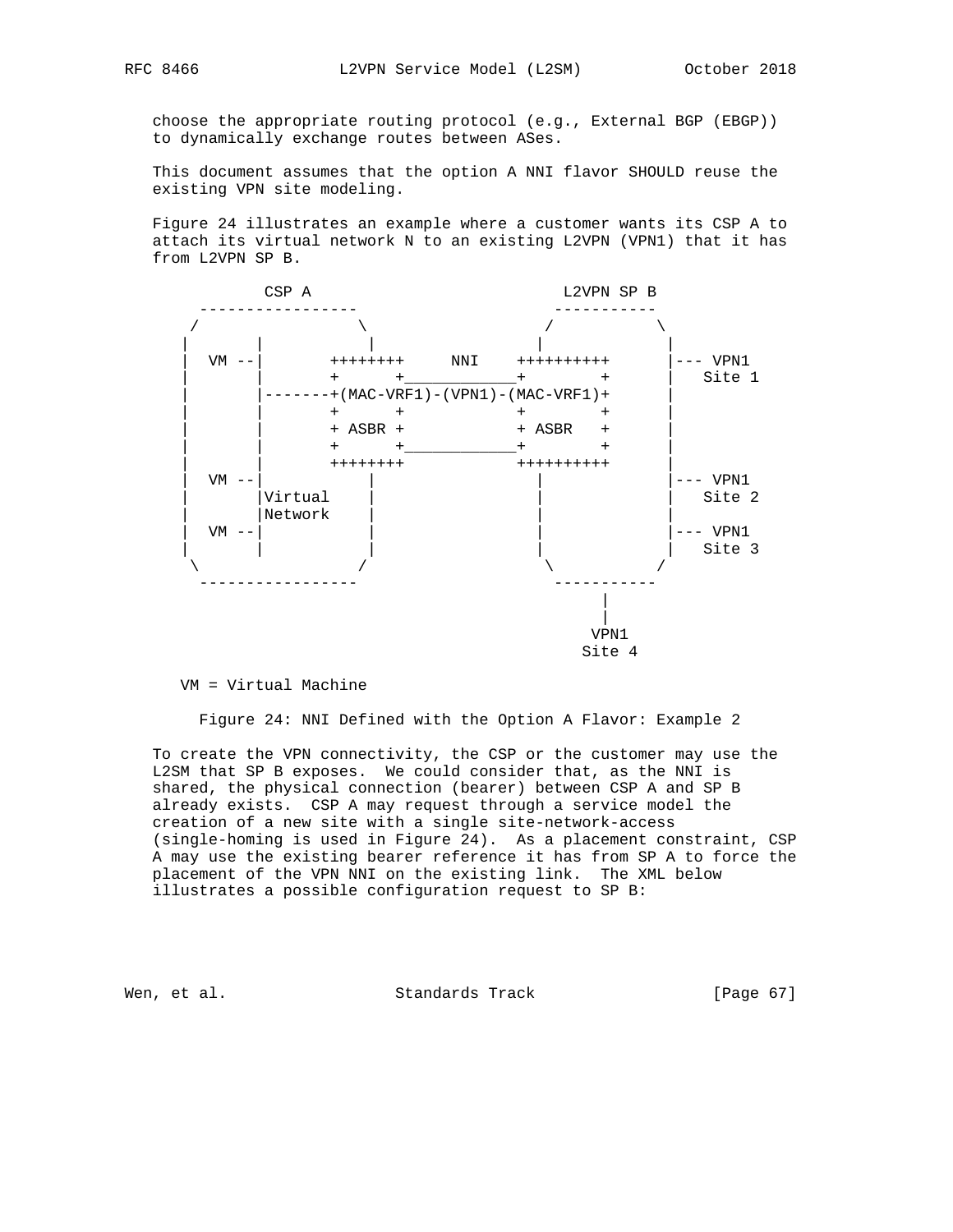```
 <?xml version="1.0"?>
<l2vpn-svc xmlns="urn:ietf:params:xml:ns:yang:ietf-l2vpn-svc">
 <vpn-profiles>
  <valid-provider-identifiers>
   <qos-profile-identifier>
   <id>GOLD</id>
   </qos-profile-identifier>
   <qos-profile-identifier>
    <id>PLATINUM</id>
  </qos-profile-identifier>
  </valid-provider-identifiers>
 </vpn-profiles>
 <vpn-services>
  <vpn-service>
   <vpn-id>VPN1</vpn-id>
   <ce-vlan-preservation>true</ce-vlan-preservation>
   <ce-vlan-cos-preservation>true</ce-vlan-cos-preservation>
  </vpn-service>
 </vpn-services>
 <sites>
      <site>
          <site-id>CSP_A_attachment</site-id>
           <locations>
            <location>
              <location-id>NY1</location-id>
              <city>NY</city>
              <country-code>US</country-code>
           </location>
           </locations>
          <site-vpn-flavor>site-vpn-flavor-nni</site-vpn-flavor>
            <site-network-accesses>
              <site-network-access>
                <network-access-id>CSP_A_VN1</network-access-id>
                        <connection>
                        <encapsulation-type>vlan</encapsulation-type>
                        <eth-inf-type>tagged</eth-inf-type>
                         <tagged-interface>
                          <tagged-inf-type>dot1q</tagged-inf-type>
                          <dot1q-vlan-tagged>
                           <cvlan-id>17</cvlan-id>
                         </dot1q-vlan-tagged>
                         </tagged-interface>
                        </connection>
                          <service>
                            <svc-bandwidth>
                              <bandwidth>
                                <direction>input-bw</direction>
                                <type>bw-per-cos</type>
```
Wen, et al. Standards Track [Page 68]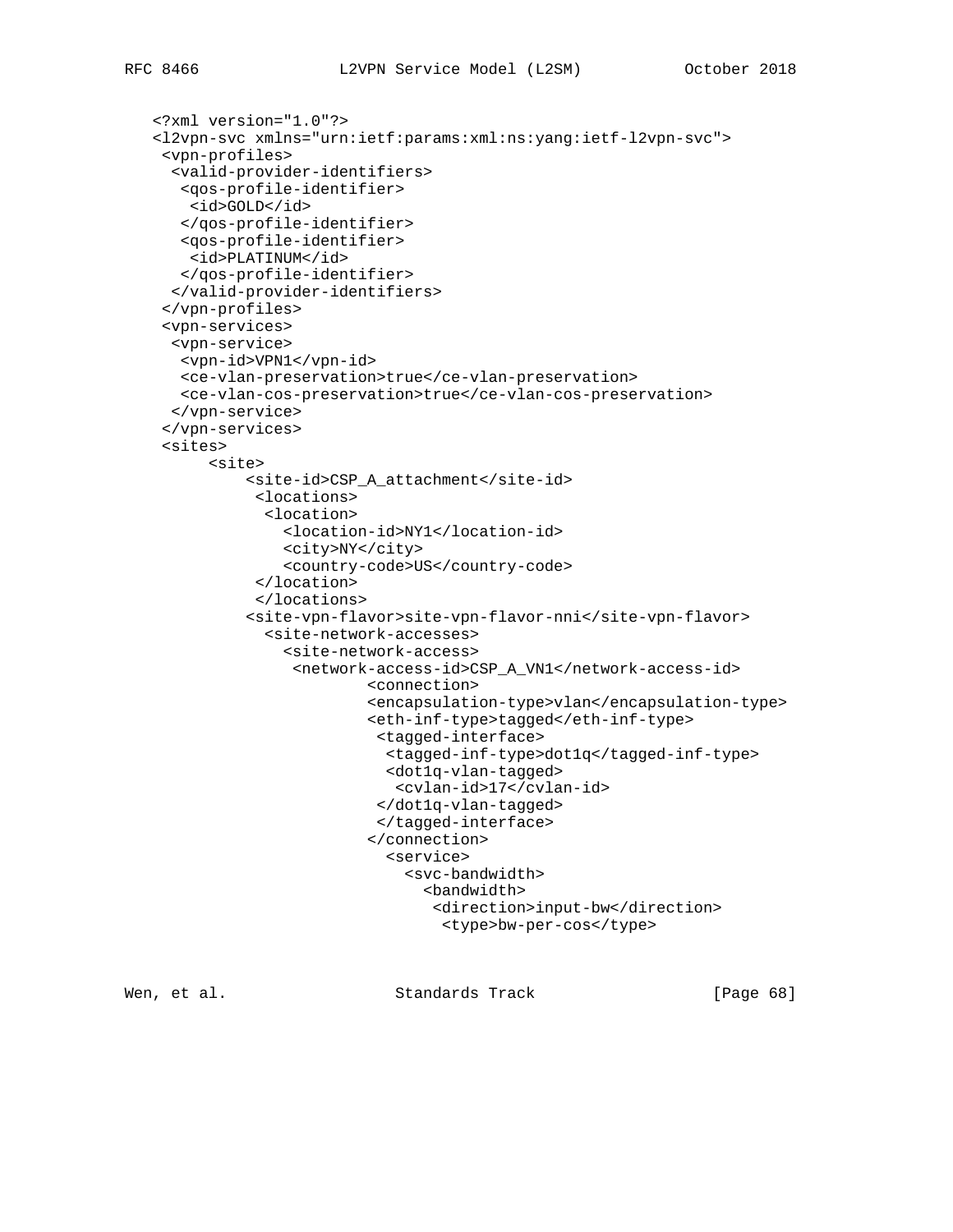```
 <cir>450000000</cir>
                                  <cbs>20000000</cbs>
                                  <eir>1000000000</eir>
                                  <ebs>200000000</ebs>
                               </bandwidth>
                            </svc-bandwidth>
                            <carrierscarrier>
                               <signaling-type>bgp</signaling-type>
                           </carrierscarrier>
                          </service>
                         <vpn-attachment>
                            <vpn-id>12456487</vpn-id>
                            <site-role>spoke-role</site-role>
                          </vpn-attachment>
             </site-network-access>
          </site-network-accesses>
          <management>
           <type>customer-managed</type>
          </management>
      </site>
 </sites>
</l2vpn-svc>
```
 The case described above is different from a scenario using the cloud-accesses container, as the cloud-access provides a public cloud access while this example enables access to private resources located in a CSP network.

Wen, et al. Standards Track [Page 69]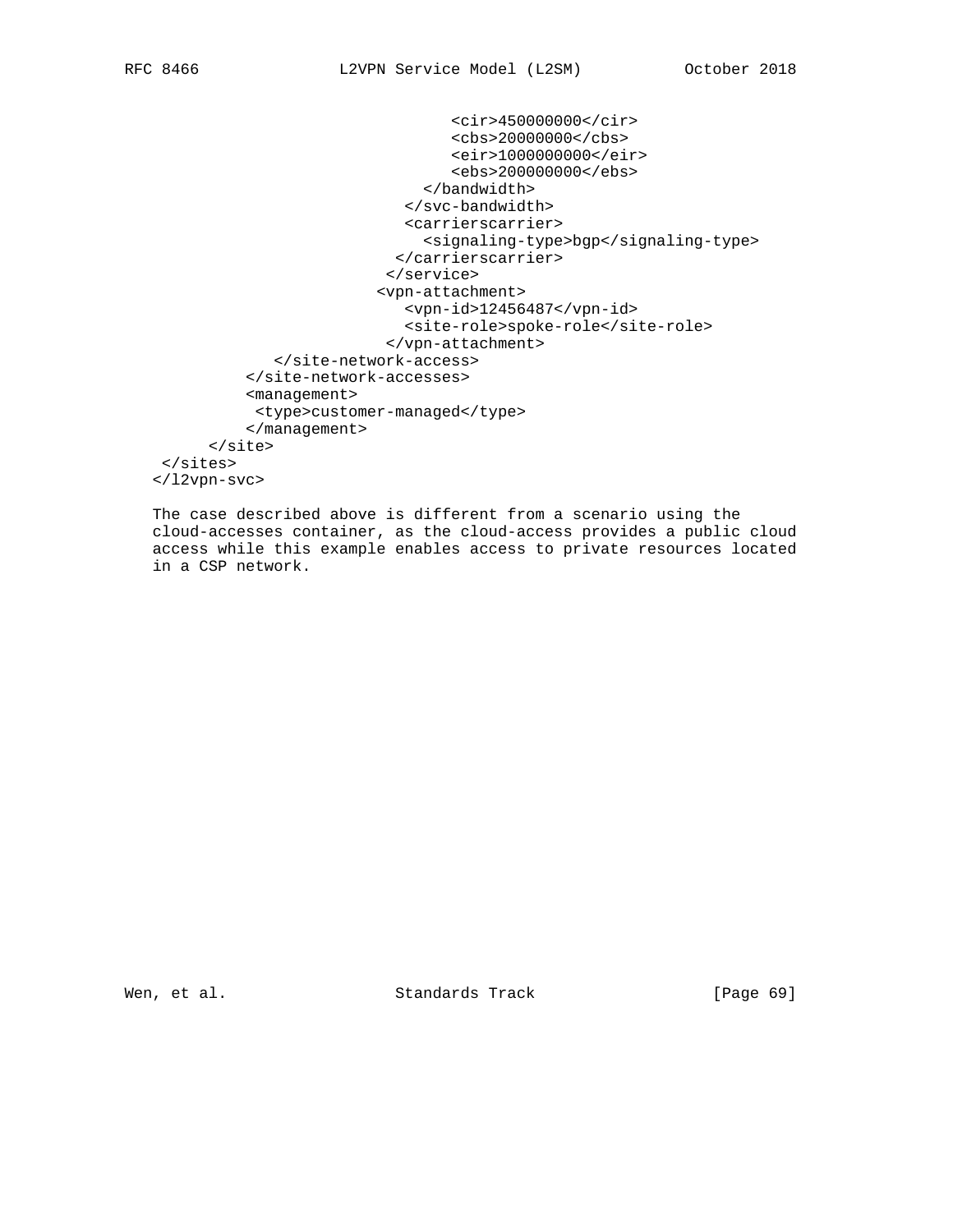| AS A |                      | AS B                            |  |
|------|----------------------|---------------------------------|--|
|      |                      |                                 |  |
|      |                      | ++++++++ Inter-AS link ++++++++ |  |
|      | $+$                  | $+$ $+$<br>+                    |  |
|      | $+$ $-$              | $\pm$                           |  |
|      |                      |                                 |  |
|      | $+$ $ -$<br>$+$      | $^{+}$<br>$\div$                |  |
|      | $+$ $+$ $ +$         | $\pm$                           |  |
|      | ++++++++             | ++++++++                        |  |
|      |                      | ++++++++ Inter-AS link ++++++++ |  |
|      | $+$ $-$<br>$+$ $  -$ | $^+$                            |  |
|      | $+$ $ -$<br>$+$      | $+$                             |  |
|      |                      | + ASBR +<---MP-BGP---->+ ASBR + |  |
|      | $+$ $+$              | $^{+}$<br>$^+$                  |  |
|      | $+$ $+$ $-$          | $+$ $+$<br>$^{+}$               |  |
|      | $++++++$             | ++++++++                        |  |
|      |                      |                                 |  |

## 5.16.2. Defining an NNI with the Option B Flavor

Figure 25: NNI Defined with the Option B Flavor: Example 1

 In option B, the two ASes are connected to each other with physical links on ASBRs. For resiliency purposes, there may be multiple physical connections between the ASes. The VPN "connection" between ASes is done by exchanging VPN routes through MP-BGP [RFC4761].

 There are multiple flavors of implementations of such an NNI. For example:

- 1. The NNI is internal to the provider and is situated between a backbone and a data center. There is enough trust between the domains to not filter the VPN routes. So, all the VPN routes are exchanged. RT filtering may be implemented to save some unnecessary route states.
- 2. The NNI is used between providers that agreed to exchange VPN routes for specific RTs only. Each provider is authorized to use the RT values from the other provider.

Wen, et al. Standards Track [Page 70]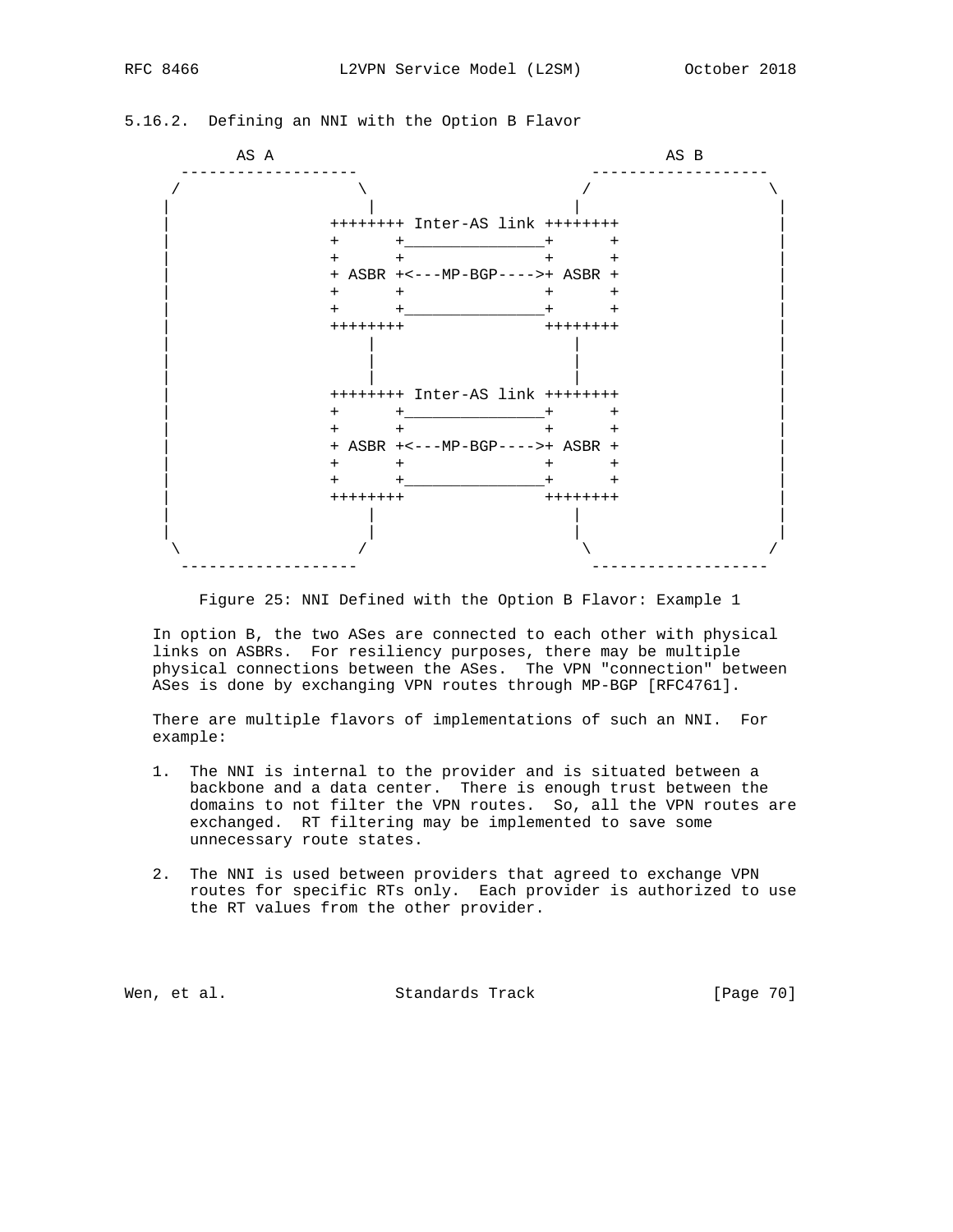- - 3. The NNI is used between providers that agreed to exchange VPN routes for specific RTs only. Each provider has its own RT scheme. So, a customer spanning the two networks will have different RTs in each network for a particular VPN.

 Case 1 does not require any service modeling, as the protocol enables the dynamic exchange of necessary VPN routes.

 Case 2 requires that an RT-filtering policy on ASBRs be maintained. From a service-modeling point of view, it is necessary to agree on the list of RTs to authorize.

 In Case 3, both ASes need to agree on the VPN RT to exchange, as well as how to map a VPN RT from AS A to the corresponding RT in AS B (and vice versa).

Those modelings are currently out of scope for this document.



VM = Virtual Machine

Figure 26: NNI Defined with the Option B Flavor: Example 2

Wen, et al. Standards Track [Page 71]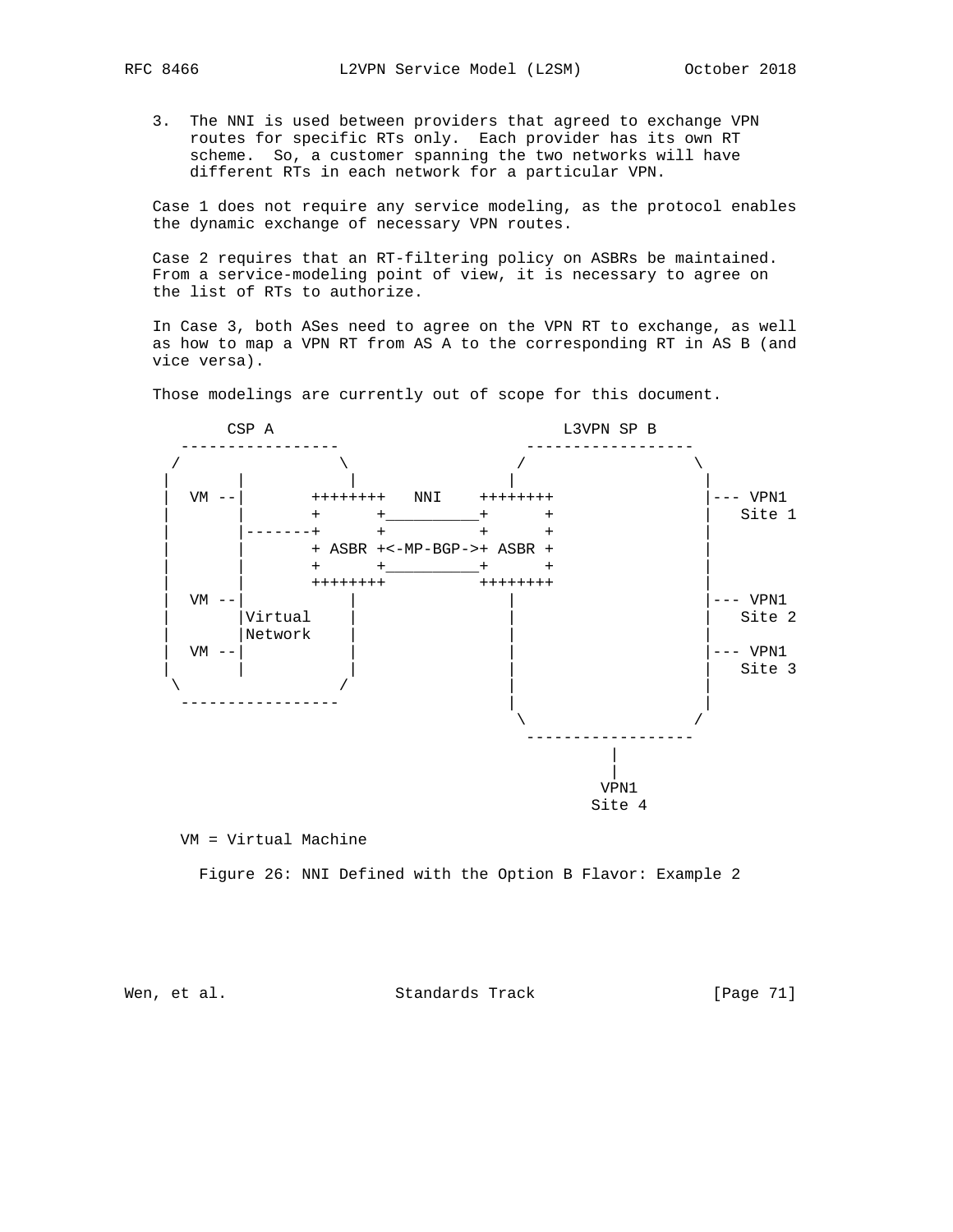Figure 26 shows an NNI connection between CSP A and SP network B. The SPs do not trust each other and use different RT allocation policies. So, in terms of implementation, the customer VPN has a different RT in each network (RT A in CSP A and RT B in SP network B). In order to connect the customer's virtual network in CSP A to the customer's L2VPN (VPN1) in SP network B, CSP A should request that SP network B open the customer VPN on the NNI (accept the appropriate RT). Who does the RT translation depends on the agreement between the two SPs: SP B may permit CSP A to request VPN (RT) translation.

Wen, et al. Standards Track [Page 72]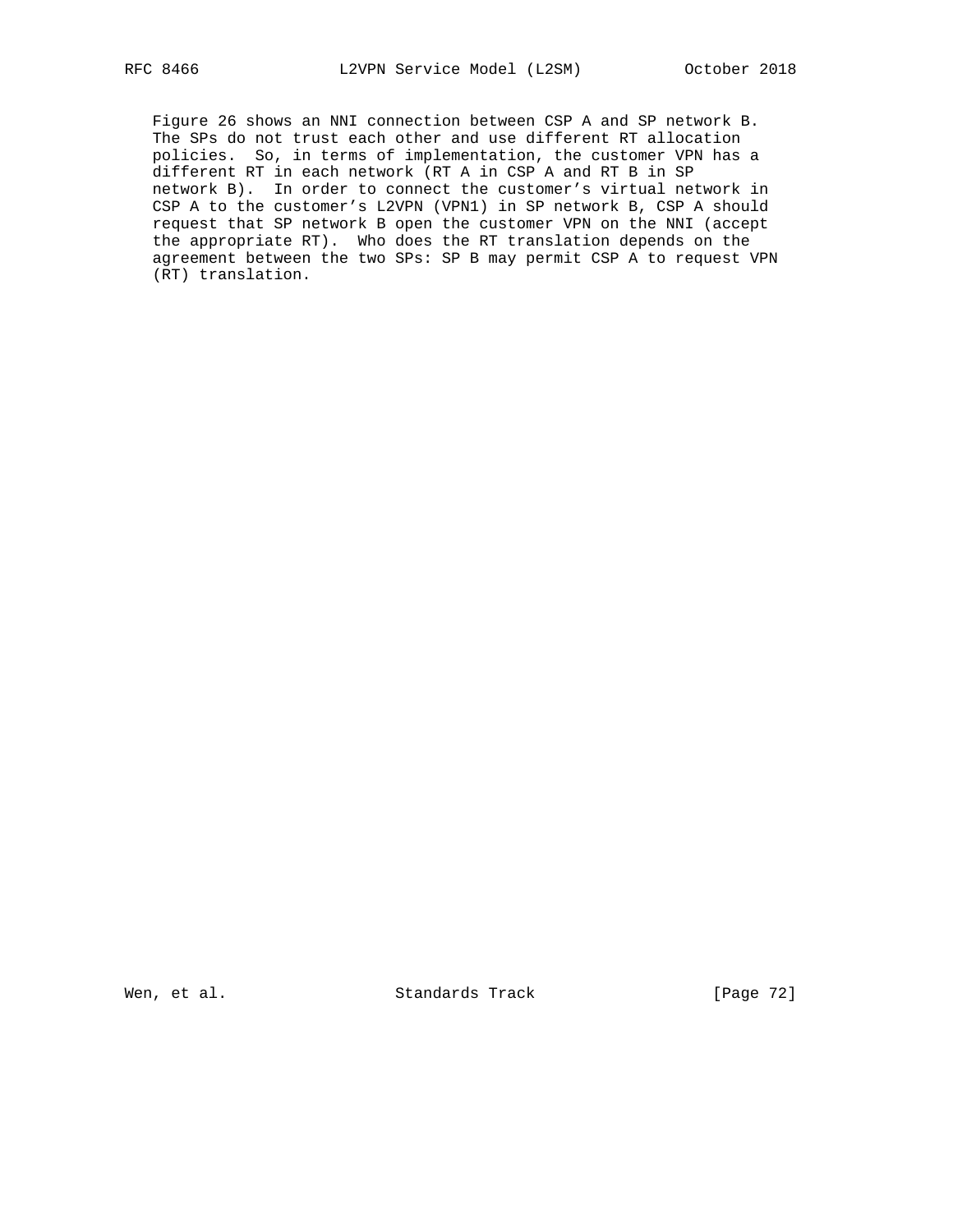## AS A CONSTRUCTION AS B ------------------- -------------------  $\prime$  /  $\prime$  /  $\prime$  /  $\prime$  /  $\prime$  /  $\prime$  | | | | | | | | | | | | | ++++++++ Multihop EBGP ++++++++ |  $\begin{array}{cccc} + & + & + \\ + & + & + \end{array}$  | + + + + | | + RGW +<----MP-BGP---->+ RGW + | | + + + + | | + + + + | | ++++++++ ++++++++ | | | | | | | | | | | | | | | | | | | | | | ++++++++ Inter-AS link ++++++++ | | + +\_\_\_\_\_\_\_\_\_\_\_\_\_\_\_+ + | | + + + + | | + ASBR + + ASBR + | | + + + + | | + +\_\_\_\_\_\_\_\_\_\_\_\_\_\_\_+ + | | ++++++++ ++++++++ | | | | | | | | | | | | | | ++++++++ Inter-AS link ++++++++ | | + +\_\_\_\_\_\_\_\_\_\_\_\_\_\_\_+ + | | + + + + | | + ASBR + + ASBR + | | + + + + | | + +\_\_\_\_\_\_\_\_\_\_\_\_\_\_\_+ + | | ++++++++ ++++++++ | | | | | | | | |  $\lambda$  /  $\lambda$  /  $\lambda$  /  $\lambda$  /  $\lambda$  /  $\lambda$ ------------------- -------------------

## 5.16.3. Defining an NNI with the Option C Flavor

Figure 27: NNI Defined with the Option C Flavor

Wen, et al. Standards Track [Page 73]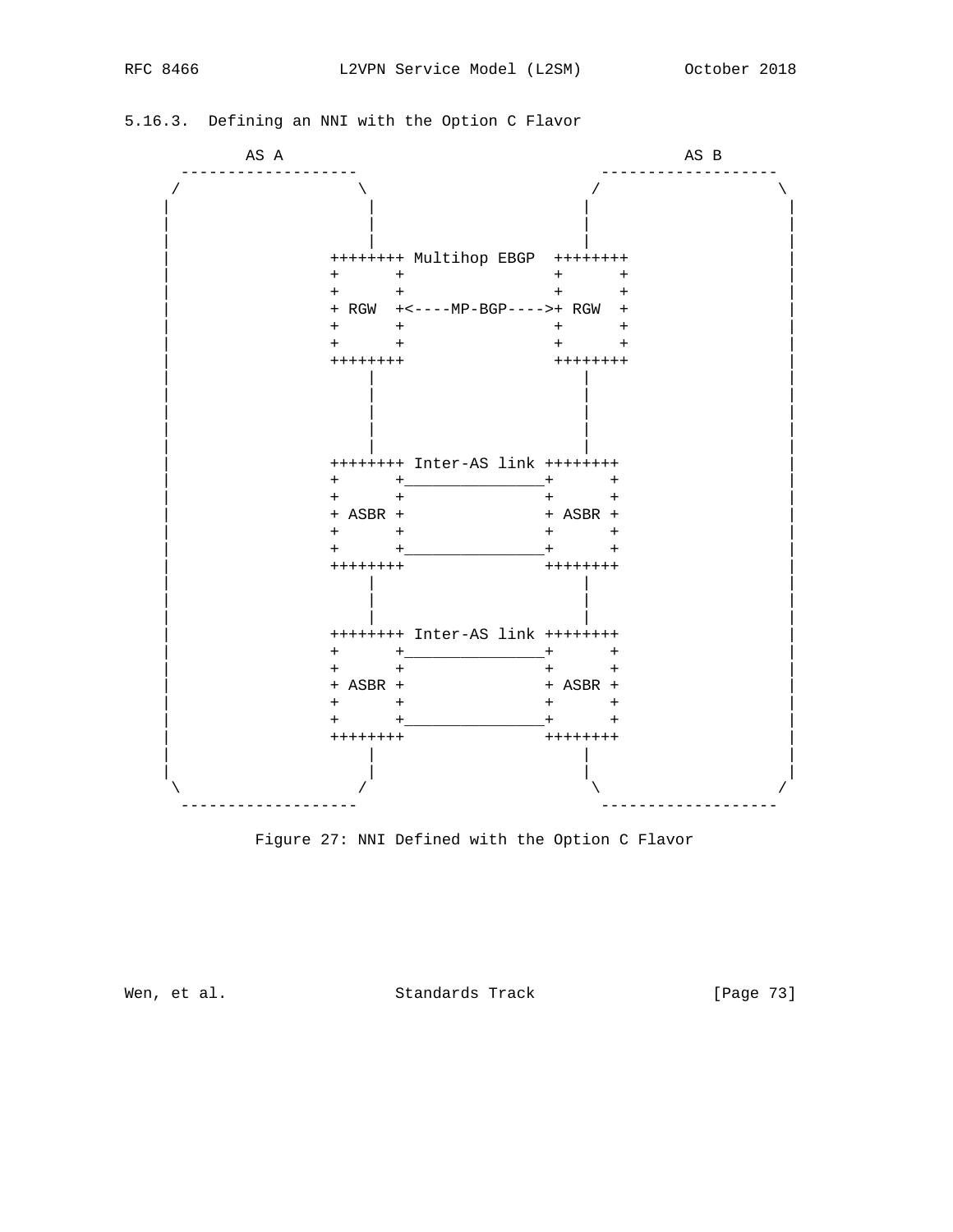From a VPN service's perspective, the option C NNI is very similar to option B, as an MP-BGP session is used to exchange VPN routes between the ASes. The difference is that the forwarding plane and the control plane are on different nodes, so the MP-BGP session is multihop between routing gateway (RGW) nodes. From a VPN service's point of view, modeling options B and C will be configured identically.

5.17. Applicability of L2SM in Inter-provider and Inter-domain Orchestration

 In the case where the ASes belong to different providers, one might imagine that providers would like to have fewer signaling sessions crossing the AS boundary and that the entities that terminate the sessions could be restricted to a smaller set of devices. Two approaches can be taken:

- a. Construct inter-provider control connections to run only between the two border routers.
- b. Allow end-to-end, multi-segment connectivity to be constructed out of several connectivity segments, without maintaining an end-to-end control connection.

 Inter-provider control connections as described in approach (a) can be realized using the techniques provided in Section 5.16 (e.g., defining NNIs). Multi-segment connectivity as described in approach (b) can produce an inter-AS solution that more closely resembles scheme (b) in Section 10 of [RFC4364]. It may be realized using "stitching" of per-site connectivity and service segments at different domains, e.g., end-to-end connectivity between Site 1 and Site 3 spans multiple domains (e.g., metropolitan area networks) and can be constructed by stitching network access connectivity within Site 1 with SEG1, SEG3, and SEG4, and network access connectivity within Site 3 (as shown in Figure 28). The assumption is that the service orchestration component in Figure 3 should have visibility into the complete abstract topology and resource availability. This may rely on network planning.

Wen, et al. Standards Track [Page 74]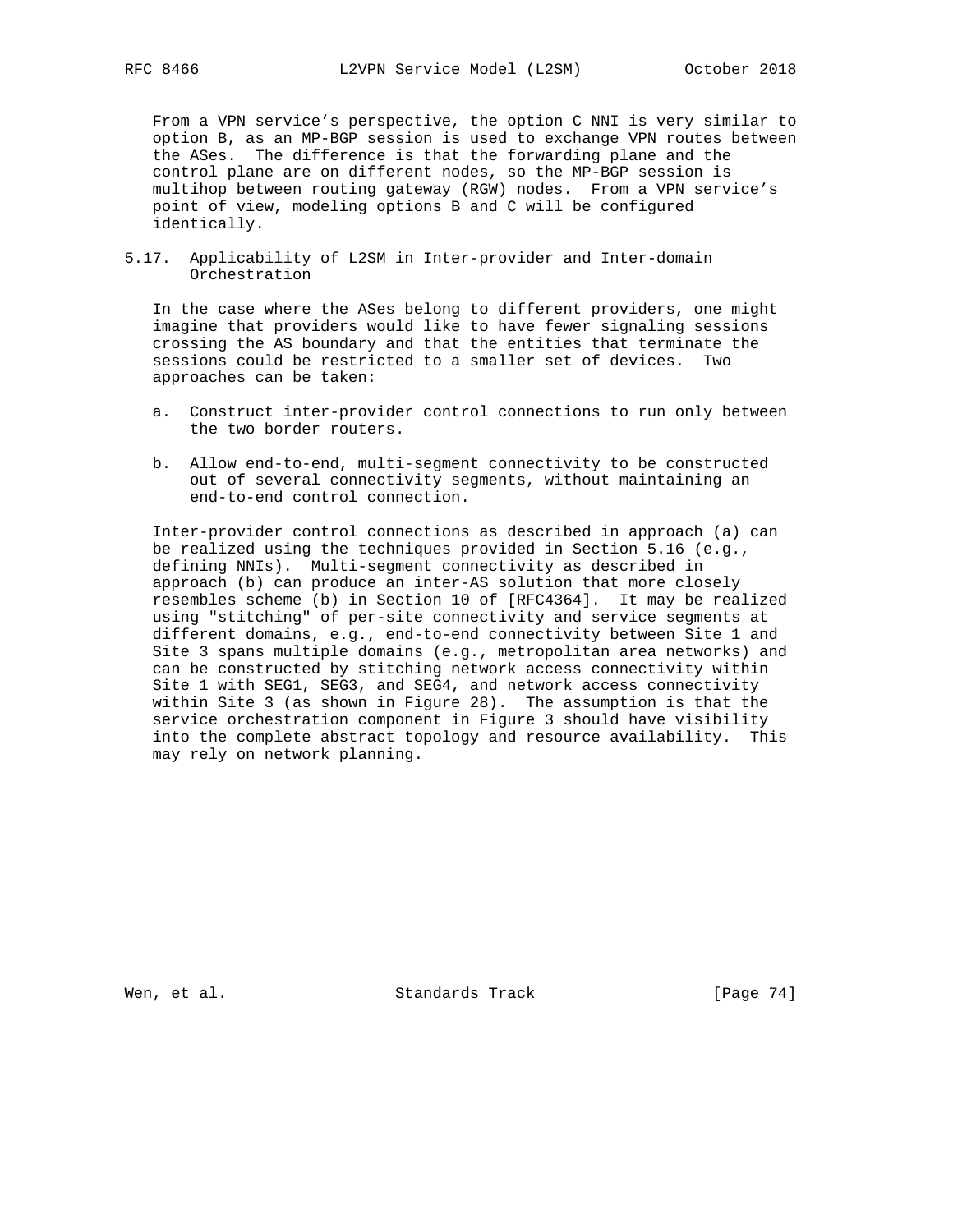

Figure 28: Example: Inter-provider and Inter-domain Orchestration

 Note that SEG1, SEG2, SEG3, SEG4, SEG5, and SEG6 can also be regarded as network access connectivity within a site and can be created as a normal site using the L2SM.

 In Figure 28, we use BGP redistribution of L2VPN Network Layer Reachability Information (NLRI) instances from AS to neighboring AS. First, the PE routers use BGP to redistribute L2VPN NLRIs to either an ASBR or a route reflector of which an ASBR is a client. The ASBR then uses BGP to redistribute those L2VPN NLRIs to an ASBR in another AS, which in turn distributes them to the PE routers in that AS, or perhaps to another ASBR that in turn distributes them, and so on.

 In this case, a PE can learn the address of an ASBR through which it could reach another PE to which it wishes to establish connectivity. That is, a local PE will receive a BGP advertisement containing an L2VPN NLRI corresponding to an L2VPN instance in which the local PE has some attached members. The BGP next hop for that L2VPN NLRI will be an ASBR of the local AS. Then, rather than building a control connection all the way to the remote PE, it builds one only to the ASBR. A connectivity segment can now be established from the PE to the ASBR. The ASBR in turn can establish connectivity to the ASBR of the next AS and then stitch that connectivity to the connectivity from the PE as described in [RFC6073]. Repeating the process at each ASBR leads to a sequence of connectivity segments that, when stitched together, connect the two PEs.

 Note that in the approach just described, the local PE may never learn the IP address of the remote PE. It learns the L2VPN NLRI advertised by the remote PE, which need not contain the remote PE address, and it learns the IP address of the ASBR that is the BGP next hop for that NLRI.

Wen, et al. Standards Track [Page 75]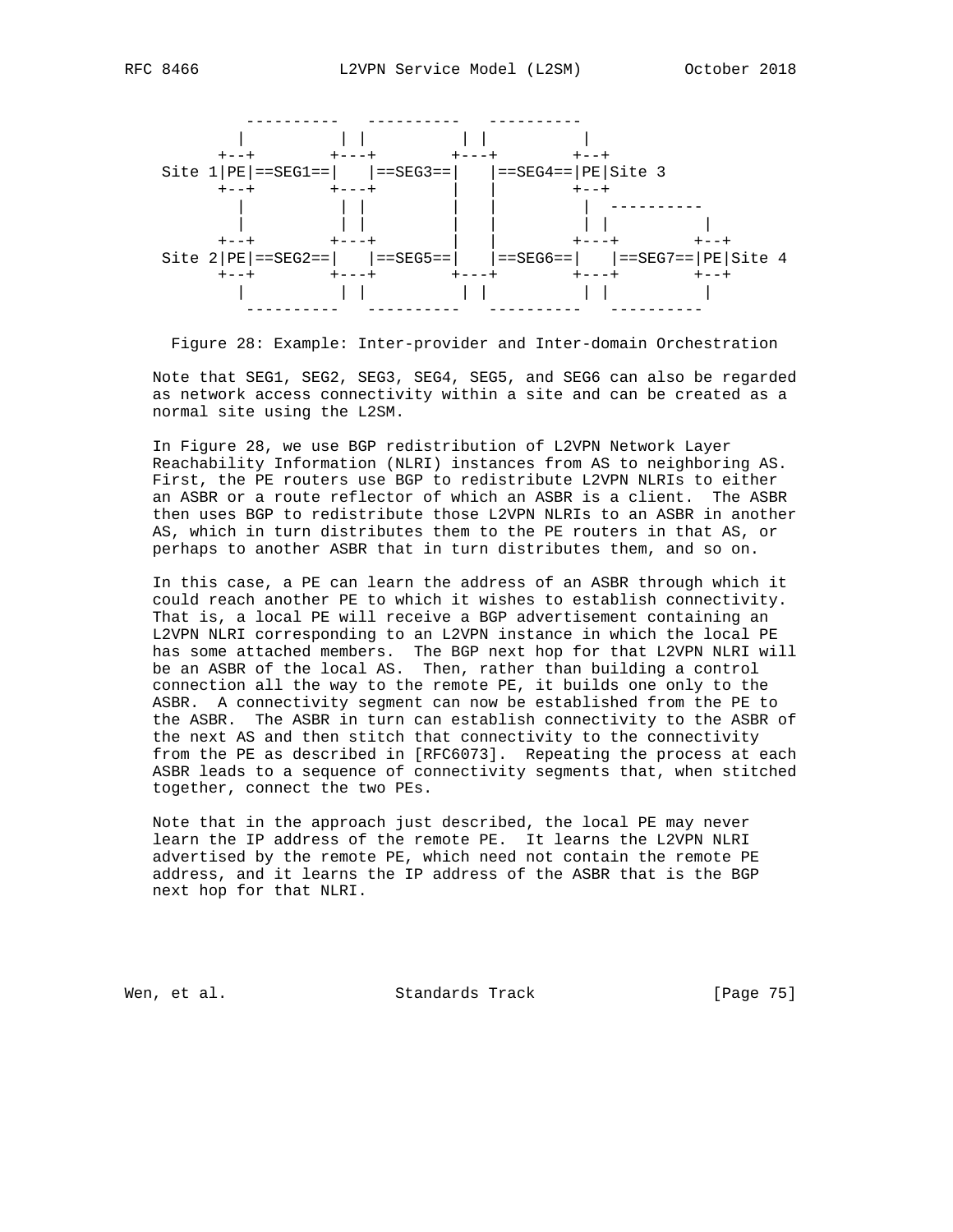When this approach is used for VPLS or for full-mesh VPWS, it leads to a full mesh of connectivity among the PEs, but it does not require a full mesh of control connections (LDP or L2TPv3 sessions). Instead, the control connections within a single AS run among all the PEs of that AS and the ASBRs of the AS. A single control connection between the ASBRs of adjacent ASes can be used to support as many AS-to-AS connectivity segments as may be needed.

## 6. Interaction with Other YANG Modules

 As explained in Section 4, this service model is not intended to configure network elements; rather, it is instantiated in a management system.

 The management system might follow modular design and comprise two different components:

- a. The component instantiating the service model (let's call it the service component).
- b. The component responsible for network element configuration (let's call it the configuration component).

 In some cases, when a split is needed between the behavior and functions that a customer requests and the technology that the network operator has available to deliver the service [RFC8309], a new component can be separated out of the service component (let's call it the control component). This component is responsible for network-centric operation and is aware of many features such as topology, technology, and operator policy. As an optional component, it can use the service model as input and is not required at all if the control component delegates its control operations to the configuration component.

 In Section 7, we provide an example of translation of service provisioning requests to router configuration lines as an illustration. In the YANG-based ecosystem, it is expected that NETCONF and YANG will be used between the configuration component and network elements to configure the requested service on those elements.

 In this framework, it is expected that YANG data models will be used to configure service components on network elements. There will be a strong relationship between the abstracted view provided by this service model and the detailed configuration view that will be provided by specific configuration models for network elements such

Wen, et al. Standards Track [Page 76]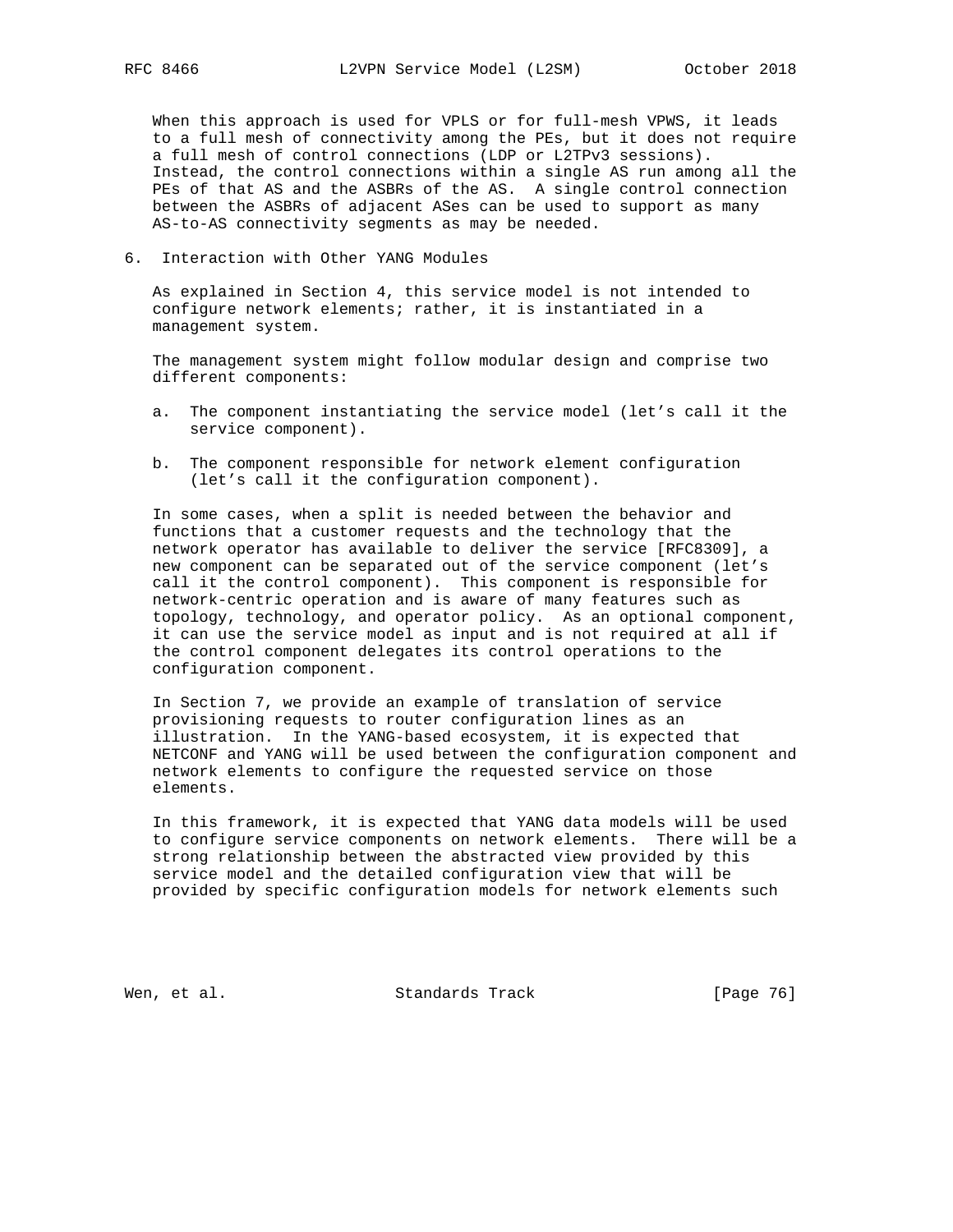as those defined in [MPLS-L2VPN-YANG] and [EVPN-YANG]. Service components that would need configuration of network elements in support of the service model defined in this document include:

- o Network instance definitions that include defined VPN policies.
- o Physical interfaces.
- o Ethernet-layer parameters (e.g., VLAN IDs).
- o QoS: classification, profiles, etc.
- o Support for Ethernet Service OAM.
- 7. Service Model Usage Example

 As explained in Section 4, this service model is intended to be instantiated at a management layer and is not intended to be used directly on network elements. The management system serves as a central point of configuration of the overall service.

 This section provides an example of how a management system can use this model to configure an L2VPN service on network elements.

 This example provides a VPN service for three sites using point-to-point VPWS and a Hub-and-Spoke VPN service topology as shown in Figure 29. Load balancing is not considered in this case.

| Site 1                |          |                      |
|-----------------------|----------|----------------------|
|                       |          |                      |
|                       | P2P VPWS |                      |
| :Spoke Site:-----PE1- |          |                      |
|                       |          | Site 3               |
|                       |          |                      |
|                       |          |                      |
|                       |          | $PE3----: Hub Site:$ |
| Site 2                |          |                      |
| .                     |          | <u>: :</u>           |
|                       | P2P VPWS |                      |
| :Spoke Site:-----PE2- |          |                      |
|                       |          |                      |
| :                     |          |                      |

Figure 29: Reference Network for Simple Example

Wen, et al. Standards Track [Page 77]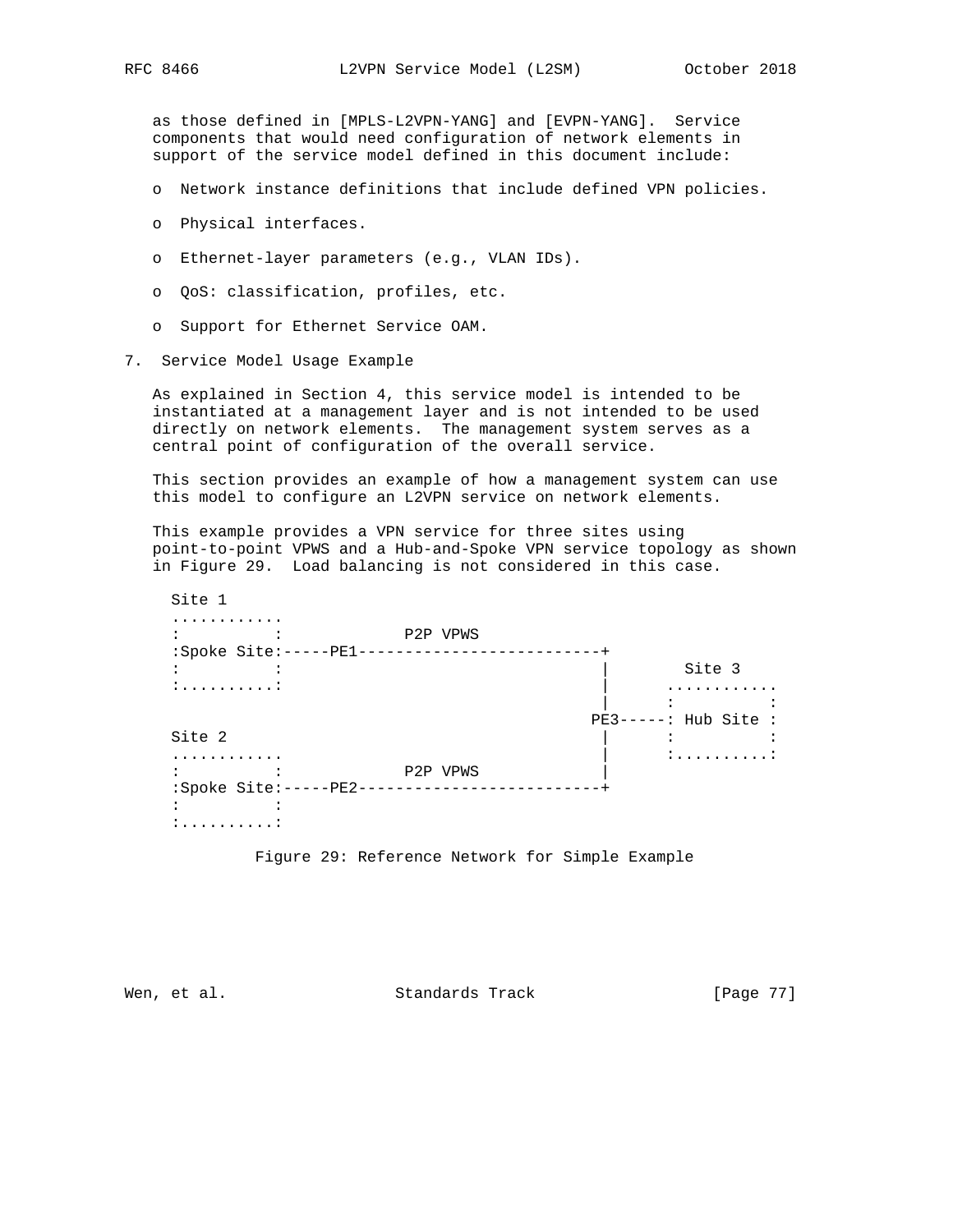The following XML describes the overall simplified service configuration of this VPN.

```
 <?xml version="1.0"?>
 <l2vpn-svc xmlns="urn:ietf:params:xml:ns:yang:ietf-l2vpn-svc">
   <vpn-services>
       <vpn-service>
        <vpn-id>12456487</vpn-id>
         <vpn-svc-type>vpws</vpn-svc-type>
         <svc-topo>hub-spoke</svc-topo>
         <ce-vlan-preservation>true</ce-vlan-preservation>
         <ce-vlan-cos-preservation>true</ce-vlan-cos-preservation>
        </vpn-service>
       <vpn-service>
         <vpn-id>12456488</vpn-id>
         <vpn-svc-type>vpws</vpn-svc-type>
         <svc-topo>hub-spoke</svc-topo>
         <ce-vlan-preservation>true</ce-vlan-preservation>
         <ce-vlan-cos-preservation>true</ce-vlan-cos-preservation>
        </vpn-service>
   </vpn-services>
 </l2vpn-svc>
```
 When receiving the request for provisioning the VPN service, the management system will internally (or through communication with another OSS component) allocate VPN RTs. In this specific case, two RTs will be allocated (100:1 for Hubs and 100:2 for Spokes). The output below describes the configuration of Spoke Site 1.

```
 <?xml version="1.0"?>
 <l2vpn-svc xmlns="urn:ietf:params:xml:ns:yang:ietf-l2vpn-svc">
  <vpn-services>
   <vpn-service>
    <vpn-id>12456487</vpn-id>
    <svc-topo>hub-spoke</svc-topo>
    <ce-vlan-preservation>true</ce-vlan-preservation>
    <ce-vlan-cos-preservation>true</ce-vlan-cos-preservation>
   </vpn-service>
  </vpn-services>
  <sites>
    <site>
       <site-id>Spoke_Site1</site-id>
          <locations>
            <location>
             <location-id>NY1</location-id>
             <city>NY</city>
             <country-code>US</country-code>
            </location>
```

```
Wen, et al. Standards Track [Page 78]
```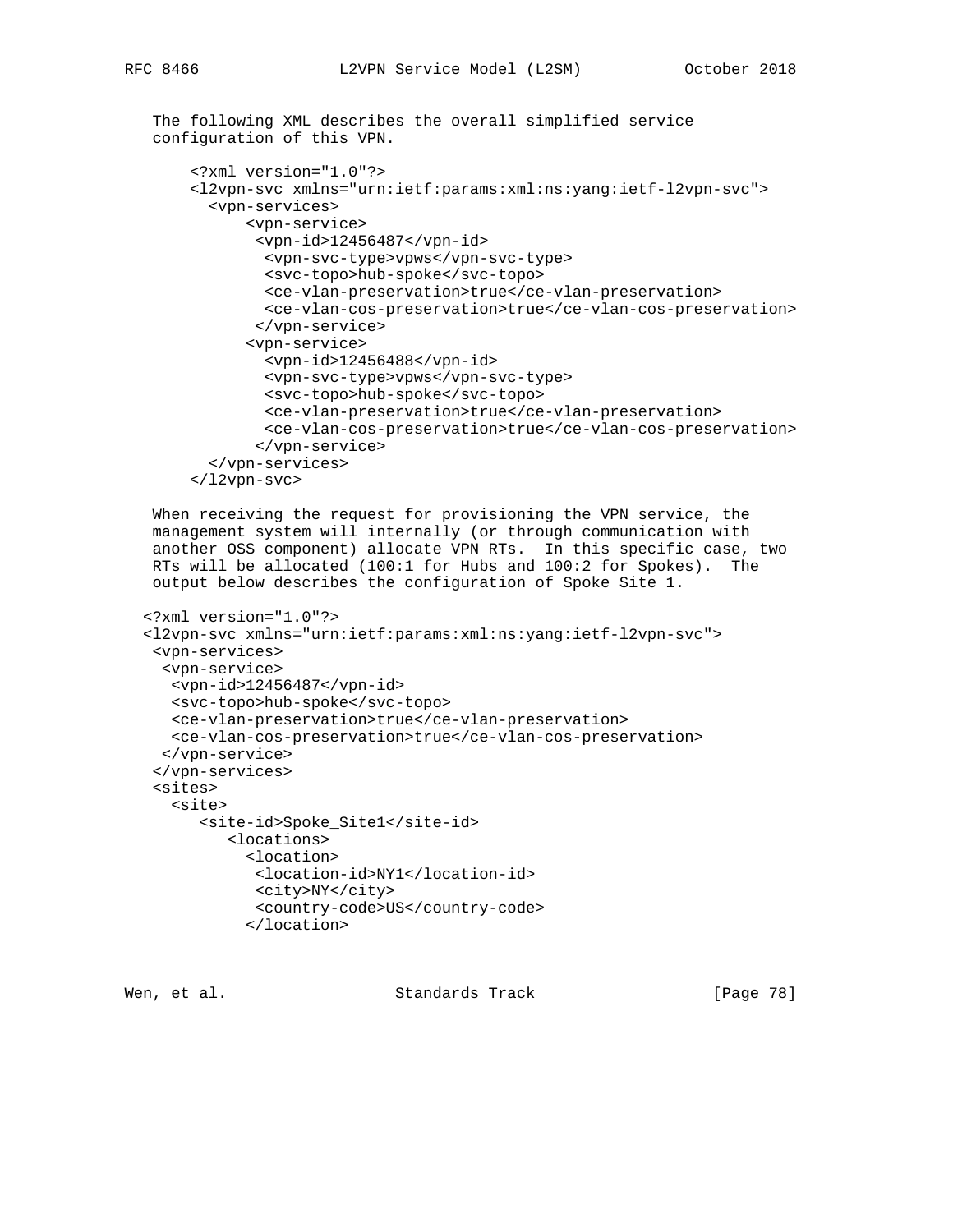```
 </locations>
 <site-network-accesses>
    <site-network-access>
       <network-access-id>Spoke_UNI-Site1</network-access-id>
         <access-diversity>
           <groups>
              <group>
                <group-id>20</group-id>
              </group>
           </groups>
         </access-diversity>
           <connection>
            <encapsulation-type>vlan</encapsulation-type>
              <tagged-interface>
             <dot1q-vlan-tagged>
                <cvlan-id>17</cvlan-id>
             </dot1q-vlan-tagged>
              </tagged-interface>
             <l2cp-control>
                <stp-rstp-mstp>tunnel</stp-rstp-mstp>
                <lldp>true</lldp>
              </l2cp-control>
           </connection>
           <service>
              <svc-bandwidth>
                <bandwidth>
                 <direction>input-bw</direction>
                  <type>bw-per-cos</type>
                   <cir>450000000</cir>
                   <cbs>20000000</cbs>
                   <eir>1000000000</eir>
                   <ebs>200000000</ebs>
                </bandwidth>
              </svc-bandwidth>
              <carrierscarrier>
              <signaling-type>bgp</signaling-type>
              </carrierscarrier>
          </service>
           <vpn-attachment>
              <vpn-id>12456487</vpn-id>
              <site-role>spoke-role</site-role>
           </vpn-attachment>
         </site-network-access>
       </site-network-accesses>
       <management>
         <type>provider-managed</type>
       </management>
     </site>
```
Wen, et al. Standards Track [Page 79]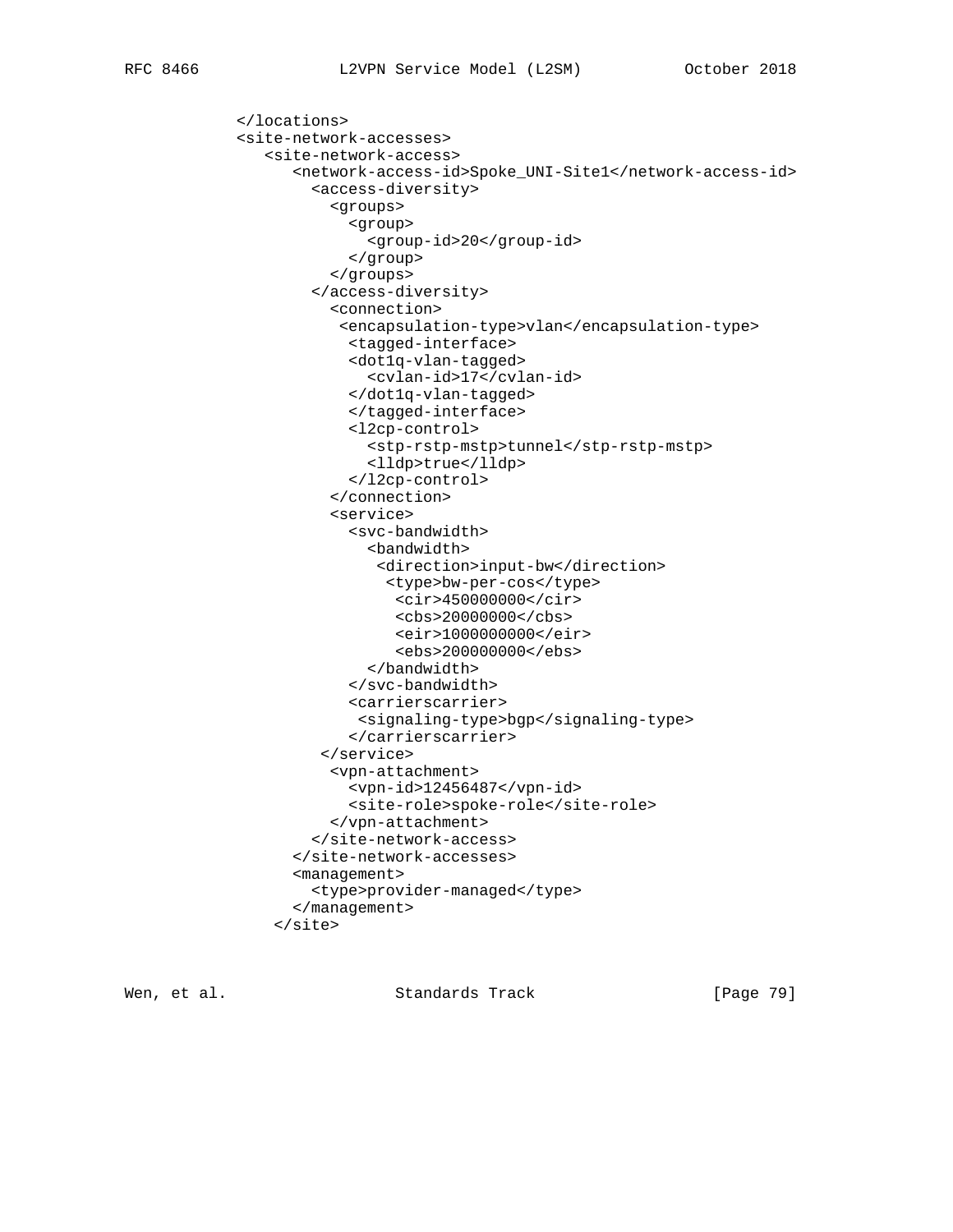</sites> </l2vpn-svc>

 When receiving the request for provisioning Spoke Site 1, the management system MUST allocate network resources for this site. It MUST first determine the target network elements to provision the access and, in particular, the PE router (or possibly an aggregation switch). As described in Sections 5.3.1 and 5.6, the management system SHOULD use the location information and MUST use the access-diversity constraint to find the appropriate PE. In this case, we consider that Spoke Site 1 requires PE diversity with Hubs and that the management system will allocate PEs based on least distance. Based on the location information, the management system finds the available PEs in the area closest to the customer and picks one that fits the access-diversity constraint.

 When the PE is chosen, the management system needs to allocate interface resources on the node. One interface is selected from the PE's available pool of resources. The management system can start provisioning the PE node using any means it wishes (e.g., NETCONF, CLI). The management system will check to see if a VSI that fits its needs is already present. If not, it will provision the VSI: the RD will come from the internal allocation policy model, and the RTs will come from the vpn-policy configuration of the site (i.e., the management system will allocate some RTs for the VPN). As the site is a Spoke site (site-role), the management system knows which RTs must be imported and exported. As the site is provider managed, some management RTs may also be added (100:5000). Standard provider VPN policies MAY also be added in the configuration.

Example of a generated PE configuration:

l2vpn vsi context one vpn id 12456487 autodiscovery bgp signaling bgp ve id 1001 <---- identify the PE routers within the VPLS domain ve range 50 <---- VPLS Edge (VE) size route-distinguisher 100:3123234324 route-target import 100:1 route-target import 100:5000 <---- Standard SP configuration route-target export 100:2 for provider-managed CE !

 When the VSI has been provisioned, the management system can start configuring the access on the PE using the allocated interface information. The tag or VLAN (e.g., service instance tag) is chosen by the management system. One tag will be picked from an allocated subnet for the PE, and another will be used for the CE configuration.

Wen, et al. Standards Track [Page 80]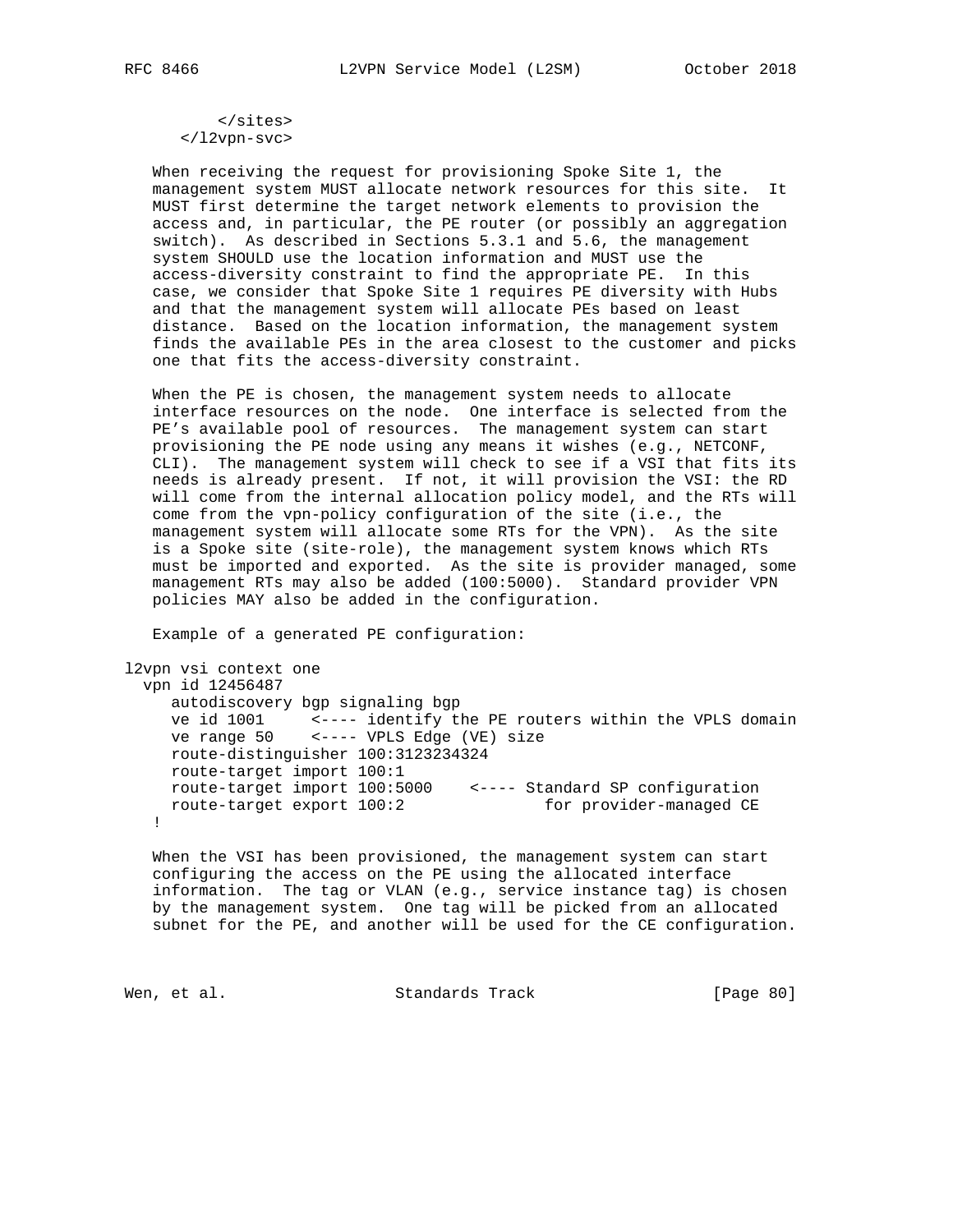```
 LACP protocols will also be configured between the PE and the CE; in
   the case of the provider-managed model, the choice is left to the SP.
   This choice is independent of the LACP protocol chosen by the
   customer.
   Example of a generated PE configuration:
   !
   bridge-domain 1
    member Ethernet0/0 service-instance 100
    member vsi one
   !
   l2 router-id 198.51.100.1
 !
   l2 router-id 2001:db8::10:1/64
   !
   interface Ethernet0/0
   no ip address
    service instance 100 ethernet
   encapsulation dot1q 100
    !
   !
   router bgp 1
    bgp log-neighbor-changes
    neighbor 198.51.100.4 remote-as 1
    neighbor 198.51.100.4 update-source Loopback0
    !
    address-family l2vpn vpls
    neighbor 198.51.100.4 activate
    neighbor 198.51.100.4 send-community extended
    neighbor 198.51.100.4 suppress-signaling-protocol ldp
    neighbor 2001:db8::0a10:4 activate
    neighbor 2001:db8::0a10:4 send-community extended
    exit-address-family
 !
 interface vlan 100 <---- Associating the AC with
no ip address the MAC-VRF at the PE
     xconnect vsi PE1-VPLS-A
   !
   vlan 100
    state active
```
Wen, et al. Standards Track [Page 81]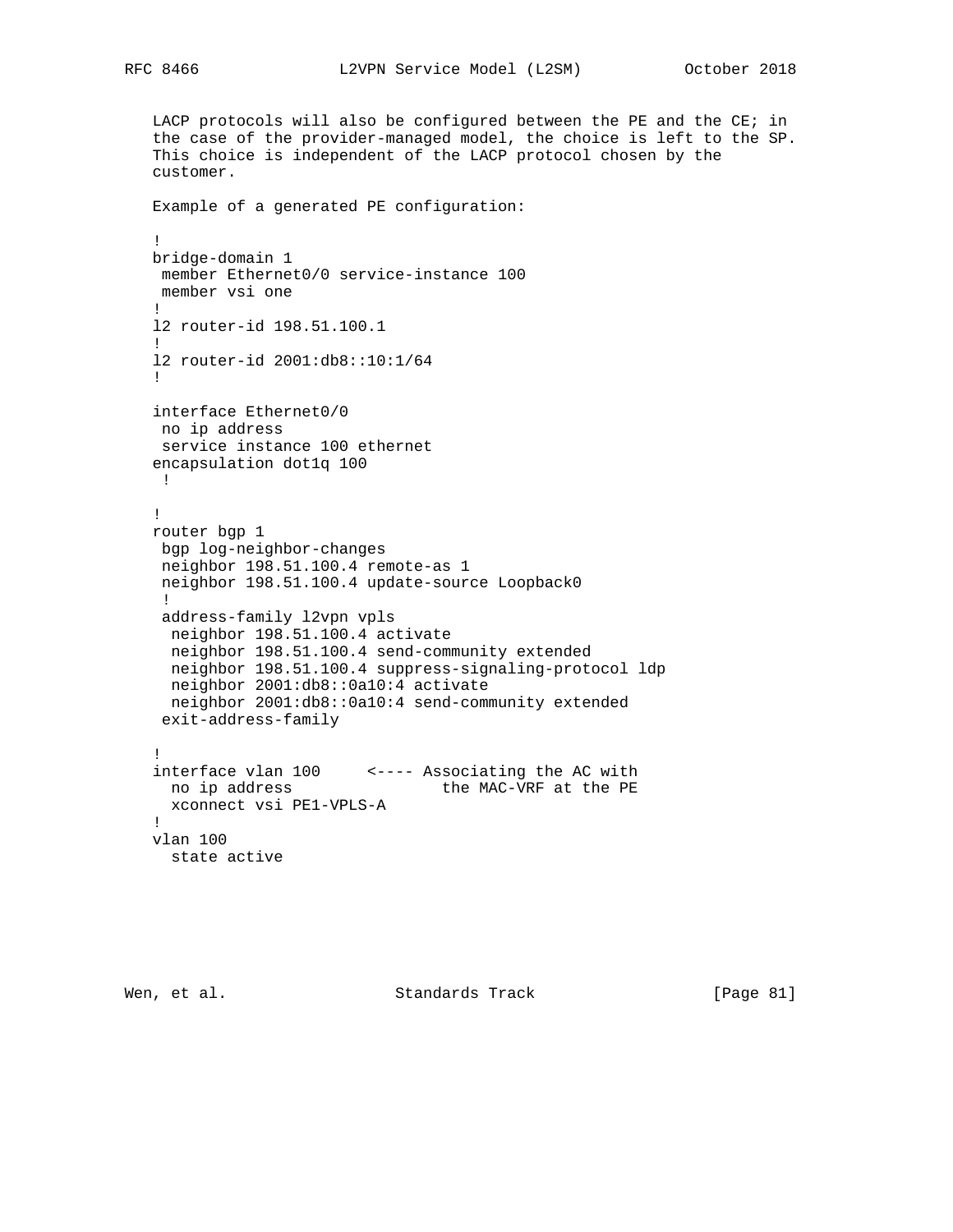```
 As the CE router is not reachable at this stage, the management
    system can produce a complete CE configuration that can be manually
   uploaded to the node (e.g., before sending the CE to the customer
   premises at the appropriate postal address, as described in
   Section 5.3.1). The CE configuration will be built in the same way
   as the PE configuration is built. Based on (1) the CE type
    (vendor/model) allocated to the customer and (2) bearer information,
    the management system knows which interface must be configured on the
   CE. PE-CE link configuration is expected to be handled automatically
   using the SP's OSS, as both resources are managed internally.
   CE-to-LAN interface parameters, such as dot1Q tags, are derived from
    the Ethernet connection, taking into account how the management
    system distributes dot1Q tags between the PE and the CE within the
    subnet. This will allow a plug'n'play configuration to be produced
    for the CE.
   Example of a generated CE configuration:
   interface Ethernet0/1
     switchport trunk allowed vlan none
     switchport mode trunk
     service instance 100 ethernet
     encapsulation default
     l2protocol forward cdp
     xconnect 203.0.113.1 100 encapsulation mpls
    !
8. YANG Module
    This YANG module imports typedefs from [RFC6991] and [RFC8341].
<CODE BEGINS> file "ietf-l2vpn-svc@2018-10-09.yang"
module ietf-l2vpn-svc {
  yang-version 1.1;
  namespace "urn:ietf:params:xml:ns:yang:ietf-l2vpn-svc";
  prefix l2vpn-svc;
   import ietf-inet-types {
    prefix inet;
 }
   import ietf-yang-types {
   prefix yang;
 }
   import ietf-netconf-acm {
    prefix nacm;
   }
```
Wen, et al. Standards Track [Page 82]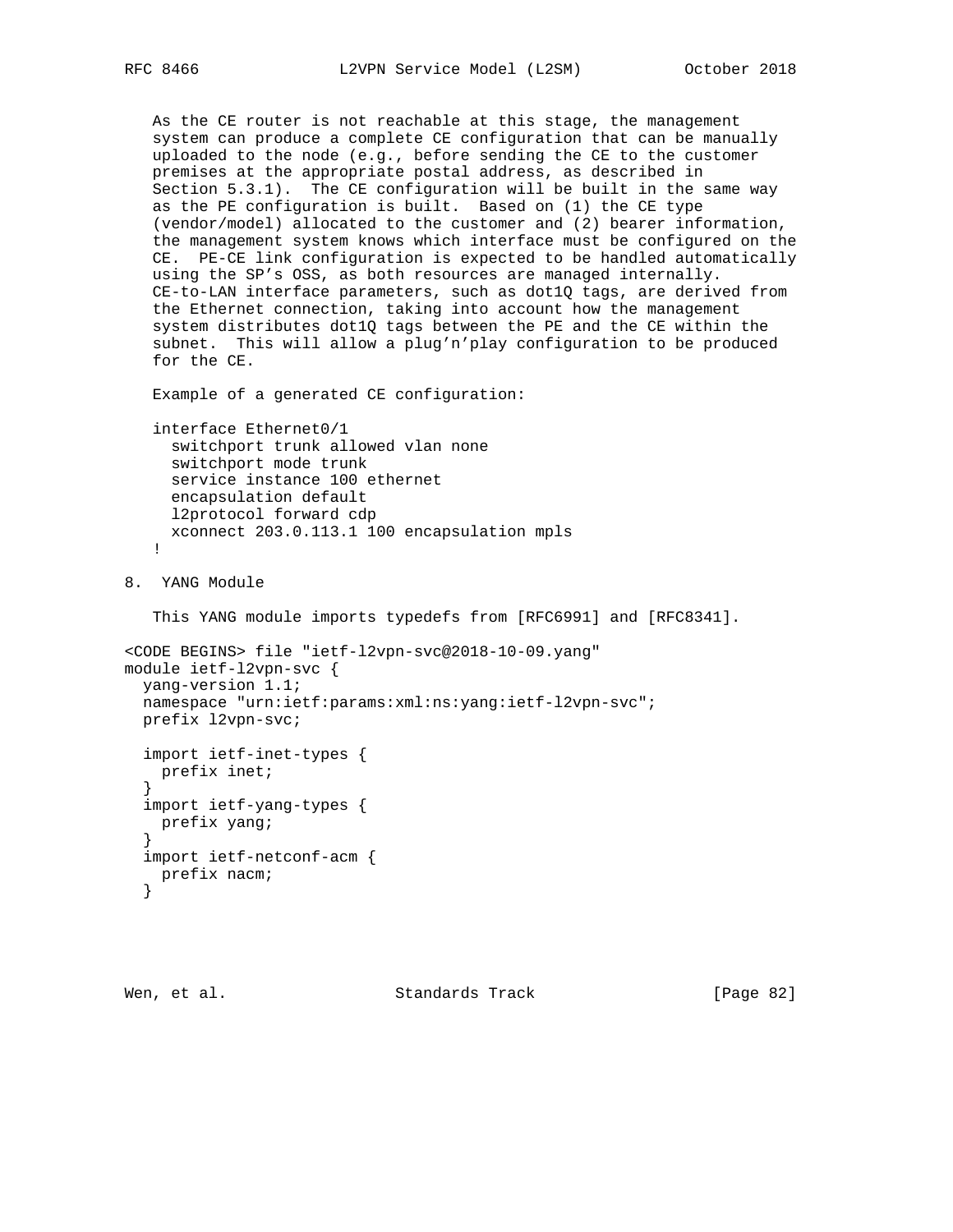```
 organization
   "IETF L2SM Working Group.";
 contact
   "WG Web: <https://datatracker.ietf.org/wg/l2sm/>
   WG List: <mailto:l2sm@ietf.org>
   Editor: Giuseppe Fioccola
              <mailto:giuseppe.fioccola@tim.it>";
 description
   "This YANG module defines a generic service configuration model
   for Layer 2 VPN services common across all vendor
    implementations.
    Copyright (c) 2018 IETF Trust and the persons
    identified as authors of the code. All rights reserved.
   Redistribution and use in source and binary forms, with or
   without modification, is permitted pursuant to, and subject
   to the license terms contained in, the Simplified BSD License
   set forth in Section 4.c of the IETF Trust's Legal Provisions
   Relating to IETF Documents
    (https://trustee.ietf.org/license-info).
   This version of this YANG module is part of RFC 8466;
    see the RFC itself for full legal notices.";
 revision 2018-10-09 {
  description
     "Initial revision.";
  reference
     "RFC 8466: A YANG Data Model for Layer 2 Virtual Private
     Network (L2VPN) Service Delivery";
 }
 feature carrierscarrier {
  description
     "Enables the support of carriers' carriers (CsC).";
 }
 feature ethernet-oam {
  description
     "Enables the support of Ethernet Service OAM.";
 }
 feature extranet-vpn {
  description
    "Enables the support of extranet VPNs.";
 }
```
Wen, et al. Standards Track [Page 83]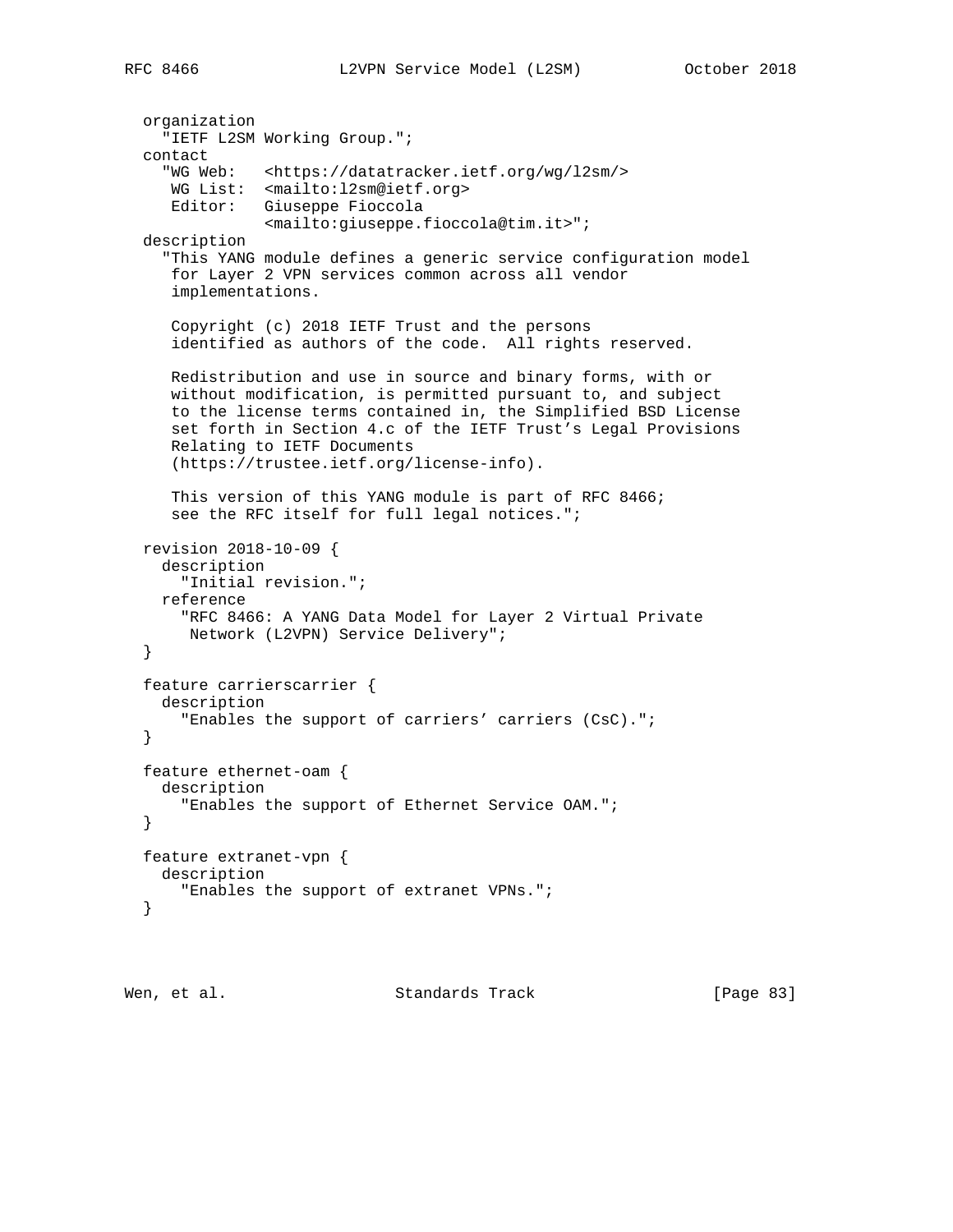```
 feature l2cp-control {
   description
     "Enables the support of L2CP control.";
 }
 feature input-bw {
   description
     "Enables the support of input bandwidth in a VPN.";
 }
 feature output-bw {
  description
     "Enables the support of output bandwidth in a VPN.";
 }
 feature uni-list {
  description
    "Enables the support of a list of UNIs in a VPN.";
 }
 feature cloud-access {
   description
     "Allows the VPN to connect to a Cloud Service Provider (CSP)
     or an ISP.";
 }
 feature oam-3ah {
   description
     "Enables the support of OAM 802.3ah.";
 }
 feature micro-bfd {
   description
     "Enables the support of micro-BFD.";
 }
 feature bfd {
  description
     "Enables the support of BFD.";
 }
 feature signaling-options {
  description
    "Enables the support of signaling options.";
 }
 feature site-diversity {
  description
```
Wen, et al. Standards Track [Page 84]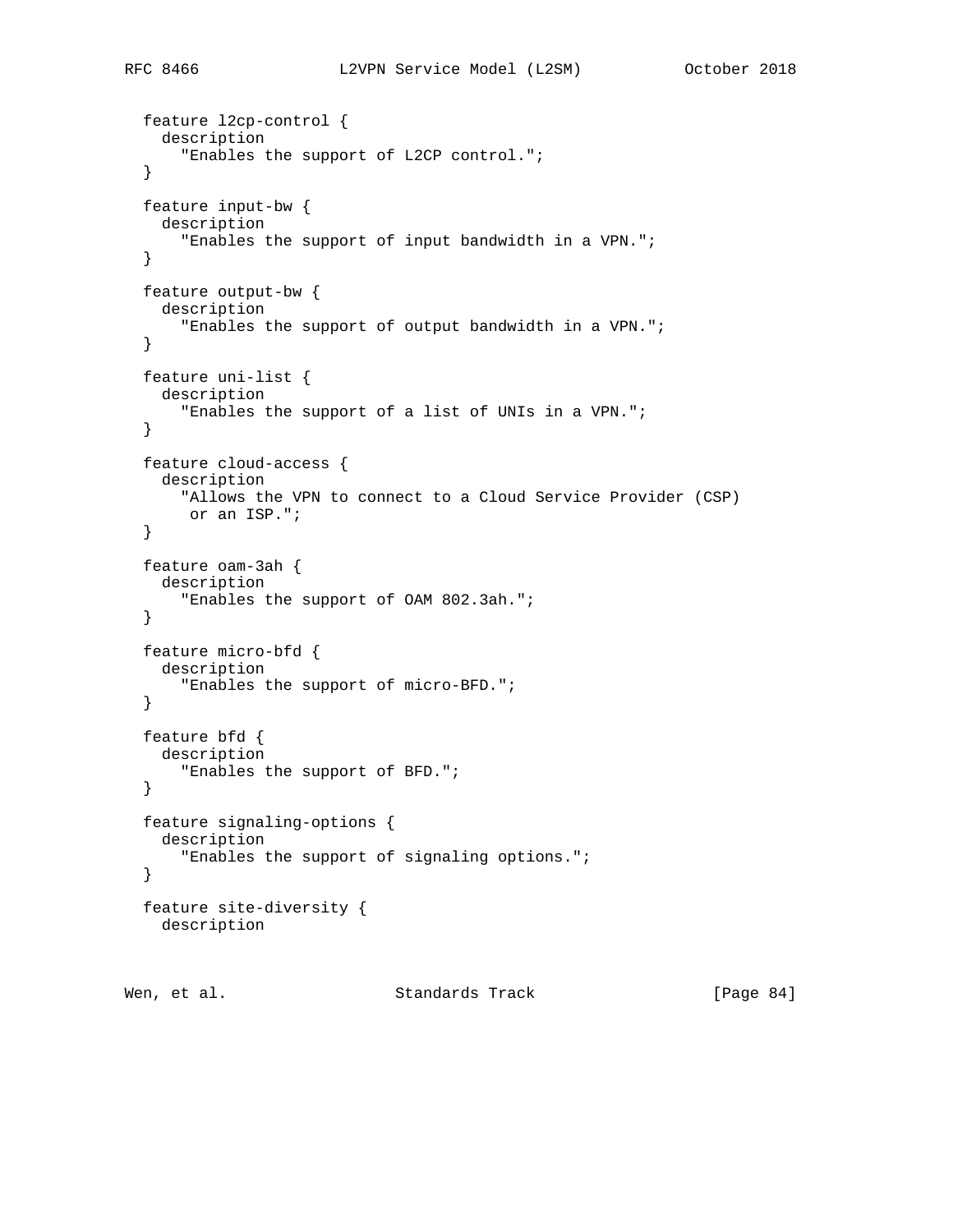```
 "Enables the support of site diversity constraints in a VPN.";
 }
 feature encryption {
   description
     "Enables the support of encryption.";
 }
 feature always-on {
  description
     "Enables support for the 'always-on' access constraint.";
 }
 feature requested-type {
  description
     "Enables support for the 'requested-type' access constraint.";
 }
 feature bearer-reference {
  description
    "Enables support for the 'bearer-reference' access
     constraint.";
 }
 feature qos {
   description
     "Enables support for QoS.";
 }
 feature qos-custom {
  description
    "Enables the support of a custom QoS profile.";
 }
 feature lag-interface {
  description
     "Enables LAG interfaces.";
 }
 feature vlan {
  description
    "Enables the support of VLANs.";
 }
 feature dot1q {
  description
     "Enables the support of dot1Q.";
 }
```
Wen, et al. Standards Track [Page 85]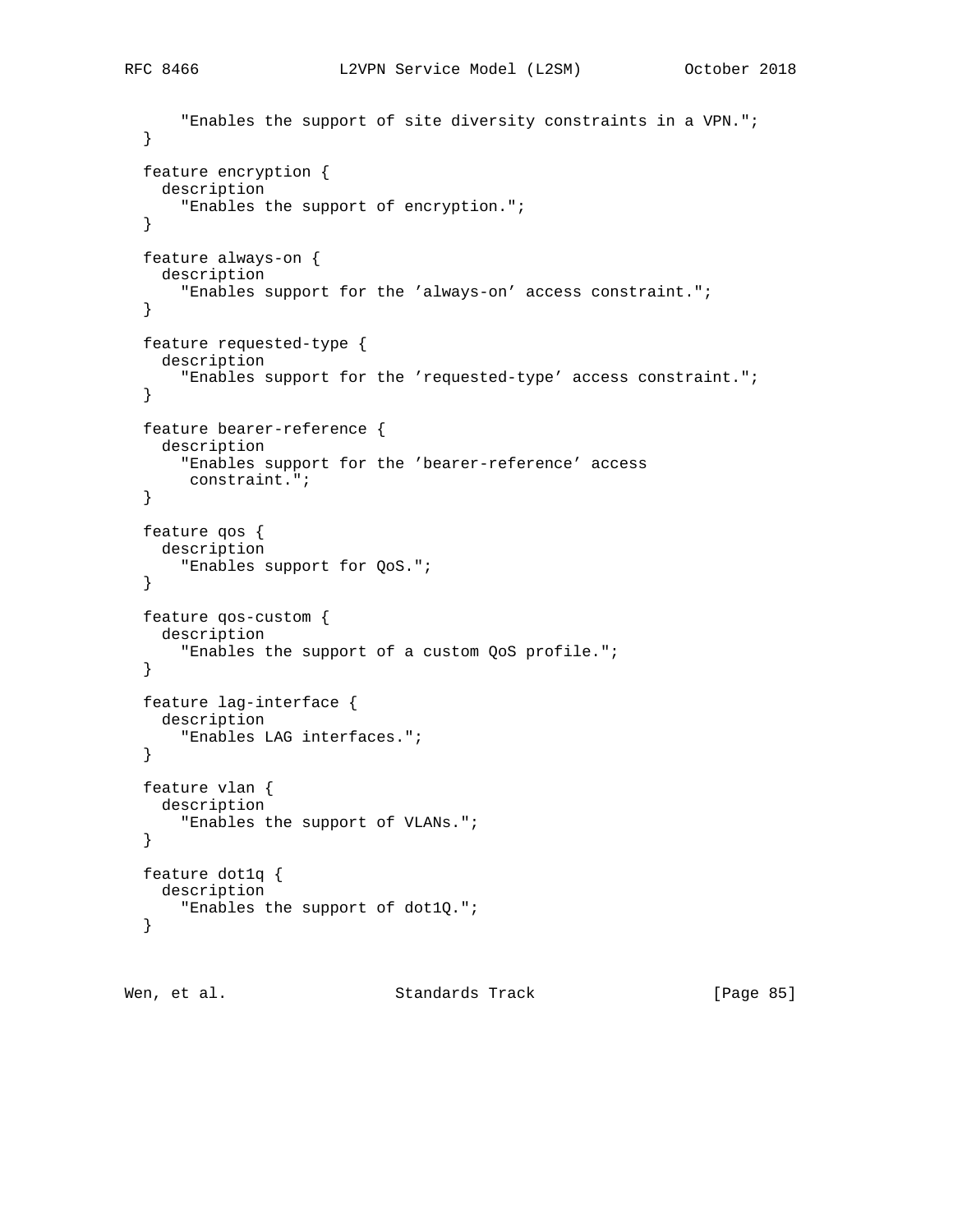```
 feature qinq {
   description
     "Enables the support of QinQ.";
 }
 feature qinany {
   description
     "Enables the support of QinAny.";
 }
 feature vxlan {
  description
     "Enables the support of VXLANs.";
 }
 feature lan-tag {
  description
    "Enables LAN tag support in a VPN.";
 }
 feature target-sites {
   description
     "Enables the support of the 'target-sites'
     match-flow parameter.";
 }
 feature bum {
   description
     "Enables BUM capabilities in a VPN.";
 }
 feature mac-loop-prevention {
   description
     "Enables the MAC loop-prevention capability in a VPN.";
 }
 feature lacp {
   description
     "Enables the Link Aggregation Control Protocol (LACP)
      capability in a VPN.";
 }
 feature mac-addr-limit {
  description
     "Enables the MAC address limit capability in a VPN.";
 }
 feature acl {
```
Wen, et al. Standards Track [Page 86]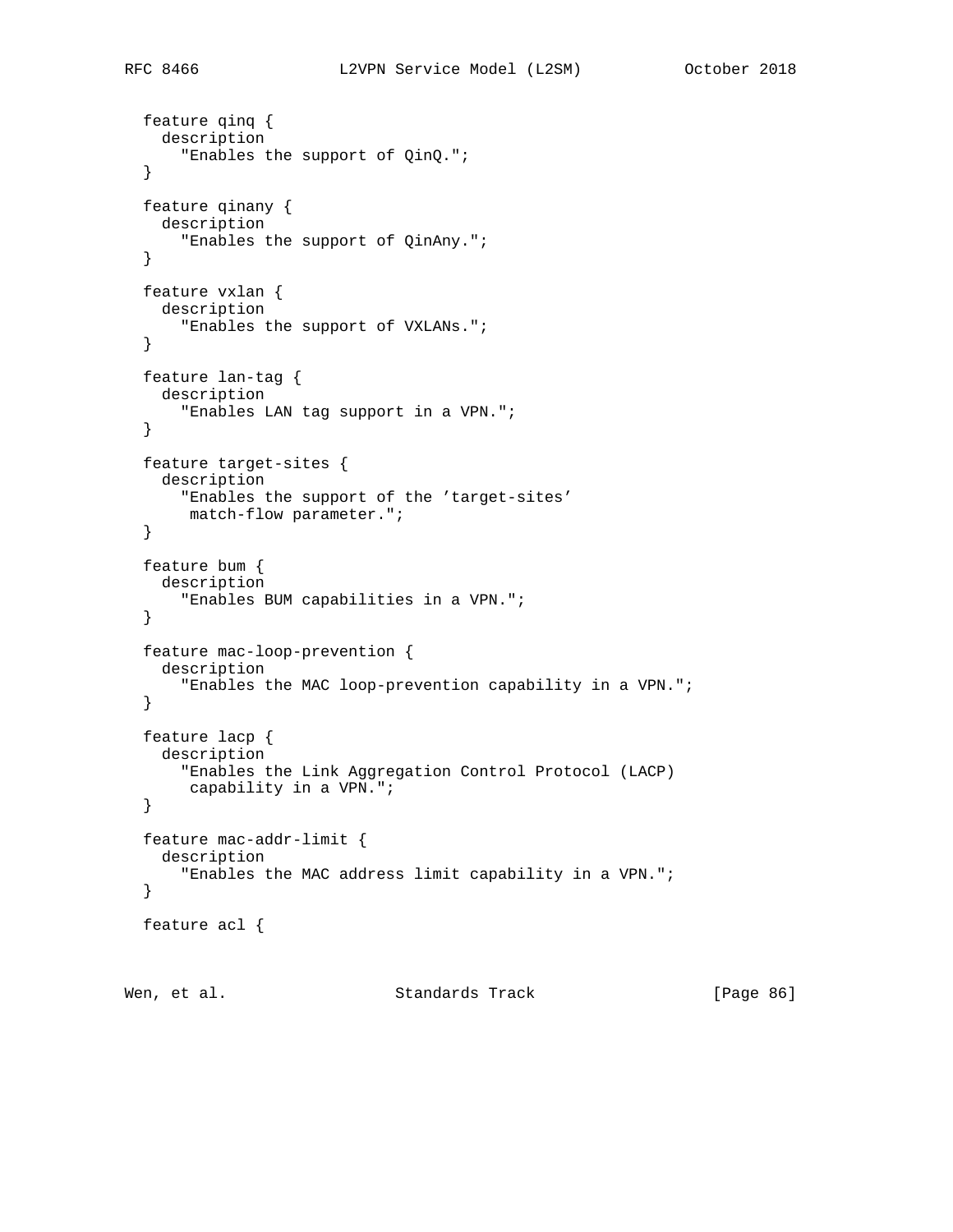```
 description
     "Enables the ACL capability in a VPN.";
 }
 feature cfm {
  description
     "Enables the 802.1ag CFM capability in a VPN.";
 }
 feature y-1731 {
  description
     "Enables the Y.1731 capability in a VPN.";
 }
 typedef svc-id {
  type string;
  description
    "Defines the type of service component identifier.";
 }
 typedef ccm-priority-type {
  type uint8 {
    range "0..7";
   }
  description
     "A 3-bit priority value to be used in the VLAN tag,
      if present in the transmitted frame.";
 }
 typedef control-mode {
  type enumeration {
    enum peer {
       description
         "'peer' mode, i.e., participate in the protocol towards
          the CE. Peering is common for LACP and the Ethernet
          Local Management Interface (E-LMI) and, occasionally,
          for LLDP. For VPLSs and VPWSs, the subscriber can also
          request that the SP peer enable spanning tree.";
     }
     enum tunnel {
      description
         "'tunnel' mode, i.e., pass to the egress or destination
          site. For EPLs, the expectation is that L2CP frames are
          tunneled.";
     }
     enum discard {
       description
```

```
 "'discard' mode, i.e., discard the frame.";
```
Wen, et al. Standards Track [Page 87]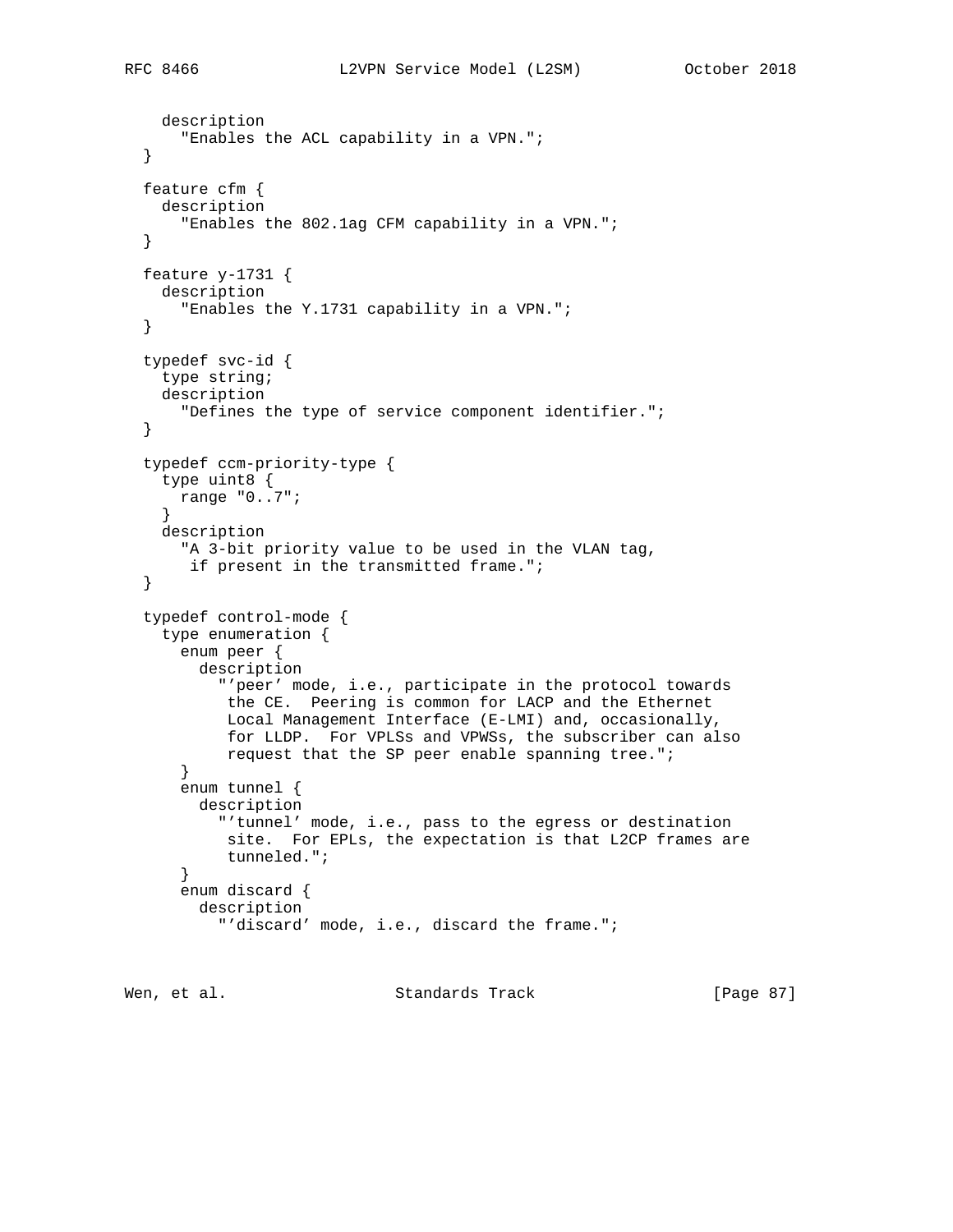```
 }
   }
   description
    "Defines the type of control mode on L2CP protocols.";
 }
 typedef neg-mode {
   type enumeration {
    enum full-duplex {
       description
         "Defines full-duplex mode.";
     }
     enum auto-neg {
      description
         "Defines auto-negotiation mode.";
     }
   }
   description
     "Defines the type of negotiation mode.";
 }
 identity site-network-access-type {
   description
     "Base identity for the site-network-access type.";
 }
 identity point-to-point {
  base site-network-access-type;
  description
     "Identity for a point-to-point connection.";
 }
 identity multipoint {
  base site-network-access-type;
  description
     "Identity for a multipoint connection, e.g.,
     an Ethernet broadcast segment.";
 }
 identity tag-type {
  description
     "Base identity from which all tag types are derived.";
 }
 identity c-vlan {
  base tag-type;
  description
     "A CVLAN tag, normally using the 0x8100 Ethertype.";
```
Wen, et al. Standards Track [Page 88]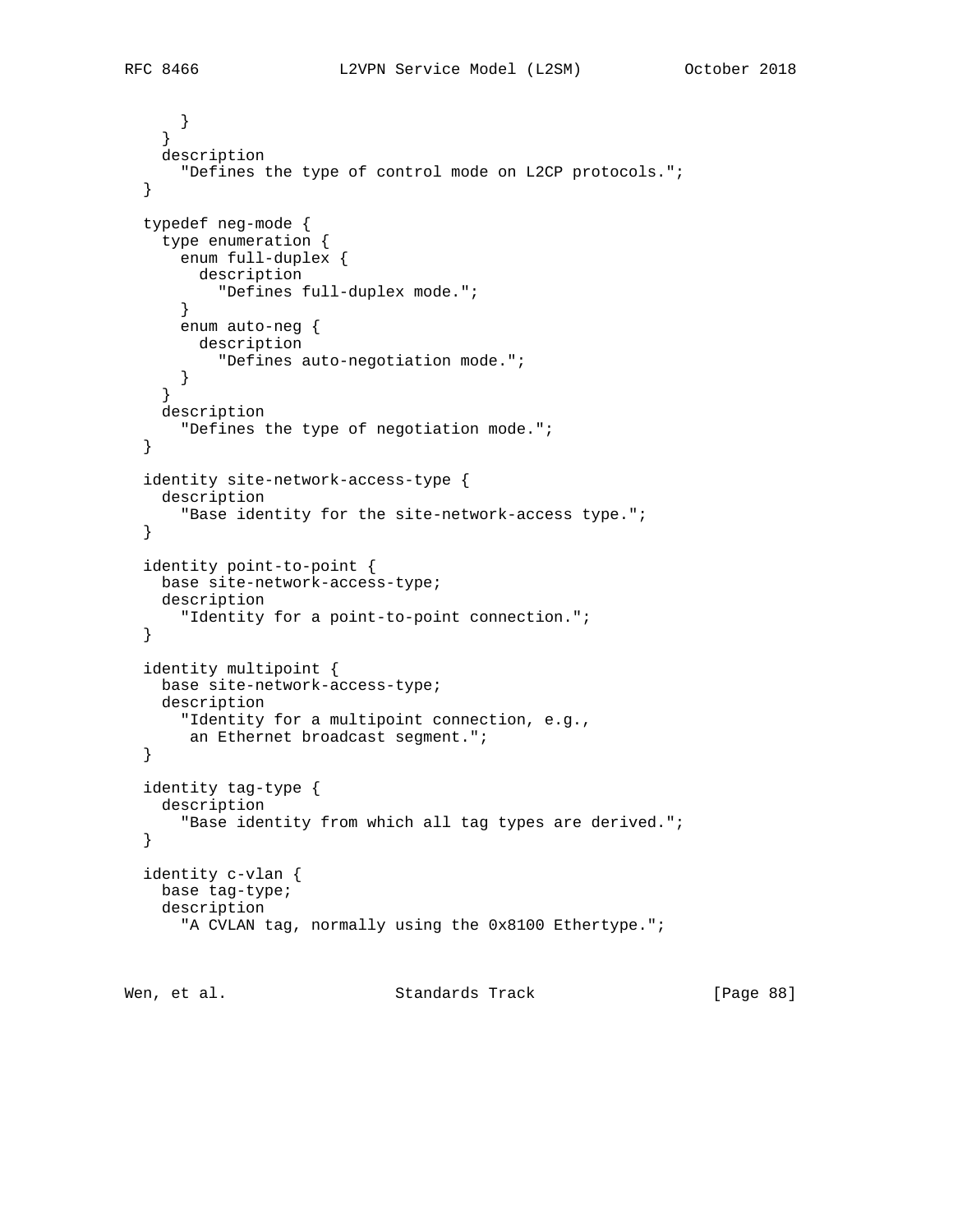```
 }
 identity s-vlan {
  base tag-type;
  description
     "An SVLAN tag.";
 }
 identity c-s-vlan {
  base tag-type;
  description
     "Using both a CVLAN tag and an SVLAN tag.";
 }
 identity multicast-tree-type {
  description
    "Base identity for the multicast tree type.";
 }
 identity ssm-tree-type {
  base multicast-tree-type;
  description
     "Identity for the Source-Specific Multicast (SSM) tree type.";
  reference "RFC 8299: YANG Data Model for L3VPN Service Delivery";
 }
 identity asm-tree-type {
  base multicast-tree-type;
  description
     "Identity for the Any-Source Multicast (ASM) tree type.";
  reference "RFC 8299: YANG Data Model for L3VPN Service Delivery";
 }
 identity bidir-tree-type {
  base multicast-tree-type;
  description
    "Identity for the bidirectional tree type.";
  reference "RFC 8299: YANG Data Model for L3VPN Service Delivery";
 }
 identity multicast-gp-address-mapping {
  description
     "Identity for mapping type.";
 }
 identity static-mapping {
  base multicast-gp-address-mapping;
  description
```
Wen, et al. Standards Track [Page 89]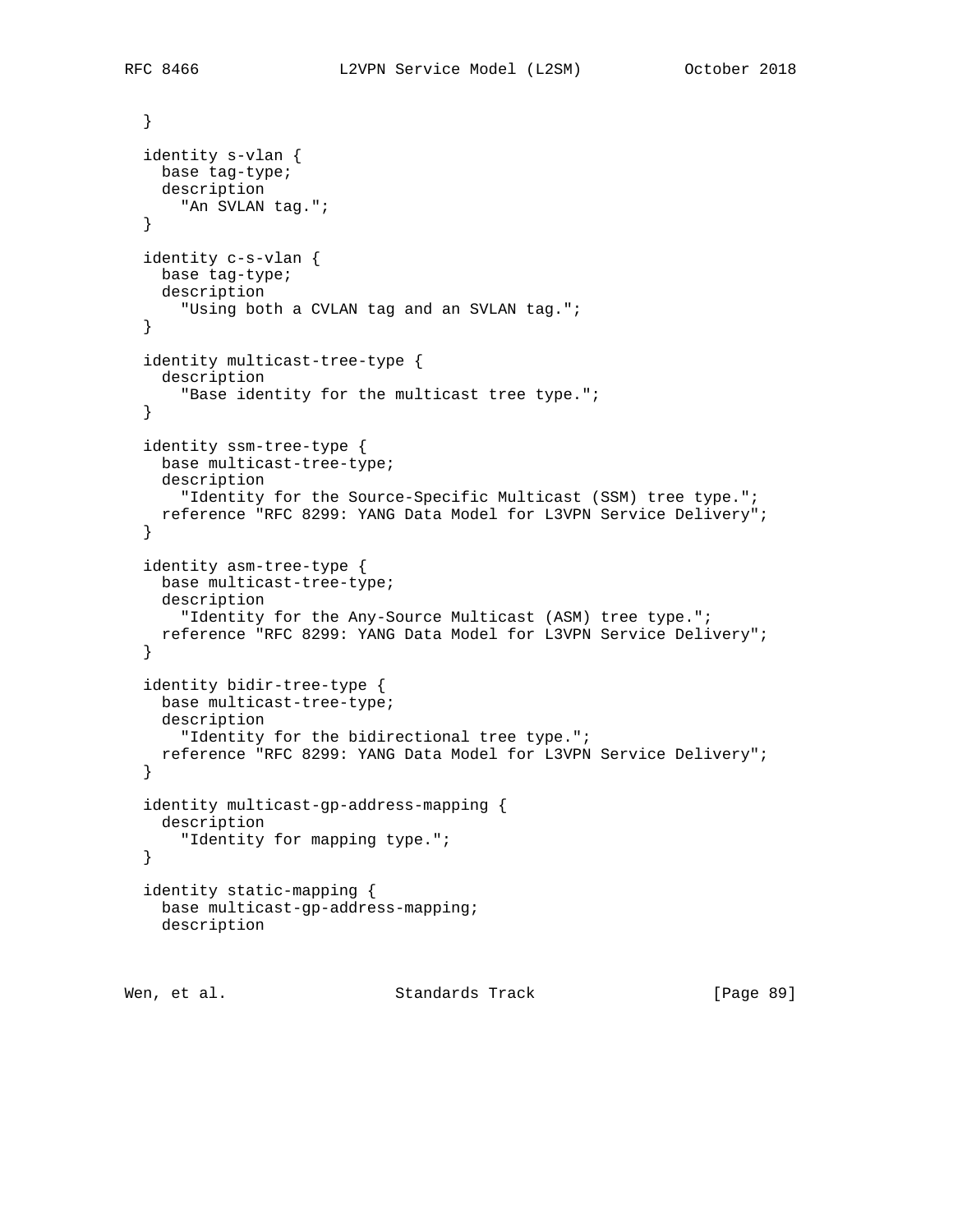```
 "Identity for static mapping, i.e., attach the interface
      to the multicast group as a static member.";
 }
 identity dynamic-mapping {
  base multicast-gp-address-mapping;
   description
     "Identity for dynamic mapping, i.e., an interface was added
     to the multicast group as a result of snooping.";
 }
 identity tf-type {
  description
    "Identity for the traffic type.";
 }
 identity multicast-traffic {
  base tf-type;
  description
     "Identity for multicast traffic.";
 }
 identity broadcast-traffic {
  base tf-type;
  description
     "Identity for broadcast traffic.";
 }
 identity unknown-unicast-traffic {
  base tf-type;
  description
     "Identity for unknown unicast traffic.";
 }
 identity encapsulation-type {
  description
     "Identity for the encapsulation type.";
 }
 identity ethernet {
  base encapsulation-type;
  description
     "Identity for Ethernet type.";
 }
 identity vlan {
  base encapsulation-type;
  description
```
Wen, et al. Standards Track [Page 90]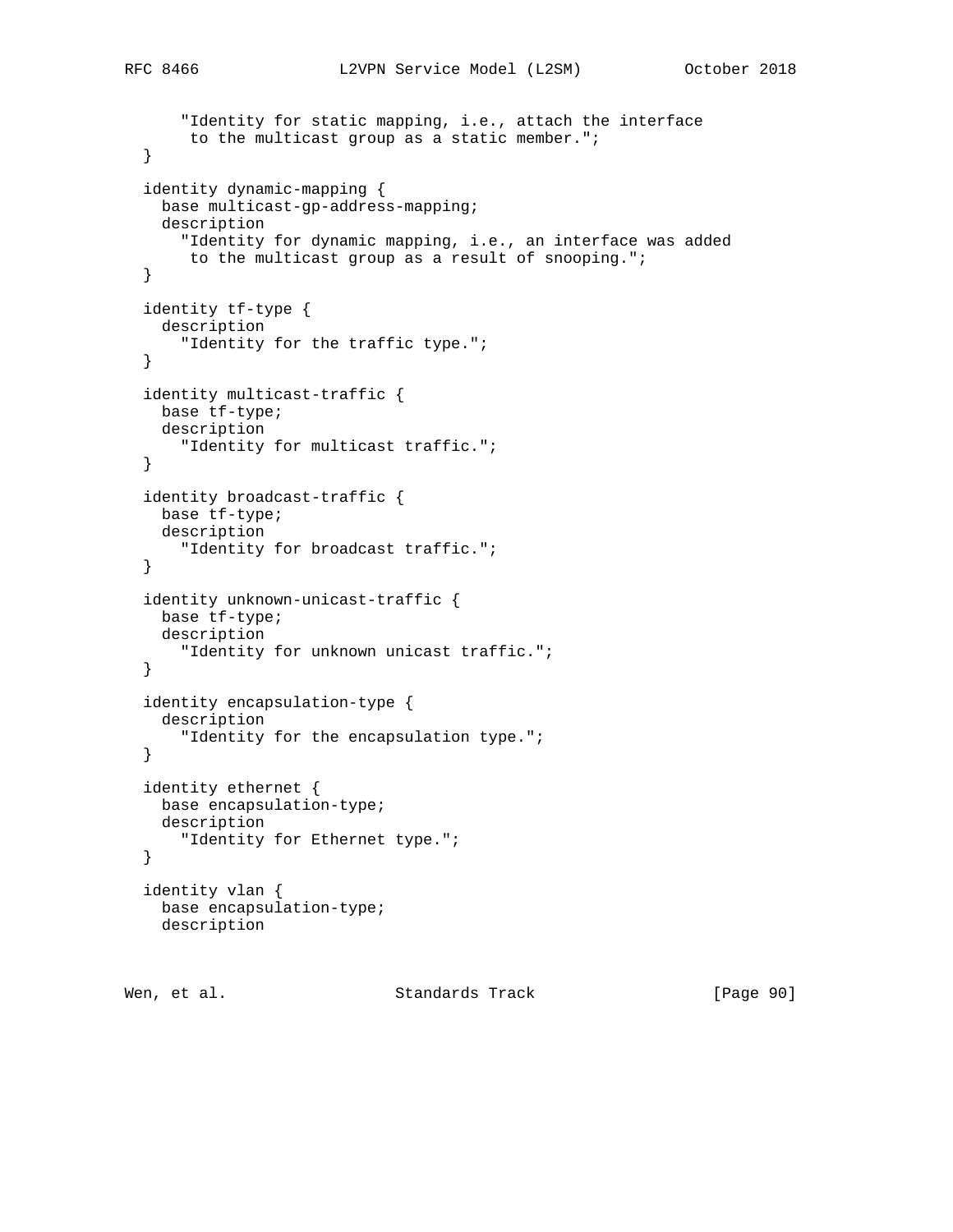```
 "Identity for the VLAN type.";
 }
 identity carrierscarrier-type {
   description
     "Identity of the CsC type.";
 }
 identity ldp {
  base carrierscarrier-type;
  description
    "Use LDP as the signaling protocol
     between the PE and the CE.";
 }
 identity bgp {
  base carrierscarrier-type;
  description
     "Use BGP (as per RFC 8277) as the signaling protocol
     between the PE and the CE.
      In this case, BGP must also be configured as
      the routing protocol.";
 }
 identity eth-inf-type {
   description
     "Identity of the Ethernet interface type.";
 }
 identity tagged {
  base eth-inf-type;
  description
     "Identity of the tagged interface type.";
 }
 identity untagged {
  base eth-inf-type;
  description
    "Identity of the untagged interface type.";
 }
 identity lag {
  base eth-inf-type;
  description
     "Identity of the LAG interface type.";
 }
 identity bw-type {
```
Wen, et al. Standards Track [Page 91]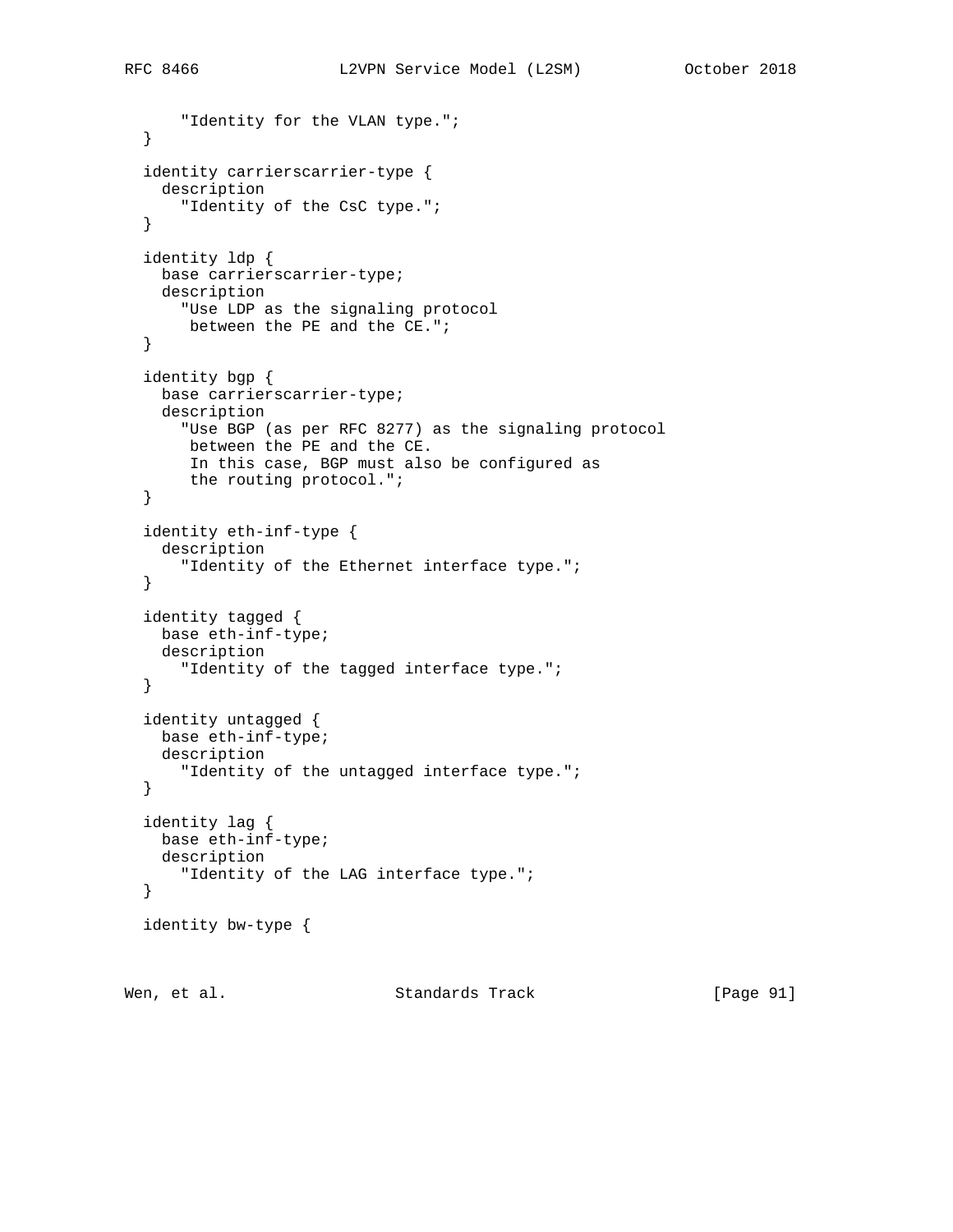description

```
 "Identity of the bandwidth type.";
 }
 identity bw-per-cos {
  base bw-type;
  description
     "Bandwidth is per CoS.";
 }
 identity bw-per-port {
  base bw-type;
  description
    "Bandwidth is per site network access.";
 }
 identity bw-per-site {
  base bw-type;
  description
    "Bandwidth is per site. It is applicable to
     all the site network accesses within the site.";
 }
 identity bw-per-svc {
  base bw-type;
   description
     "Bandwidth is per VPN service.";
 }
 identity site-vpn-flavor {
   description
     "Base identity for the site VPN service flavor.";
 }
 identity site-vpn-flavor-single {
  base site-vpn-flavor;
  description
     "Identity for the site VPN service flavor.
      Used when the site belongs to only one VPN.";
 }
 identity site-vpn-flavor-multi {
  base site-vpn-flavor;
   description
     "Identity for the site VPN service flavor.
     Used when a logical connection of a site
     belongs to multiple VPNs.";
 }
```
Wen, et al. Standards Track [Page 92]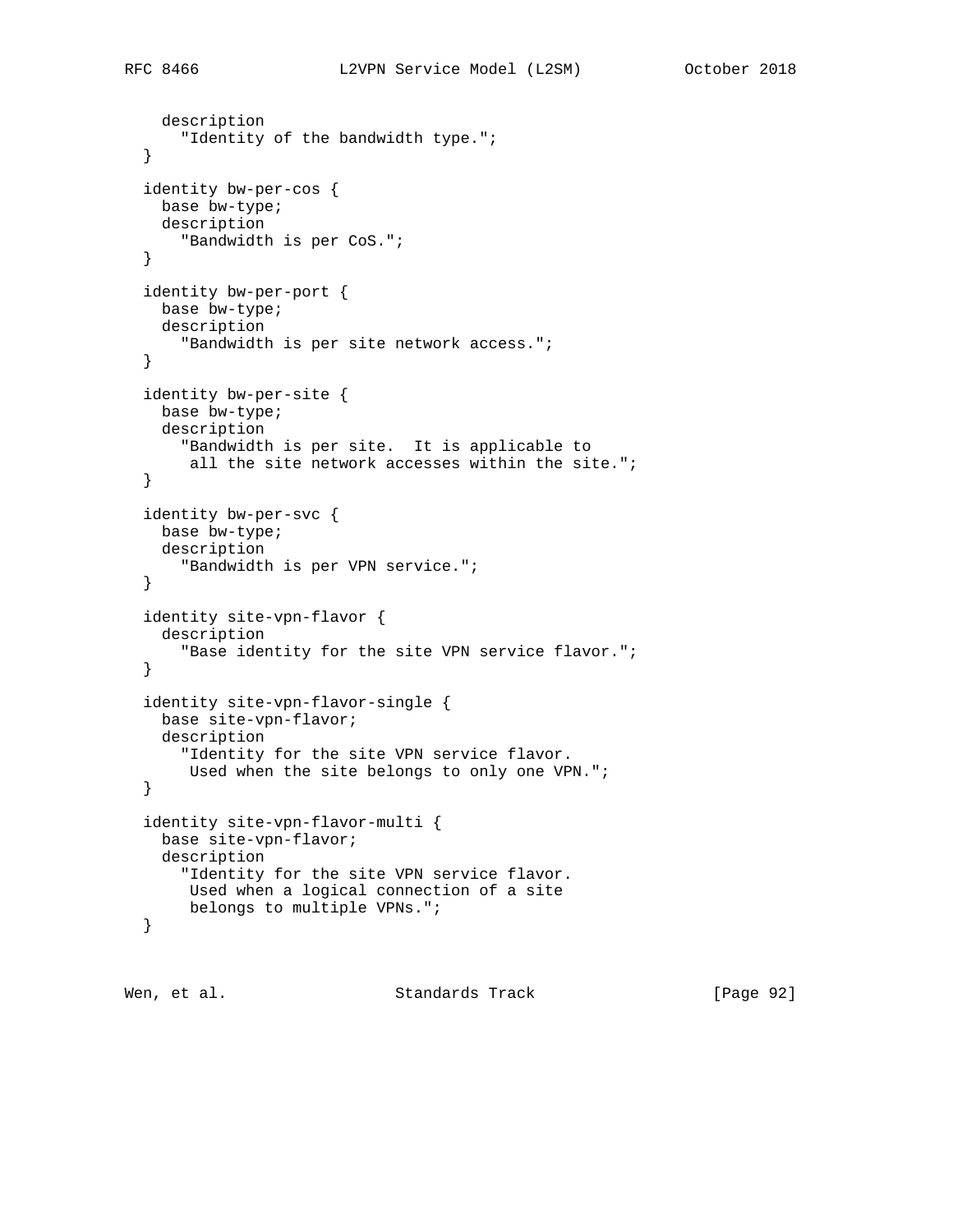```
 identity site-vpn-flavor-nni {
    base site-vpn-flavor;
    description
       "Identity for the site VPN service flavor.
       Used to describe an NNI option A connection.";
   }
   identity service-type {
    description
       "Base identity of the service type.";
   }
   identity vpws {
    base service-type;
    description
      "Point-to-point Virtual Private Wire Service (VPWS)
       service type.";
   }
   identity pwe3 {
    base service-type;
    description
       "Pseudowire Emulation Edge to Edge (PWE3) service type.";
   }
   identity ldp-l2tp-vpls {
    base service-type;
    description
       "LDP-based or L2TP-based multipoint Virtual Private LAN
       Service (VPLS) service type. This VPLS uses LDP-signaled
       Pseudowires or L2TP-signaled Pseudowires.";
   }
   identity bgp-vpls {
    base service-type;
    description
      "BGP-based multipoint VPLS service type. This VPLS uses a
       BGP control plane as described in RFCs 4761 and 6624.";
   }
   identity vpws-evpn {
    base service-type;
    description
      "VPWS service type using Ethernet VPNs (EVPNs)
       as specified in RFC 7432.";
   }
   identity pbb-evpn {
Wen, et al. Standards Track [Page 93]
```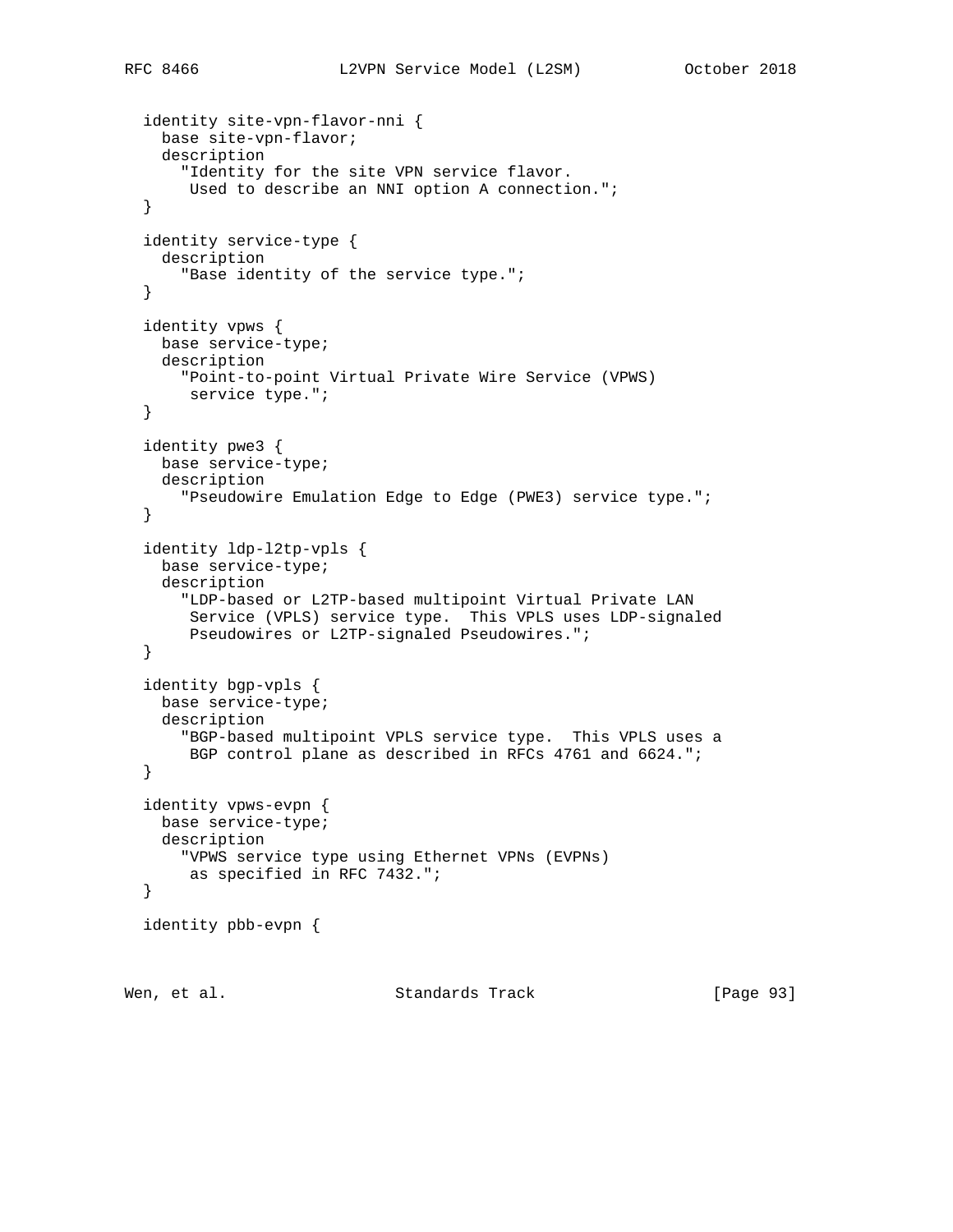```
 base service-type;
  description
     "Provider Backbone Bridge (PBB) service type using
      EVPNs as specified in RFC 7432.";
 }
 identity bundling-type {
  description
     "The base identity for the bundling type. It supports
     multiple CE-VLANs associated with an L2VPN service or
      all CE-VLANs associated with an L2VPN service.";
 }
 identity multi-svc-bundling {
  base bundling-type;
  description
     "Identity for multi-service bundling, i.e.,
     multiple CE-VLAN IDs can be associated with an
     L2VPN service at a site.";
 }
 identity one2one-bundling {
  base bundling-type;
  description
     "Identity for one-to-one service bundling, i.e.,
     each L2VPN can be associated with only one CE-VLAN ID
      at a site.";
 }
 identity all2one-bundling {
  base bundling-type;
  description
     "Identity for all-to-one bundling, i.e., all CE-VLAN IDs
     are mapped to one L2VPN service.";
 }
 identity color-id {
  description
     "Base identity of the color ID.";
 }
 identity color-id-cvlan {
  base color-id;
  description
     "Identity of the color ID based on a CVLAN.";
 }
 identity cos-id {
```

```
Wen, et al. Standards Track [Page 94]
```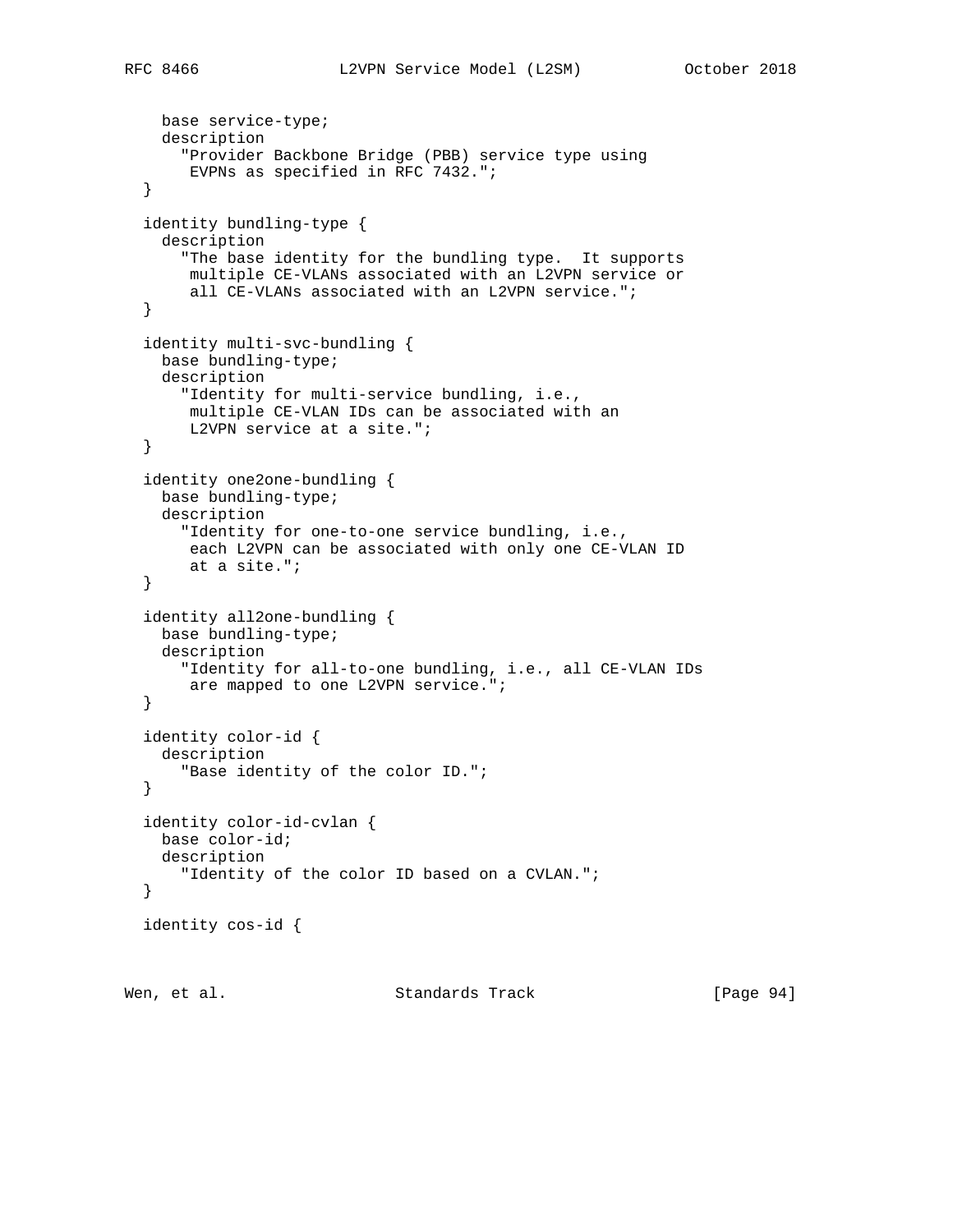```
 description
    "Identity of the CoS ID.";
 identity cos-id-pcp {
  base cos-id;
  description
     "Identity of the CoS ID based on the
     Port Control Protocol (PCP).";
 identity cos-id-dscp {
```

```
 base cos-id;
  description
    "Identity of the CoS ID based on DSCP.";
 }
 identity color-type {
  description
    "Identity of color types.";
 }
 identity green {
  base color-type;
  description
     "Identity of the 'green' color type.";
 }
 identity yellow {
  base color-type;
  description
     "Identity of the 'yellow' color type.";
 }
```

```
 identity red {
  base color-type;
  description
    "Identity of the 'red' color type.";
 }
 identity policing {
  description
     "Identity of the type of policing applied.";
 }
 identity one-rate-two-color {
  base policing;
  description
```

```
Wen, et al. Standards Track [Page 95]
```
}

}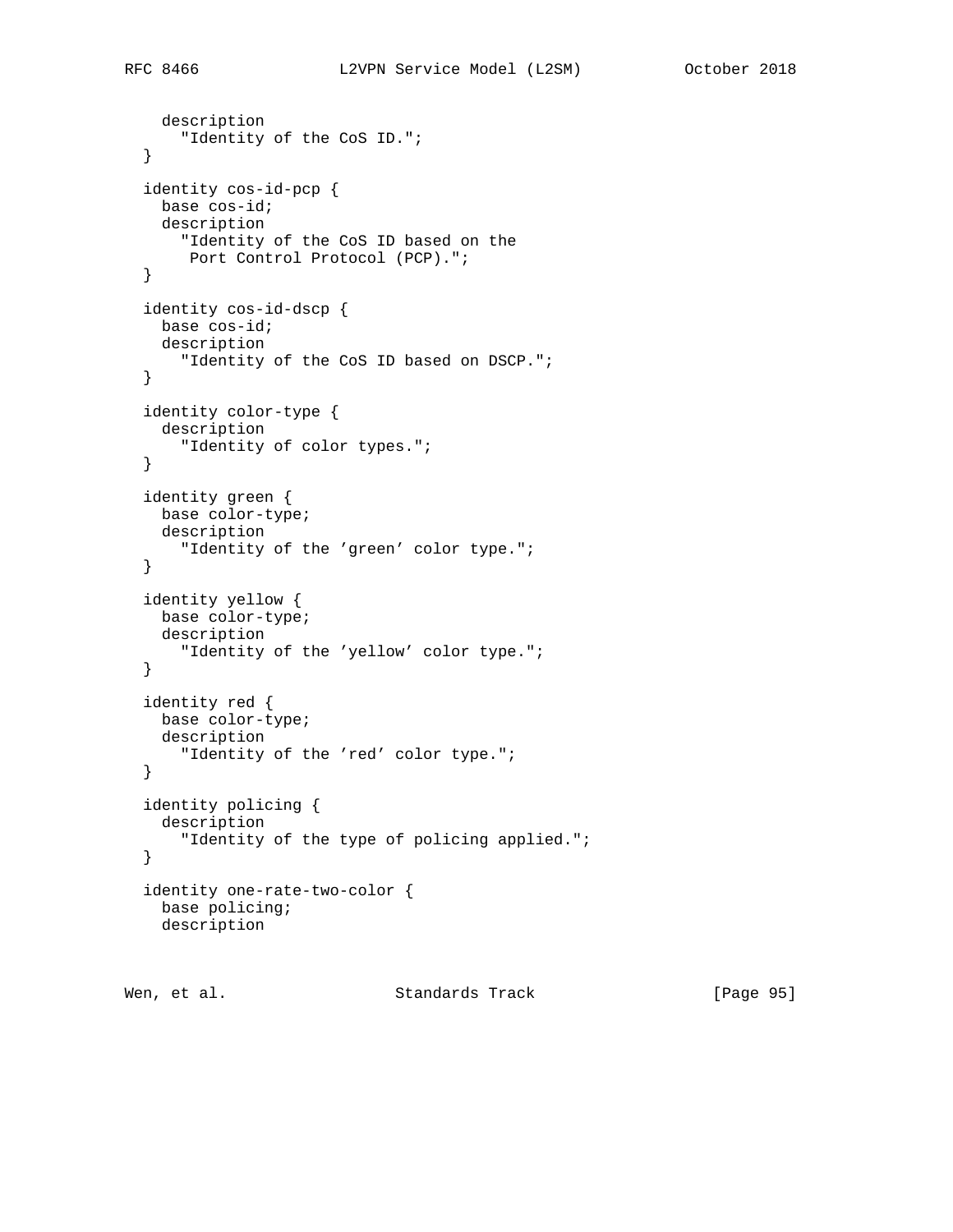```
 "Identity of one-rate, two-color (1R2C).";
 }
 identity two-rate-three-color {
  base policing;
  description
     "Identity of two-rate, three-color (2R3C).";
 }
 identity bum-type {
  description
     "Identity of the BUM type.";
 }
 identity broadcast {
  base bum-type;
  description
    "Identity of broadcast.";
 }
 identity unicast {
  base bum-type;
  description
     "Identity of unicast.";
 }
 identity multicast {
  base bum-type;
  description
     "Identity of multicast.";
 }
 identity loop-prevention-type {
  description
     "Identity of loop prevention.";
 }
 identity shut {
  base loop-prevention-type;
  description
    "Identity of shut protection.";
 }
 identity trap {
  base loop-prevention-type;
  description
     "Identity of trap protection.";
 }
```
Wen, et al. Standards Track [Page 96]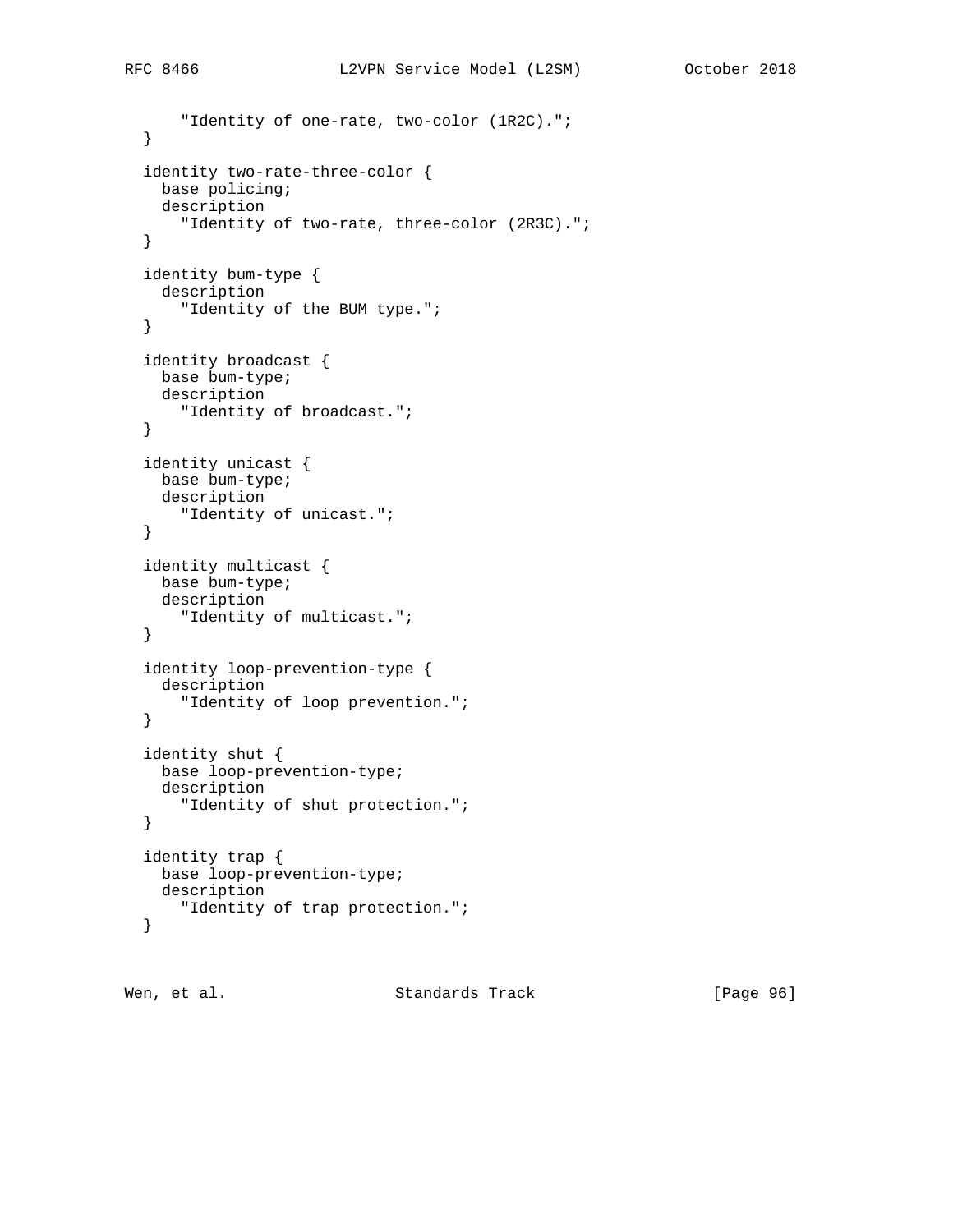```
 identity lacp-state {
   description
     "Identity of the LACP state.";
 }
 identity lacp-on {
  base lacp-state;
  description
     "Identity of LACP on.";
 }
 identity lacp-off {
  base lacp-state;
  description
    "Identity of LACP off.";
 }
 identity lacp-mode {
  description
    "Identity of the LACP mode.";
 }
 identity lacp-passive {
  base lacp-mode;
  description
     "Identity of LACP passive.";
 }
 identity lacp-active {
  base lacp-mode;
  description
     "Identity of LACP active.";
 }
 identity lacp-speed {
  description
     "Identity of the LACP speed.";
 }
 identity lacp-fast {
  base lacp-speed;
  description
     "Identity of LACP fast.";
 }
 identity lacp-slow {
  base lacp-speed;
  description
```
Wen, et al. Standards Track [Page 97]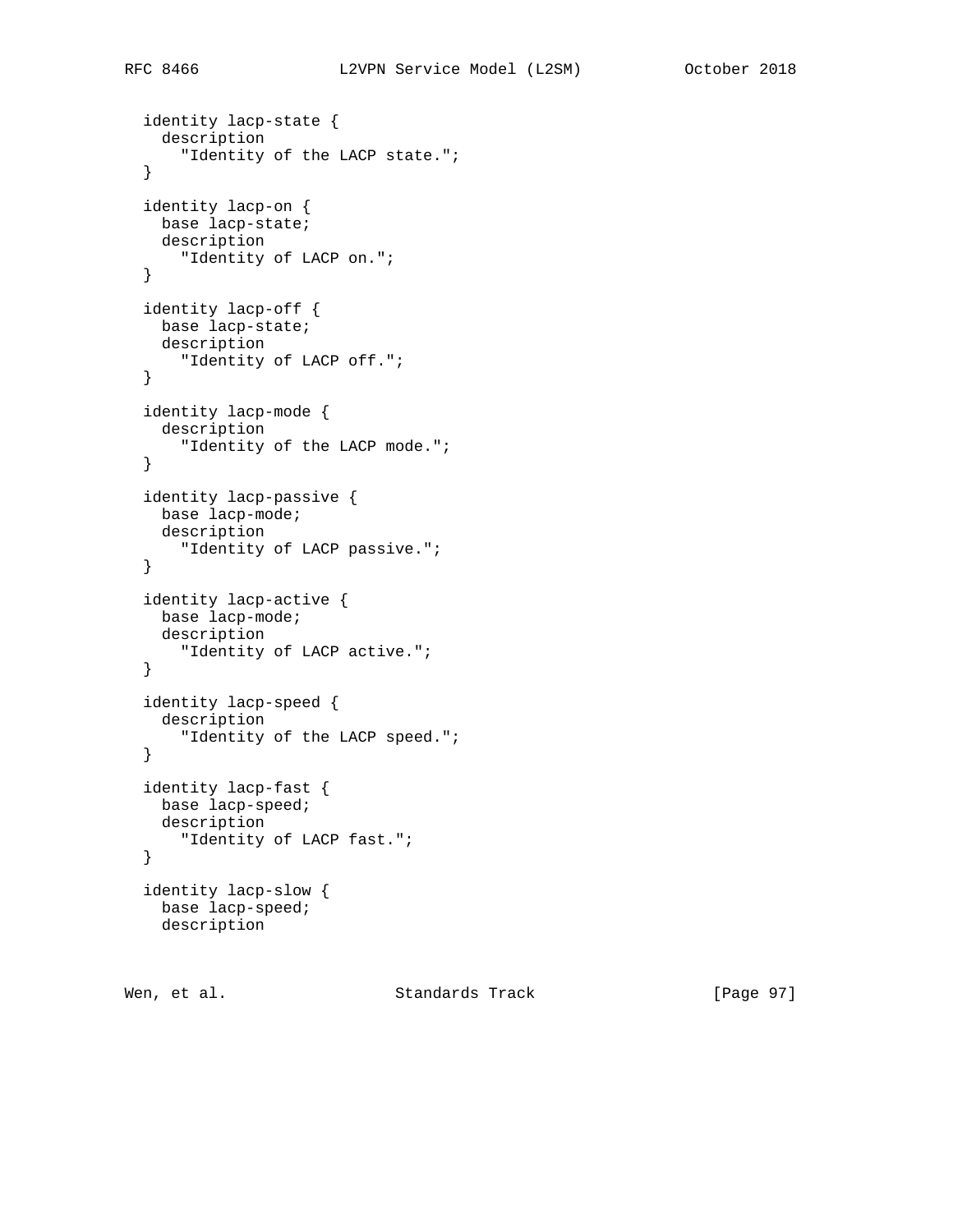```
 "Identity of LACP slow.";
 }
 identity bw-direction {
   description
     "Identity for the bandwidth direction.";
 }
 identity input-bw {
  base bw-direction;
  description
     "Identity for the input bandwidth.";
 }
 identity output-bw {
  base bw-direction;
  description
    "Identity for the output bandwidth.";
 }
 identity management {
   description
     "Base identity for the site management scheme.";
 }
 identity co-managed {
  base management;
  description
     "Identity for a co-managed site.";
 }
 identity customer-managed {
  base management;
  description
     "Identity for a customer-managed site.";
 }
 identity provider-managed {
  base management;
  description
    "Identity for a provider-managed site.";
 }
 identity address-family {
  description
     "Identity for an address family.";
 }
```
Wen, et al. Standards Track [Page 98]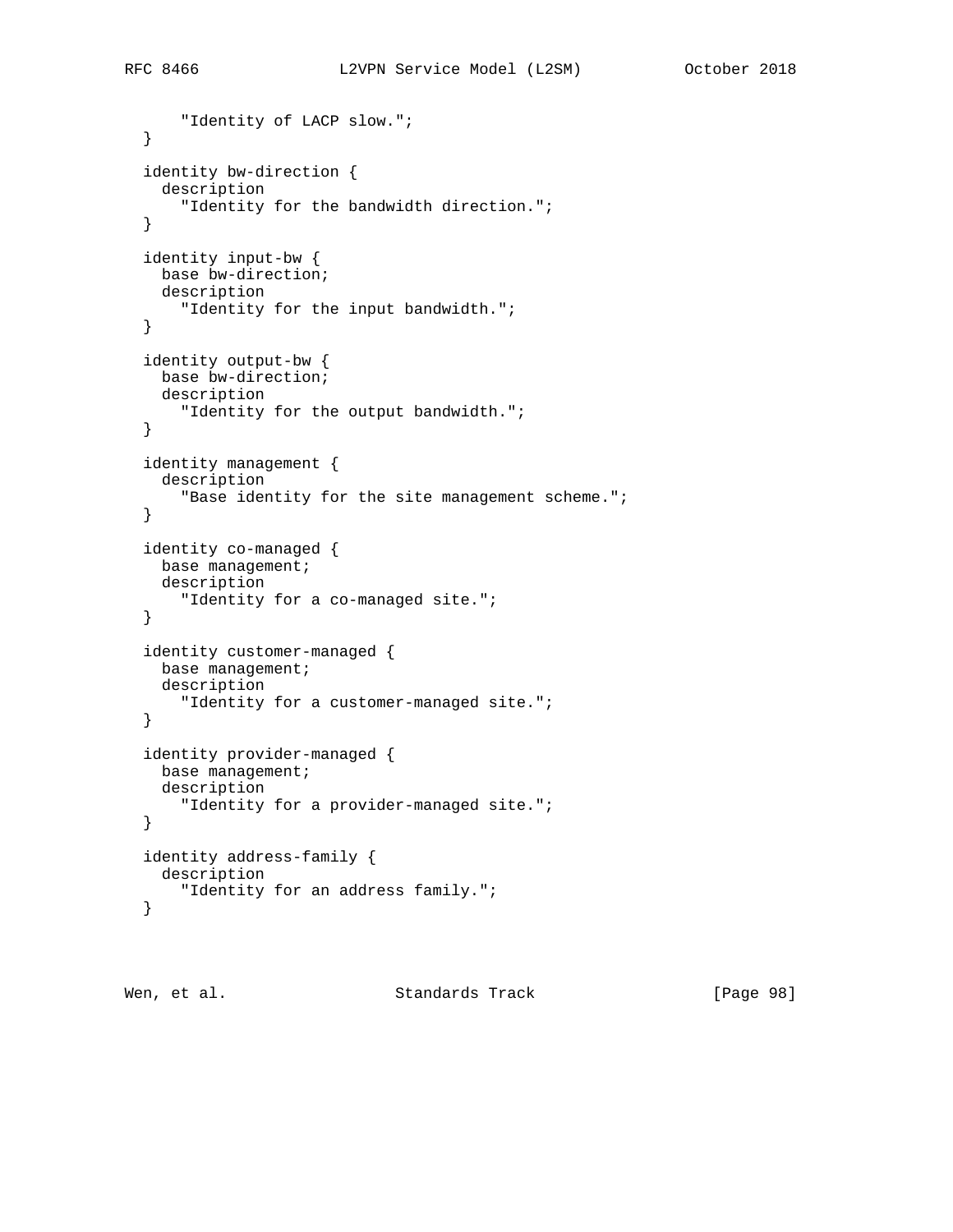```
 identity ipv4 {
  base address-family;
   description
     "Identity for an IPv4 address family.";
 }
 identity ipv6 {
  base address-family;
  description
     "Identity for an IPv6 address family.";
 }
 identity vpn-topology {
   description
     "Base identity for the VPN topology.";
 }
 identity any-to-any {
  base vpn-topology;
  description
     "Identity for the any-to-any VPN topology.";
 }
 identity hub-spoke {
  base vpn-topology;
   description
     "Identity for the Hub-and-Spoke VPN topology.";
 }
 identity hub-spoke-disjoint {
  base vpn-topology;
   description
     "Identity for the Hub-and-Spoke VPN topology,
    where Hubs cannot communicate with each other.";
 }
 identity site-role {
  description
     "Base identity for a site type.";
 }
 identity any-to-any-role {
  base site-role;
  description
     "Site in an any-to-any L2VPN.";
 }
 identity spoke-role {
```
Wen, et al. Standards Track [Page 99]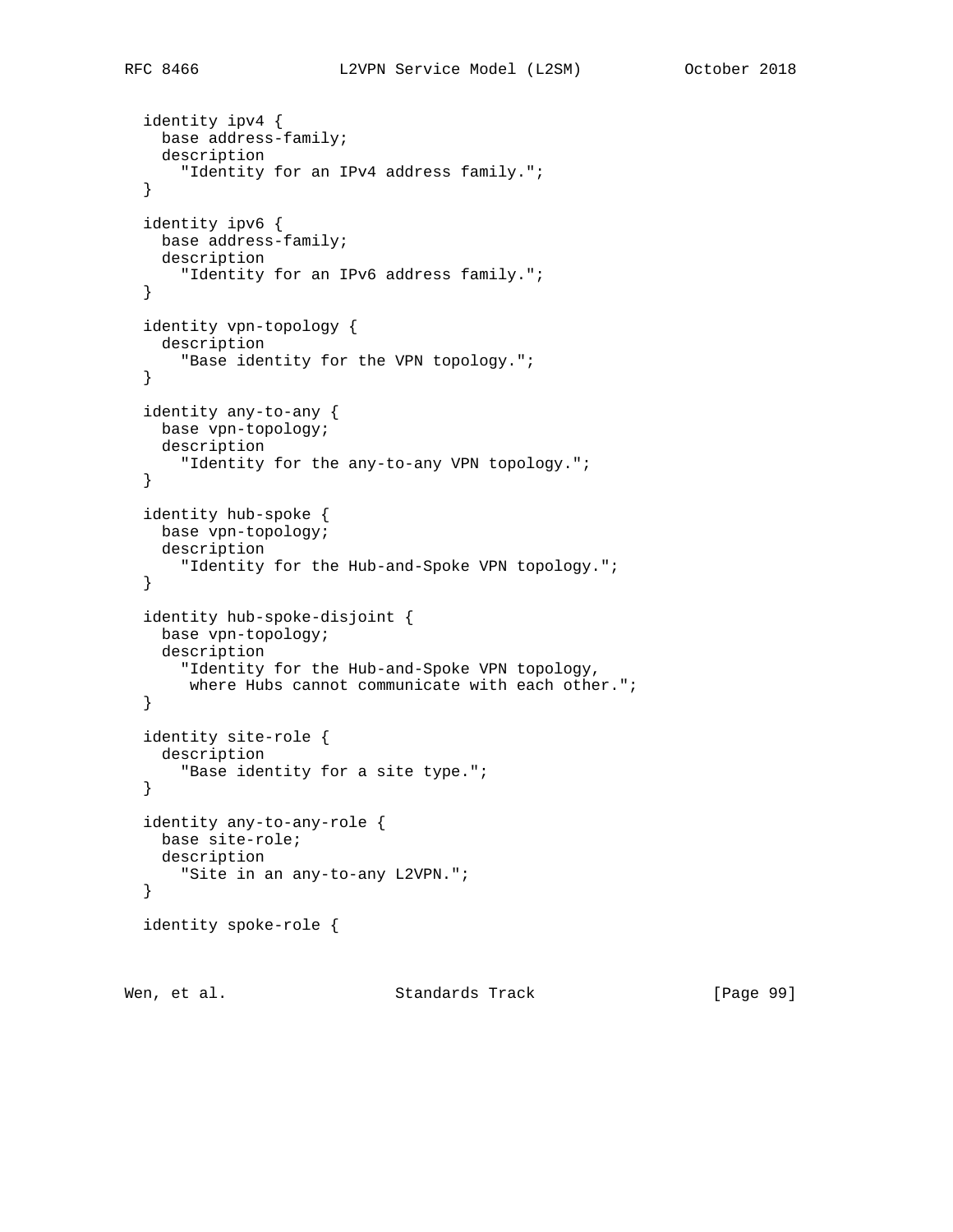```
 base site-role;
   description
     "Spoke site in a Hub-and-Spoke L2VPN.";
 }
 identity hub-role {
  base site-role;
  description
     "Hub site in a Hub-and-Spoke L2VPN.";
 }
 identity pm-type {
  description
    "Performance-monitoring type.";
 }
 identity loss {
  base pm-type;
  description
    "Loss measurement.";
 }
 identity delay {
  base pm-type;
  description
     "Delay measurement.";
 }
 identity fault-alarm-defect-type {
   description
     "Indicates the alarm-priority defect (i.e., the
     lowest-priority defect that is allowed to
     generate a fault alarm).";
 }
 identity remote-rdi {
  base fault-alarm-defect-type;
   description
    "Indicates the aggregate health
     of the Remote MEPs.";
 }
 identity remote-mac-error {
  base fault-alarm-defect-type;
   description
     "Indicates that one or more of the Remote MEPs are
     reporting a failure in their Port Status TLVs or
      Interface Status TLVs.";
```
Wen, et al. Standards Track [Page 100]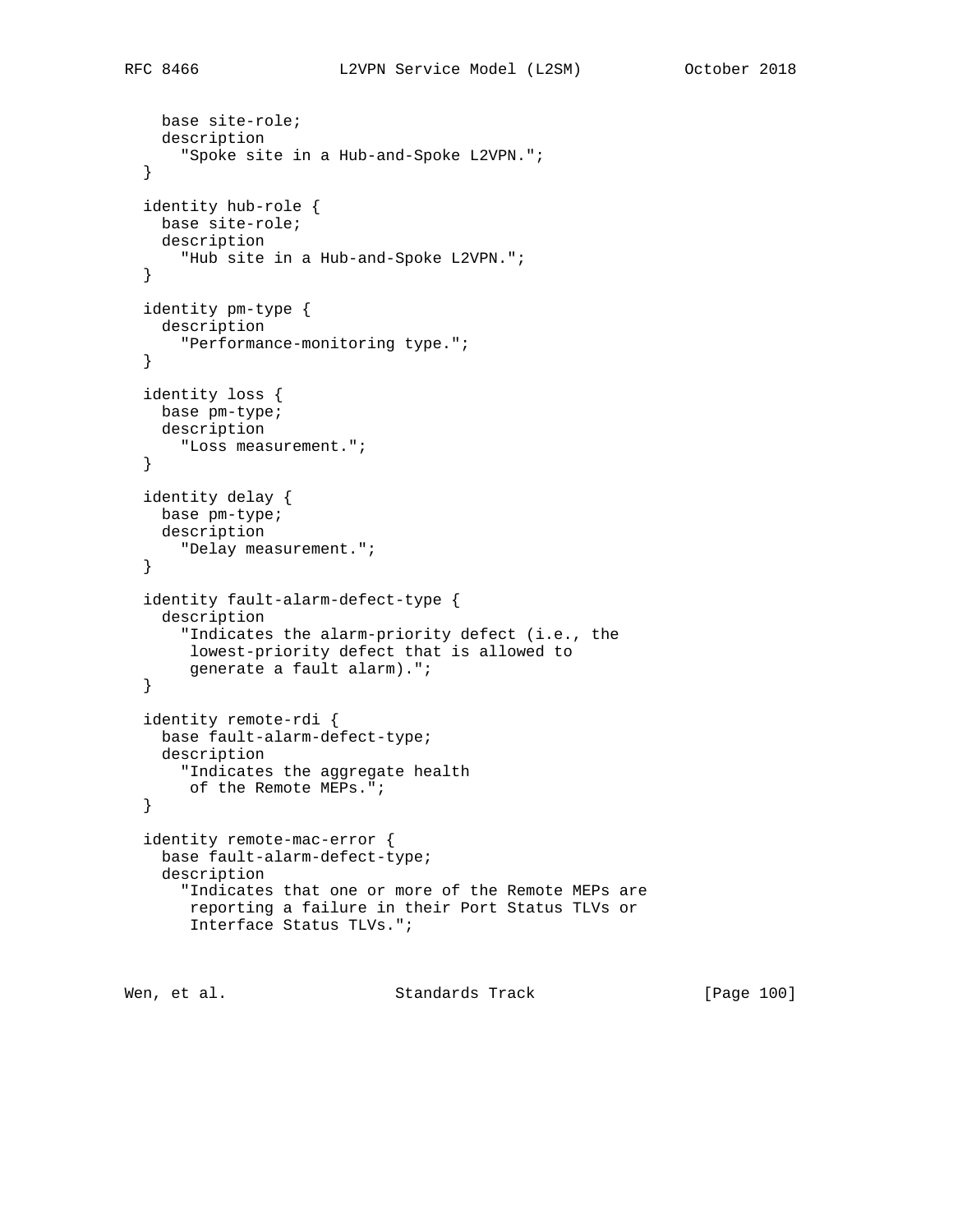```
 }
 identity remote-invalid-ccm {
  base fault-alarm-defect-type;
  description
     "Indicates that at least one of the Remote MEP
     state machines is not receiving valid
      Continuity Check Messages (CCMs) from its Remote MEP.";
 }
 identity invalid-ccm {
  base fault-alarm-defect-type;
  description
     "Indicates that one or more invalid CCMs have been
      received and that a period of time 3.5 times the length
      of those CCMs' transmission intervals has not yet expired.";
 }
 identity cross-connect-ccm {
  base fault-alarm-defect-type;
  description
     "Indicates that one or more cross-connect CCMs have been
     received and that 3.5 times the period of at least one of
      those CCMs' transmission intervals has not yet expired.";
 }
 identity frame-delivery-mode {
  description
     "Delivery types.";
 }
 identity discard {
  base frame-delivery-mode;
  description
     "Service frames are discarded.";
 }
 identity unconditional {
  base frame-delivery-mode;
  description
    "Service frames are unconditionally delivered to the
     destination site.";
 }
 identity unknown-discard {
  base frame-delivery-mode;
  description
     "Service frames are conditionally delivered to the
```
Wen, et al. Standards Track [Page 101]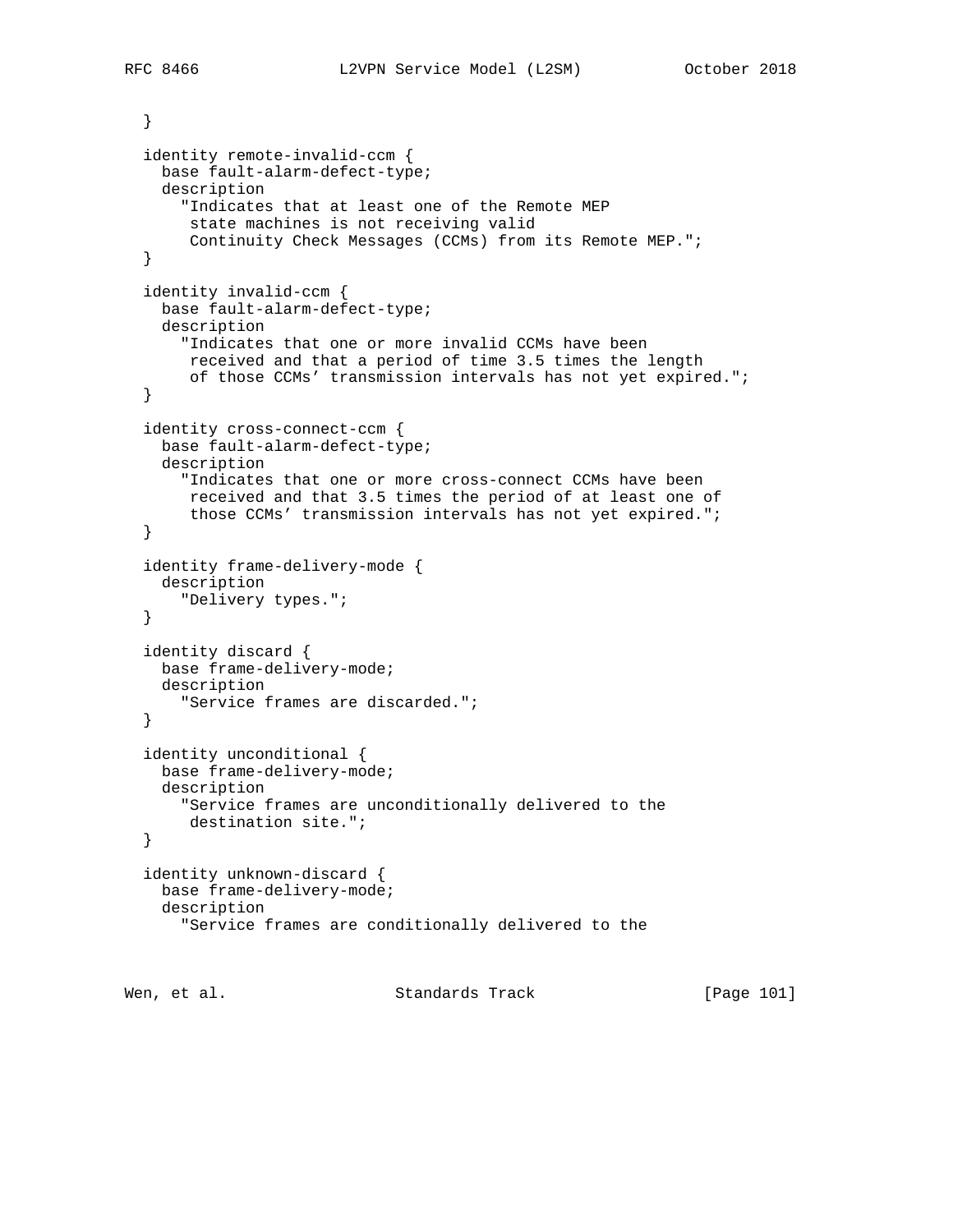```
 destination site. Packets with unknown destination addresses
      will be discarded.";
 }
 identity placement-diversity {
   description
     "Base identity for site placement constraints.";
 }
 identity bearer-diverse {
  base placement-diversity;
  description
     "Identity for bearer diversity.
     The bearers should not use common elements.";
 }
 identity pe-diverse {
  base placement-diversity;
  description
     "Identity for PE diversity.";
 }
 identity pop-diverse {
  base placement-diversity;
  description
     "Identity for POP diversity.";
 }
 identity linecard-diverse {
  base placement-diversity;
  description
     "Identity for linecard diversity.";
 }
 identity same-pe {
  base placement-diversity;
  description
    "Identity for having sites connected on the same PE.";
 }
 identity same-bearer {
  base placement-diversity;
  description
     "Identity for having sites connected using the same bearer.";
 }
 identity tagged-inf-type {
   description
```
Wen, et al. Standards Track [Page 102]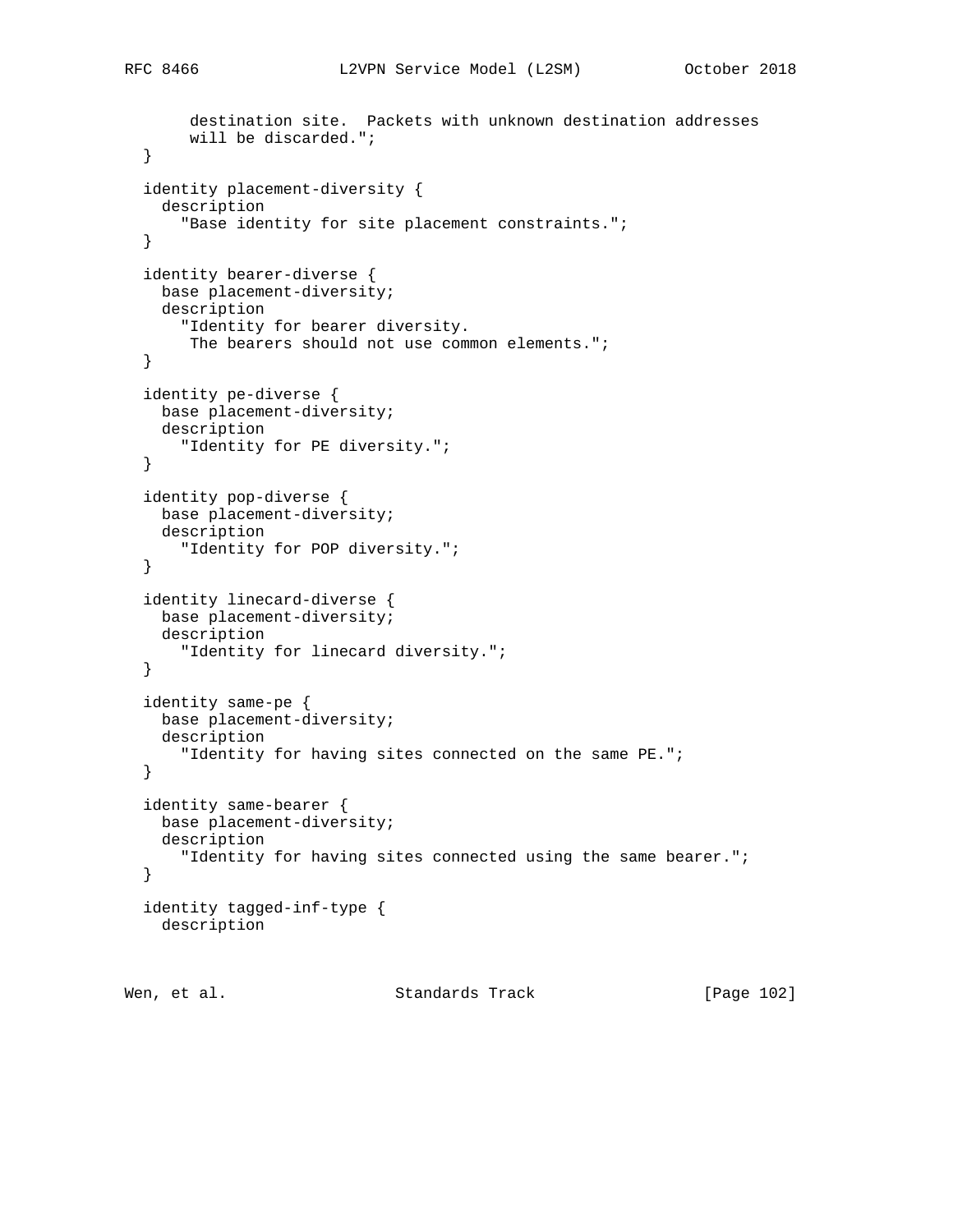```
 "Identity for the tagged interface type.";
 }
 identity priority-tagged {
  base tagged-inf-type;
   description
     "Identity for the priority-tagged interface.";
 }
 identity qinq {
  base tagged-inf-type;
  description
     "Identity for the QinQ tagged interface.";
 }
 identity dot1q {
  base tagged-inf-type;
  description
     "Identity for the dot1Q VLAN tagged interface.";
 }
 identity qinany {
  base tagged-inf-type;
  description
     "Identity for the QinAny tagged interface.";
 }
 identity vxlan {
  base tagged-inf-type;
   description
     "Identity for the VXLAN tagged interface.";
 }
 identity provision-model {
   description
     "Base identity for the provision model.";
 }
 identity single-side-provision {
  description
     "Identity for single-sided provisioning with discovery.";
 }
 identity doubled-side-provision {
  description
     "Identity for double-sided provisioning.";
 }
```
Wen, et al. Standards Track [Page 103]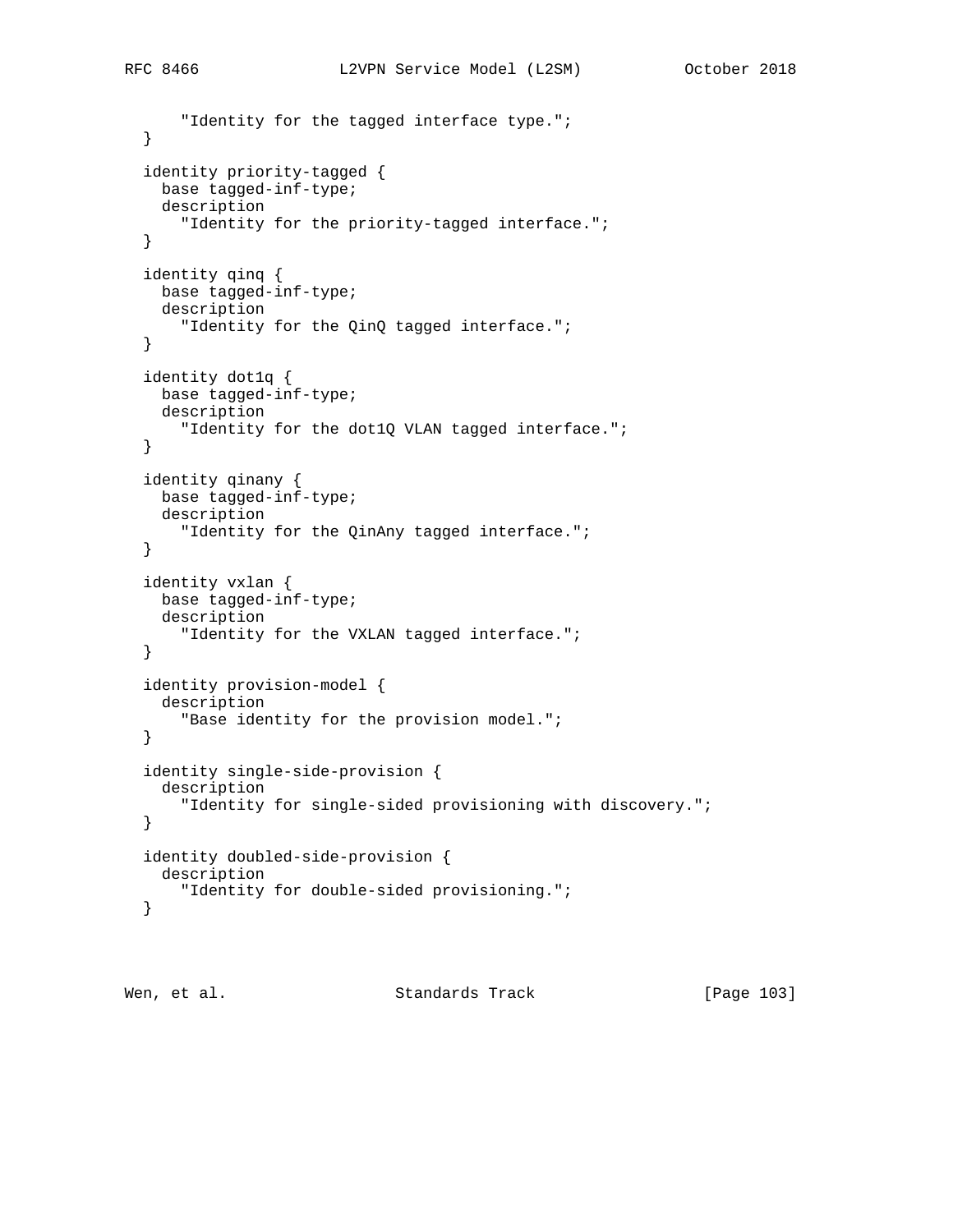```
 identity mac-learning-mode {
   description
     "MAC learning mode.";
 }
 identity data-plane {
  base mac-learning-mode;
  description
     "User MAC addresses are learned through ARP broadcast.";
 }
 identity control-plane {
  base mac-learning-mode;
  description
     "User MAC addresses are advertised through EVPN-BGP.";
 }
 identity vpn-policy-filter-type {
  description
     "Base identity for the filter type.";
 }
 identity lan {
  base vpn-policy-filter-type;
  description
     "Identity for a LAN tag filter type.";
 }
 identity mac-action {
  description
     "Base identity for a MAC action.";
 }
 identity drop {
  base mac-action;
  description
    "Identity for dropping a packet.";
 }
 identity flood {
  base mac-action;
  description
     "Identity for packet flooding.";
 }
 identity warning {
  base mac-action;
  description
```
Wen, et al. Standards Track [Page 104]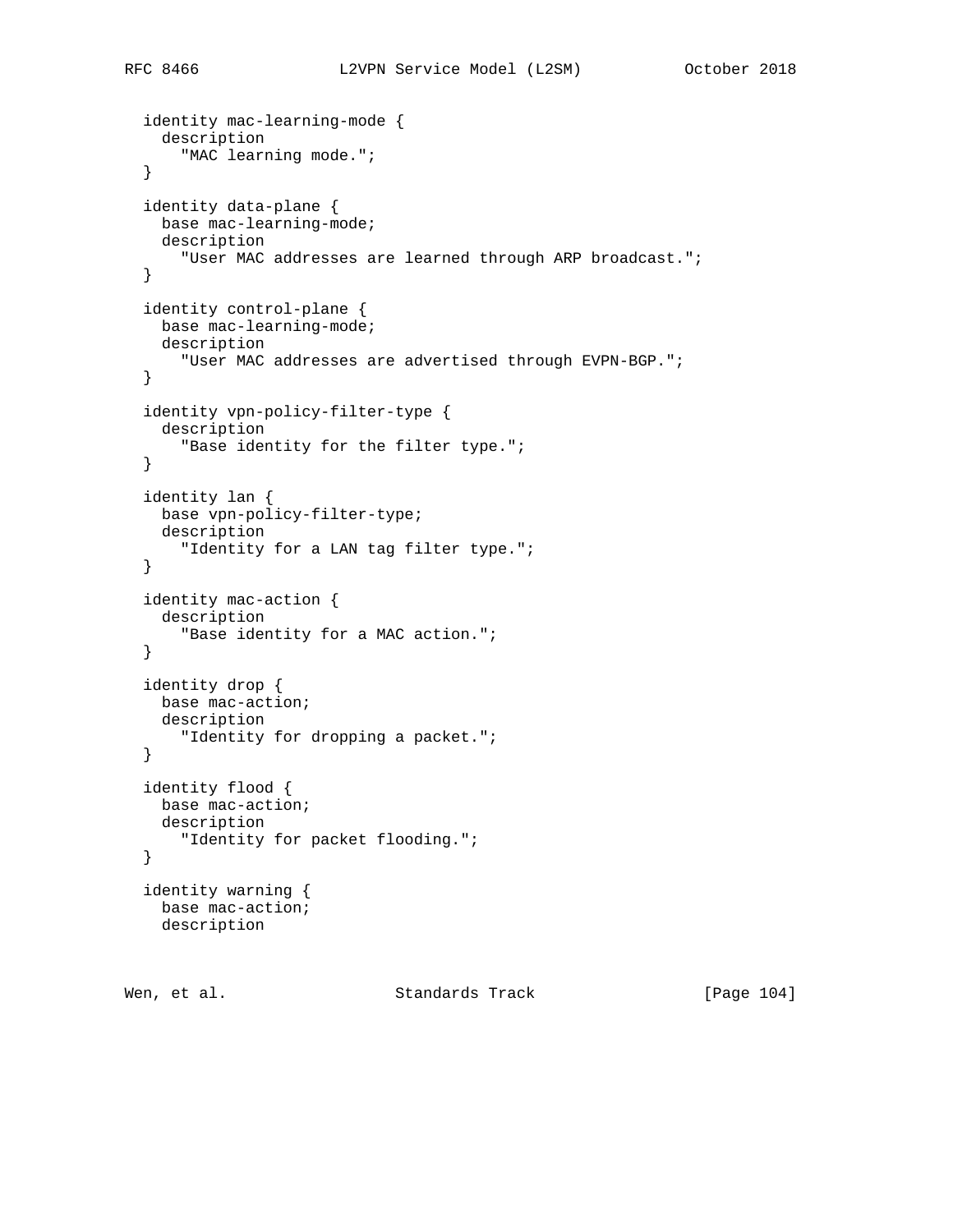```
 "Identity for sending a warning log message.";
 }
 identity qos-profile-direction {
   description
     "Base identity for the QoS-profile direction.";
  }
 identity site-to-wan {
  base qos-profile-direction;
  description
     "Identity for the site-to-WAN direction.";
 }
 identity wan-to-site {
  base qos-profile-direction;
  description
    "Identity for the WAN-to-site direction.";
 }
 identity bidirectional {
  base qos-profile-direction;
  description
     "Identity for both the WAN-to-site direction
     and the site-to-WAN direction.";
 }
 identity vxlan-peer-mode {
   description
     "Base identity for the VXLAN peer mode.";
 }
 identity static-mode {
  base vxlan-peer-mode;
  description
     "Identity for VXLAN access in the static mode.";
 }
 identity bgp-mode {
  base vxlan-peer-mode;
  description
     "Identity for VXLAN access by BGP EVPN learning.";
 }
 identity customer-application {
   description
     "Base identity for a customer application.";
 }
```
Wen, et al. Standards Track [Page 105]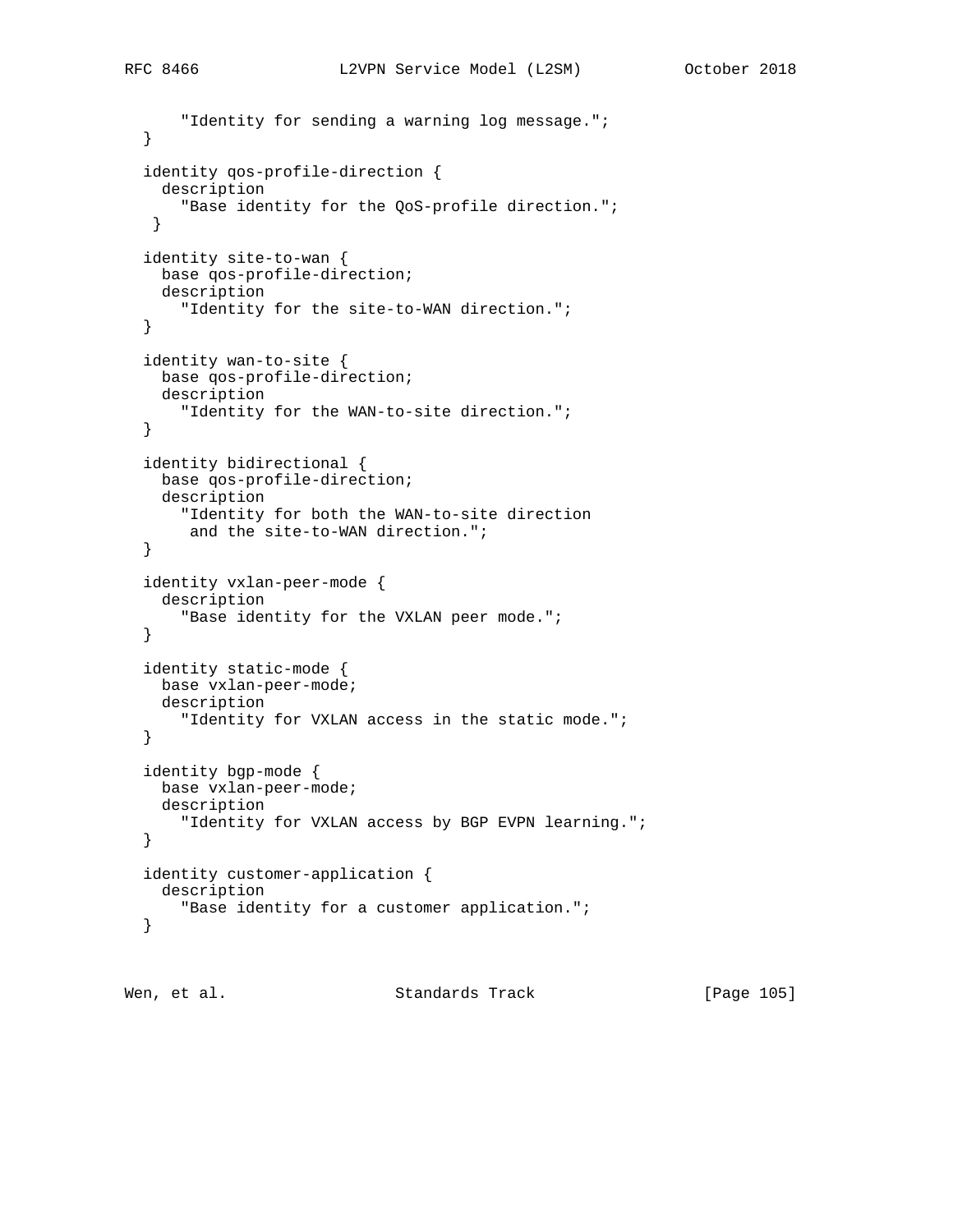```
 identity web {
  base customer-application;
  description
     "Identity for a web application (e.g., HTTP, HTTPS).";
 identity mail {
  base customer-application;
  description
     "Identity for a mail application.";
 identity file-transfer {
  base customer-application;
  description
    "Identity for a file-transfer application
     (e.g., FTP, SFTP).";
 identity database {
  base customer-application;
  description
     "Identity for a database application.";
 identity social {
  base customer-application;
  description
     "Identity for a social-network application.";
 identity games {
  base customer-application;
  description
     "Identity for a gaming application.";
```

```
 identity p2p {
  base customer-application;
  description
    "Identity for a peer-to-peer application.";
 }
 identity network-management {
  base customer-application;
  description
     "Identity for a management application
     (e.g., Telnet, syslog, SNMP).";
```
Wen, et al. Standards Track [Page 106]

}

}

}

}

}

}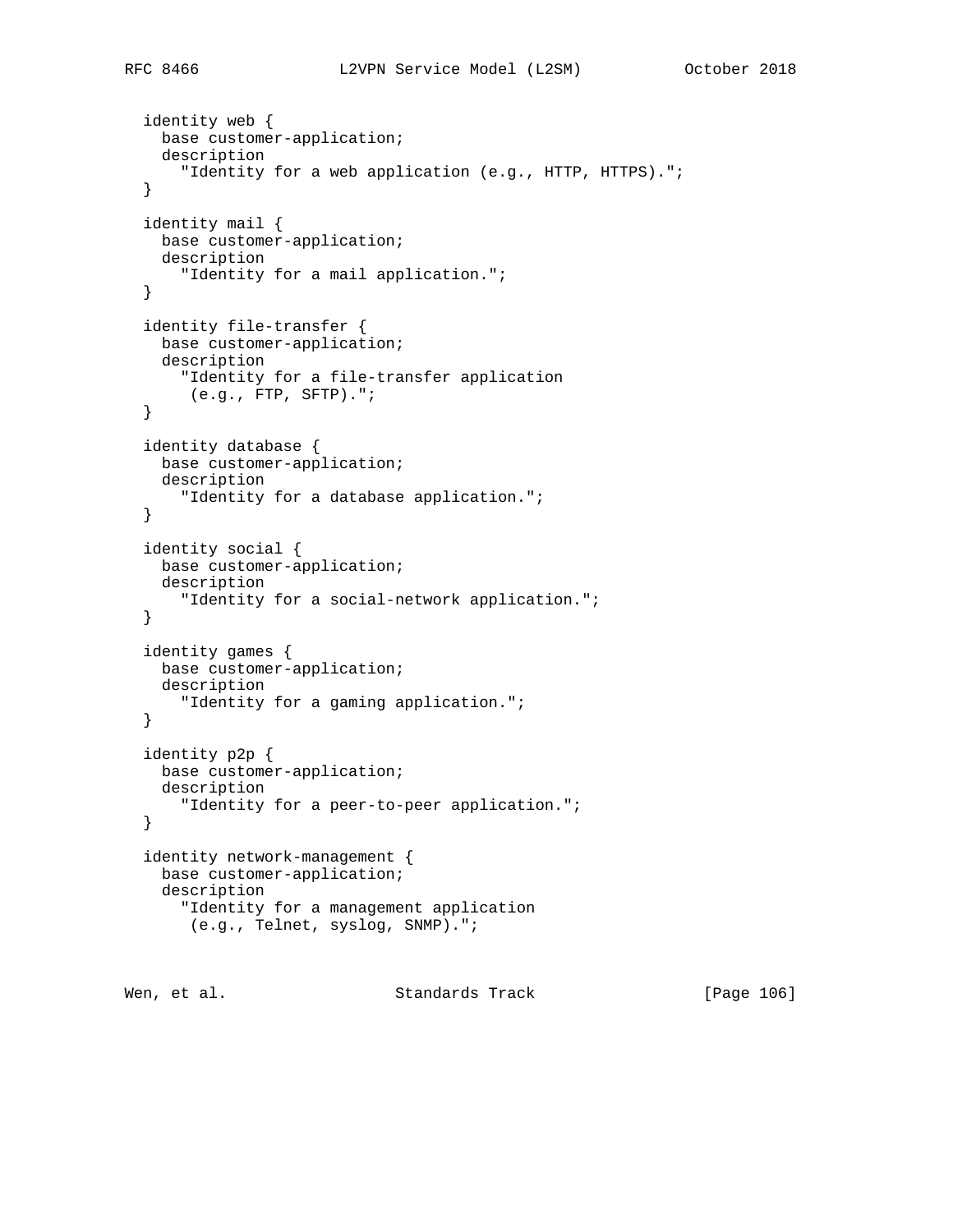```
 }
   identity voice {
    base customer-application;
    description
       "Identity for a voice application.";
   }
   identity video {
    base customer-application;
    description
       "Identity for a videoconference application.";
   }
   identity embb {
    base customer-application;
    description
       "Identity for the enhanced Mobile Broadband (eMBB)
       application. Note that the eMBB application
       requires strict threshold values for a wide variety
       of network performance parameters (e.g., data rate,
       latency, loss rate, reliability).";
   }
   identity urllc {
    base customer-application;
    description
       "Identity for the Ultra-Reliable and Low Latency
       Communications (URLLC) application. Note that the
       URLLC application requires strict threshold values for
       a wide variety of network performance parameters
        (e.g., latency, reliability).";
   }
   identity mmtc {
    base customer-application;
    description
       "Identity for the massive Machine Type
       Communications (mMTC) application. Note that the
       mMTC application requires strict threshold values for
       a wide variety of network performance parameters
       (e.g., data rate, latency, loss rate, reliability).";
   }
   grouping site-acl {
    container access-control-list {
       if-feature "acl";
      list mac {
Wen, et al. Standards Track [Page 107]
```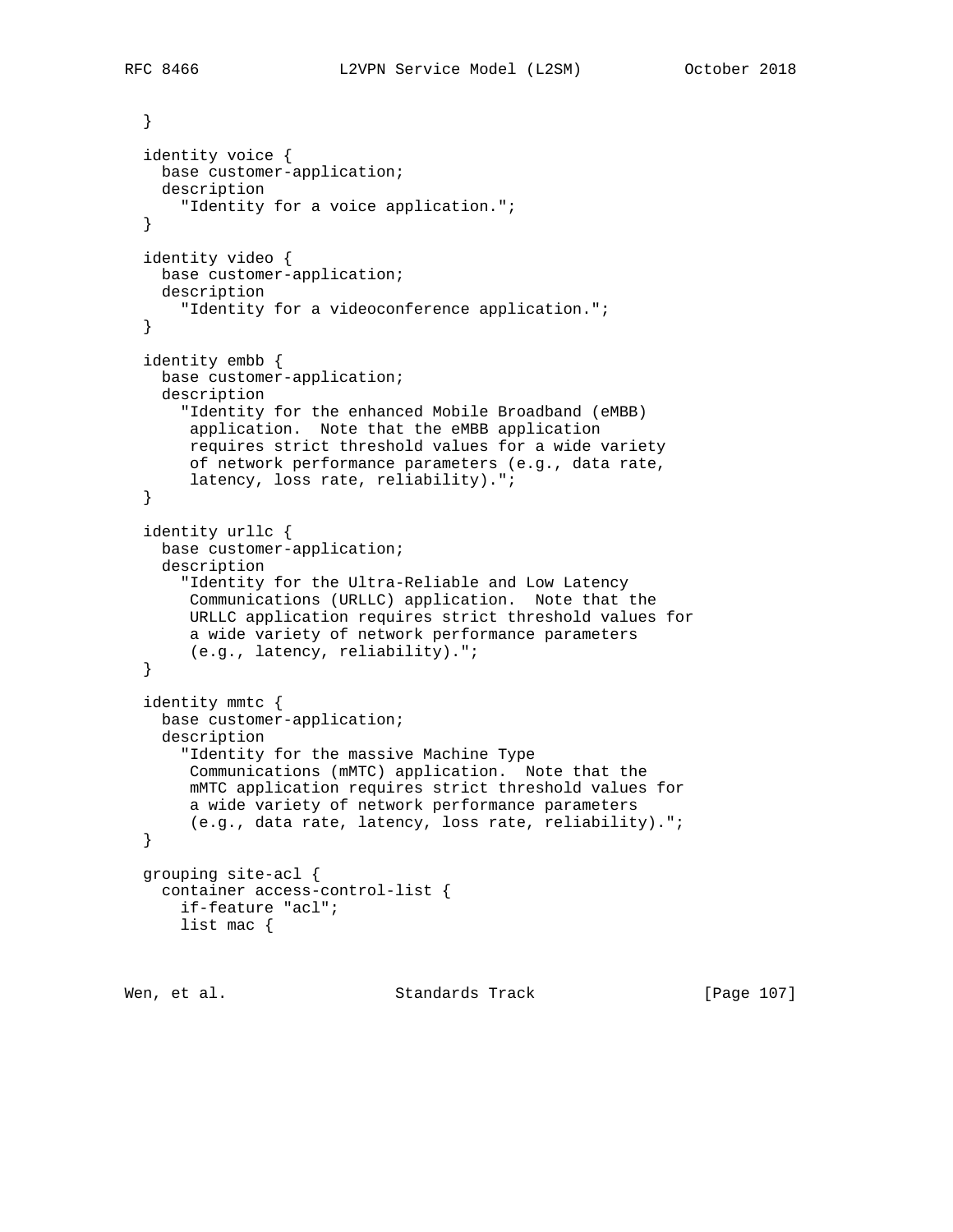```
 key "mac-address";
         leaf mac-address {
          type yang:mac-address;
          description
            "MAC addresses.";
         }
        description
          "List of MAC addresses.";
       }
      description
        "Container for the ACL.";
     }
    description
      "Grouping that defines the ACL.";
  }
  grouping site-bum {
    container broadcast-unknown-unicast-multicast {
      if-feature "bum";
      leaf multicast-site-type {
        type enumeration {
          enum receiver-only {
             description
               "The site only has receivers.";
           }
           enum source-only {
            description
               "The site only has sources.";
           }
           enum source-receiver {
           description
               "The site has both sources and receivers.";
           }
         }
        default "source-receiver";
        description
          "Type of multicast site.";
 }
       list multicast-gp-address-mapping {
        key "id";
        leaf id {
          type uint16;
           description
         "Unique identifier for the mapping.";
 }
         leaf vlan-id {
           type uint16 {
            range "0..1024";
```
Wen, et al. Standards Track [Page 108]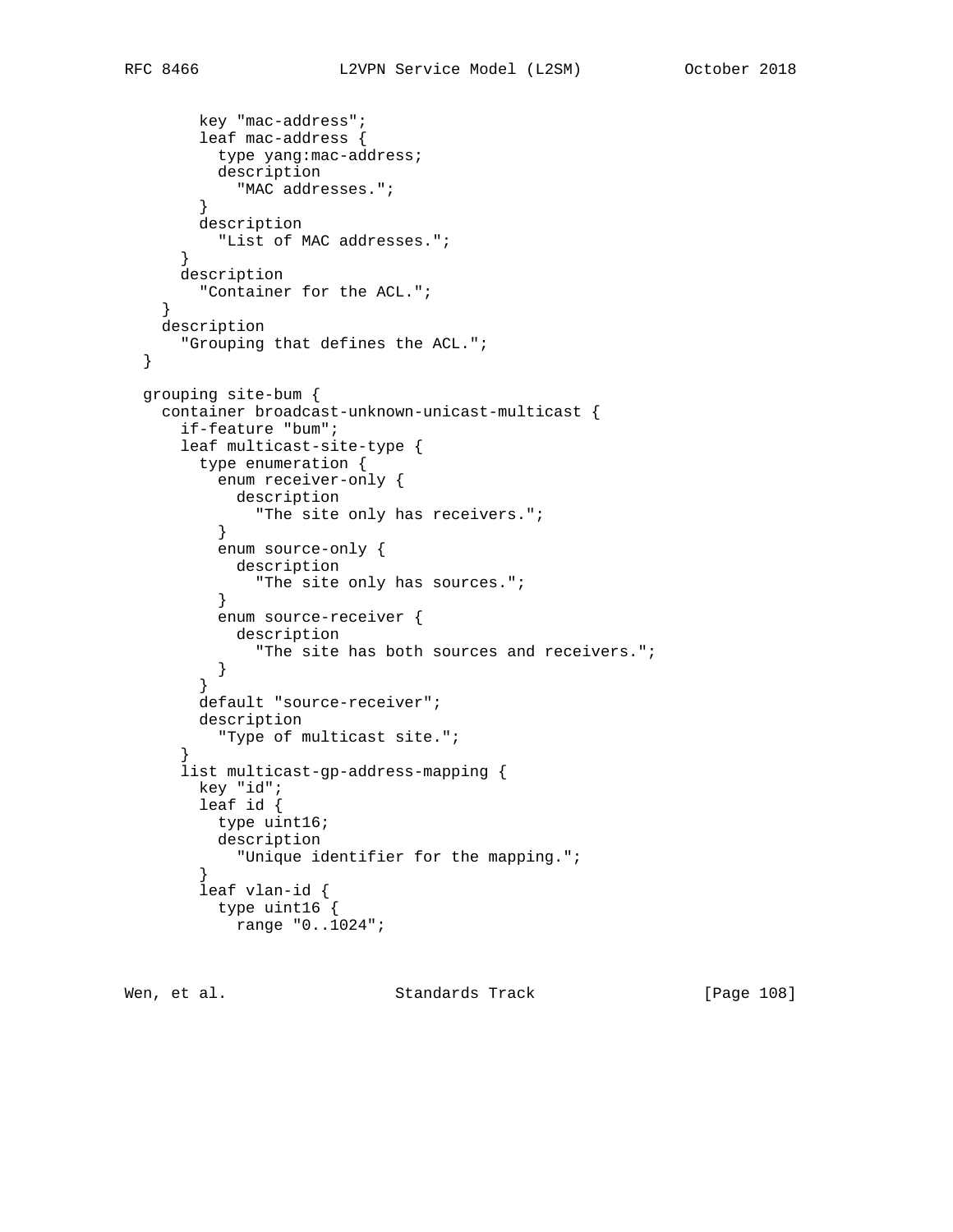```
 }
         mandatory true;
         description
            "The VLAN ID of the multicast group.
           The range of the 12-bit VLAN ID is 0 to 1024.";
}
       leaf mac-gp-address {
         type yang:mac-address;
         mandatory true;
         description
           "The MAC address of the multicast group.";
        }
       leaf port-lag-number {
         type uint32;
         description
           "The ports/LAGs belonging to the multicast group.";
        }
       description
         "List of port-to-group mappings.";
      }
     leaf bum-overall-rate {
       type uint64;
       units "bps";
       description
         "Overall rate for BUM.";
}
     list bum-rate-per-type {
       key "type";
       leaf type {
         type identityref {
          base bum-type;
}
         description
           "BUM type.";
}
       leaf rate {
         type uint64;
         units "bps";
         description
           "Rate for BUM.";
        }
       description
         "List of limit rates for the BUM type.";
      }
     description
        "Container of BUM configurations.";
   description
```
Wen, et al. Standards Track [Page 109]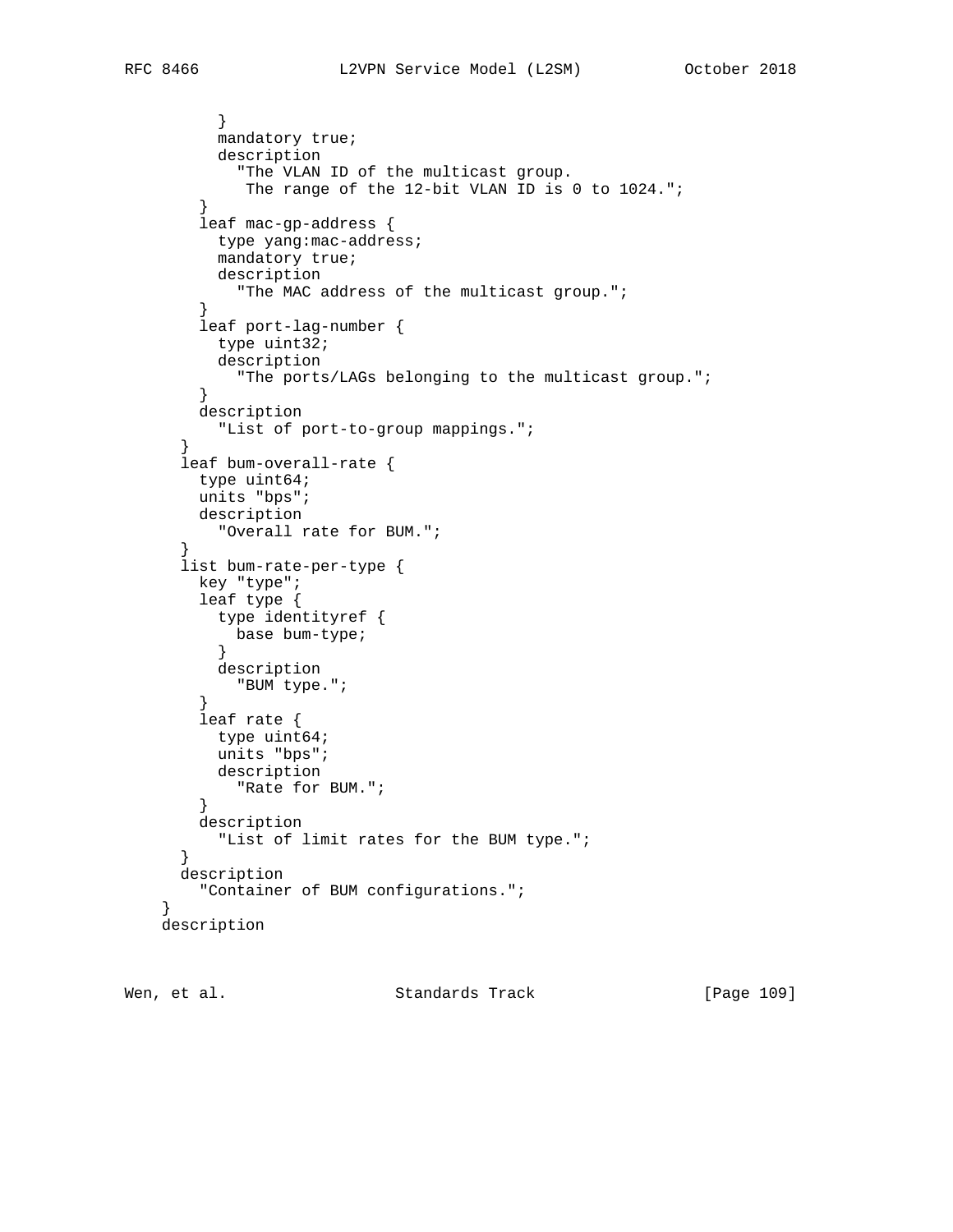```
 "Grouping for BUM.";
 }
 grouping site-mac-loop-prevention {
   container mac-loop-prevention {
      if-feature "mac-loop-prevention";
      leaf protection-type {
        type identityref {
         base loop-prevention-type;
        }
       default "trap";
       description
         "Protection type. By default, the protection
          type is 'trap'.";
      }
      leaf frequency {
       type uint32;
       default "5";
       description
          "The number of times to detect MAC duplication, where
           a 'duplicate MAC address' situation has occurred and
           the duplicate MAC address has been added to a list of
           duplicate MAC addresses. By default, the number of
           times is 5.";
}
      leaf retry-timer {
       type uint32;
       units "seconds";
       description
          "The retry timer. When the retry timer expires,
          the duplicate MAC address will be flushed from
          the MAC-VRF.";
      }
      description
        "Container of MAC loop-prevention parameters.";
    }
   description
     "Grouping for MAC loop prevention.";
 }
 grouping site-service-qos-profile {
   container qos {
     if-feature "qos";
      container qos-classification-policy {
        list rule {
         key "id";
          ordered-by user;
          leaf id {
```
Wen, et al. Standards Track [Page 110]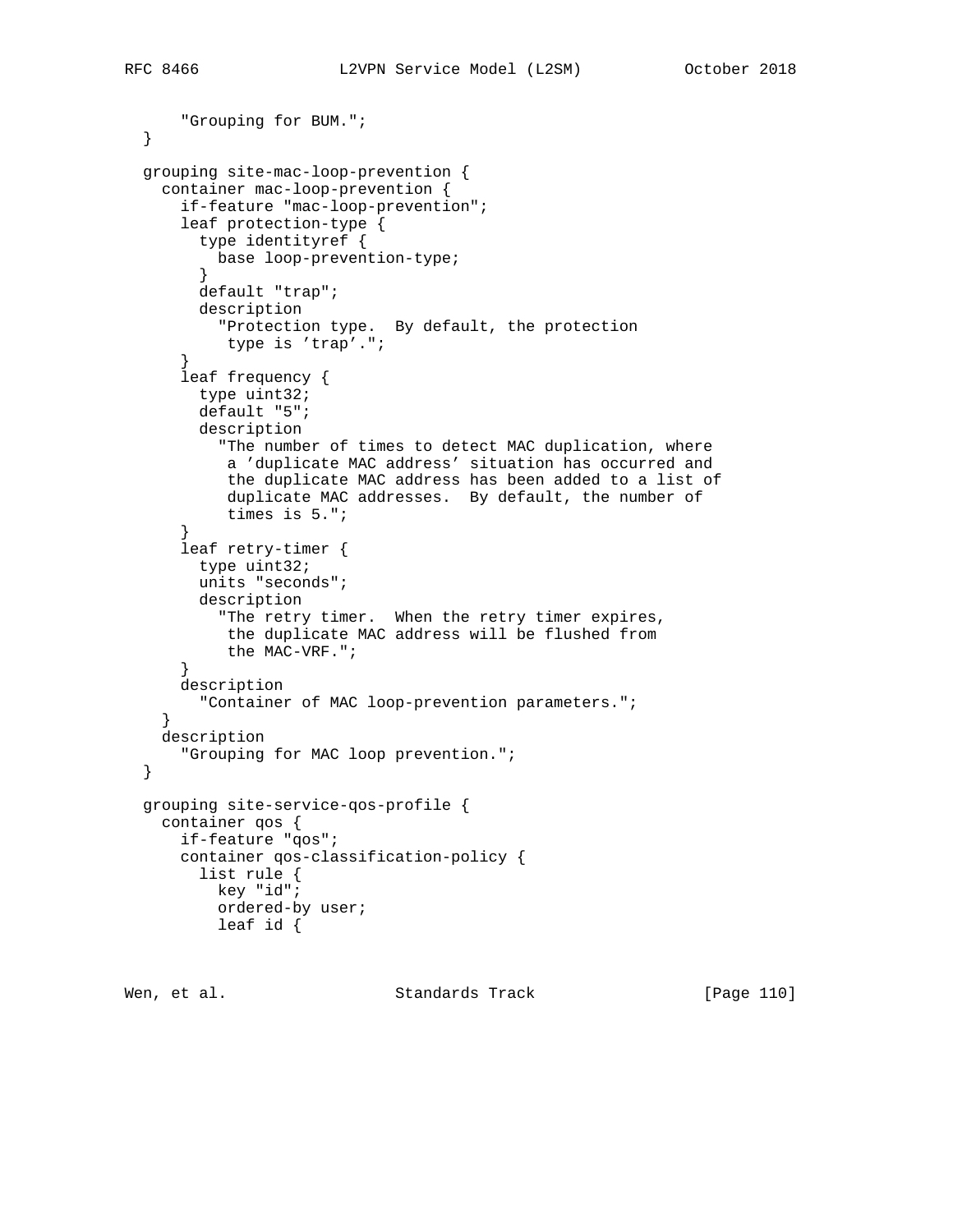```
 type string;
          description
            "A description identifying the QoS classification
       policy rule.";<br>}
}
        choice match-type {
          default "match-flow";
          case match-flow {
            container match-flow {
              leaf dscp {
               type inet:dscp;
               description
              "DSCP value.";
}
              leaf dot1q {
               type uint16;
               description
                "802.1Q matching. It is a VLAN tag added into
                 a frame.";
}
              leaf pcp {
               type uint8 {
              range "0..7";<br>}
}
               description
              "PCP value.";
}
              leaf src-mac {
               type yang:mac-address;
               description
                "Source MAC.";
}
              leaf dst-mac {
               type yang:mac-address;
               description
              "Destination MAC.";
}
              leaf color-type {
               type identityref {
                base color-type;
}
               description
                "Color types.";
}
              leaf-list target-sites {
               if-feature "target-sites";
               type svc-id;
               description
```
Wen, et al. Standards Track [Page 111]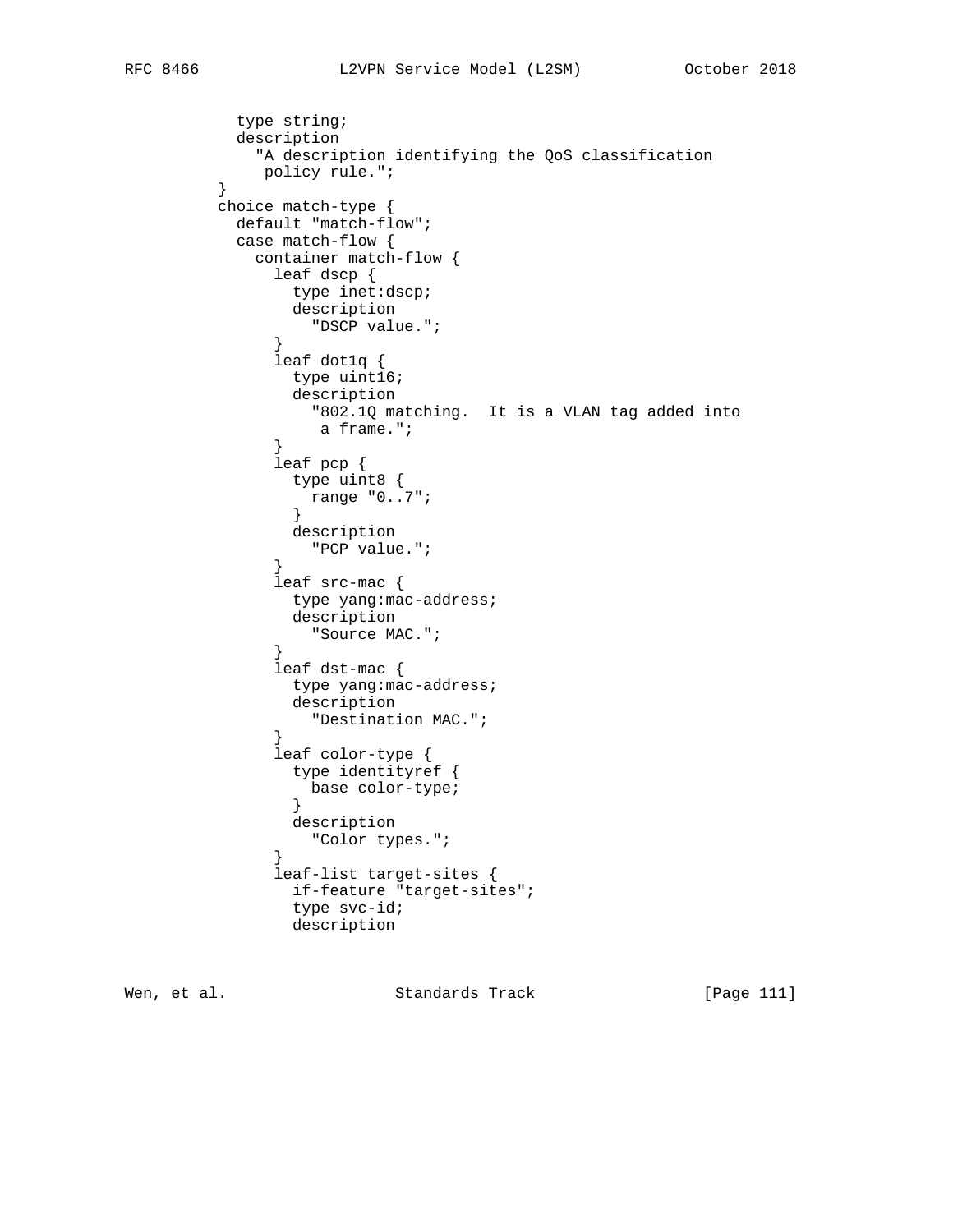```
 "Identifies a site as a traffic destination.";
}
              leaf any {
                type empty;
                description
                  "Allow all.";
}
              leaf vpn-id {
                type svc-id;
                description
             "Reference to the target VPN.";<br>}
}
              description
            "Describes flow-matching criteria.";
}
}
          case match-application {
            leaf match-application {
              type identityref {
               base customer-application;
}
              description
           "Defines the application to match.";<br>}
}
}
          description
            "Choice for classification.";
}
        leaf target-class-id {
          type string;
          description
            "Identification of the CoS.
            This identifier is internal to the
        administration.";<br>}
}
        description
          "List of marking rules.";
}
      description
        "Configuration of the traffic classification policy.";
     container qos-profile {
      choice qos-profile {
        description
          "Choice for the QoS profile.
           Can be a standard profile or a customized profile.";
        case standard {
          description
```
Wen, et al. Standards Track [Page 112]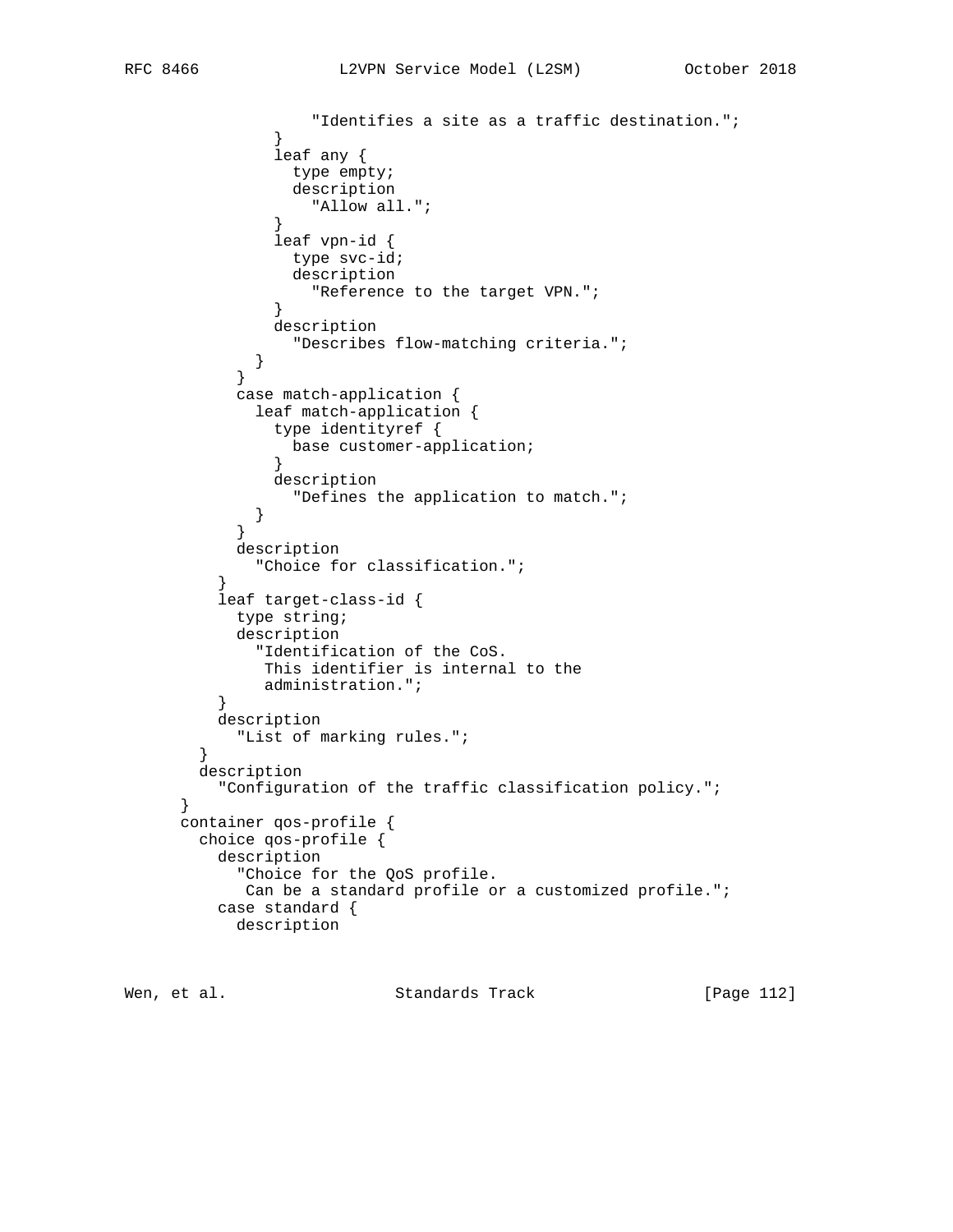```
 "Standard QoS profile.";
           leaf profile {
            type leafref {
             path "/l2vpn-svc/vpn-profiles/"
                 + "valid-provider-identifiers/"
                 + "qos-profile-identifier";
}
            description
           "QoS profile to be used.";
}
}
         case custom {
          description
            "Customized QoS profile.";
          container classes {
            if-feature "qos-custom";
            list class {
              key "class-id";
              leaf class-id {
                type string;
                description
                  "Identification of the CoS. This identifier is
                  internal to the administration.";
}
              leaf direction {
                type identityref {
                  base qos-profile-direction;
}
                default "bidirectional";
                description
                  "The direction in which the QoS profile is
                   applied. By default, the direction is
                   bidirectional.";
}
              leaf policing {
                type identityref {
                  base policing;
}
                default "one-rate-two-color";
                description
                  "The policing type can be either one-rate,
                   two-color (1R2C) or two-rate, three-color
                   (2R3C). By default, the policing type is
                   'one-rate-two-color'.";
}
              leaf byte-offset {
                type uint16;
                description
```
Wen, et al. Standards Track [Page 113]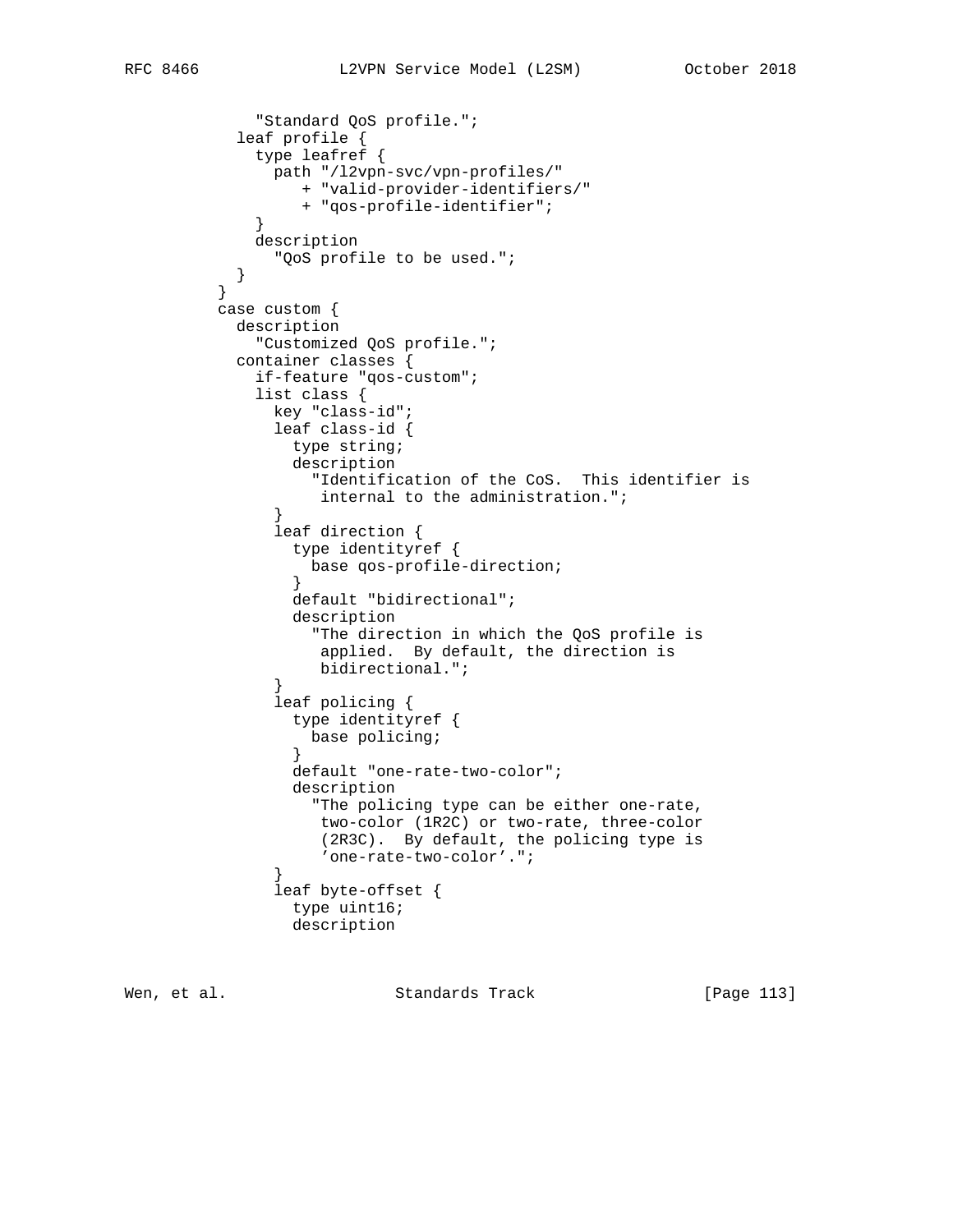```
 "Number of bytes in the service frame header
                 that are excluded from the QoS calculation
                 (e.g., extra VLAN tags).";
}
             container frame-delay {
               choice flavor {
                 case lowest {
                  leaf use-lowest-latency {
                    type empty;
                    description
                      "The traffic class should use the path
                 with the lowest delay.";<br>}
}
}
                 case boundary {
                  leaf delay-bound {
                    type uint16;
                    units "milliseconds";
                    description
                     "The traffic class should use a path
                     with a defined maximum delay.";
}
}
                 description
                  "Delay constraint on the traffic class.";
}
               description
                 "Delay constraint on the traffic class.";
}
             container frame-jitter {
               choice flavor {
                 case lowest {
                  leaf use-lowest-jitter {
                    type empty;
                    description
                      "The traffic class should use the path
                 with the lowest jitter.";<br>}
}
}
                 case boundary {
                  leaf delay-bound {
                    type uint32;
                    units "microseconds";
                    description
                      "The traffic class should use a path
                      with a defined maximum jitter.";
}
}
```
Wen, et al. Standards Track [Page 114]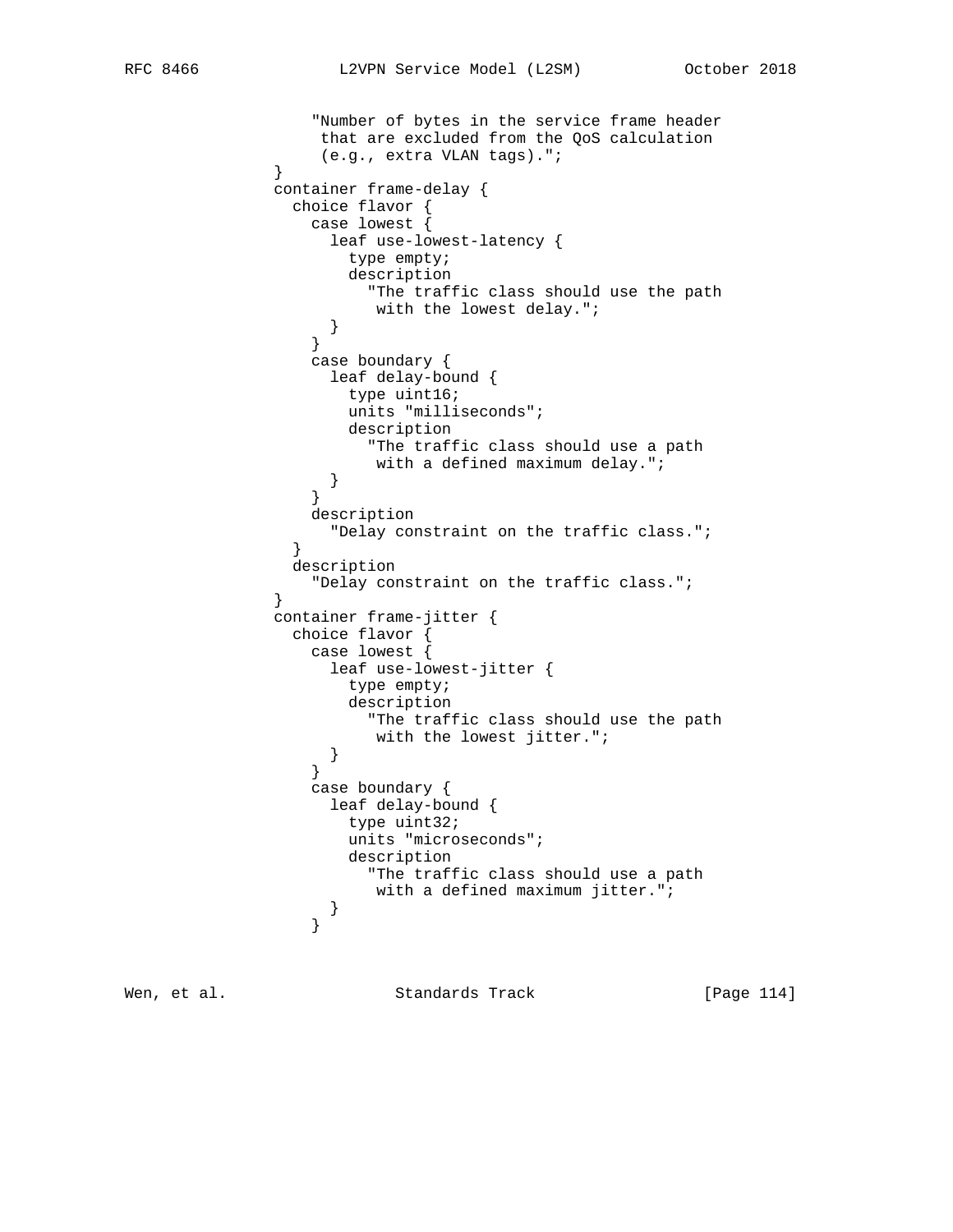```
 description
              "Jitter constraint on the traffic class.";<br>}
}
               description
                 "Jitter constraint on the traffic class.";
}
             container frame-loss {
               leaf rate {
                 type decimal64 {
                  fraction-digits 2;
                 range "0..100";
}
                 units "percent";
                 description
                  "Frame loss rate constraint on the traffic
                   class.";
}
               description
                 "Container for frame loss rate.";
}
             container bandwidth {
               leaf guaranteed-bw-percent {
                 type decimal64 {
                  fraction-digits 5;
                 range "0..100";
}
                 units "percent";
                 mandatory true;
                 description
                   "Used to define the guaranteed bandwidth
                   as a percentage of the available service
              bandwidth.";<br>}
}
               leaf end-to-end {
                 type empty;
                 description
                  "Used if the bandwidth reservation
              must be done on the MPLS network too.";<br>}
}
               description
                 "Bandwidth constraint on the traffic class.";
}
             description
              "List of CoS entries.";
}
           description
          "Container for list of CoS entries.";
}
```
Wen, et al. Standards Track [Page 115]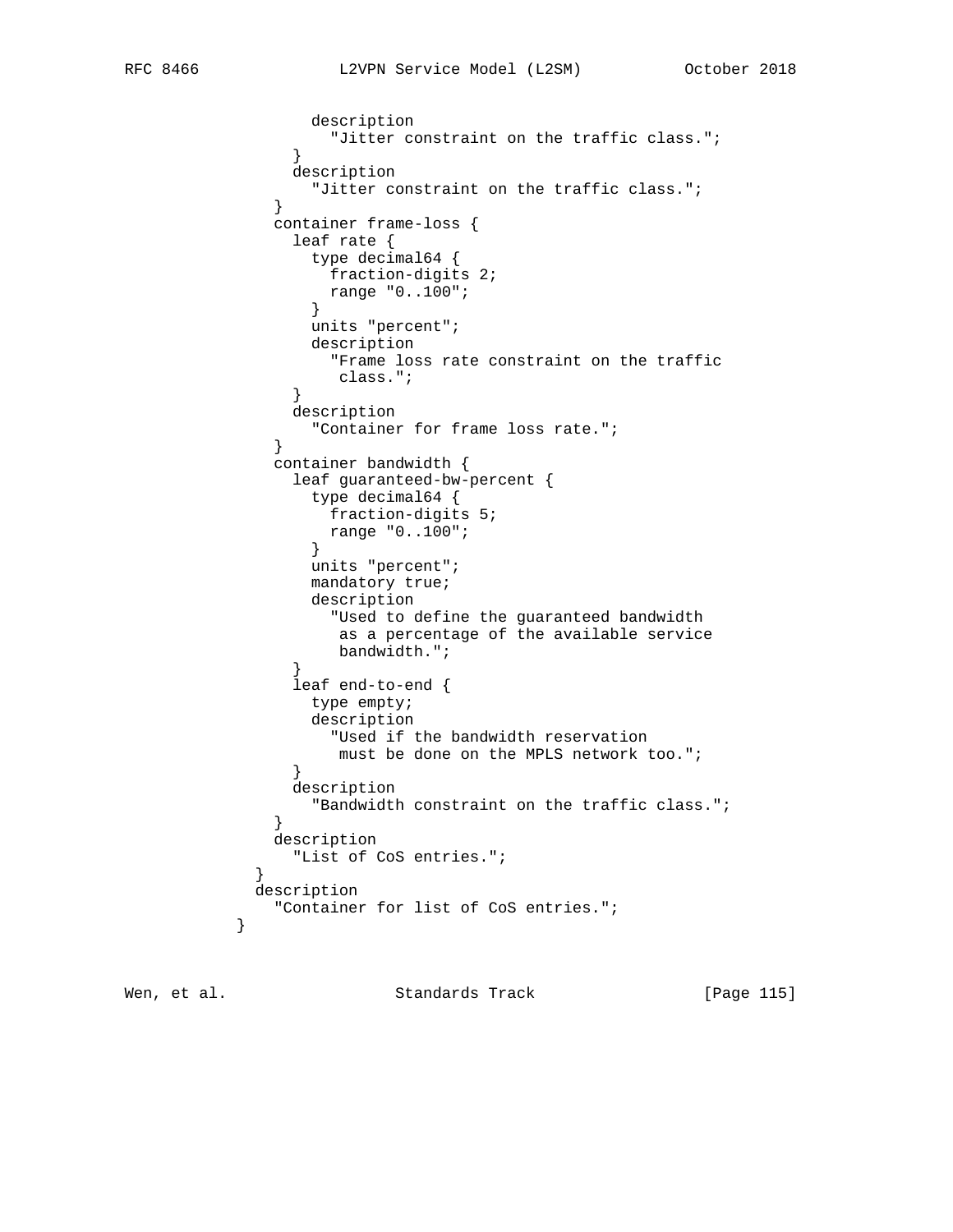```
\begin{matrix} \end{matrix} }
        description
        "Qos profile configuration.";
      }
      description
       "QoS configuration.";
    }
   description
      "Grouping that defines QoS parameters for a site.";
 }
 grouping site-service-mpls {
   container carrierscarrier {
      if-feature "carrierscarrier";
      leaf signaling-type {
       type identityref {
         base carrierscarrier-type;
        }
        default "bgp";
        description
         "CsC. By default, the signaling type is 'bgp'.";
      }
     description
        "Container for CsC.";
}
   description
      "Grouping for CsC.";
 }
 container l2vpn-svc {
   container vpn-profiles {
      container valid-provider-identifiers {
        leaf-list cloud-identifier {
          if-feature "cloud-access";
          type string;
          description
            "Identification of the public cloud service or
             Internet service. Local to each administration.";
}
        leaf-list qos-profile-identifier {
          type string;
          description
            "Identification of the QoS profile to be used.
           Local to each administration.";
}
        leaf-list bfd-profile-identifier {
          type string;
```
Wen, et al. Standards Track [Page 116]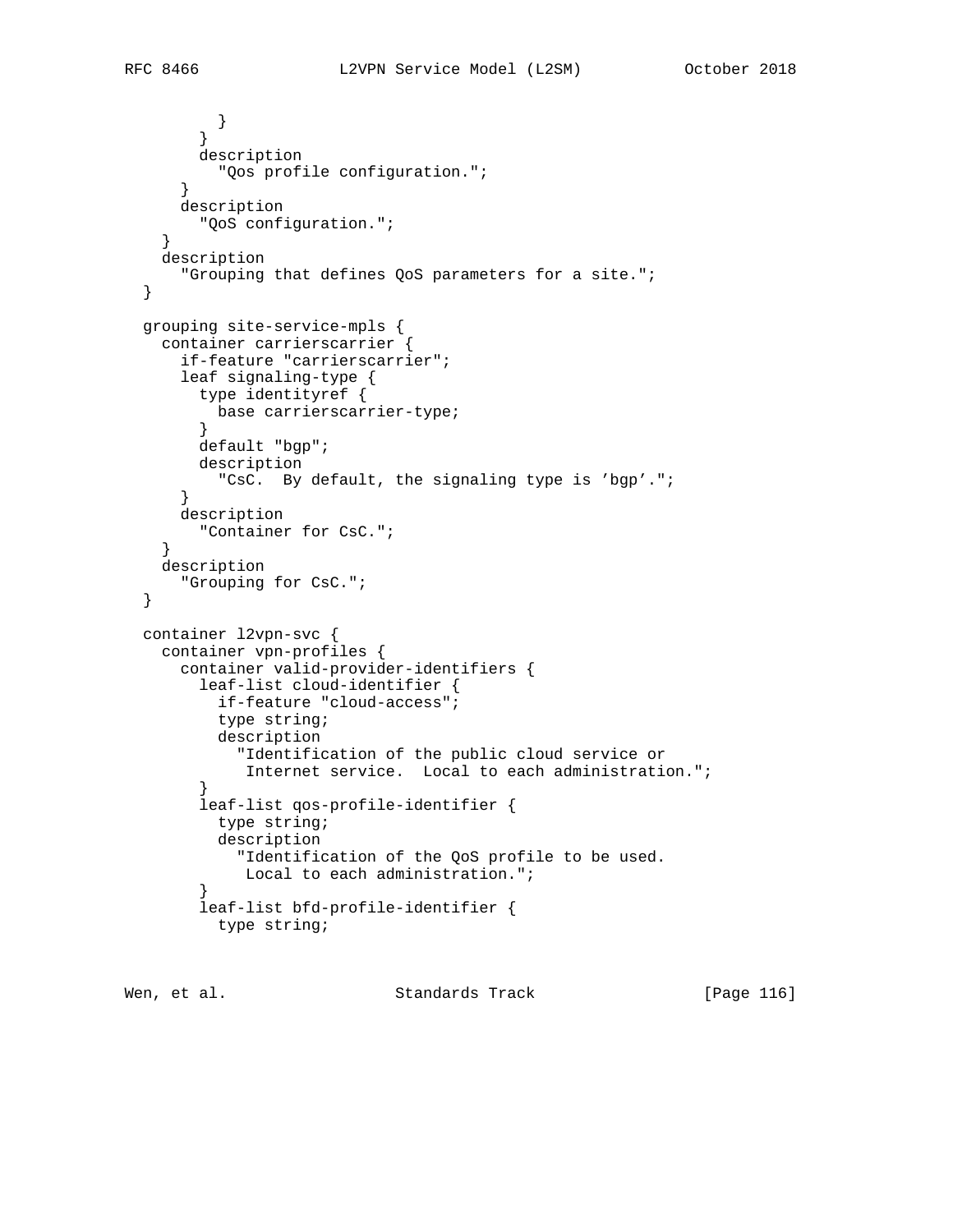```
 description
           "Identification of the SP BFD profile to be used.
           Local to each administration.";
}
       leaf-list remote-carrier-identifier {
         type string;
         description
           "Identification of the remote carrier name to be used.
            It can be an L2VPN partner, data-center SP, or
            private CSP. Local to each administration.";
       }
       nacm:default-deny-write;
       description
         "Container for valid provider identifiers.";
     }
     description
       "Container for VPN profiles.";
   }
   container vpn-services {
     list vpn-service {
       key "vpn-id";
       leaf vpn-id {
         type svc-id;
         description
           "Defines a service identifier.";
}
       leaf vpn-svc-type {
         type identityref {
          base service-type;
}
         default "vpws";
         description
           "Service type. By default, the service type is 'vpws'.";
}
       leaf customer-name {
         type string;
         description
        "Customer name.";
}
       leaf svc-topo {
         type identityref {
          base vpn-topology;
         }
         default "any-to-any";
         description
           "Defines the service topology, e.g.,
            'any-to-any', 'hub-spoke'.";
        }
```
Wen, et al. Standards Track [Page 117]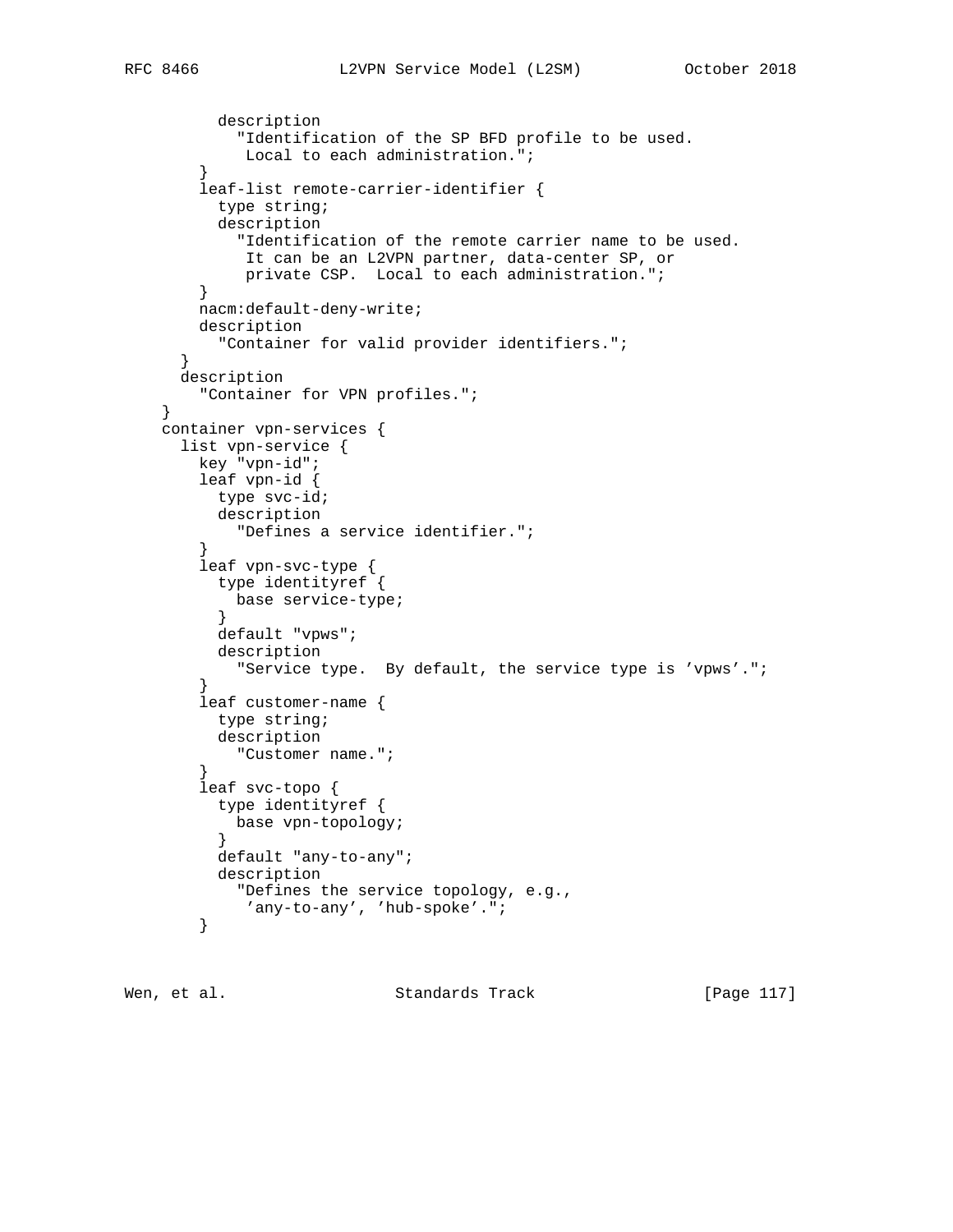```
 container cloud-accesses {
        if-feature "cloud-access";
        list cloud-access {
          key "cloud-identifier";
          leaf cloud-identifier {
            type leafref {
              path "/l2vpn-svc/vpn-profiles/"
                + "valid-provider-identifiers"
                + "/cloud-identifier";
}
            description
              "Identification of the cloud service.
              Local to each administration.";
}
          choice list-flavor {
            case permit-any {
             leaf permit-any {
               type empty;
               description
             "Allow all sites.";<br>}
}
}
            case deny-any-except {
              leaf-list permit-site {
               type leafref {
               path "/l2vpn-svc/sites/site/site-id";<br>}
}
               description
                 "Site ID to be authorized.";
}
}
            case permit-any-except {
             leaf-list deny-site {
                type leafref {
               path "/l2vpn-svc/sites/site/site-id";<br>}
}
               description
```
"Site ID to be denied.";<br>}

"Cloud access configuration.";

 "Choice for cloud access policy. By default, all sites in the L2VPN MUST be authorized to access the cloud.";<br>}

description

description

}

}

 } }

Wen, et al. Standards Track [Page 118]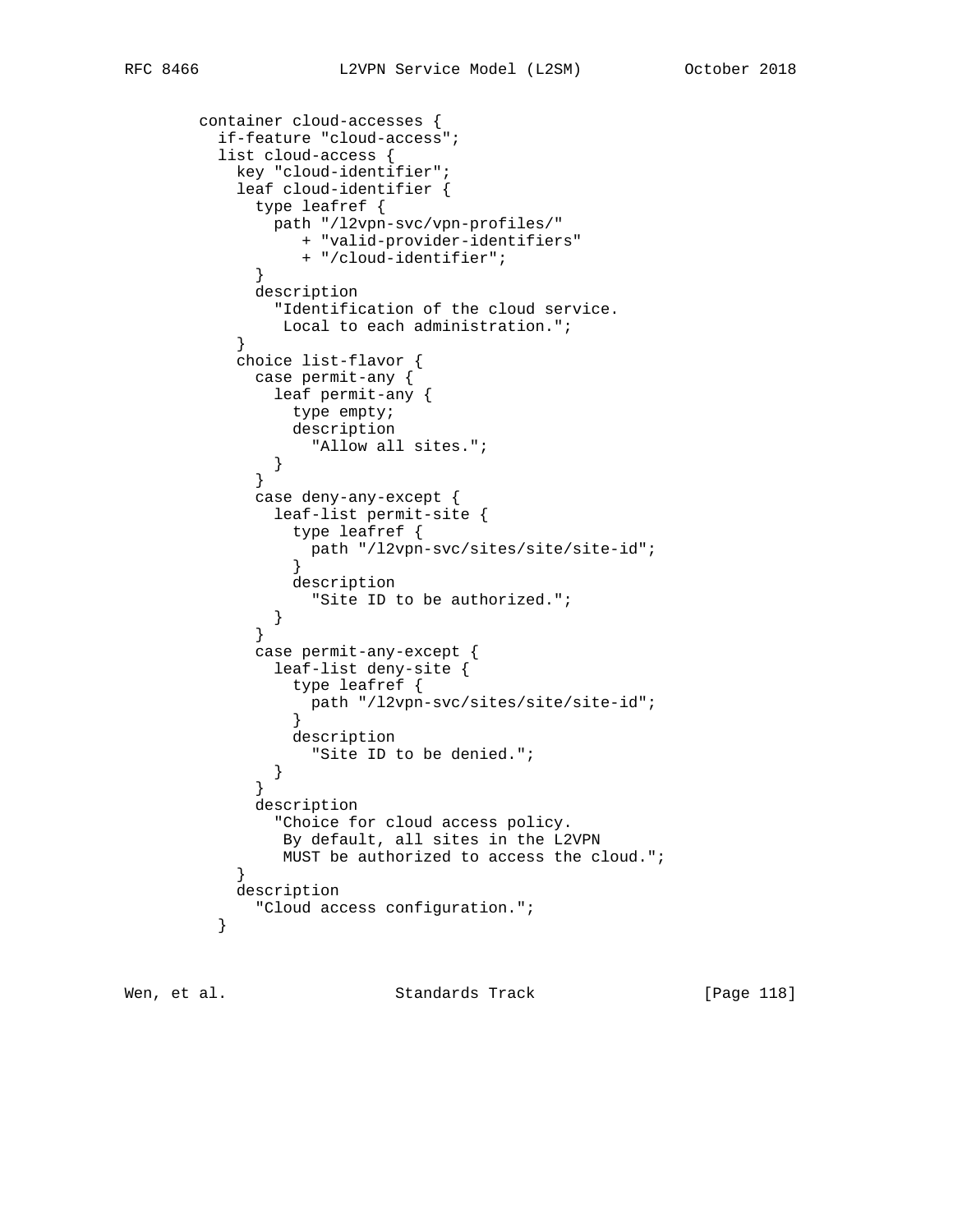```
 description
           "Container for cloud access configurations.";
       }
       container frame-delivery {
         if-feature "bum";
         container customer-tree-flavors {
           leaf-list tree-flavor {
             type identityref {
              base multicast-tree-type;
}
            description
           "Type of tree to be used.";
}
           description
            "Types of trees used by the customer.";
}
         container bum-deliveries {
           list bum-delivery {
            key "frame-type";
             leaf frame-type {
              type identityref {
                base tf-type;
}
              description
                "Type of frame delivery. It supports unicast
                 frame delivery, multicast frame delivery,
                 and broadcast frame delivery.";
}
             leaf delivery-mode {
              type identityref {
                base frame-delivery-mode;
}
              default "unconditional";
              description
                "Defines the frame delivery mode
                 ('unconditional' (default), 'conditional',
                 or 'discard'). By default, service frames are
                 unconditionally delivered to the destination site.";
}
            description
              "List of frame delivery types and modes.";
}
           description
            "Defines the frame delivery types and modes.";
}
         leaf multicast-gp-port-mapping {
           type identityref {
            base multicast-gp-address-mapping;
```
Wen, et al. Standards Track [Page 119]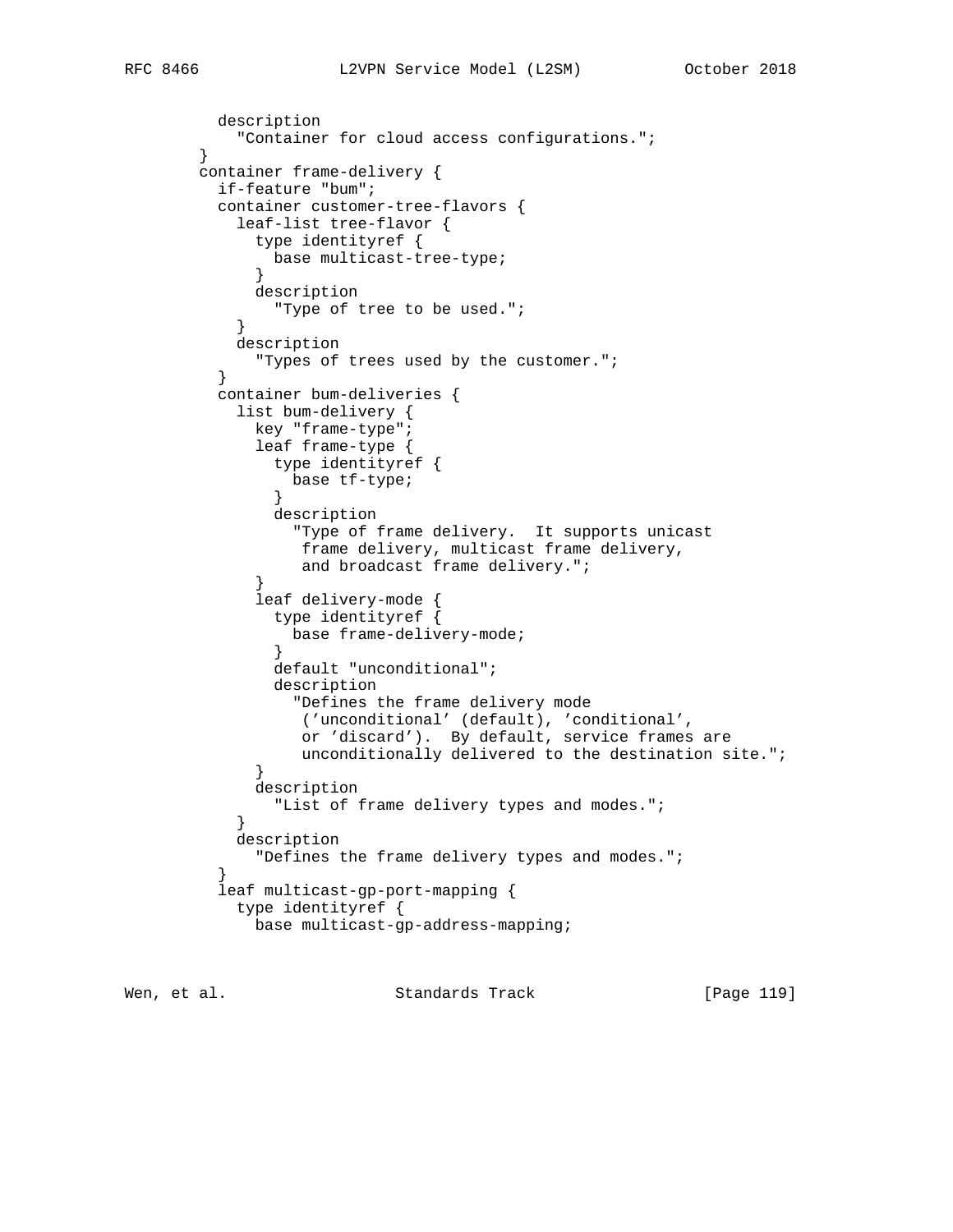```
 }
           mandatory true;
           description
             "Describes the way in which each interface is
              associated with the multicast group.";
}
         description
           "Multicast global parameters for the VPN service.";
       }
       container extranet-vpns {
         if-feature "extranet-vpn";
         list extranet-vpn {
           key "vpn-id";
           leaf vpn-id {
             type svc-id;
             description
               "Identifies the target VPN that the local VPN wants to
                access.";
}
           leaf local-sites-role {
             type identityref {
              base site-role;
}
             default "any-to-any-role";
             description
               "Describes the role of the local sites in the target
                VPN topology. In the any-to-any VPN service topology,
                the local sites must have the same role, which will be
                'any-to-any-role'. In the Hub-and-Spoke VPN service
                topology or the Hub-and-Spoke-Disjoint VPN service
                topology, the local sites must have a Hub role or a
                Spoke role.";
}
           description
             "List of extranet VPNs to which the local VPN
        is attached.";<br>}
}
         description
           "Container for extranet VPN configurations.";
}
       leaf ce-vlan-preservation {
         type boolean;
         mandatory true;
         description
           "Preserves the CE-VLAN ID from ingress to egress, i.e.,
            the CE-VLAN tag of the egress frame is identical to
            that of the ingress frame that yielded this
            egress service frame. If all-to-one bundling within
```
Wen, et al. Standards Track [Page 120]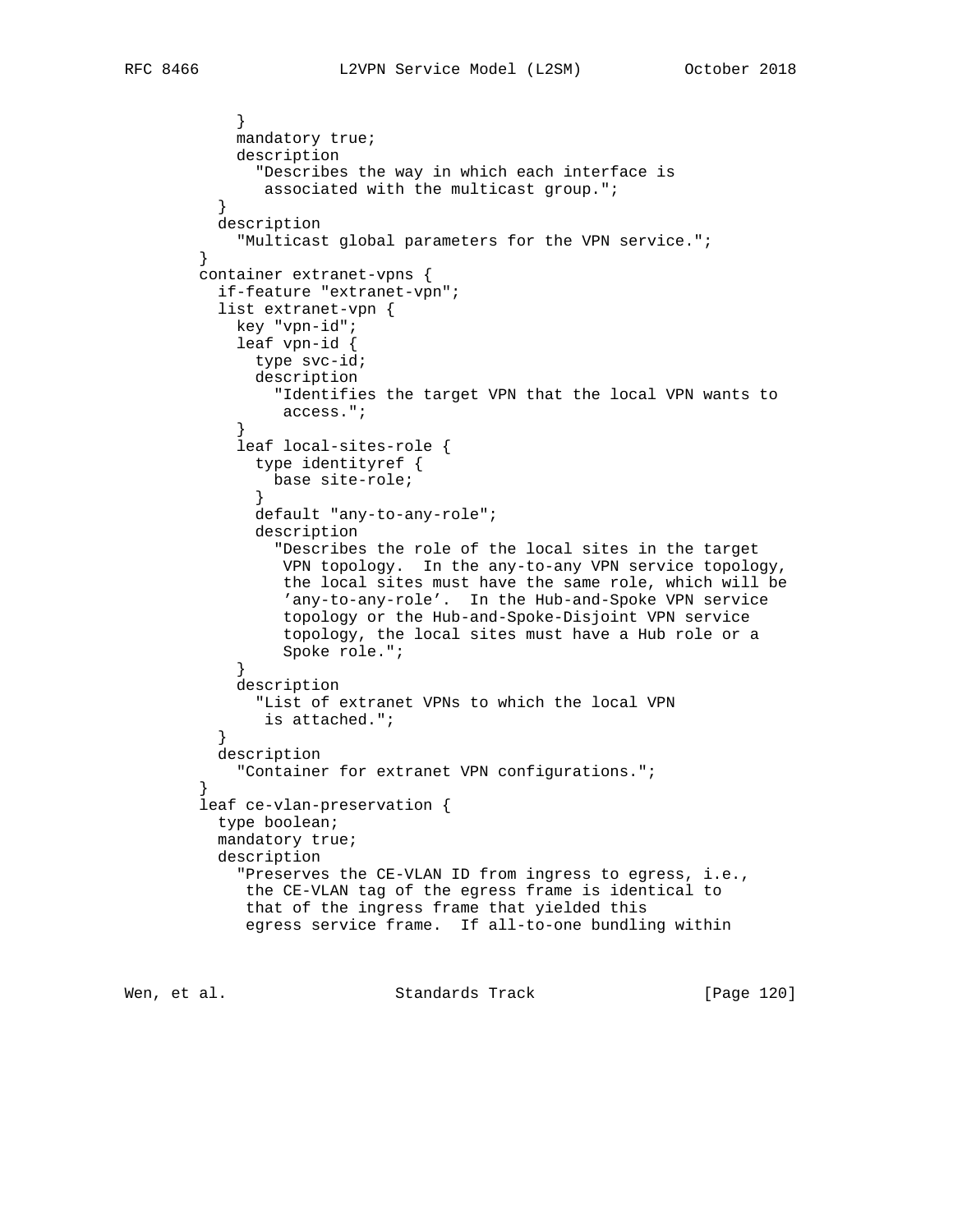```
 a site is enabled, then preservation applies to all
            ingress service frames. If all-to-one bundling is
            disabled, then preservation applies to tagged
            ingress service frames having CE-VLAN IDs 1 through 4094.";
}
       leaf ce-vlan-cos-preservation {
         type boolean;
         mandatory true;
         description
            "CE VLAN CoS preservation. The PCP bits in the CE-VLAN tag
            of the egress frame are identical to those of the
            ingress frame that yielded this egress service frame.";
}
       leaf carrierscarrier {
         if-feature "carrierscarrier";
         type boolean;
         default "false";
         description
           "The VPN is using CsC, and so MPLS is required.";
}
       description
         "List of VPN services.";
}
     description
        "Container for VPN services.";
   container sites {
     list site {
       key "site-id";
       leaf site-id {
         type string;
         description
           "Identifier of the site.";
}
       leaf site-vpn-flavor {
         type identityref {
           base site-vpn-flavor;
}
         default "site-vpn-flavor-single";
         description
            "Defines the way that the VPN multiplexing is
            done, e.g., whether the site belongs to
            a single VPN site or a multi-VPN site. By
            default, the site belongs to a single VPN.";
        }
       container devices {
         when "derived-from-or-self(../management/type, "
            + "'l2vpn-svc:provider-managed') or "
```
Wen, et al. Standards Track [Page 121]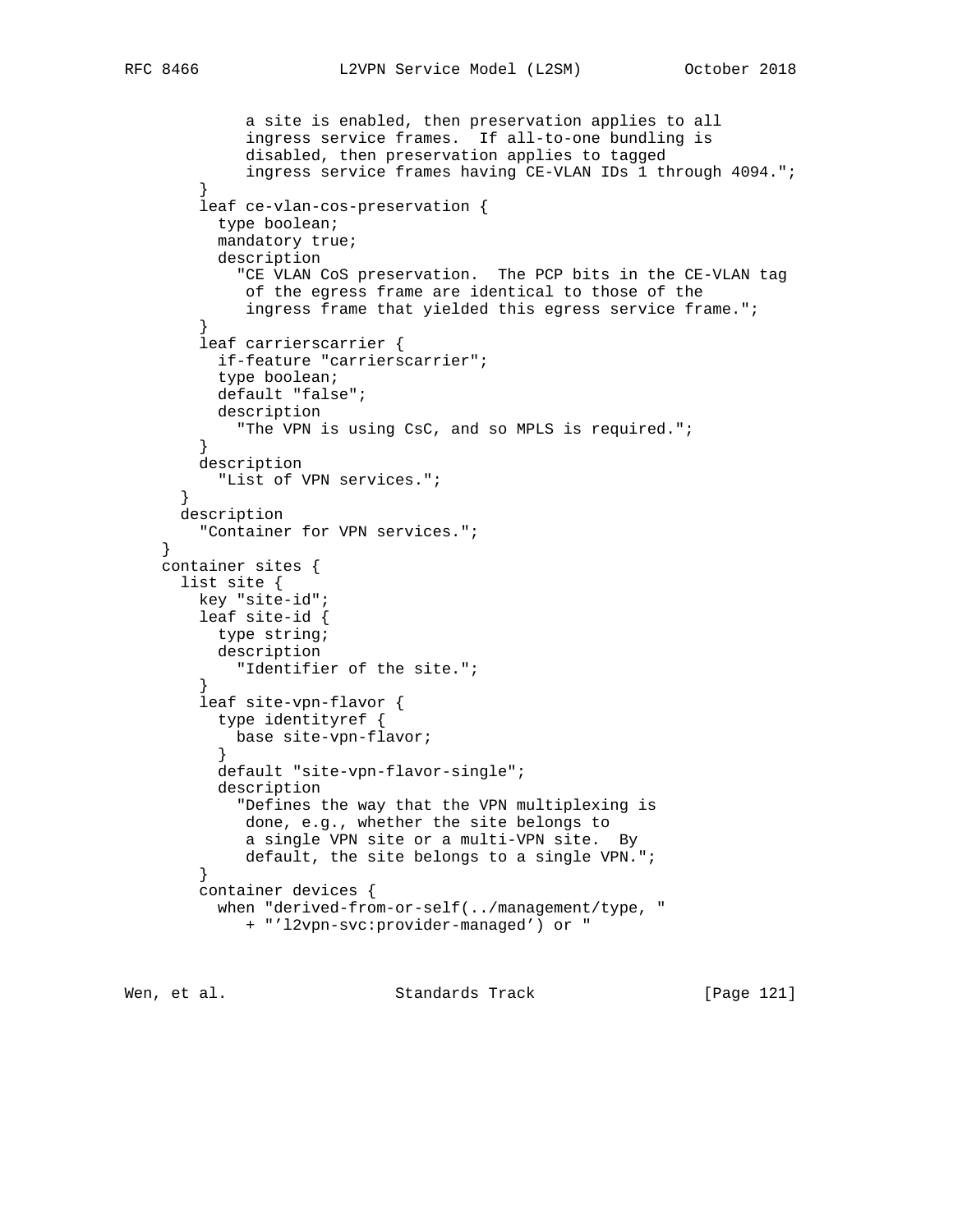```
 + "derived-from-or-self(../management/type, "
            + "'l2vpn-svc:co-managed')" {
           description
             "Applicable only for a provider-managed or
             co-managed device.";
}
         list device {
          key "device-id";
           leaf device-id {
            type string;
            description
              "Identifier for the device.";
}
           leaf location {
            type leafref {
              path "../../../locations/location/location-id";
}
            mandatory true;
            description
              "Location of the device.";
}
           container management {
           when "derived-from-or-self(../../../management/type, "
               + "'l2vpn-svc:co-managed')" {
              description
                "Applicable only for a co-managed device.";
}
            leaf transport {
              type identityref {
                base address-family;
}
              description
                "Transport protocol or address family
                used for management.";
}
            leaf address {
              when '(../ transport)' {
                description
                  "If the address family is specified, then the
                   address should also be specified. If the
                   transport is not specified, then the address
             should not be specified.";<br>}
}
              type inet:ip-address;
              description
                "Management address.";
}
            description
```
Wen, et al. Standards Track [Page 122]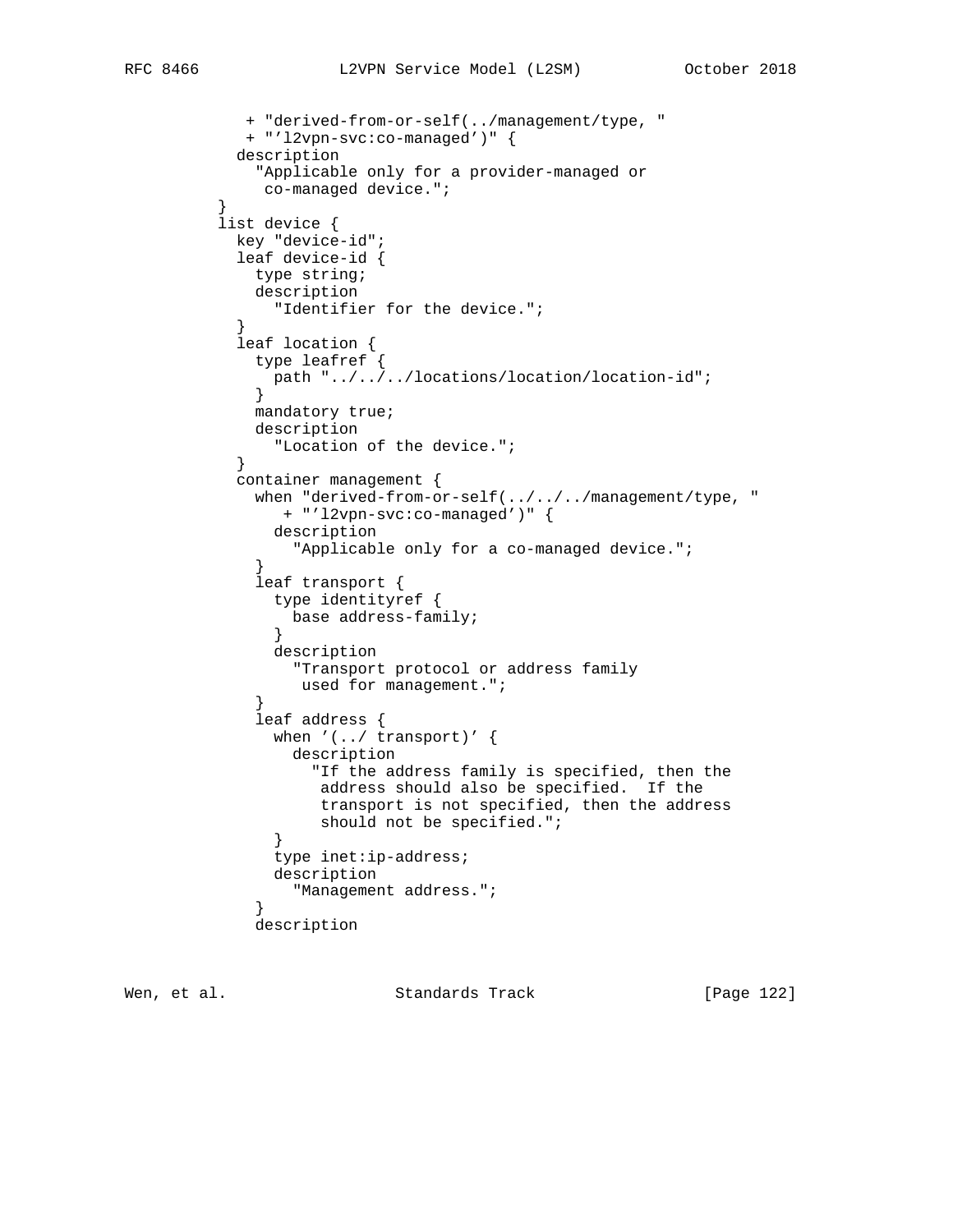```
 "Management configuration. Applicable only for a
          co-managed device.";<br>}
}
           description
             "List of devices requested by the customer.";
}
         description
           "Device configurations.";
       }
       container management {
         leaf type {
           type identityref {
           base management;
}
           mandatory true;
           description
            "Management type of the connection.";
}
         description
           "Management configuration.";
       }
       container locations {
         list location {
           key "location-id";
           leaf location-id {
            type string;
             description
               "Location ID.";
}
           leaf address {
            type string;
             description
               "Address (number and street) of the site.";
}
           leaf postal-code {
             type string;
             description
               "Postal code of the site. The format of 'postal-code'
                is similar to the 'PC' (postal code) label format
               defined in RFC 4119.";
}
           leaf state {
             type string;
             description
               "State (region) of the site. This leaf can also be used
               to describe a region of a country that does not have
          states.";<br>}
}
```
Wen, et al. Standards Track [Page 123]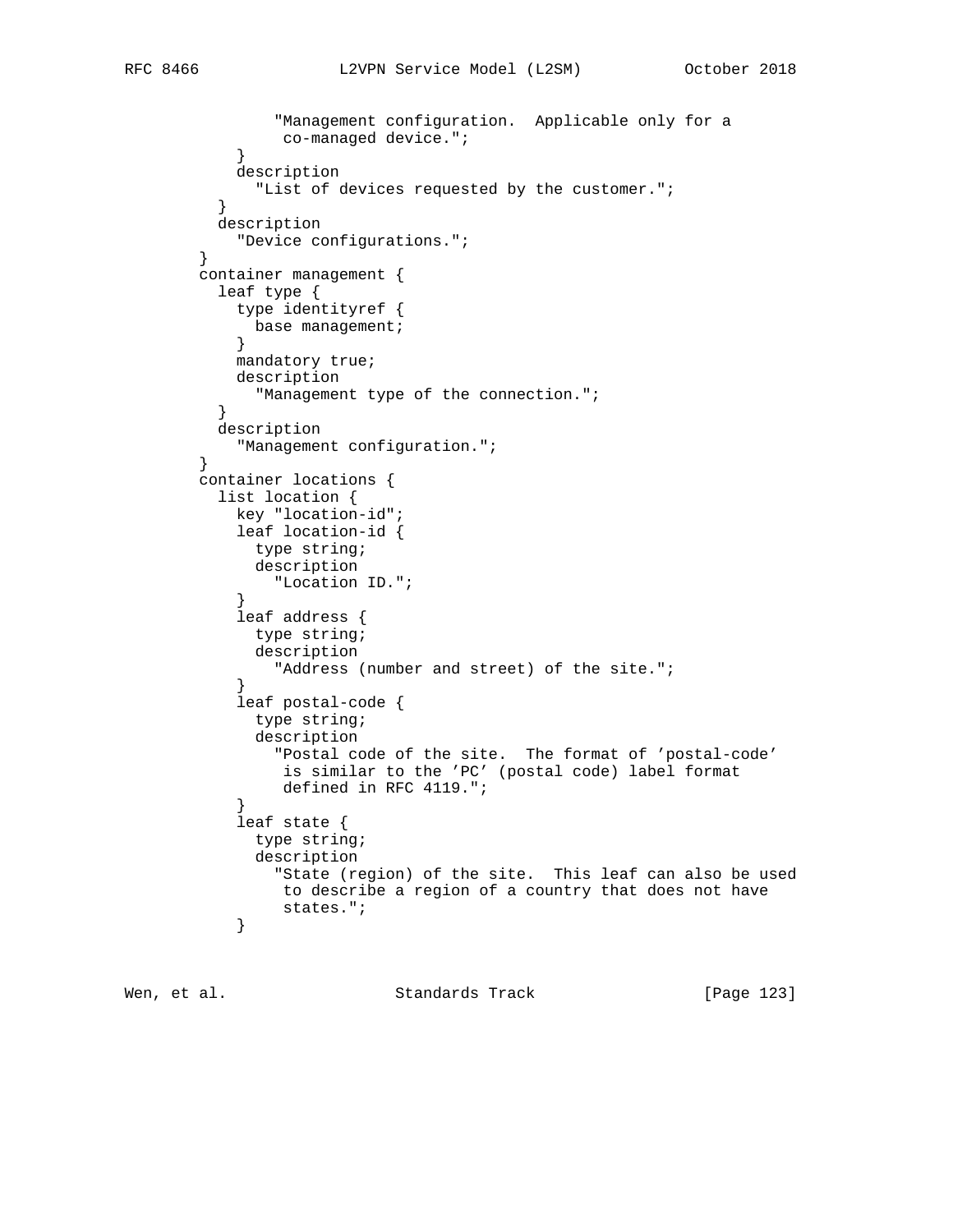```
 leaf city {
            type string;
             description
               "City of the site.";
}
           leaf country-code {
            type string;
             description
              "Country of the site. The format of 'country-code' is
          similar to the 'country' label defined in RFC 4119.";<br>}
}
           description
            "List of locations.";
}
         description
           "Location of the site.";
       }
       container site-diversity {
         if-feature "site-diversity";
         container groups {
           list group {
            key "group-id";
             leaf group-id {
              type string;
              description
                "The group-id to which the site belongs.";
}
             description
               "List of group-ids.";
}
           description
            "Groups to which the site belongs.
             All site network accesses will inherit those group
        values.";
}
         description
           "The type of diversity constraint.";
}
       container vpn-policies {
         list vpn-policy {
          key "vpn-policy-id";
           leaf vpn-policy-id {
            type string;
             description
              "Unique identifier for the VPN policy.";
}
           list entries {
            key "id";
```
Wen, et al. Standards Track [Page 124]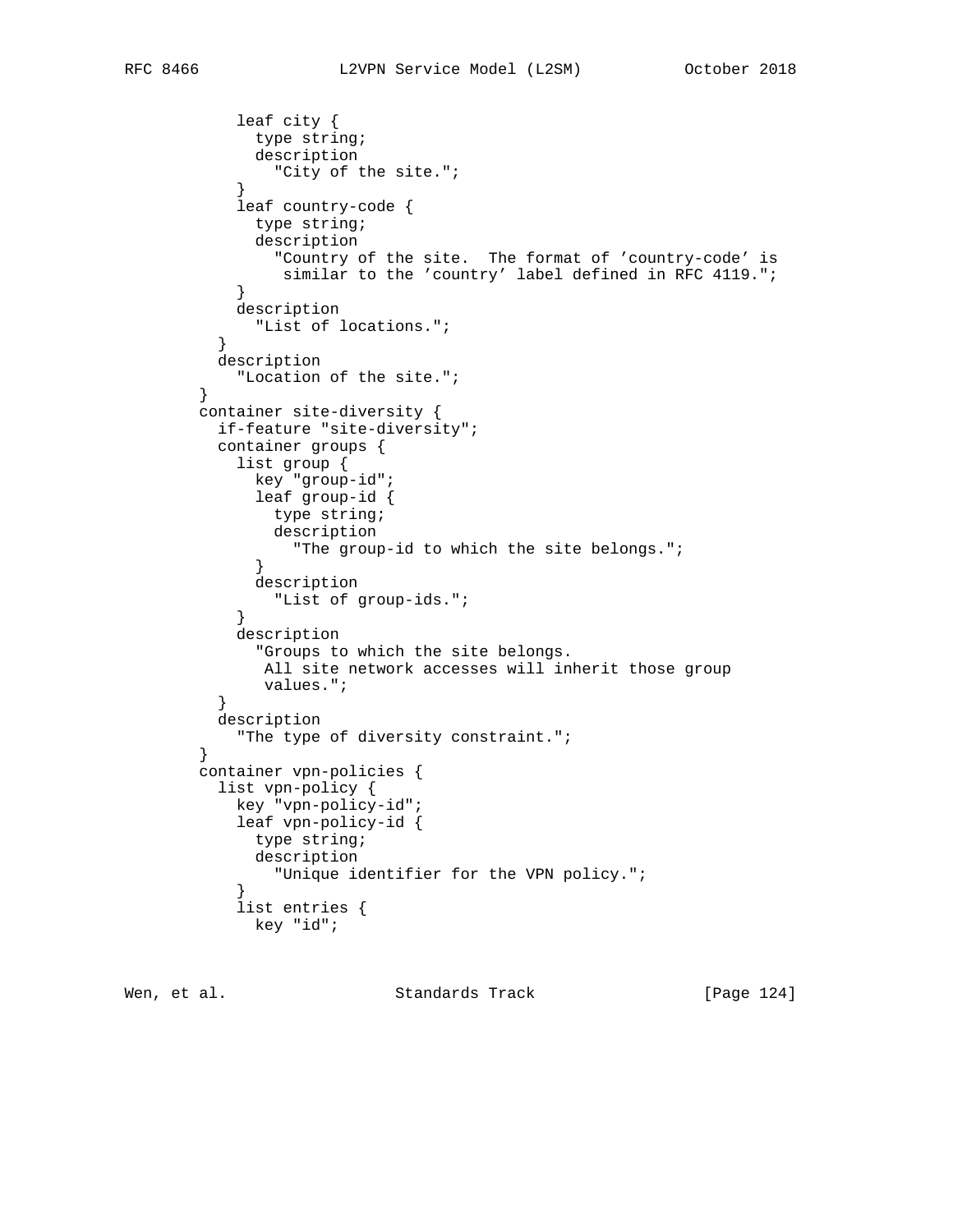```
 leaf id {
              type string;
              description
                "Unique identifier for the policy entry.";
}
            container filters {
              list filter {
                key "type";
                ordered-by user;
                leaf type {
                  type identityref {
                   base vpn-policy-filter-type;
}
                  description
                    "Type of VPN policy filter.";
}
                leaf-list lan-tag {
                  when "derived-from-or-self(../type, "
                     + "'l2vpn-svc:lan')" {
                    description
                      "Only applies when the VPN policy filter is a
                      LAN tag filter.";
}
                  if-feature "lan-tag";
                  type uint32;
                  description
                    "List of Ethernet LAN tags to be matched. An
                     Ethernet LAN tag identifies a particular
                    broadcast domain in a VPN.";
}
                description
                  "List of filters used on the site. This list can
                  be augmented.";
}
              description
                "If a more granular VPN attachment is necessary,
                 filtering can be used. If used, it permits the
                 splitting of site LANs among multiple VPNs. The
                 site LAN can be split based on either the LAN tag or
                 the LAN prefix. If no filter is used, all the LANs
                will be part of the same VPNs with the same role.";
}
            list vpn {
              key "vpn-id";
              leaf vpn-id {
                type leafref {
                path "/l2vpn-svc/vpn-services/vpn-service/vpn-id";
}
```
Wen, et al. Standards Track [Page 125]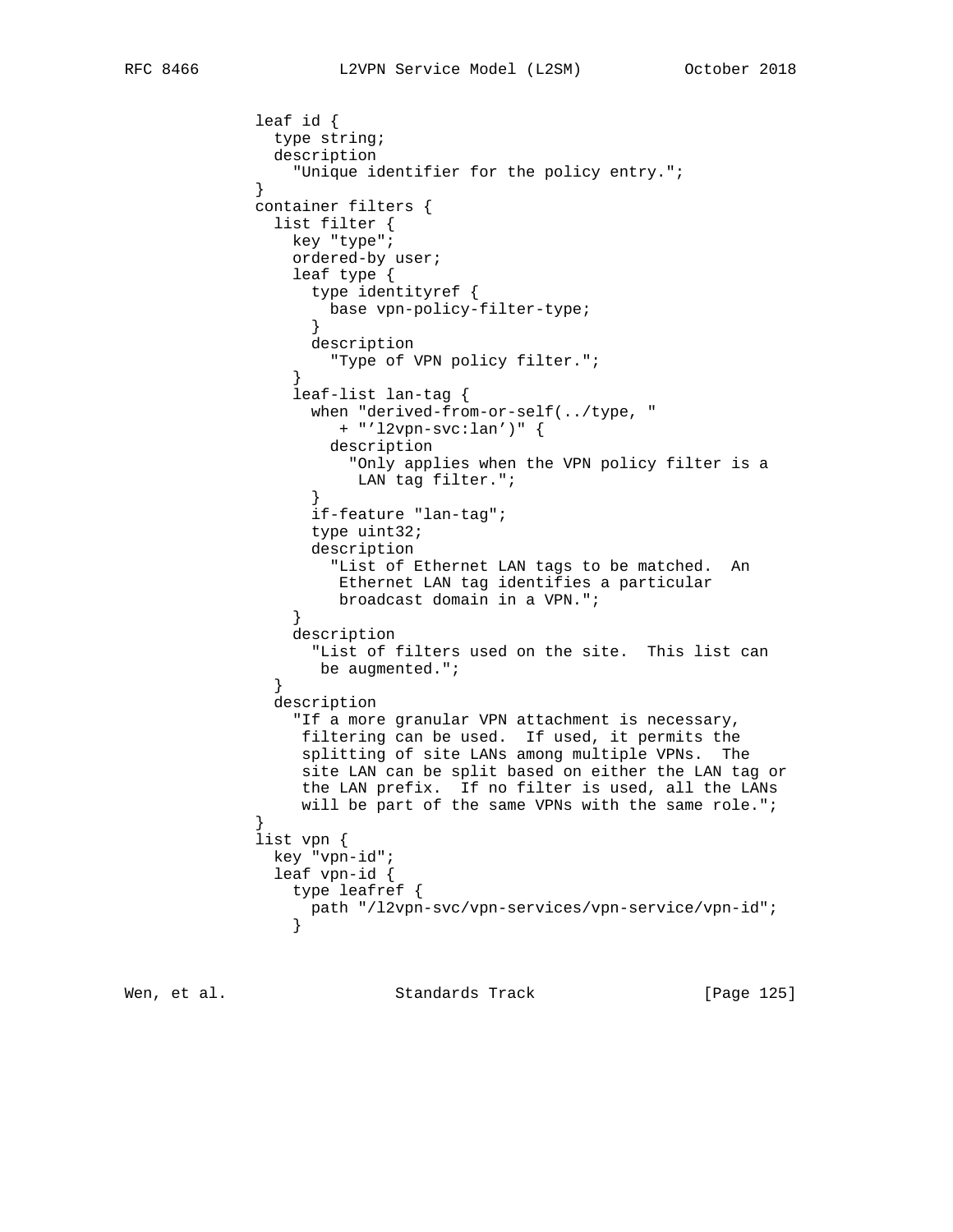```
 description
              "Reference to an L2VPN.";<br>}
}
               leaf site-role {
                 type identityref {
                  base site-role;
}
                default "any-to-any-role";
                description
                  "Role of the site in the L2VPN.";
}
               description
                "List of VPNs with which the LAN is associated.";
}
             description
               "List of entries for an export policy.";
}
           description
            "List of VPN policies.";
}
         description
           "VPN policy.";
       }
       container service {
        uses site-service-qos-profile;
         uses site-service-mpls;
         description
           "Service parameters on the attachment.";
       }
       uses site-bum;
       uses site-mac-loop-prevention;
       uses site-acl;
       leaf actual-site-start {
        type yang:date-and-time;
        config false;
         description
          "This leaf is optional. It indicates the date and time
      when the service at a particular site actually started.";<br>}
}
       leaf actual-site-stop {
        type yang:date-and-time;
         config false;
         description
          "This leaf is optional. It indicates the date and time
          when the service at a particular site actually stopped.";
}
       leaf bundling-type {
         type identityref {
```
Wen, et al. Standards Track [Page 126]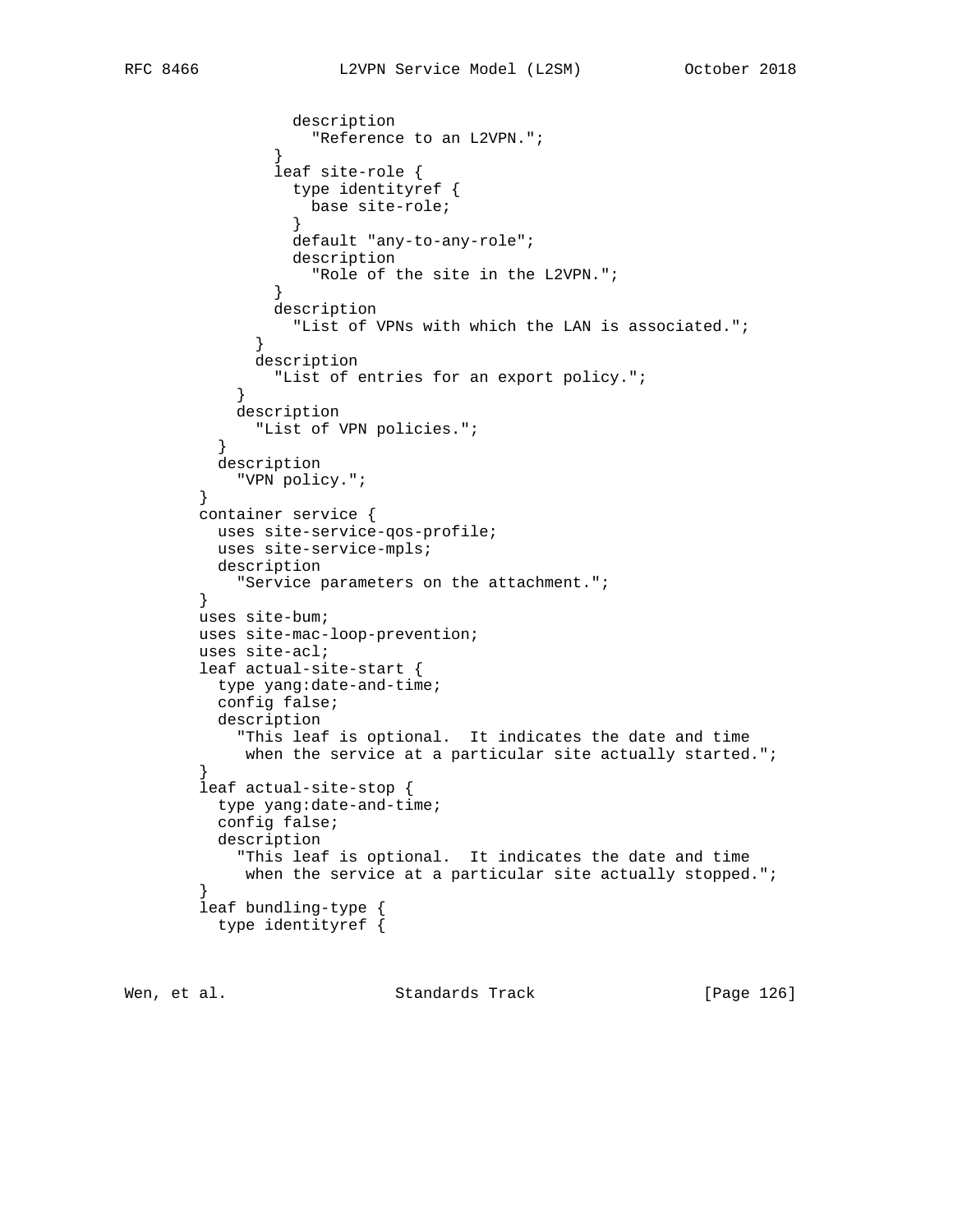```
 base bundling-type;
  default "one2one-bundling";
  description
    "Bundling type. By default, each L2VPN
     can be associated with only one
     CE-VLAN, i.e., one-to-one bundling is used.";
leaf default-ce-vlan-id {
 type uint32;
 mandatory true;
 description
    "Default CE VLAN ID set at the site level.";
container site-network-accesses {
 list site-network-access {
    key "network-access-id";
    leaf network-access-id {
      type string;
      description
        "Identifier of network access.";
    leaf remote-carrier-name {
```

```
when "derived-from-or-self(../../../site-vpn-flavor,"
                + "'l2vpn-svc:site-vpn-flavor-nni')" {
               description
                 "Relevant when the site's VPN flavor is
                  'site-vpn-flavor-nni'.";
}
             type leafref {
             path "/l2vpn-svc/vpn-profiles/"
                 + "valid-provider-identifiers"
                  + "/remote-carrier-identifier";
}
```

```
 description
              "Remote carrier name. The 'remote-carrier-name'
              parameter must be configured only when
'site-vpn-flavor' is set to 'site-vpn-flavor-nni'.
If it is not set, it indicates that the customer
               does not know the remote carrier's name
              beforehand.";
}
          leaf type {
            type identityref {
```

```
 base site-network-access-type;
}
            default "point-to-point";
            description
```
Wen, et al. Standards Track [Page 127]

}

}

}

}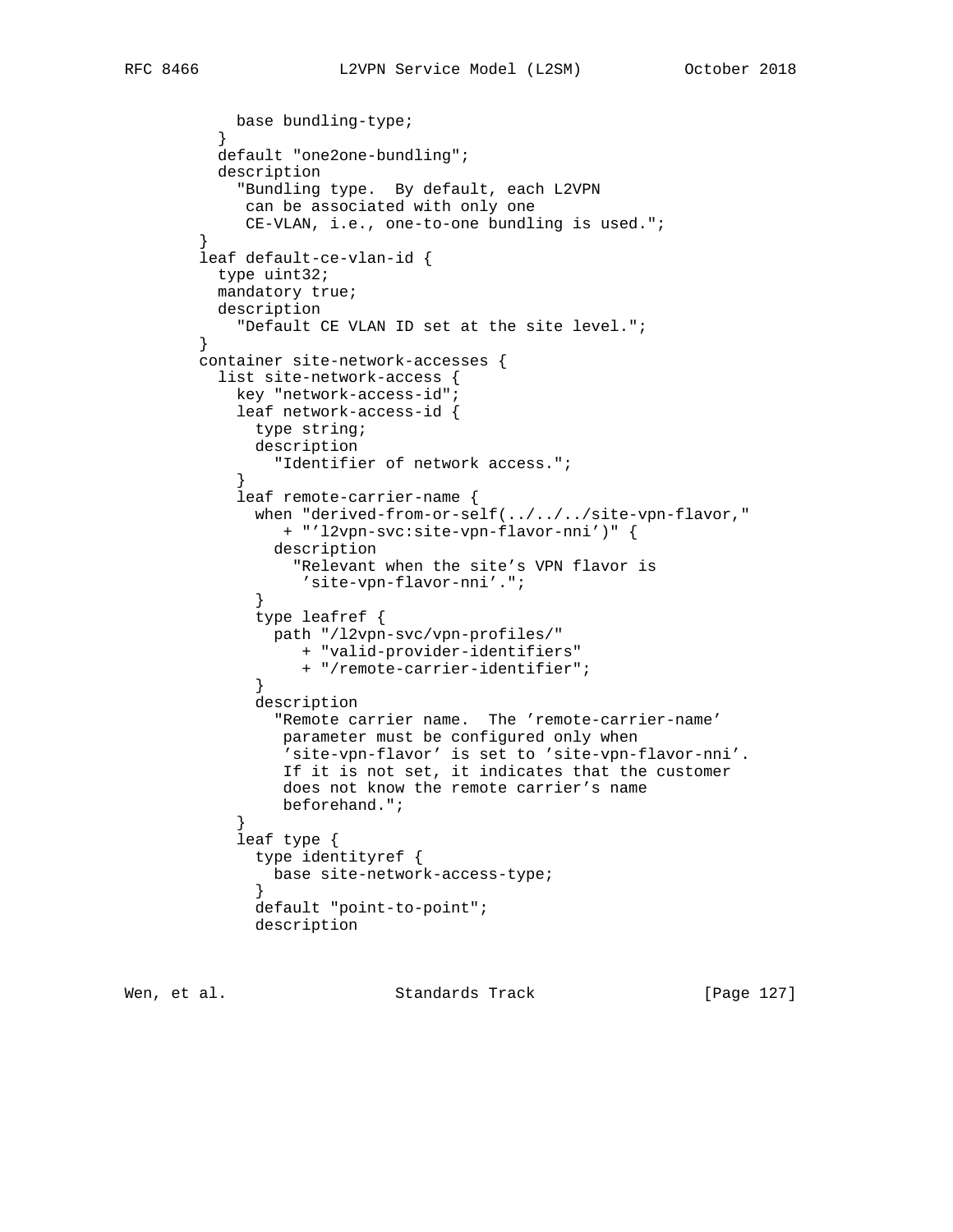```
 "Describes the type of connection, e.g.,
          point-to-point or multipoint.";<br>}
}
          choice location-flavor {
            case location {
              when "derived-from-or-self(../../management/type, "
                 + "'l2vpn-svc:customer-managed')" {
                description
                  "Applicable only for a customer-managed device.";
}
              leaf location-reference {
                type leafref {
                 path "../../../locations/location/location-id";
}
                description
                  "Location of the site-network-access.";
}
}
            case device {
              when "derived-from-or-self(../../management/type, "
                 + "'l2vpn-svc:provider-managed') or "
                 + "derived-from-or-self(../../management/type, "
                 + "'l2vpn-svc:co-managed')" {
                description
                  "Applicable only for a provider-managed
                   or co-managed device.";
}
              leaf device-reference {
                type leafref {
                  path "../../../devices/device/device-id";
}
                description
                  "Identifier of the CE to use.";
}
}
            mandatory true;
            description
              "Choice of how to describe the site's location.";
}
          container access-diversity {
            if-feature "site-diversity";
            container groups {
              list group {
                key "group-id";
                leaf group-id {
                  type string;
                  description
                    "Group-id to which the site belongs.";
```
Wen, et al. Standards Track [Page 128]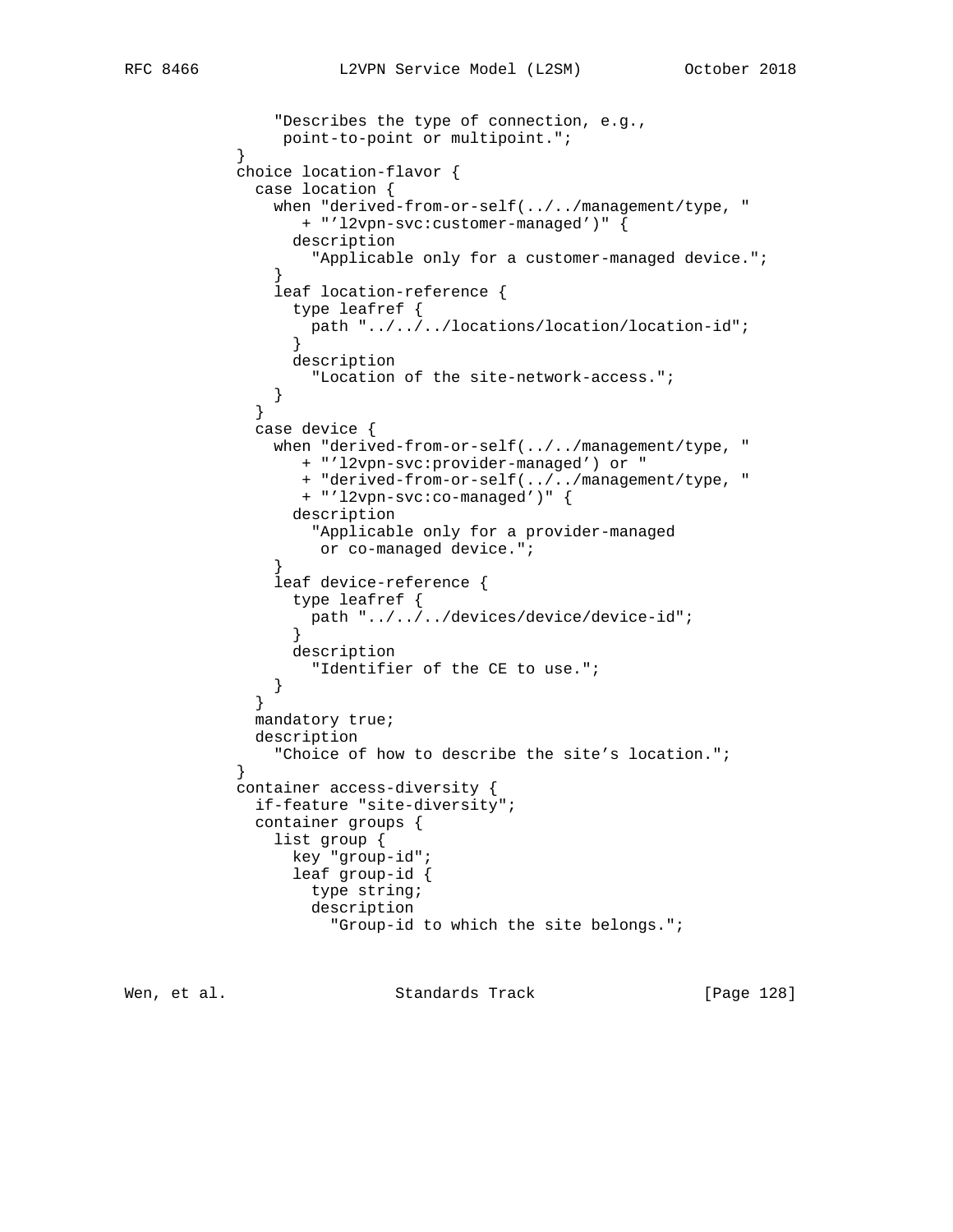} description "List of group-ids."; } description "Groups to which the site or site-network-access belongs."; } container constraints { list constraint { key "constraint-type"; leaf constraint-type { type identityref { base placement-diversity; } description "The type of diversity constraint."; } container target { choice target-flavor { default "id"; case id { list group { key "group-id"; leaf group-id { type string; description "The constraint will apply against this particular group-id.";<br>} } description "List of groups."; } } case all-accesses { leaf all-other-accesses { type empty; description "The constraint will apply against all other site network accesses of this site.";<br>} } } case all-groups { leaf all-other-groups { type empty; description "The constraint will apply against all other groups the customer is managing."; Wen, et al. Standards Track [Page 129]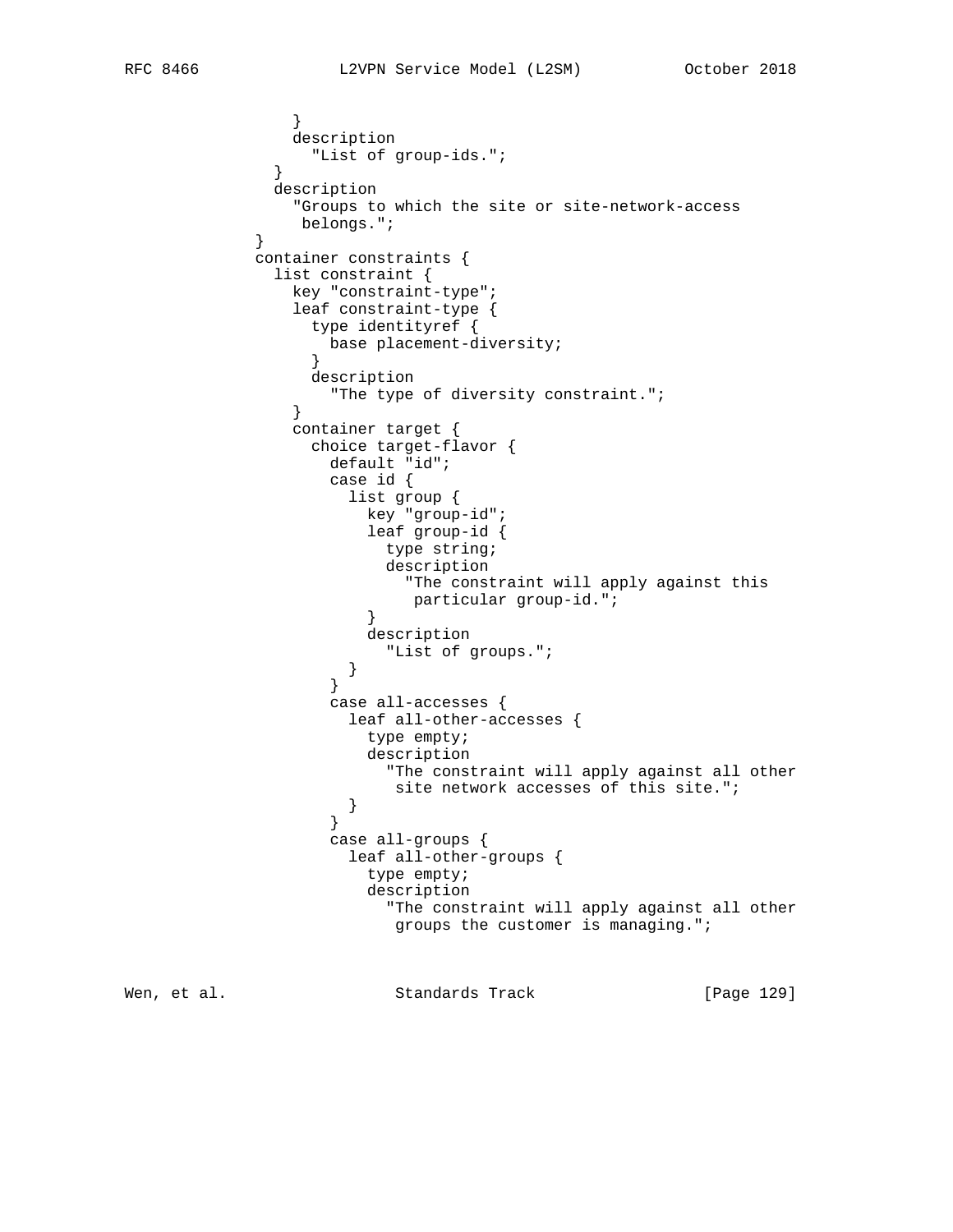```
 }
}
                   description
                     "Choice for the group definition.";
}
                 description
                   "The constraint will apply against
                   this list of groups.";
}
               description
                 "List of constraints.";
}
             description
           "Constraints for placing this site network access.";<br>}
}
            description
          "Diversity parameters.";
}
          container bearer {
            container requested-type {
             if-feature "requested-type";
              leaf type {
               type string;
               description
                 "Type of requested bearer: Ethernet, ATM, Frame
                  Relay, IP Layer 2 transport, Frame Relay Data
                  Link Connection Identifier (DLCI), SONET/SDH,
                  PPP.";
}
              leaf strict {
               type boolean;
               default "false";
               description
                 "Defines whether the requested type is a preference
             or a strict requirement.";<br>}
}
             description
               "Container for requested types.";
}
            leaf always-on {
             if-feature "always-on";
             type boolean;
             default "true";
             description
               "Request for an 'always-on' access type.
                For example, this could mean no dial-in access
           type.";<br>}
}
```
Wen, et al. Standards Track [Page 130]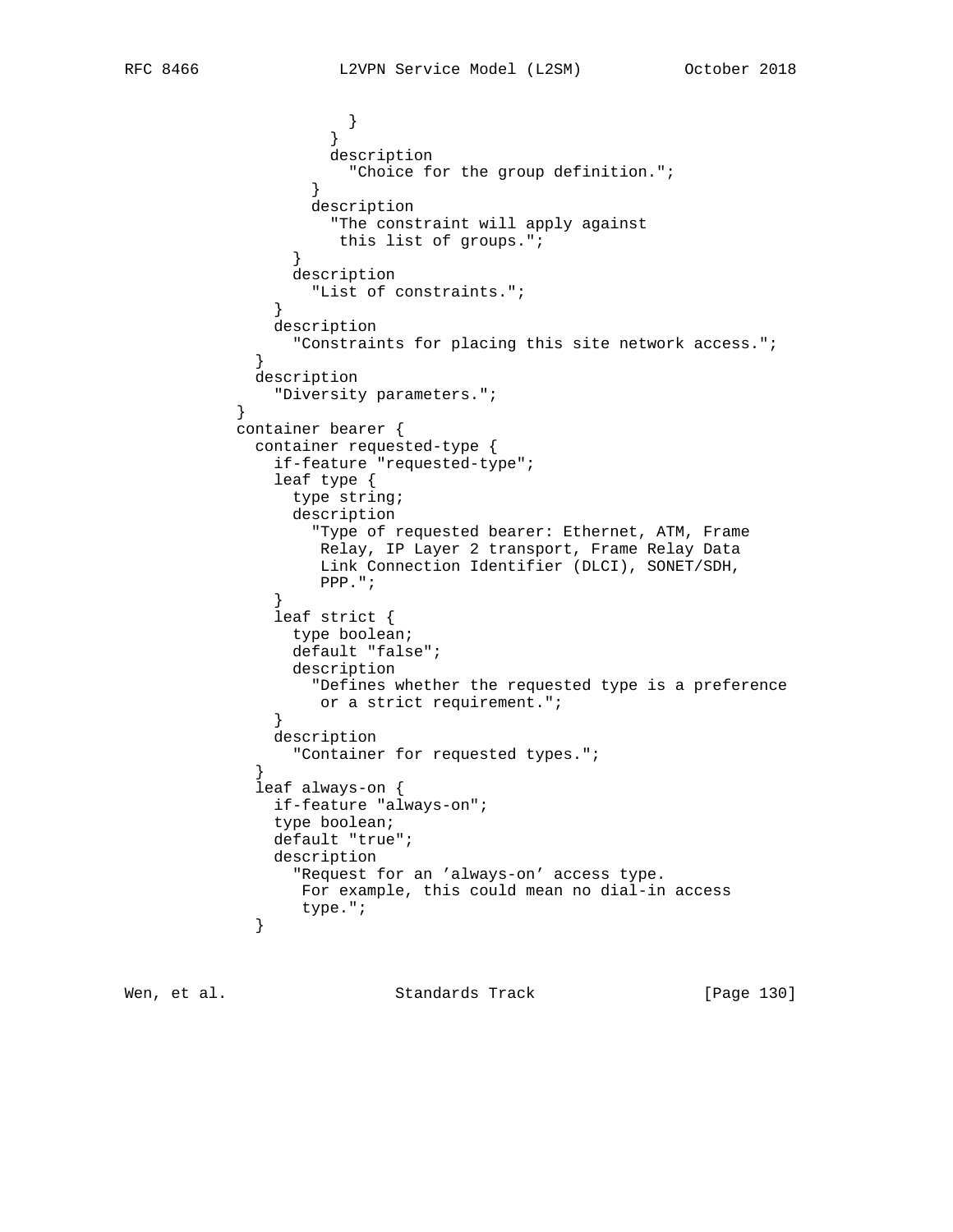```
 leaf bearer-reference {
              if-feature "bearer-reference";
              type string;
              description
               "An internal reference for the SP.";
}
            description
              "Bearer-specific parameters. To be augmented.";
}
          container connection {
            leaf encapsulation-type {
              type identityref {
               base encapsulation-type;
}
              default "ethernet";
              description
                "Encapsulation type. By default, the
                 encapsulation type is set to 'ethernet'.";
}
            leaf eth-inf-type {
              type identityref {
               base eth-inf-type;
}
              default "untagged";
              description
                "Ethernet interface type. By default, the
                 Ethernet interface type is set to 'untagged'.";
}
            container tagged-interface {
              leaf type {
                type identityref {
                 base tagged-inf-type;
}
                default "priority-tagged";
                description
                  "Tagged interface type. By default,
                   the type of the tagged interface is
                   'priority-tagged'.";
}
              container dot1q-vlan-tagged {
                when "derived-from-or-self(../type, "
                   + "'l2vpn-svc:dot1q')" {
                  description
                    "Only applies when the type of the tagged
                    interface is 'dot1q'.";
}
                if-feature "dot1q";
                leaf tg-type {
```
Wen, et al. Standards Track [Page 131]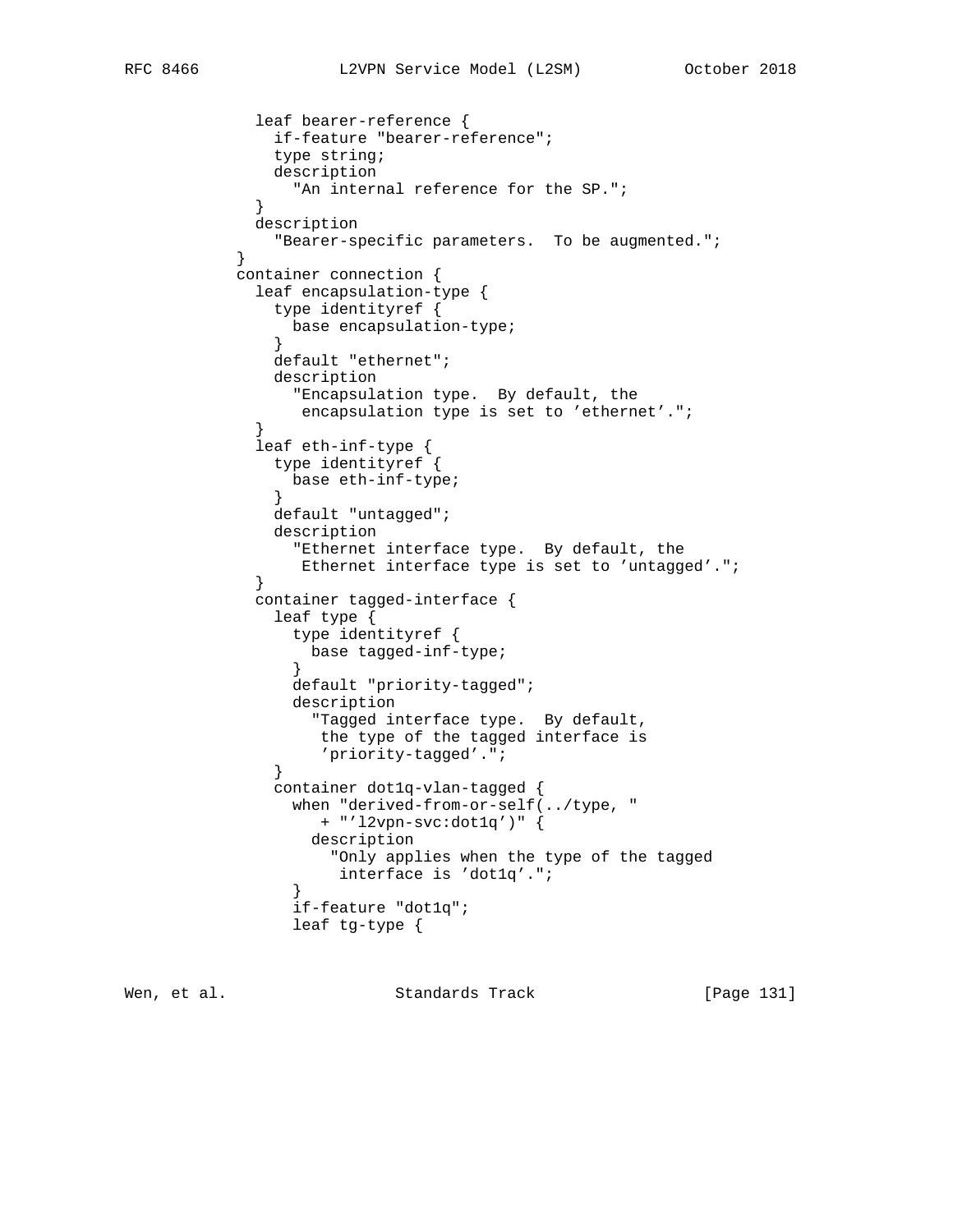```
 type identityref {
                base tag-type;
}
                default "c-vlan";
                 description
                   "Tag type. By default, the tag type is
                   'c-vlan'.";
}
               leaf cvlan-id {
                type uint16;
                mandatory true;
                description
                  "VLAN identifier.";
}
               description
                 "Tagged interface.";
}
             container priority-tagged {
               when "derived-from-or-self(../type, "
                 + "'l2vpn-svc:priority-tagged')" {
                 description
                  "Only applies when the type of the tagged
                   interface is 'priority-tagged'.";
}
               leaf tag-type {
                type identityref {
                  base tag-type;
}
                default "c-vlan";
                 description
                  "Tag type. By default, the tag type is
                   'c-vlan'.";
}
               description
             "Priority tagged.";
}
             container qinq {
               when "derived-from-or-self(../type, "
                 + "'l2vpn-svc:qinq')" {
                 description
                  "Only applies when the type of the tagged
                   interface is 'qinq'.";
}
               if-feature "qinq";
               leaf tag-type {
                type identityref {
                base tag-type;
}
```
Wen, et al. Standards Track [Page 132]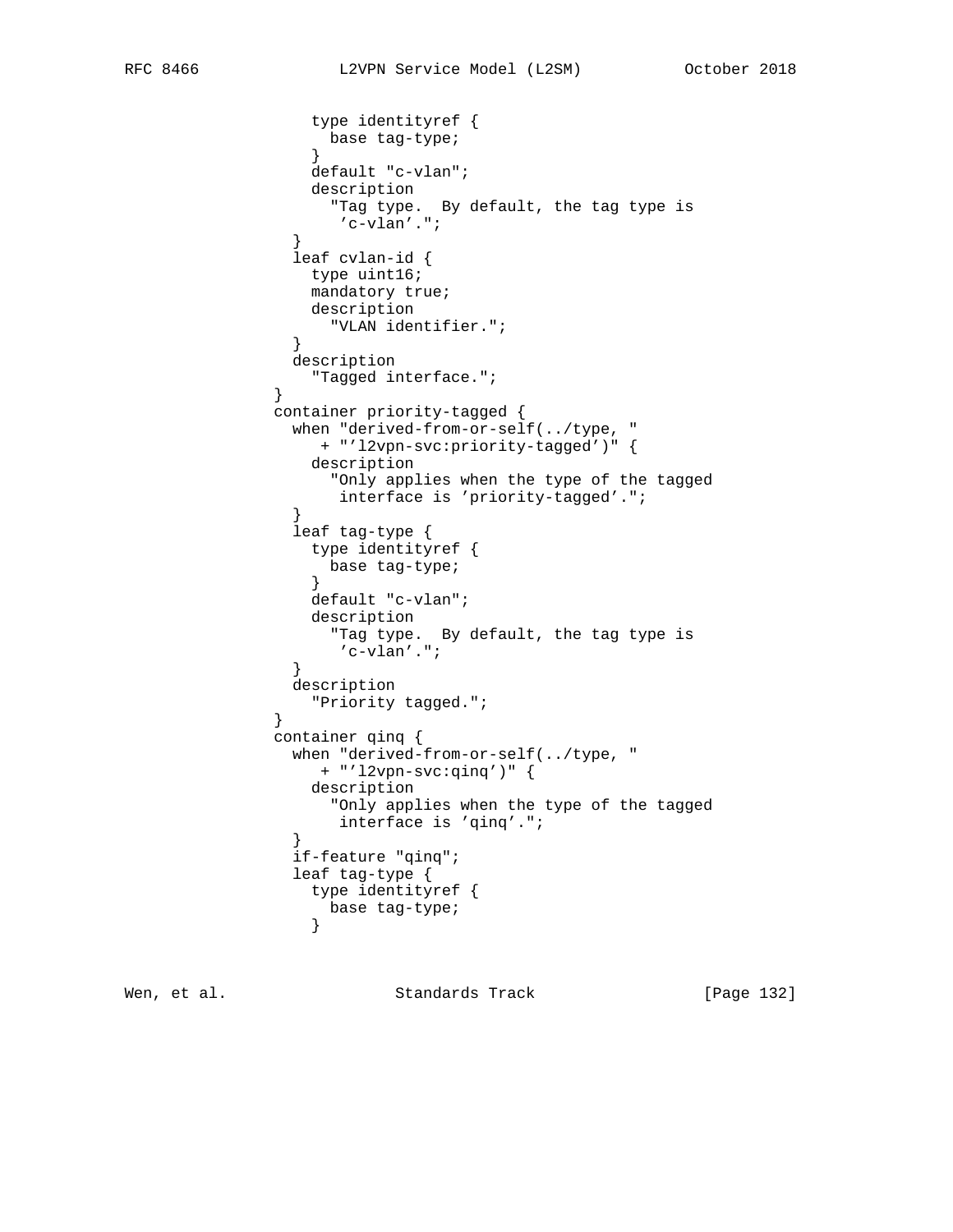```
 default "c-s-vlan";
                 description
                   "Tag type. By default, the tag type is
                    'c-s-vlan'.";
}
               leaf svlan-id {
                 type uint16;
                 mandatory true;
                 description
                   "SVLAN identifier.";
}
               leaf cvlan-id {
                 type uint16;
                 mandatory true;
                 description
                  "CVLAN identifier.";
}
               description
                 "QinQ.";
}
              container qinany {
               when "derived-from-or-self(../type, "
                  + "'l2vpn-svc:qinany')" {
                 description
                   "Only applies when the type of the tagged
              interface is 'qinany'.";<br>}
}
               if-feature "qinany";
               leaf tag-type {
                 type identityref {
                  base tag-type;
}
                 default "s-vlan";
                 description
                   "Tag type. By default, the tag type is
              's -vlan'.";<br> \} }
               leaf svlan-id {
                 type uint16;
                 mandatory true;
                 description
                  "SVLAN ID.";
}
               description
                 "Container for QinAny.";
}
              container vxlan {
               when "derived-from-or-self(../type, "
```
Wen, et al. Standards Track [Page 133]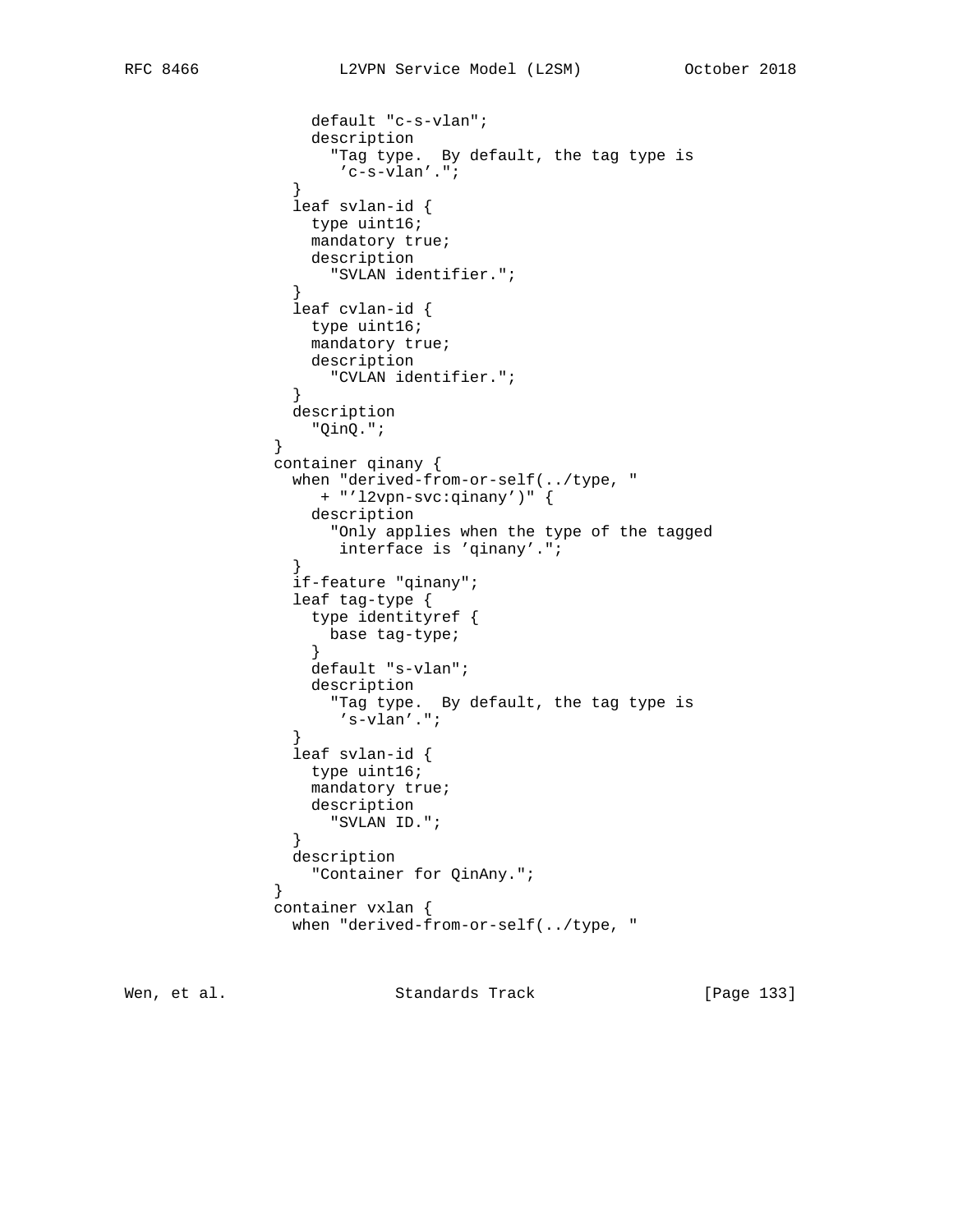```
 + "'l2vpn-svc:vxlan')" {
                 description
                  "Only applies when the type of the tagged
                   interface is 'vxlan'.";
}
               if-feature "vxlan";
               leaf vni-id {
                type uint32;
                mandatory true;
                description
                  "VXLAN Network Identifier (VNI).";
}
               leaf peer-mode {
                type identityref {
                  base vxlan-peer-mode;
}
                 default "static-mode";
                 description
                  "Specifies the VXLAN access mode. By default,
                   the peer mode is set to 'static-mode'.";
}
               list peer-list {
key "peer-ip";
leaf peer-ip {
                  type inet:ip-address;
                  description
                   "Peer IP.";
}
                 description
                  "List of peer IP addresses.";
}
               description
                "QinQ.";
}
             description
           "Container for tagged interfaces.";<br>}
           container untagged-interface {
             leaf speed {
              type uint32;
               units "mbps";
               default "10";
               description
             "Port speed.";
}
             leaf mode {
               type neg-mode;
               default "auto-neg";
```
Wen, et al. Standards Track [Page 134]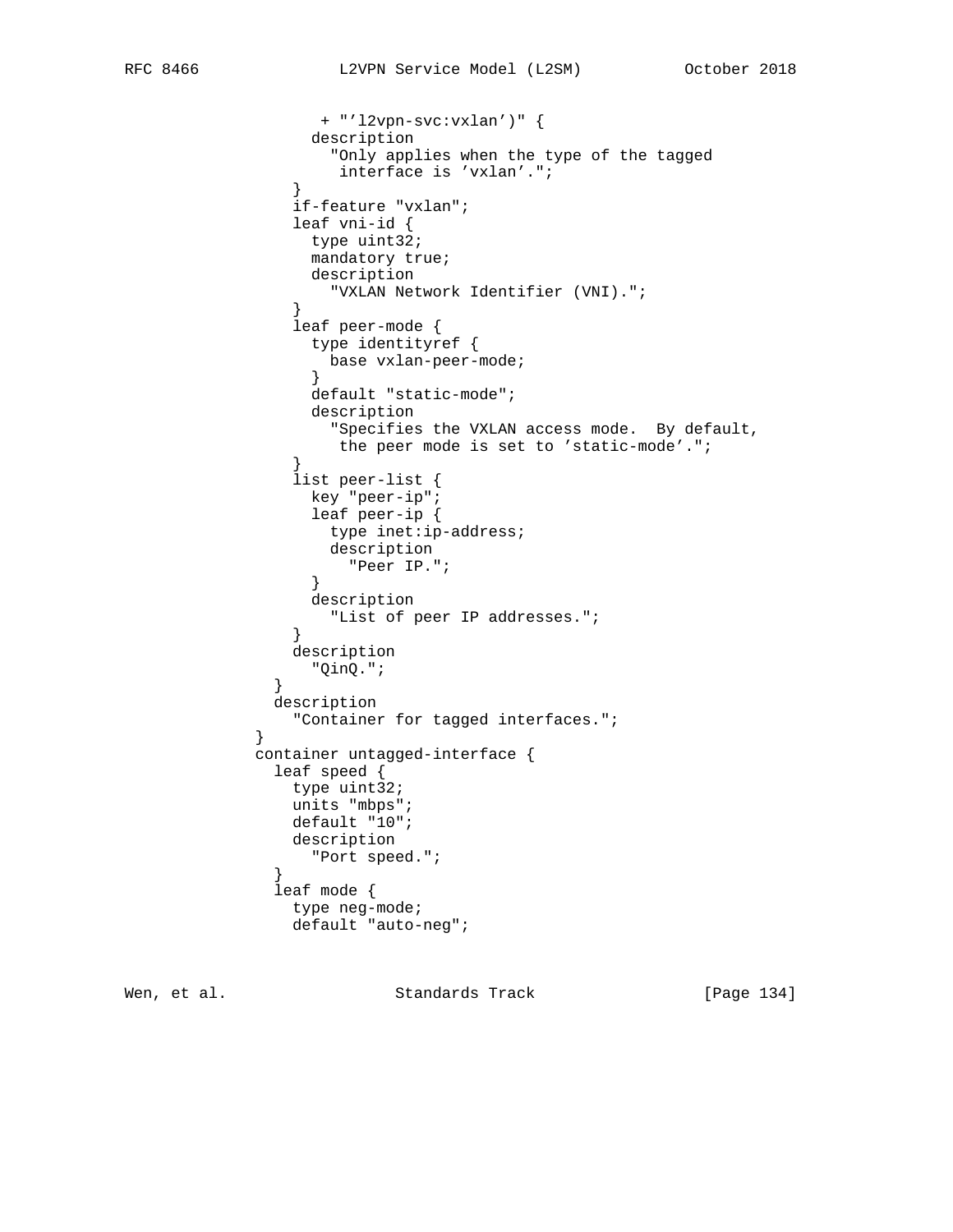```
 description
              "Negotiation mode.";
}
              leaf phy-mtu {
               type uint32;
                units "bytes";
               description
                 "PHY MTU.";
}
              leaf lldp {
               type boolean;
                default "false";
               description
                 "LLDP. Indicates that LLDP is supported.";
}
              container oam-802.3ah-link {
                if-feature "oam-3ah";
                leaf enabled {
                 type boolean;
                 default "false";
                 description
                   "Indicates whether or not to support
                OAM 802.3ah links.";
}
                description
                 "Container for OAM 802.3ah links.";
}
              leaf uni-loop-prevention {
                type boolean;
                default "false";
                description
                 "If this leaf is set to 'true', then the port
                  automatically goes down when a physical
             loopback is detected.";<br>}
}
              description
               "Container of untagged interface attribute
           configurations.";<br>}
}
            container lag-interfaces {
              if-feature "lag-interface";
              list lag-interface {
               key "index";
                leaf index {
                 type string;
                 description
                "LAG interface index.";
}
```
Wen, et al. Standards Track [Page 135]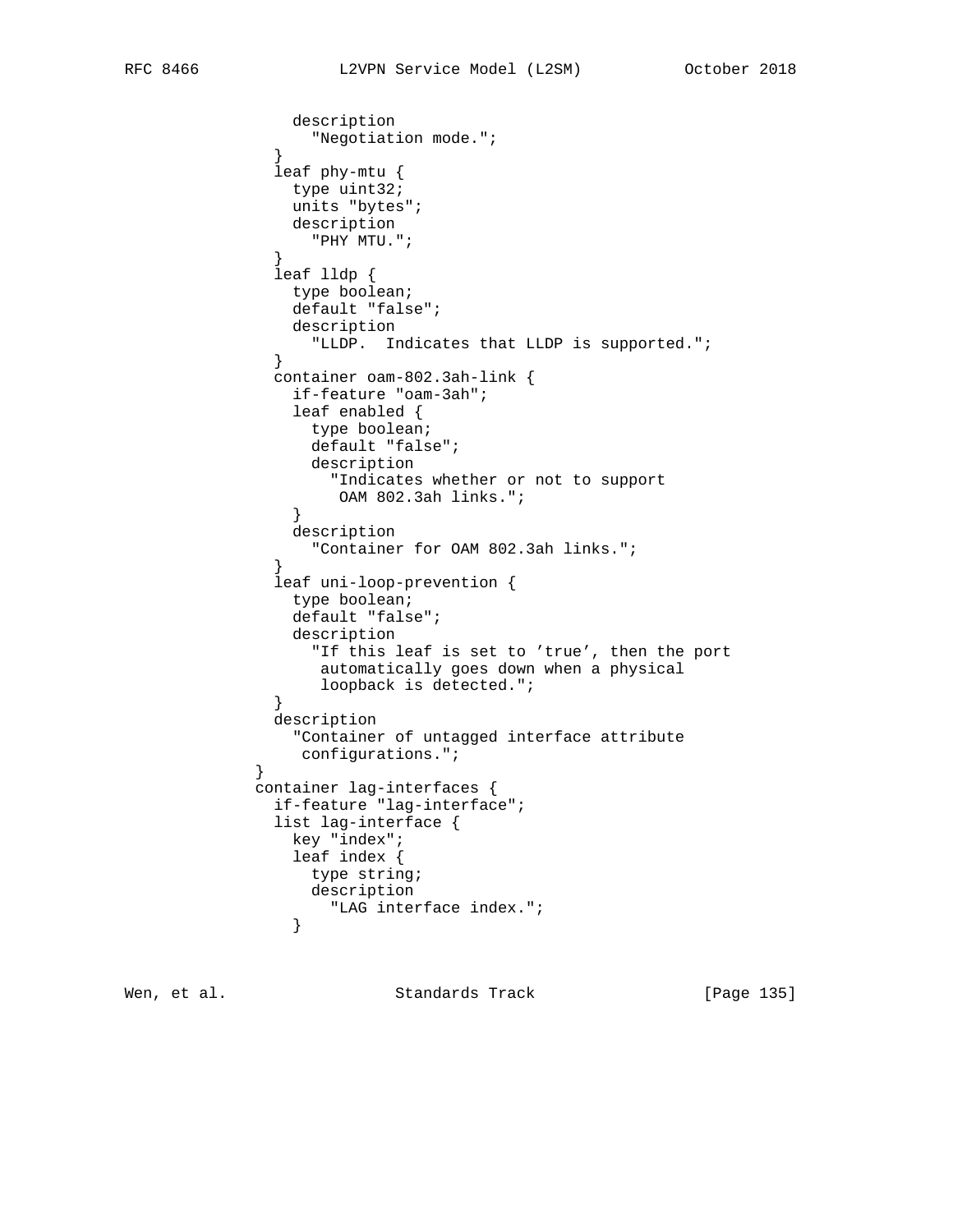```
 container lacp {
                   if-feature "lacp";
                   leaf enabled {
                    type boolean;
                    default "false";
                    description
                      "LACP on/off. By default, LACP is disabled.";
}
                   leaf mode {
                    type neg-mode;
                    description
                       "LACP mode. LACP modes have active mode and
                       passive mode ('false'). 'Active mode' means
                       initiating the auto-speed negotiation and
                       trying to form an Ethernet channel with the
                       other end. 'Passive mode' means not initiating
                       the negotiation but responding to LACP packets
                       initiated by the other end (e.g., full duplex
                       or half duplex).";
}
                   leaf speed {
                    type uint32;
                    units "mbps";
                    default "10";
                    description
                       "LACP speed. By default, the LACP speed is 10
                       Mbps.";
}
                   leaf mini-link-num {
                    type uint32;
                    description
                      "Defines the minimum number of links that must
                       be active before the aggregating link is put
                       into service.";
}
                   leaf system-priority {
                    type uint16;
                    default "32768";
                    description
                       "Indicates the LACP priority for the system.
                       The range is from 0 to 65535.
                       The default is 32768.";
}
                   container micro-bfd {
                    if-feature "micro-bfd";
                    leaf enabled {
                      type enumeration {
                        enum on {
```
Wen, et al. Standards Track [Page 136]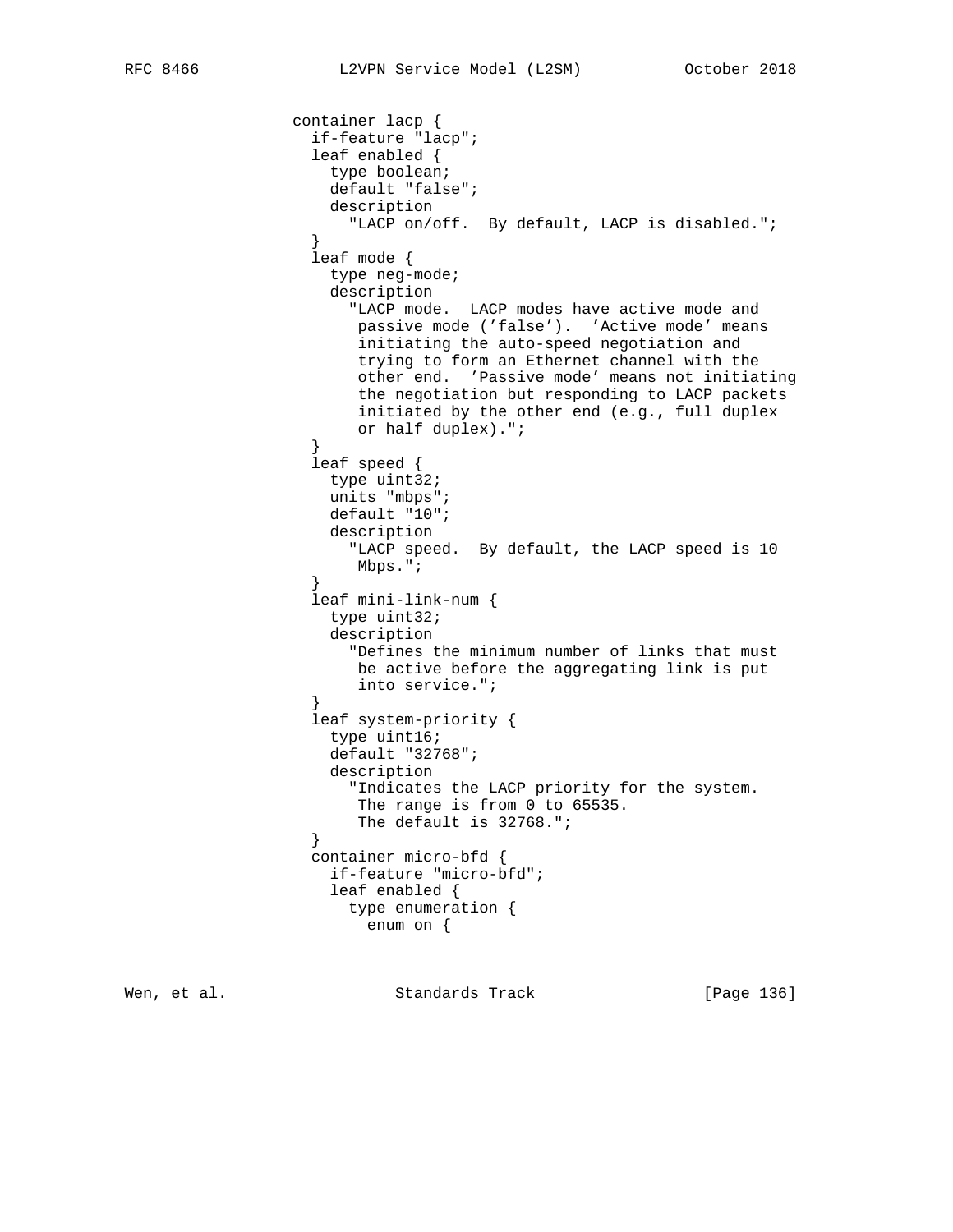```
 description
                      "Micro-bfd on.";
}
                     enum off {
                       description
                         "Micro-bfd off.";
}
}
                    default "off";
                    description
                     "Micro-BFD on/off. By default, micro-BFD
                 is set to 'off'.";<br>}
}
                  leaf interval {
                   type uint32;
                    units "milliseconds";
                   description
                     "BFD interval.";
}
                  leaf hold-timer {
                   type uint32;
                   units "milliseconds";
                   description
                  "BFD hold timer.";
}
                  description
                    "Container of micro-BFD configurations.";
                container bfd {
                  if-feature "bfd";
                  leaf enabled {
                   type boolean;
                   default "false";
                    description
                     "BFD activation. By default, BFD is not
                 activated.";<br>}
}
                  choice holdtime {
                    default "fixed";
                    case profile {
                     leaf profile-name {
                       type leafref {
                         path "/l2vpn-svc/vpn-profiles/"
                           + "valid-provider-identifiers"
                           + "/bfd-profile-identifier";
}
                       description
                         "SP well-known profile.";
```
Wen, et al. Standards Track [Page 137]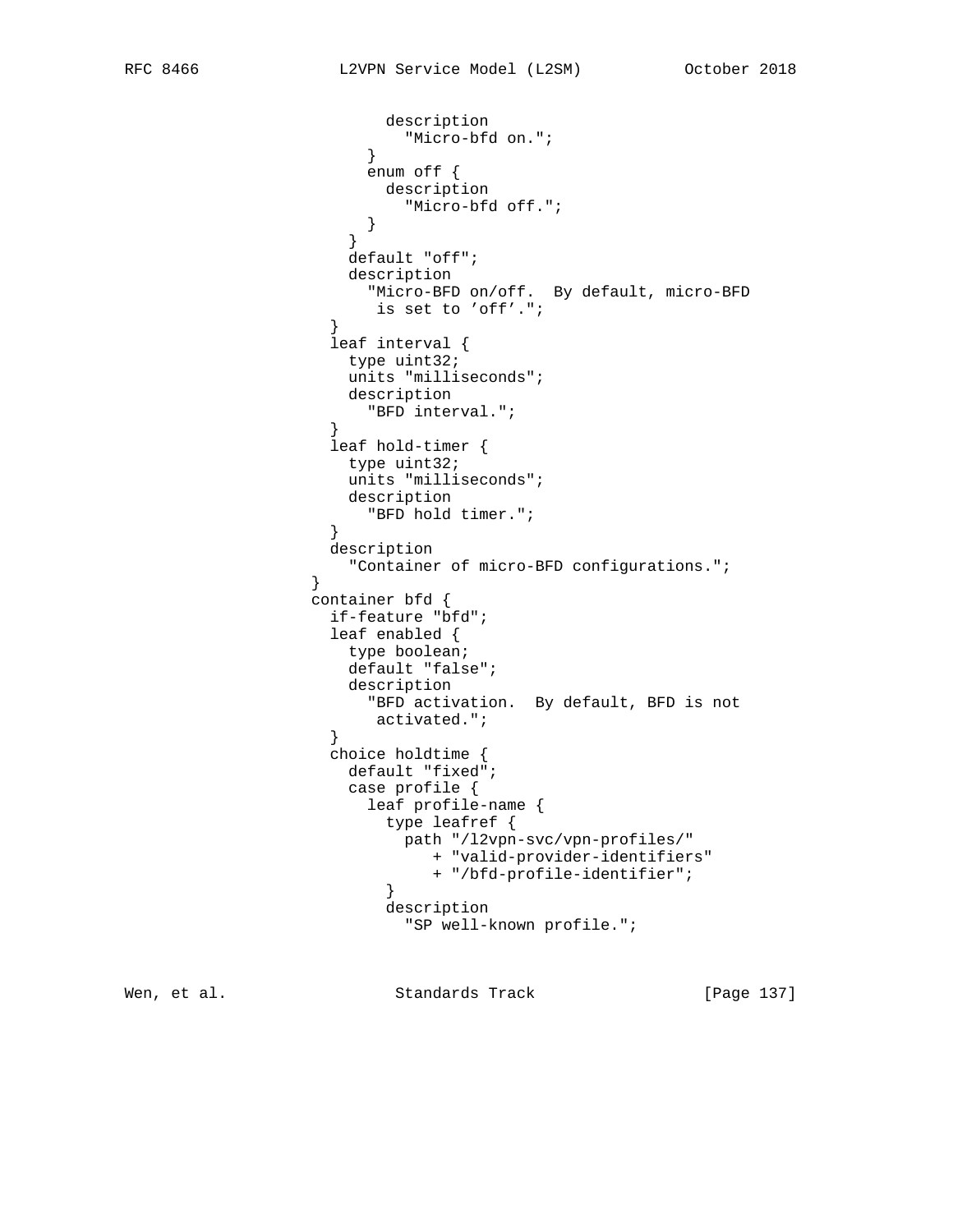```
 }
                    description
                   "SP well-known profile.";
}
                  case fixed {
                    leaf fixed-value {
                     type uint32;
                     units "milliseconds";
                     description
                       "Expected hold time expressed in
                  milliseconds.";<br>}
}
}
                  description
                   "Choice for the hold-time flavor.";
}
                 description
               "Container for BFD.";
               container member-links {
                 list member-link {
                  key "name";
                  leaf name {
                   type string;
                    description
                   "Member link name.";
}
                  leaf speed {
                    type uint32;
                    units "mbps";
                    default "10";
                    description
                   "Port speed.";
}
                  leaf mode {
                    type neg-mode;
                    default "auto-neg";
                   description
                   "Negotiation mode.";
}
                  leaf link-mtu {
                    type uint32;
                    units "bytes";
                    description
                   "Link MTU size.";
}
                  container oam-802.3ah-link {
                    if-feature "oam-3ah";
```
Wen, et al. Standards Track [Page 138]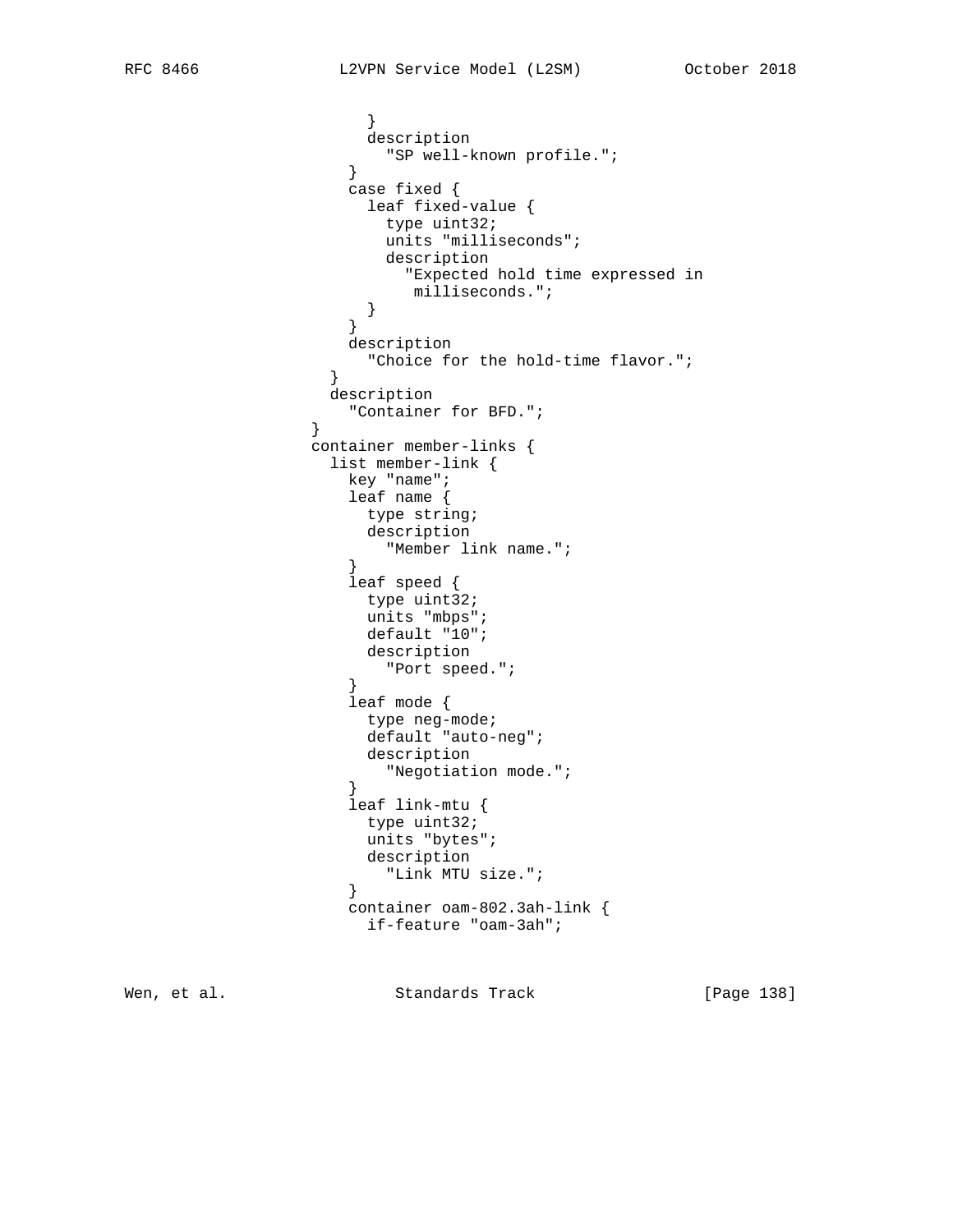```
 leaf enabled {
                       type boolean;
                       default "false";
                       description
                         "Indicates whether OAM 802.3ah links are
                         supported.";
}
                     description
                       "Container for OAM 802.3ah links.";
}
                    description
                  "Member link.";
}
                  description
                   "Container of the member link list.";
}
                leaf flow-control {
                  type boolean;
                  default "false";
                  description
                    "Flow control. Indicates whether flow control
                    is supported.";
}
                leaf lldp {
                  type boolean;
                  default "false";
                  description
                    "LLDP. Indicates whether LLDP is supported.";
}
                description
                 "LACP.";
}
               description
                "List of LAG interfaces.";
}
             description
              "Container of LAG interface attribute
          configurations.";<br>}
           list cvlan-id-to-svc-map {
             key "svc-id";
             leaf svc-id {
              type leafref {
               path "/l2vpn-svc/vpn-services/vpn-service/vpn-id";
}
              description
             "VPN service identifier.";
}
```
Wen, et al. Standards Track [Page 139]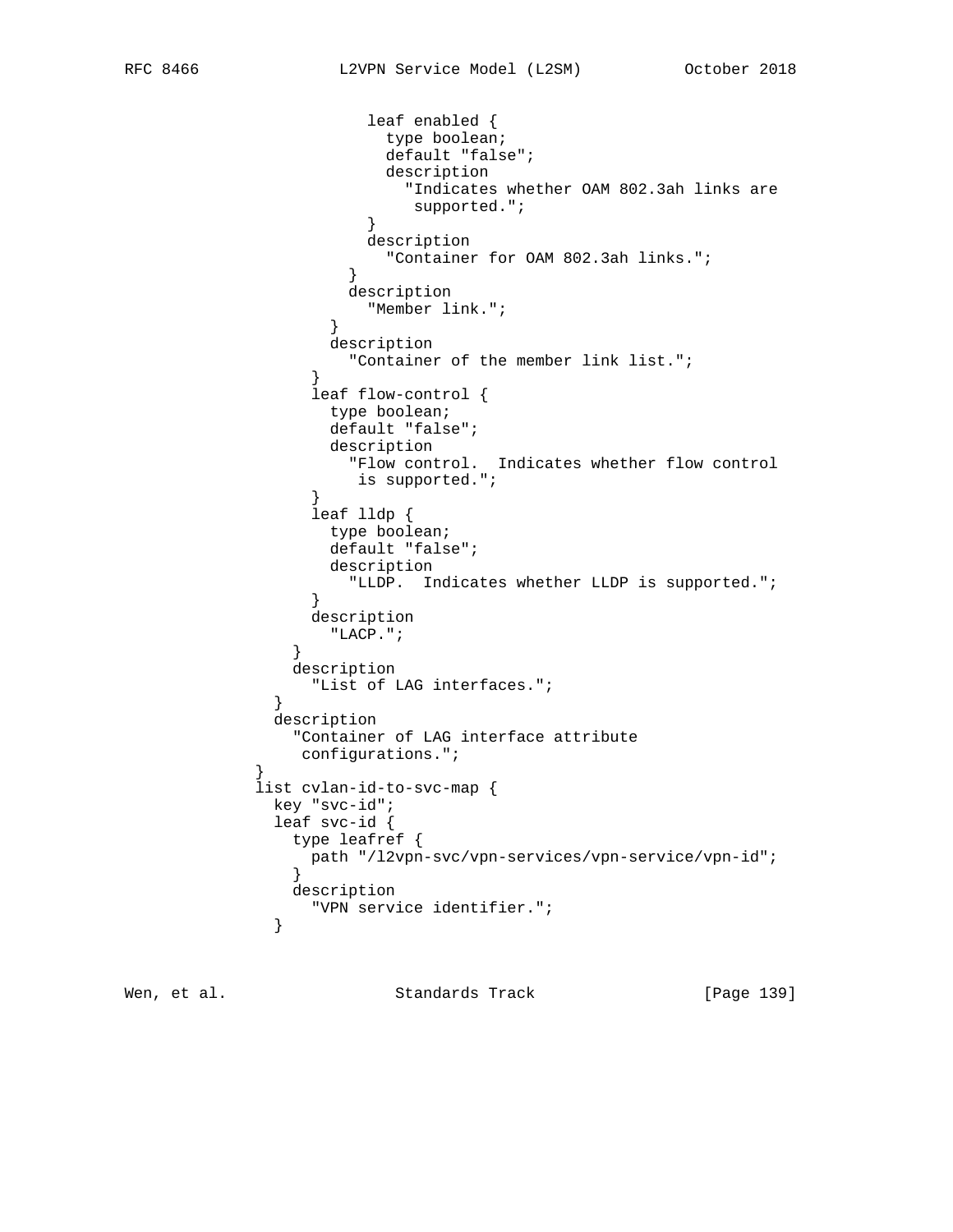```
 list cvlan-id {
               key "vid";
                leaf vid {
                 type uint16;
                 description
                  "CVLAN ID.";
}
                description
                 "List of CVLAN-ID-to-SVC-map configurations.";
}
              description
               "List of CVLAN-ID-to-L2VPN-service-map
           configurations.";<br>}
}
            container l2cp-control {
              if-feature "l2cp-control";
              leaf stp-rstp-mstp {
               type control-mode;
               description
                 "STP / Rapid STP (RSTP) / Multiple STP (MSTP)
                  protocol type applicable to all sites.";
}
              leaf pause {
               type control-mode;
               description
                  "Pause protocol type applicable to all sites.";
}
              leaf lacp-lamp {
               type control-mode;
               description
                 "LACP / Link Aggregation Marker Protocol (LAMP).";
}
              leaf link-oam {
               type control-mode;
               description
              "Link OAM.";
}
              leaf esmc {
               type control-mode;
               description
                 "Ethernet Synchronization Messaging Channel
                  (ESMC).";
}
              leaf l2cp-802.1x {
               type control-mode;
               description
             "IEEE 802.1x.";
}
```
Wen, et al. Standards Track [Page 140]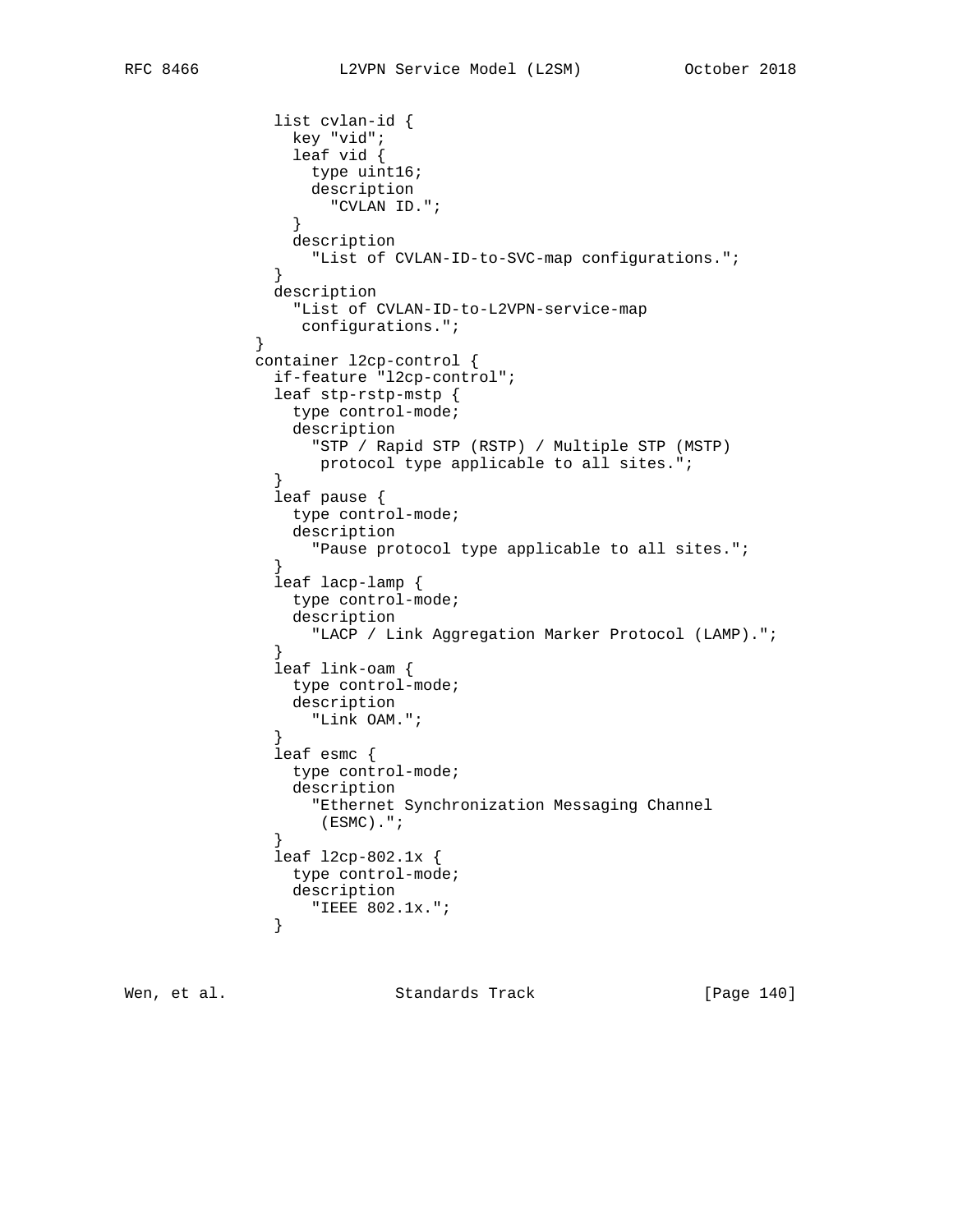```
 leaf e-lmi {
                type control-mode;
                description
                  "E-LMI.";
}
              leaf lldp {
               type boolean;
                description
                  "LLDP protocol type applicable to all sites.";
}
              leaf ptp-peer-delay {
               type control-mode;
                description
                 "Precision Time Protocol (PTP) peer delay.";
}
              leaf garp-mrp {
               type control-mode;
                description
                 "GARP/MRP.";
}
              description
                "Container of L2CP control configurations.";
}
            container oam {
              if-feature "ethernet-oam";
              leaf md-name {
               type string;
                mandatory true;
               description
                 "Maintenance domain name.";
}
              leaf md-level {
               type uint16 {
                range "0..255";
}
                mandatory true;
                description
                 "Maintenance domain level. The level may be
                  restricted in certain protocols (e.g.,
                 protocols in Layer 0 to Layer 7).";
}
              list cfm-8021-ag {
                if-feature "cfm";
                key "maid";
                leaf maid {
                 type string;
                 mandatory true;
                 description
```
Wen, et al. Standards Track [Page 141]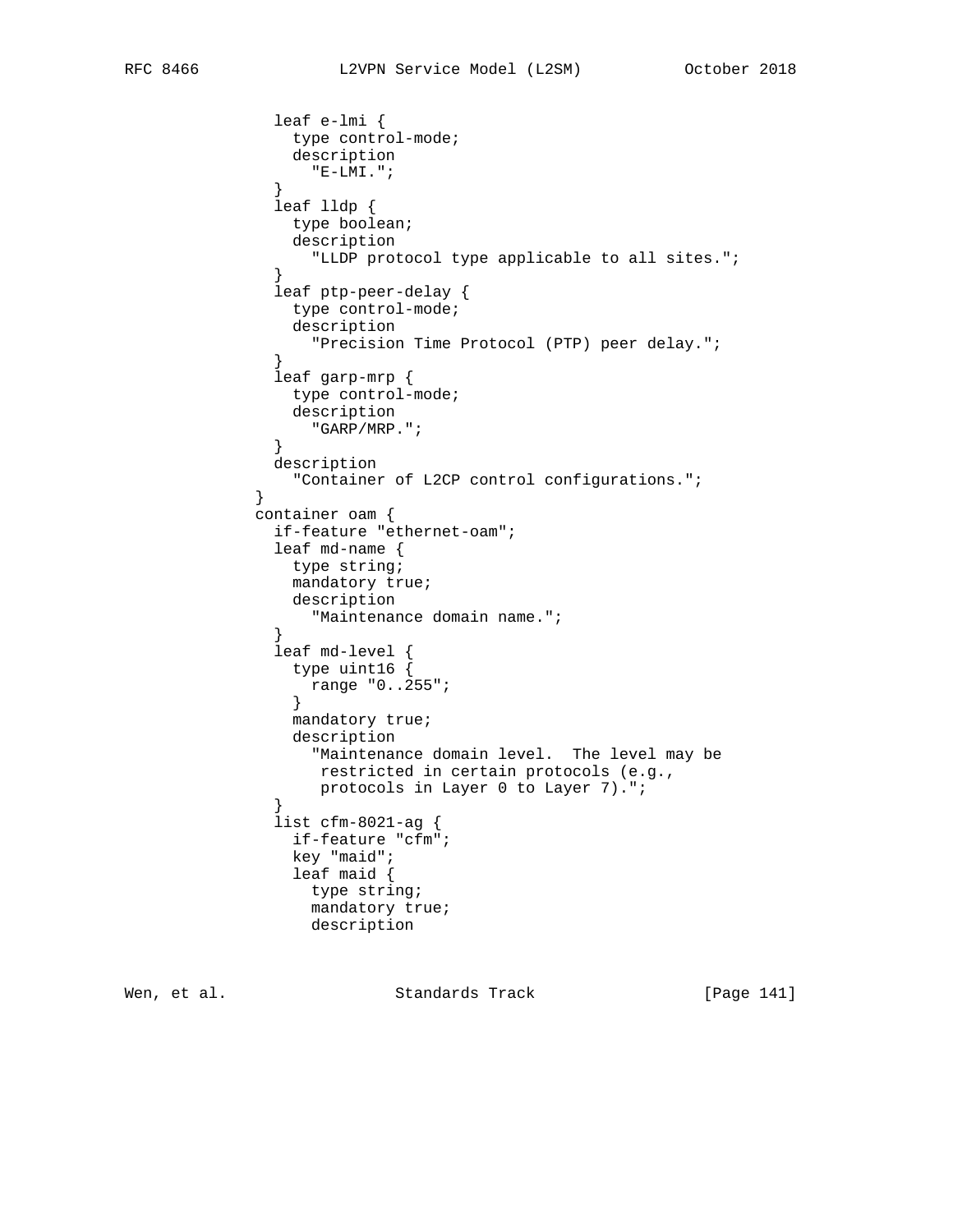```
 "Identifies a Maintenance Association (MA).";
}
                leaf mep-id {
                 type uint32;
                 description
                   "Local Maintenance Entity Group End Point (MEP)
                    ID. The non-existence of this leaf means
                    that no defects are to be reported.";
}
                leaf mep-level {
                 type uint32;
                 description
                   "Defines the MEP level. The non-existence of this
                    leaf means that no defects are to be reported.";
}
                leaf mep-up-down {
                 type enumeration {
                   enum up {
                    description
                  "MEP up.";
}
                   enum down {
                    description
                  "MEP down.";<br>}
}
}
                 default "up";
                 description
                   "MEP up/down. By default, MEP up is used.
                    The non-existence of this leaf means that
                    no defects are to be reported.";
}
                leaf remote-mep-id {
                 type uint32;
                 description
                   "Remote MEP ID. The non-existence of this leaf
                   means that no defects are to be reported.";
}
                leaf cos-for-cfm-pdus {
                 type uint32;
                 description
                   "CoS for CFM PDUs. The non-existence of this leaf
                  means that no defects are to be reported.";
}
                leaf ccm-interval {
                 type uint32;
                 units "milliseconds";
                 default "10000";
```
Wen, et al. Standards Track [Page 142]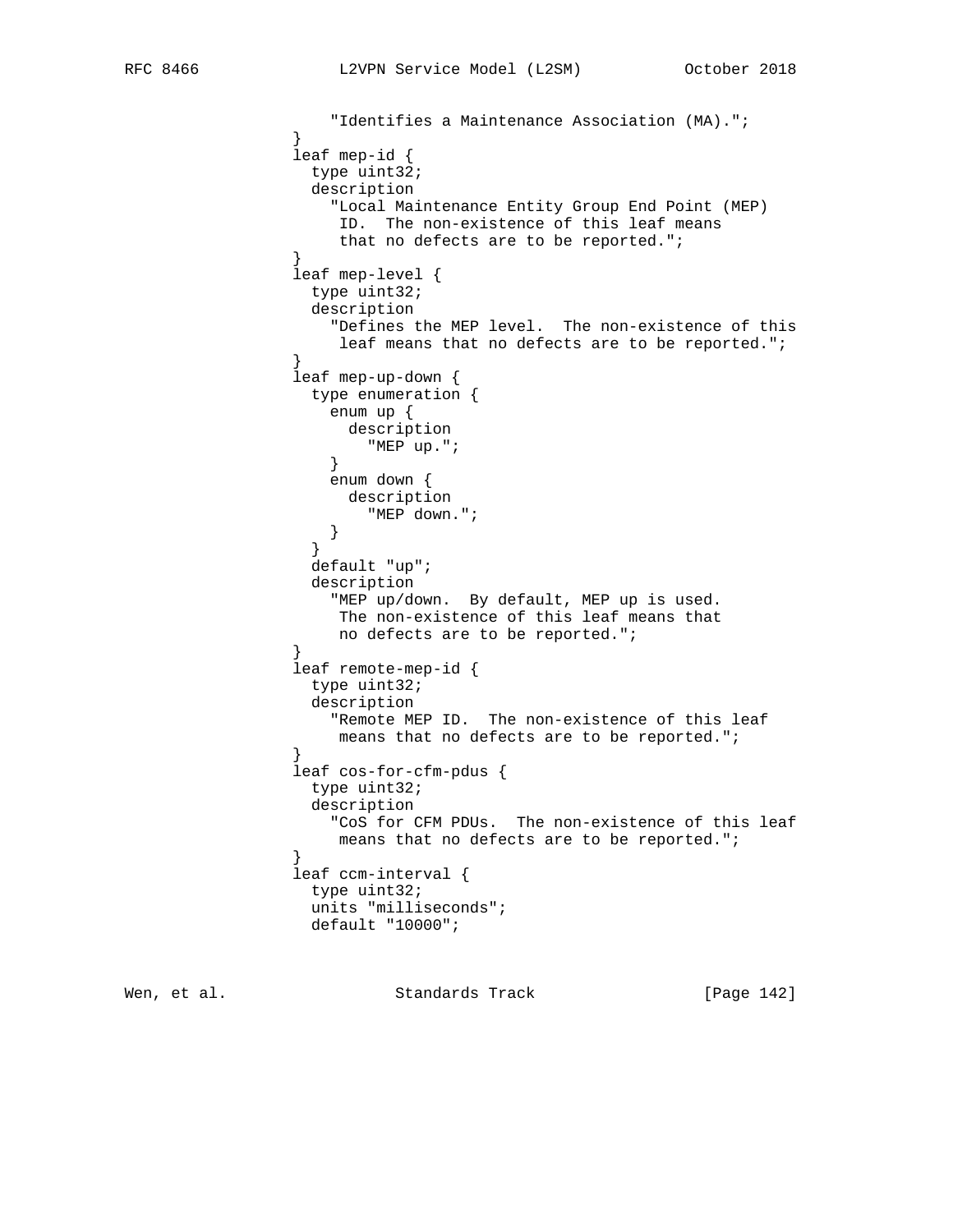```
 description
                    "CCM interval. By default, the CCM interval is
                     10,000 milliseconds (10 seconds).";
}
                leaf ccm-holdtime {
                  type uint32;
                  units "milliseconds";
                  default "35000";
                  description
                    "CCM hold time. By default, the CCM hold time
               is 3.5 times the CCM interval.";<br>}
}
                leaf alarm-priority-defect {
                  type identityref {
                    base fault-alarm-defect-type;
}
                  default "remote-invalid-ccm";
                  description
                    "The lowest-priority defect that is
                    allowed to generate a fault alarm. By default,
                     'fault-alarm-defect-type' is set to
                     'remote-invalid-ccm'. The non-existence of
                     this leaf means that no defects are
                     to be reported.";
}
                leaf ccm-p-bits-pri {
                  type ccm-priority-type;
                  description
                    "The priority parameter for CCMs transmitted by
                    the MEP. The non-existence of this leaf means
                     that no defects are to be reported.";
}
                description
                  "List of 802.1ag CFM attributes.";
}
              list y-1731 {
                if-feature "y-1731";
                key "maid";
                leaf maid {
                  type string;
                  mandatory true;
                  description
                    "Identifies an MA.";
}
                leaf mep-id {
                  type uint32;
                  description
                    "Local MEP ID. The non-existence of this leaf
```
Wen, et al. Standards Track [Page 143]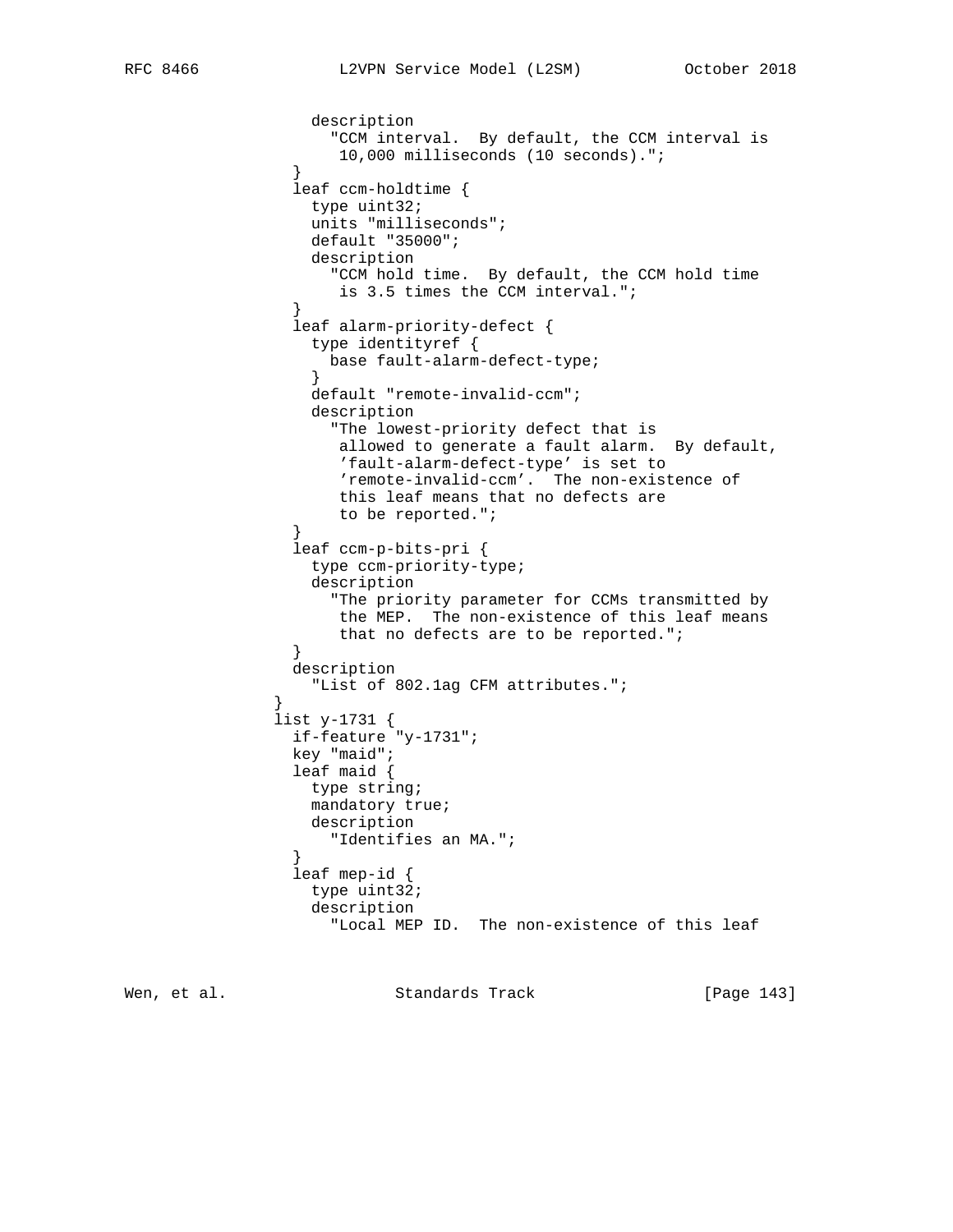```
 means that no measurements are to be reported.";
}
                leaf type {
                  type identityref {
                   base pm-type;
}
                  default "delay";
                  description
                    "Performance-monitoring types. By default, the
                    performance-monitoring type is set to 'delay'.
                     The non-existence of this leaf means that no
                     measurements are to be reported.";
}
                leaf remote-mep-id {
                  type uint32;
                  description
                    "Remote MEP ID. The non-existence of this
                     leaf means that no measurements are to be
                    reported.";
}
                leaf message-period {
                  type uint32;
                  units "milliseconds";
                  default "10000";
                  description
                    "Defines the interval between Y.1731
                     performance-monitoring messages. The message
                    period is expressed in milliseconds.";
}
                leaf measurement-interval {
                  type uint32;
                  units "seconds";
                  description
                    "Specifies the measurement interval for
                    statistics. The measurement interval is
               expressed in seconds.";<br>}
}
                leaf cos {
                  type uint32;
                  description
                    "CoS. The non-existence of this leaf means that
                    no measurements are to be reported.";
}
                leaf loss-measurement {
                  type boolean;
                  default "false";
                  description
                    "Indicates whether or not to enable loss
```
Wen, et al. Standards Track [Page 144]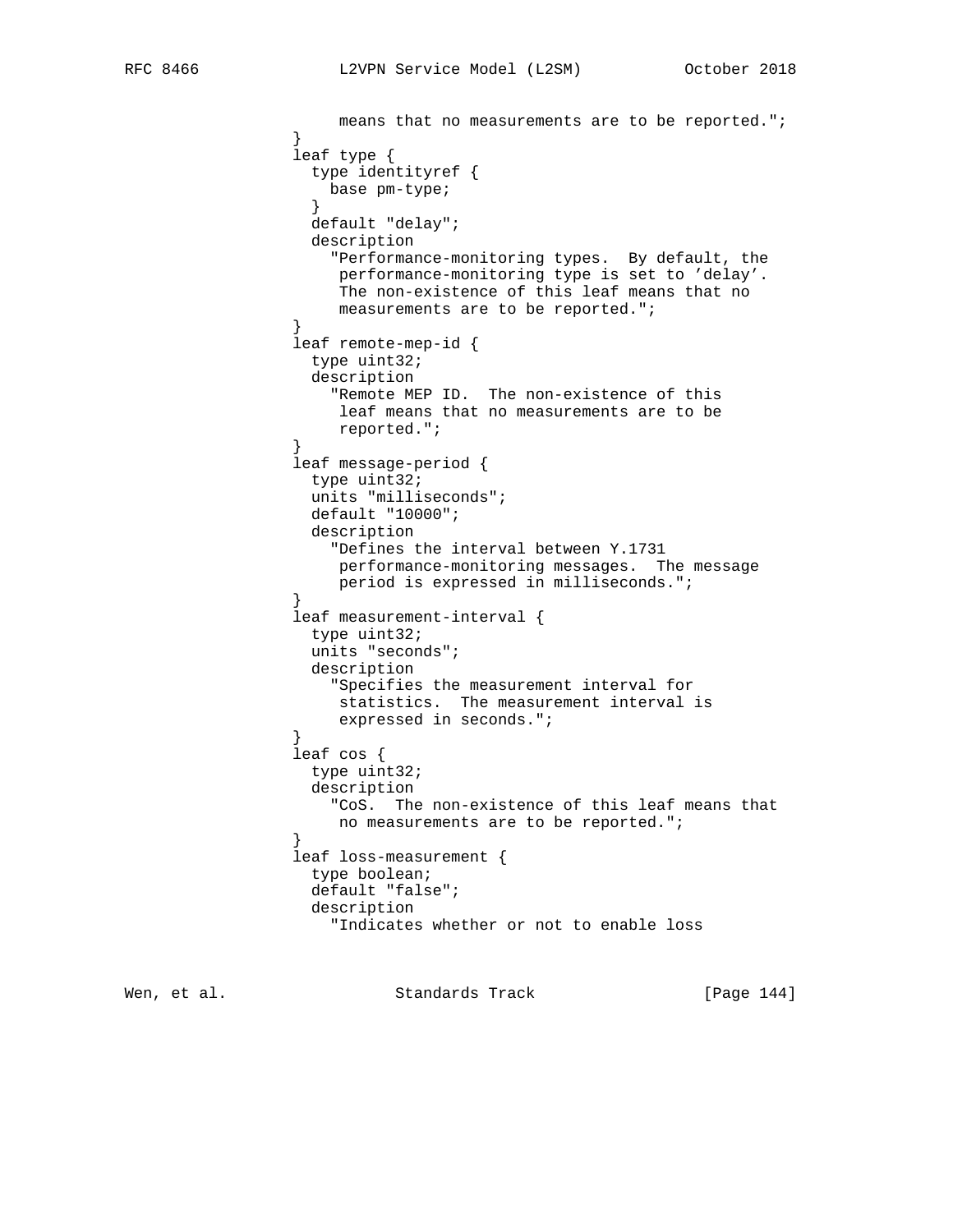```
 measurement. By default, loss
                measurement is not enabled.";<br>}
 }
                 leaf synthetic-loss-measurement {
                  type boolean;
                  default "false";
                  description
                    "Indicates whether or not to enable synthetic loss
                    measurement. By default, synthetic loss
                measurement is not enabled.";<br>}
 }
                 container delay-measurement {
                  leaf enable-dm {
                    type boolean;
                    default "false";
                    description
                      "Indicates whether or not to enable delay
                      measurement. By default, delay measurement
                       is not enabled.";
 }
                   leaf two-way {
                    type boolean;
                    default "false";
                    description
                      "Indicates whether delay measurement is two-way
                       ('true') or one-way ('false'). By default,
                       one-way measurement is enabled.";
 }
                  description
                    "Container for delay measurement.";
 }
                 leaf frame-size {
                  type uint32;
                  units "bytes";
                  description
                    "Frame size. The non-existence of this leaf
                     means that no measurements are to be reported.";
 }
                 leaf session-type {
                  type enumeration {
                    enum proactive {
                     description
                    "Proactive mode.";
 }
                    enum on-demand {
                     description
                   "On-demand mode.";<br>}
 }
```
Wen, et al. Standards Track [Page 145]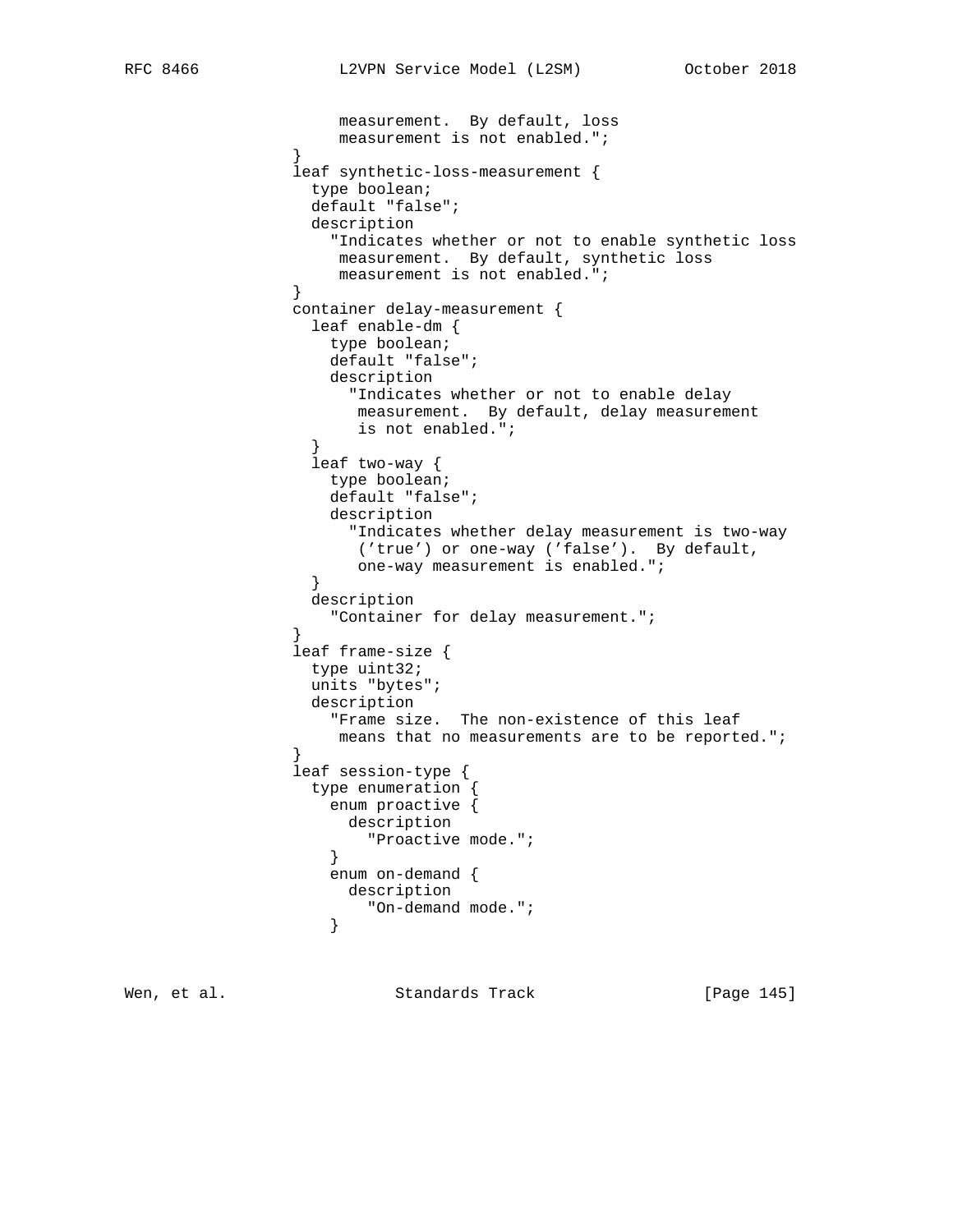}

```
 }
                  default "on-demand";
                  description
                     "Session type. By default, the session type
                     is 'on-demand'. The non-existence of this
                     leaf means that no measurements are to be
                     reported.";
 }
                 description
                   "List of configured Y-1731 instances.";
 }
               description
                "Container for Ethernet Service OAM.";
 }
             description
               "Container for connection requirements.";
           container availability {
             leaf access-priority {
               type uint32;
               default "100";
               description
                 "Access priority. The higher the access-priority
                 value, the higher the preference will be for the
                 access in question.";
 }
             choice redundancy-mode {
               case single-active {
                 leaf single-active {
                  type empty;
                  description
                    "Single-active mode.";
 }
                 description
                   "In single-active mode, only one node forwards
              traffic to and from the Ethernet segment.";<br>}
 }
               case all-active {
                 leaf all-active {
                  type empty;
                  description
                    "All-active mode.";
 }
                 description
                  "In all-active mode, all nodes can forward
                   traffic.";
 }
               description
```
Wen, et al. Standards Track [Page 146]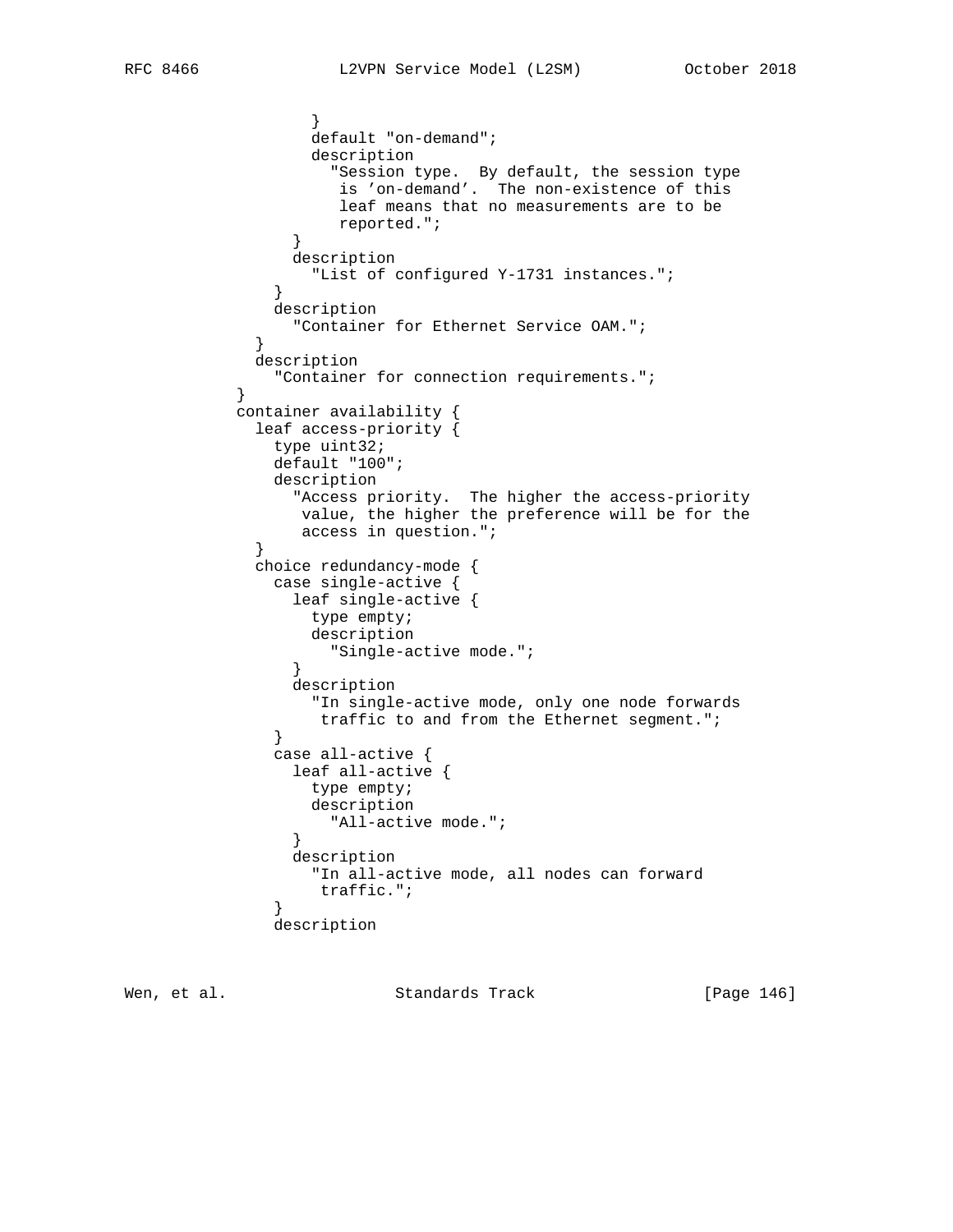```
 "Redundancy mode choice.";
 }
             description
               "Container of available optional configurations.";
 }
           container vpn-attachment {
             choice attachment-flavor {
              case vpn-id {
                leaf vpn-id {
                  type leafref {
                   path "/l2vpn-svc/vpn-services/vpn-service/vpn-id";
 }
                  description
                    "Reference to an L2VPN. Referencing a vpn-id
                    provides an easy way to attach a particular
                     logical access to a VPN. In this case,
                    the vpn-id must be configured.";
 }
                leaf site-role {
                  type identityref {
                   base site-role;
 }
                  default "any-to-any-role";
                  description
                    "Role of the site in the L2VPN. When referencing
                     a vpn-id, the site-role setting must be added to
                    express the role of the site in the target VPN
                     service topology.";
 }
 }
               case vpn-policy-id {
                leaf vpn-policy-id {
                  type leafref {
                   path "../../../../vpn-policies/vpn-policy/"
                  + "vpn-policy-id";
 }
                  description
               "Reference to a VPN policy.";<br>}
 }
 }
              mandatory true;
              description
                "Choice for the VPN attachment flavor.";
 }
             description
               "Defines the VPN attachment of a site.";
 }
           container service {
```
Wen, et al. Standards Track [Page 147]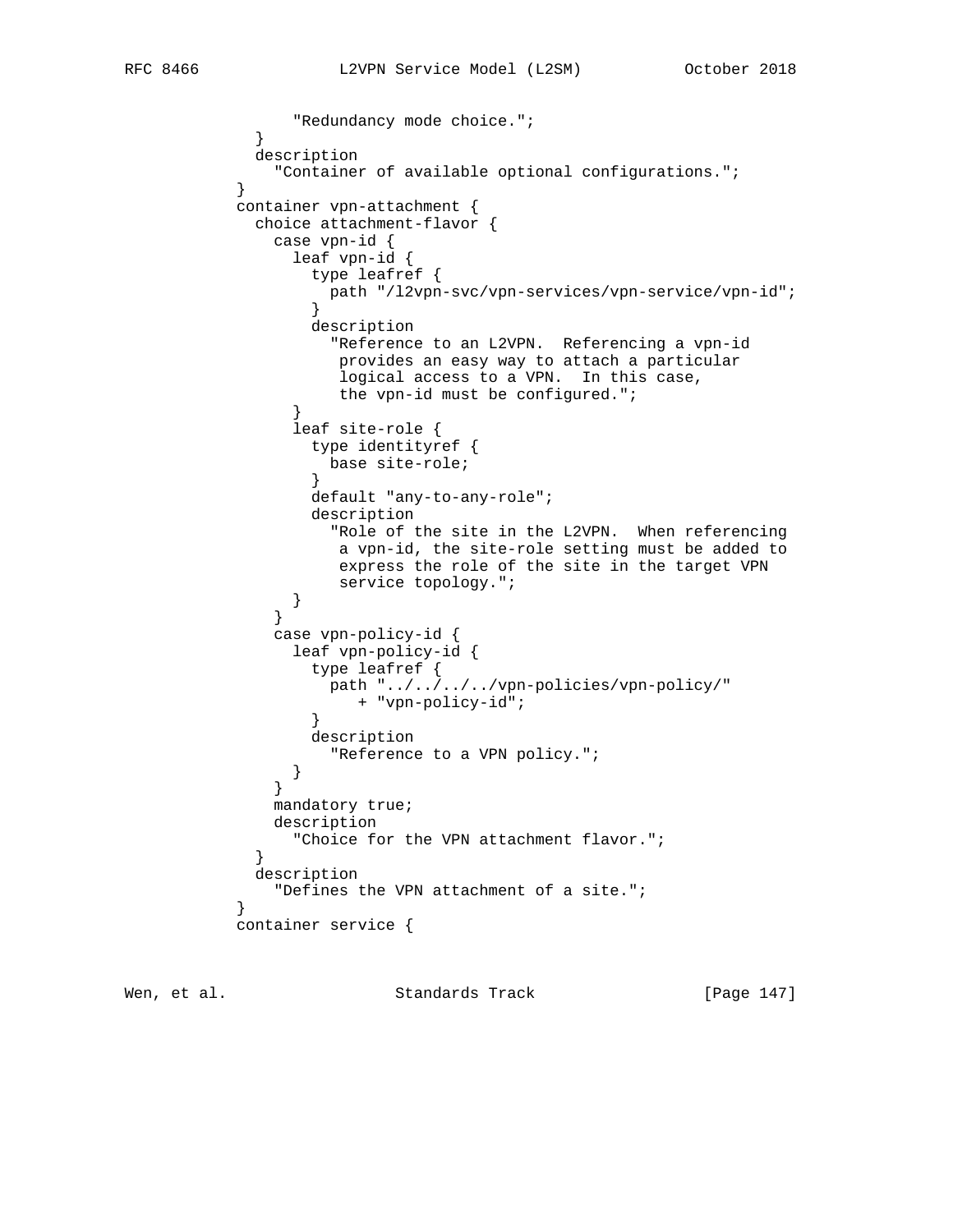```
 container svc-bandwidth {
               if-feature "input-bw";
               list bandwidth {
                 key "direction type";
                 leaf direction {
                   type identityref {
                    base bw-direction;
 }
                   description
                     "Indicates the bandwidth direction. It can be
                     the bandwidth download direction from the SP to
                      the site or the bandwidth upload direction from
                      the site to the SP.";
 }
                 leaf type {
                   type identityref {
                    base bw-type;
 }
                   description
                     "Bandwidth type. By default, the bandwidth type
                     is set to 'bw-per-cos'.";
 }
                 leaf cos-id {
                   when "derived-from-or-self(../type, "
                      + "'l2vpn-svc:bw-per-cos')" {
                     description
                       "Relevant when the bandwidth type is set to
                        'bw-per-cos'.";
 }
                   type uint8;
                   description
                     "Identifier of the CoS, indicated by DSCP or a
                     CE-VLAN CoS (802.1p) value in the service frame.
                      If the bandwidth type is set to 'bw-per-cos',
                      the CoS ID MUST also be specified.";
 }
                 leaf vpn-id {
                   when "derived-from-or-self(../type, "
                     + "'l2vpn-svc:bw-per-svc')" {
                     description
                       "Relevant when the bandwidth type is
                  set as bandwidth per VPN service.";<br>}
 }
                   type svc-id;
                   description
                     "Identifies the target VPN. If the bandwidth
                      type is set as bandwidth per VPN service, the
                      vpn-id MUST be specified.";
```
Wen, et al. Standards Track [Page 148]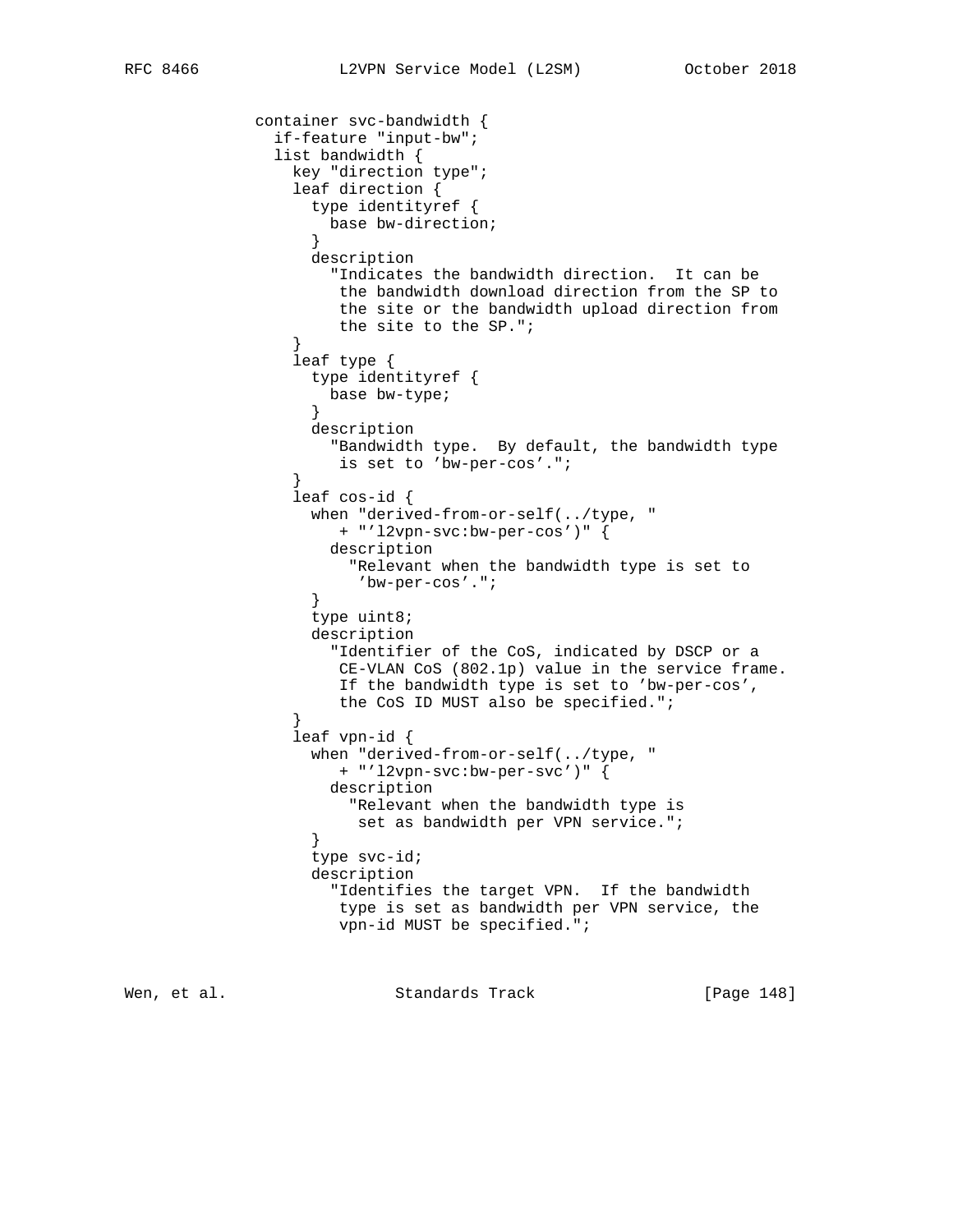```
 }
                  leaf cir {
                   type uint64;
                   units "bps";
                   mandatory true;
                   description
                     "Committed Information Rate. The maximum number
                      of bits that a port can receive or send over
                      an interface in one second.";
 }
                  leaf cbs {
                   type uint64;
                   units "bps";
                   mandatory true;
                   description
                     "Committed Burst Size (CBS). Controls the bursty
                      nature of the traffic. Traffic that does not
                      use the configured Committed Information Rate
                      (CIR) accumulates credits until the credits
                      reach the configured CBS.";
 }
                  leaf eir {
                   type uint64;
                   units "bps";
                   description
                      "Excess Information Rate (EIR), i.e., excess frame
                      delivery allowed that is not subject to an SLA.
                     The traffic rate can be limited by the EIR.";
 }
                  leaf ebs {
                   type uint64;
                   units "bps";
                   description
                     "Excess Burst Size (EBS). The bandwidth available
                      for burst traffic from the EBS is subject to the
                      amount of bandwidth that is accumulated during
                      periods when traffic allocated by the EIR
                 policy is not used.";<br>}
 }
                  leaf pir {
                   type uint64;
                   units "bps";
                   description
                     "Peak Information Rate, i.e., maximum frame
                      delivery allowed. It is equal to or less
                      than the sum of the CIR and the EIR.";
 }
                  leaf pbs {
```
Wen, et al. Standards Track [Page 149]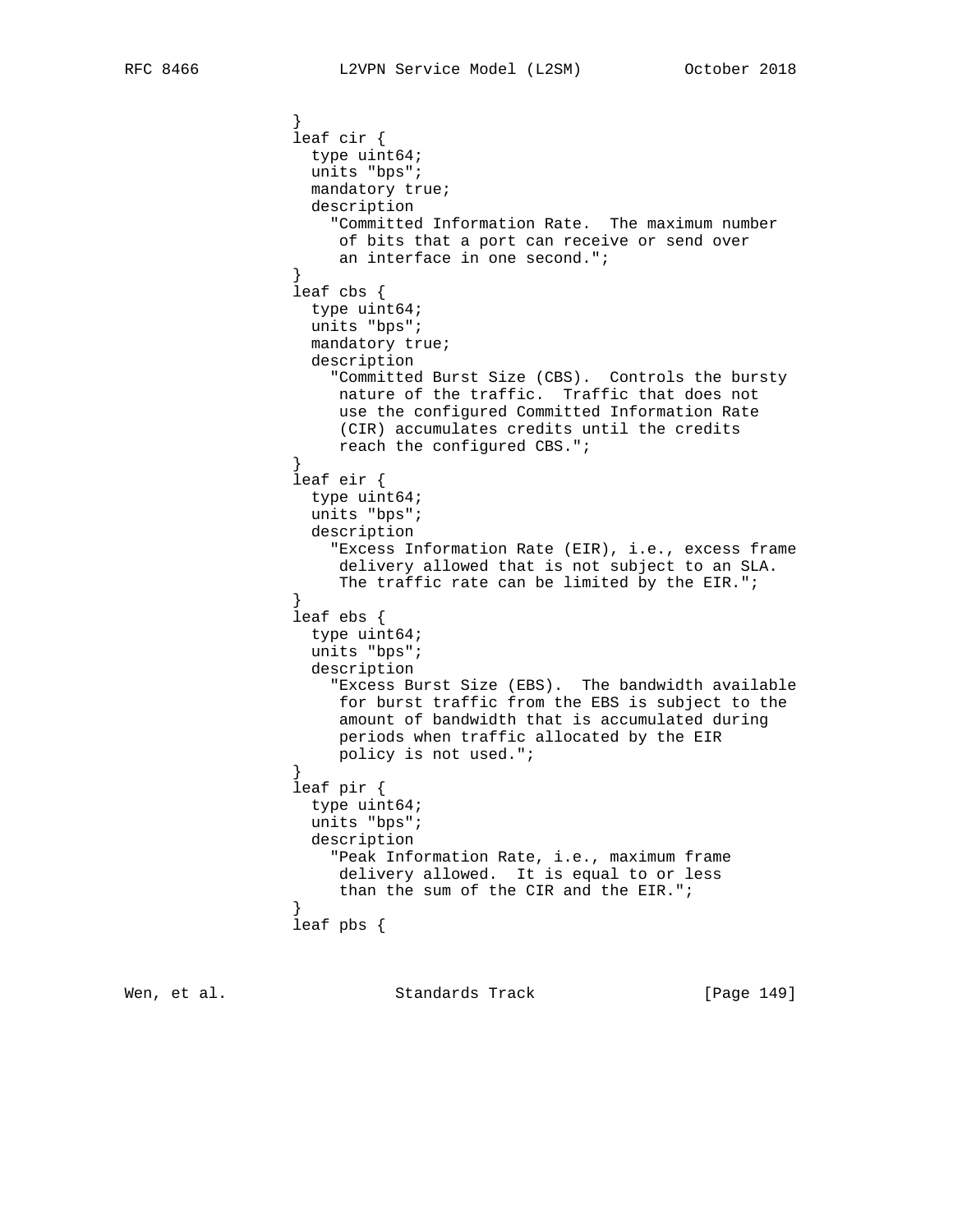```
 type uint64;
                    units "bps";
                    description
                      "Peak Burst Size. It is measured in bytes per
                       second.";
 }
                  description
                    "List of bandwidth values (e.g., per CoS,
                    per vpn-id).";
 }
                description
                  "From the customer site's perspective, the service
                   input/output bandwidth of the connection or
                   download/upload bandwidth from the SP/site
             to the site/SP.";<br>}
 }
              leaf svc-mtu {
                type uint16;
                units "bytes";
                mandatory true;
                description
                  "SVC MTU. It is also known as the maximum
                   transmission unit or maximum frame size. When
                   a frame is larger than the MTU, it is broken
                   down, or fragmented, into smaller pieces by
                   the network protocol to accommodate the MTU
                   of the network. If CsC is enabled,
                   the requested svc-mtu leaf will refer to the
                   MPLS MTU and not to the link MTU.";
 }
              uses site-service-qos-profile;
              uses site-service-mpls;
              description
           "Container for services.";<br>}
            uses site-bum;
            uses site-mac-loop-prevention;
            uses site-acl;
            container mac-addr-limit {
              if-feature "mac-addr-limit";
              leaf limit-number {
                type uint16;
                default "2";
                description
                  "Maximum number of MAC addresses learned from
                   the subscriber for a single service instance.
                   The default allowed maximum number of MAC
                   addresses is 2.";
```
}

Wen, et al. Standards Track [Page 150]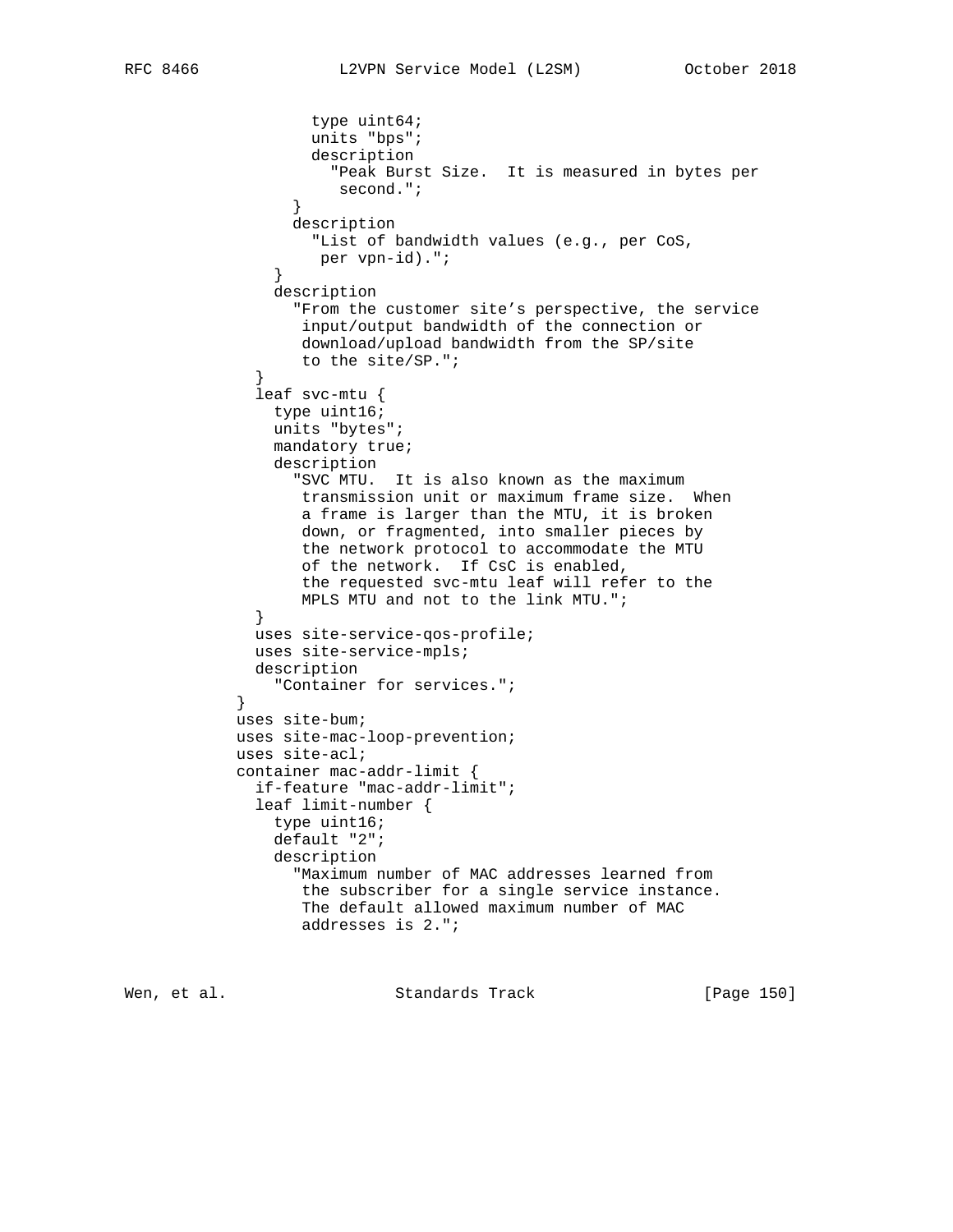```
 }
              leaf time-interval {
               type uint32;
               units "seconds";
               default "300";
                description
                  "The aging time of the MAC address. By default,
                  the aging time is set to 300 seconds.";
 }
              leaf action {
                type identityref {
                 base mac-action;
 }
                default "warning";
                description
                  "Specifies the action taken when the upper limit is
                  exceeded: drop the packet, flood the packet, or
                  simply send a warning log message. By default,
                  the action is set to 'warning'.";
 }
              description
                "Container of MAC address limit configurations.";
 }
            description
              "List of site network accesses.";
 }
          description
            "Container of port configurations.";
 }
        description
         "List of sites.";
      }
      description
        "Container of site configurations.";
    }
    description
      "Container for L2VPN services.";
  }
}
```

```
<CODE ENDS>
```
Wen, et al. Standards Track [Page 151]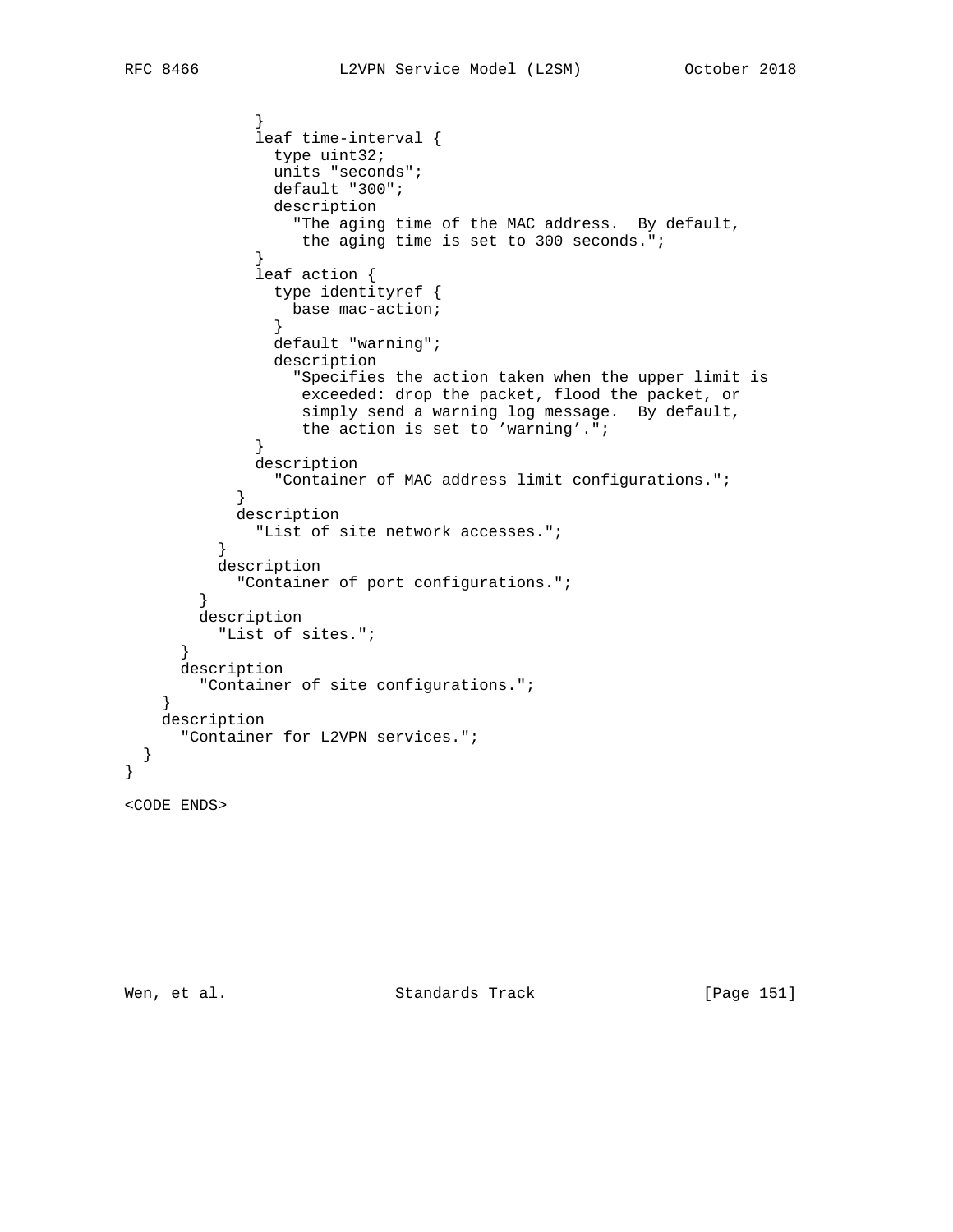## 9. Security Considerations

 The YANG module specified in this document defines a schema for data that is designed to be accessed via network management protocols such as NETCONF [RFC6241] or RESTCONF [RFC8040]. The lowest NETCONF layer is the secure transport layer, and the mandatory-to-implement secure transport is Secure Shell (SSH) [RFC6242]. The lowest RESTCONF layer is HTTPS, and the mandatory-to-implement secure transport is TLS [RFC8446].

 The NETCONF access control model [RFC8341] provides the means to restrict access for particular NETCONF or RESTCONF users to a preconfigured subset of all available NETCONF or RESTCONF protocol operations and content.

 There are a number of data nodes defined in this YANG module that are writable/creatable/deletable (i.e., config true, which is the default). These data nodes may be considered sensitive or vulnerable in some network environments. Write operations (e.g., edit-config) to these data nodes without proper protection can have a negative effect on network operations. These are the subtrees and data nodes and their sensitivity/vulnerability:

o /l2vpn-svc/vpn-services/vpn-service

 The entries in the list above include all of the VPN service configurations to which the customer subscribes and will use to indirectly create or modify the PE and CE device configurations. Unexpected changes to these entries could lead to service disruptions and/or network misbehavior.

o /l2vpn-svc/sites/site

 The entries in the list above include the customer site configurations. As noted in the previous paragraph, unexpected changes to these entries could lead to service disruptions and/or network misbehavior.

 Some of the readable data nodes in this YANG module may be considered sensitive or vulnerable in some network environments. It is thus important to control read access (e.g., via get, get-config, or notification) to these data nodes. These are the subtrees and data nodes and their sensitivity/vulnerability:

- o /l2vpn-svc/vpn-services/vpn-service
- o /l2vpn-svc/sites/site

Wen, et al. Standards Track [Page 152]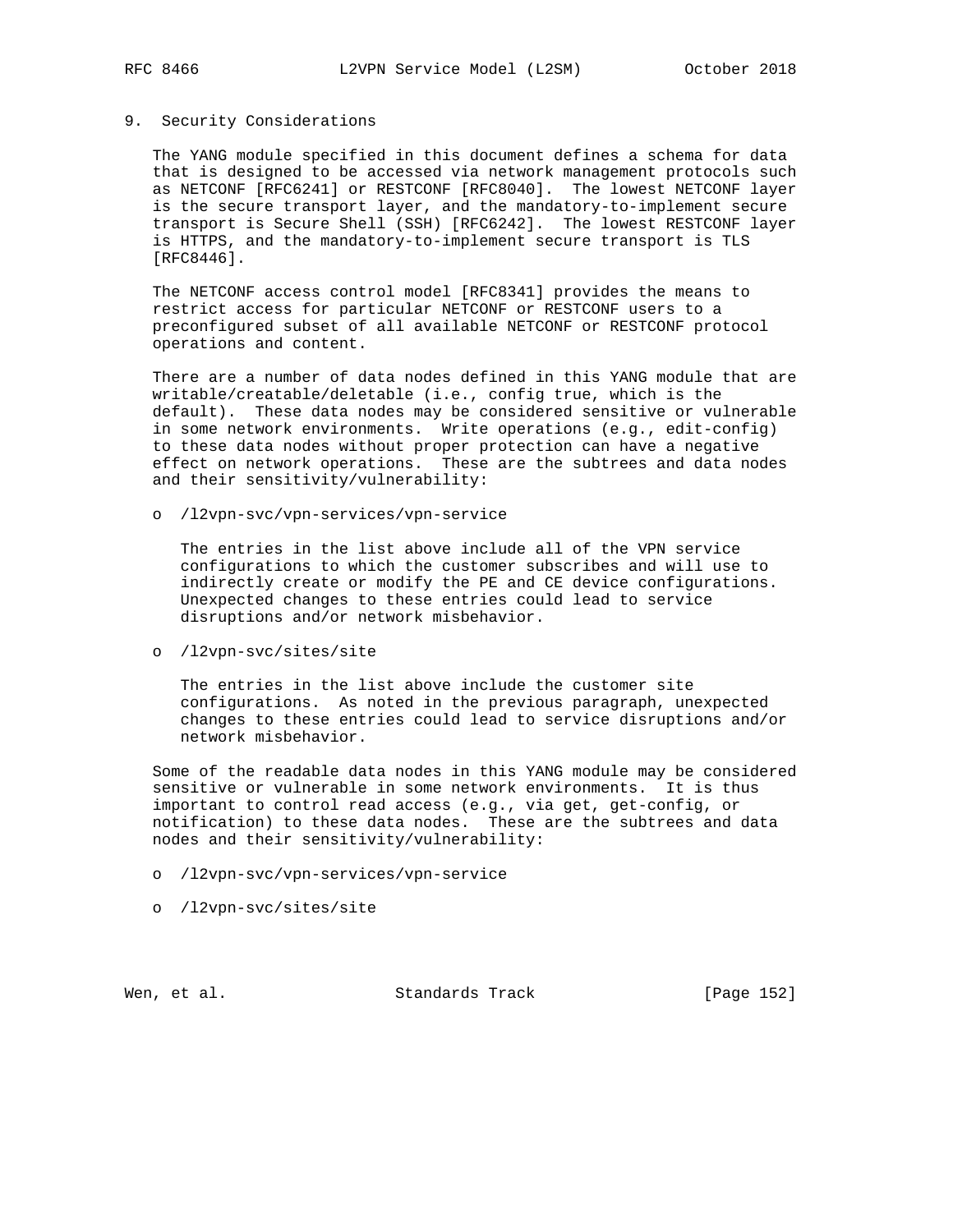The entries in the lists above include customer-proprietary or confidential information, e.g., customer name, site location, services to which the customer subscribes.

 When an SP collaborates with multiple customers, it has to ensure that a given customer can only view and modify its (the customer's) own service information.

 The data model defines some security parameters that can be extended via augmentation as part of the customer service request; those parameters are described in Sections 5.12 and 5.13.

## 10. IANA Considerations

IANA has assigned a new URI from the "IETF XML Registry" [RFC3688].

 URI: urn:ietf:params:xml:ns:yang:ietf-l2vpn-svc Registrant Contact: The IESG XML: N/A; the requested URI is an XML namespace

 IANA has assigned a new YANG module name in the "YANG Module Names" registry [RFC6020].

 name: ietf-l2vpn-svc namespace: urn:ietf:params:xml:ns:yang:ietf-l2vpn-svc prefix: l2vpn-svc reference: RFC 8466

## 11. References

11.1. Normative References

- [RFC2119] Bradner, S., "Key words for use in RFCs to Indicate Requirement Levels", BCP 14, RFC 2119, DOI 10.17487/RFC2119, March 1997, <https://www.rfc-editor.org/info/rfc2119>.
- [RFC3688] Mealling, M., "The IETF XML Registry", BCP 81, RFC 3688, DOI 10.17487/RFC3688, January 2004, <https://www.rfc-editor.org/info/rfc3688>.
- [RFC4364] Rosen, E. and Y. Rekhter, "BGP/MPLS IP Virtual Private Networks (VPNs)", RFC 4364, DOI 10.17487/RFC4364, February 2006, <https://www.rfc-editor.org/info/rfc4364>.

Wen, et al. Standards Track [Page 153]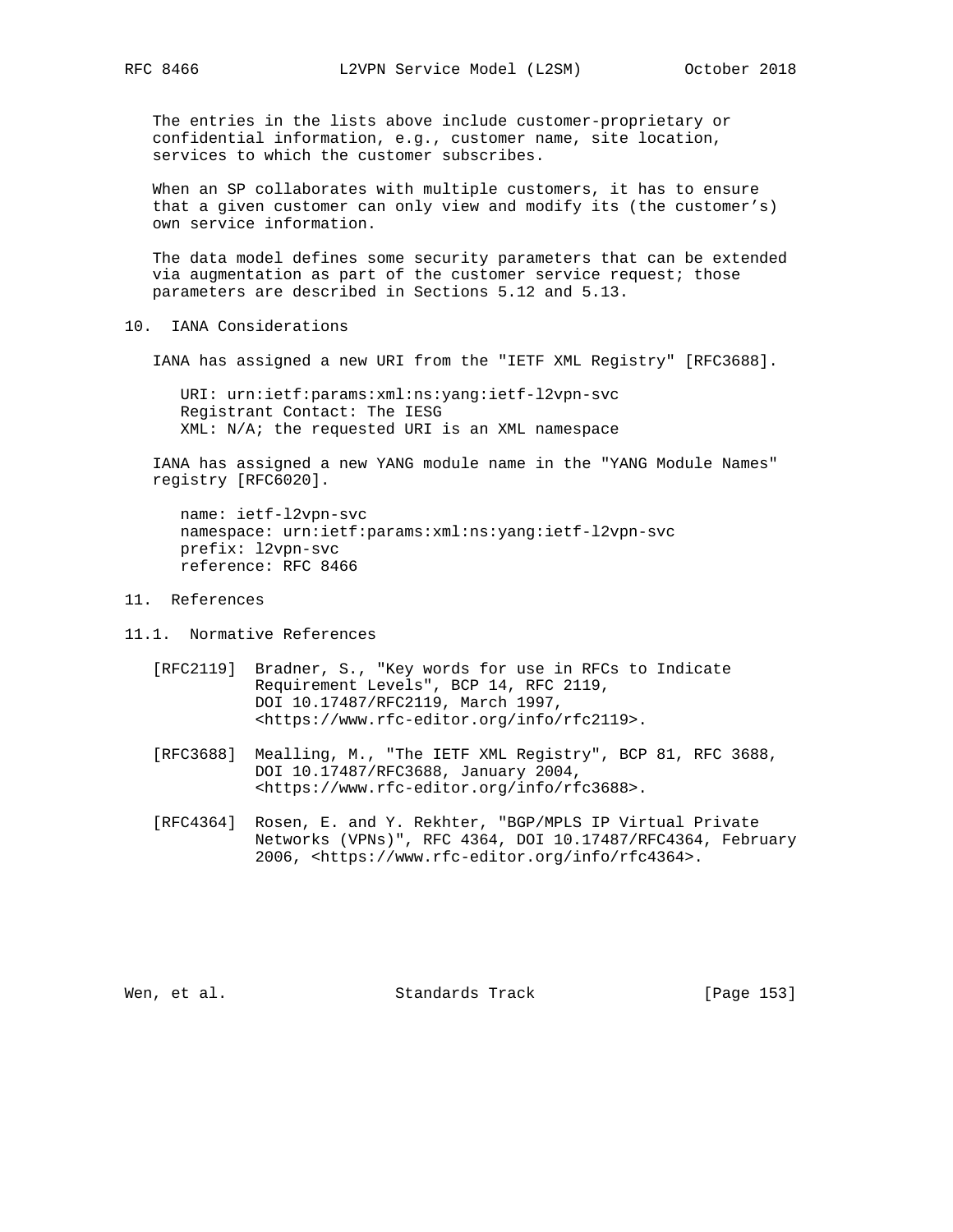- [RFC4761] Kompella, K., Ed. and Y. Rekhter, Ed., "Virtual Private LAN Service (VPLS) Using BGP for Auto-Discovery and Signaling", RFC 4761, DOI 10.17487/RFC4761, January 2007, <https://www.rfc-editor.org/info/rfc4761>.
- [RFC6020] Bjorklund, M., Ed., "YANG A Data Modeling Language for the Network Configuration Protocol (NETCONF)", RFC 6020, DOI 10.17487/RFC6020, October 2010, <https://www.rfc-editor.org/info/rfc6020>.
- [RFC6073] Martini, L., Metz, C., Nadeau, T., Bocci, M., and M. Aissaoui, "Segmented Pseudowire", RFC 6073, DOI 10.17487/RFC6073, January 2011, <https://www.rfc-editor.org/info/rfc6073>.
- [RFC6074] Rosen, E., Davie, B., Radoaca, V., and W. Luo, "Provisioning, Auto-Discovery, and Signaling in Layer 2 Virtual Private Networks (L2VPNs)", RFC 6074, DOI 10.17487/RFC6074, January 2011, <https://www.rfc-editor.org/info/rfc6074>.
- [RFC6241] Enns, R., Ed., Bjorklund, M., Ed., Schoenwaelder, J., Ed., and A. Bierman, Ed., "Network Configuration Protocol (NETCONF)", RFC 6241, DOI 10.17487/RFC6241, June 2011, <https://www.rfc-editor.org/info/rfc6241>.
- [RFC6242] Wasserman, M., "Using the NETCONF Protocol over Secure Shell (SSH)", RFC 6242, DOI 10.17487/RFC6242, June 2011, <https://www.rfc-editor.org/info/rfc6242>.
- [RFC6991] Schoenwaelder, J., Ed., "Common YANG Data Types", RFC 6991, DOI 10.17487/RFC6991, July 2013, <https://www.rfc-editor.org/info/rfc6991>.
- [RFC7432] Sajassi, A., Ed., Aggarwal, R., Bitar, N., Isaac, A., Uttaro, J., Drake, J., and W. Henderickx, "BGP MPLS-Based Ethernet VPN", RFC 7432, DOI 10.17487/RFC7432, February 2015, <https://www.rfc-editor.org/info/rfc7432>.
- [RFC7950] Bjorklund, M., Ed., "The YANG 1.1 Data Modeling Language", RFC 7950, DOI 10.17487/RFC7950, August 2016, <https://www.rfc-editor.org/info/rfc7950>.
- [RFC8040] Bierman, A., Bjorklund, M., and K. Watsen, "RESTCONF Protocol", RFC 8040, DOI 10.17487/RFC8040, January 2017, <https://www.rfc-editor.org/info/rfc8040>.

Wen, et al. Standards Track [Page 154]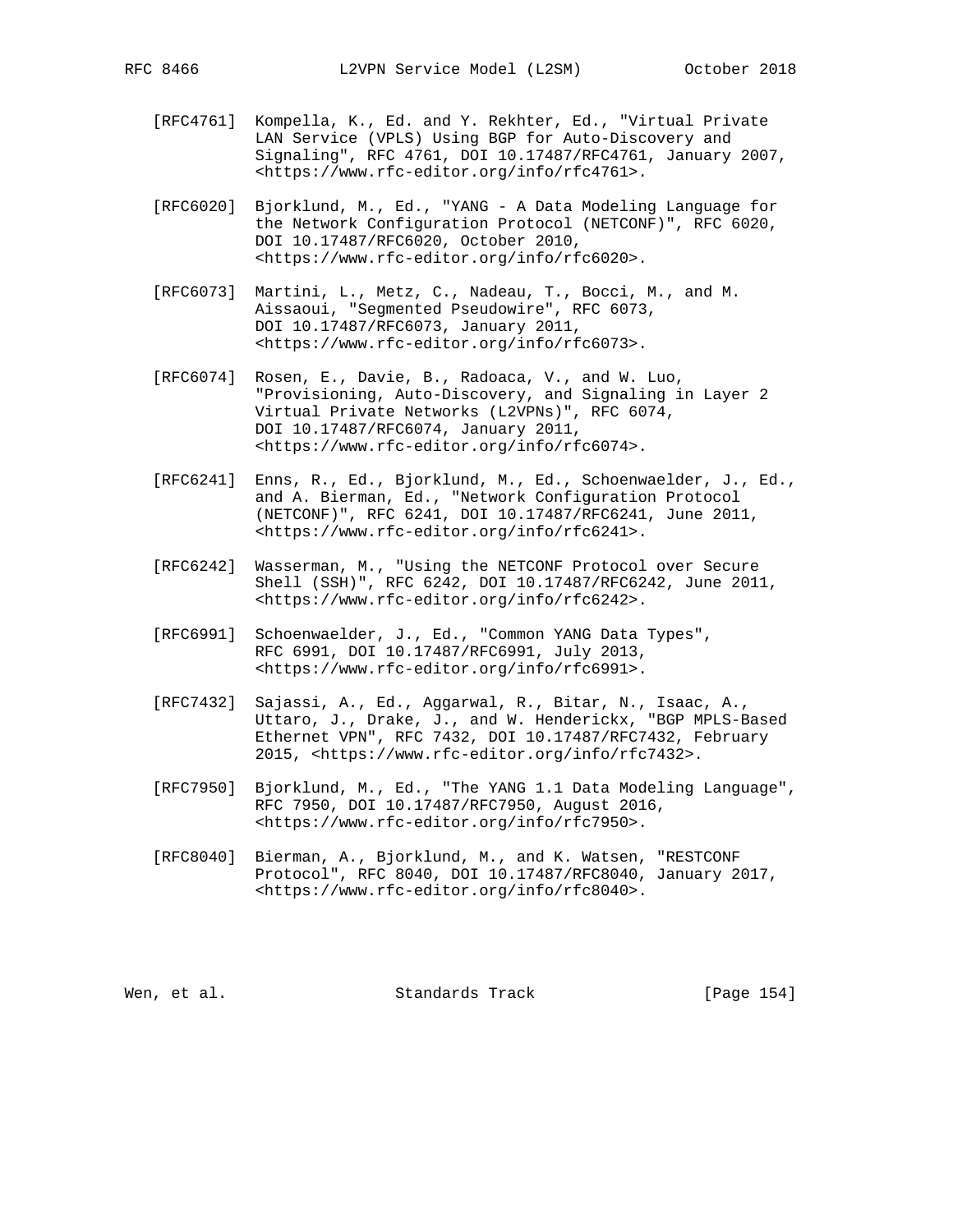- [RFC8174] Leiba, B., "Ambiguity of Uppercase vs Lowercase in RFC 2119 Key Words", BCP 14, RFC 8174, DOI 10.17487/RFC8174, May 2017, <https://www.rfc-editor.org/info/rfc8174>.
- [RFC8214] Boutros, S., Sajassi, A., Salam, S., Drake, J., and J. Rabadan, "Virtual Private Wire Service Support in Ethernet VPN", RFC 8214, DOI 10.17487/RFC8214, August 2017, <https://www.rfc-editor.org/info/rfc8214>.
- [RFC8341] Bierman, A. and M. Bjorklund, "Network Configuration Access Control Model", STD 91, RFC 8341, DOI 10.17487/RFC8341, March 2018, <https://www.rfc-editor.org/info/rfc8341>.
- [RFC8342] Bjorklund, M., Schoenwaelder, J., Shafer, P., Watsen, K., and R. Wilton, "Network Management Datastore Architecture (NMDA)", RFC 8342, DOI 10.17487/RFC8342, March 2018, <https://www.rfc-editor.org/info/rfc8342>.
- [RFC8446] Rescorla, E., "The Transport Layer Security (TLS) Protocol Version 1.3", RFC 8446, DOI 10.17487/RFC8446, August 2018, <https://www.rfc-editor.org/info/rfc8446>.
- [W3C.REC-xml-20081126] Bray, T., Paoli, J., Sperberg-McQueen, M., Maler, E., and F. Yergeau, "Extensible Markup Language (XML) 1.0 (Fifth Edition)", World Wide Web Consortium Recommendation REC-xml-20081126, November 2008, <https://www.w3.org/TR/2008/REC-xml-20081126>.
- 11.2. Informative References
	- [EVPN-YANG]

 Brissette, P., Ed., Shah, H., Ed., Chen, I., Ed., Hussain, I., Ed., Tiruveedhula, K., Ed., and J. Rabadan, Ed., "Yang Data Model for EVPN", Work in Progress, draft-ietf-bess evpn-yang-05, February 2018.

[IEEE-802-1ag]

 IEEE, "802.1ag - 2007 - IEEE Standard for Local and Metropolitan Area Networks - Virtual Bridged Local Area Networks Amendment 5: Connectivity Fault Management", DOI 10.1109/IEEESTD.2007.4431836.

[IEEE-802-1D]

 IEEE, "802.1D-2004 - IEEE Standard for Local and metropolitan area networks: Media Access Control (MAC) Bridges", DOI 10.1109/IEEESTD.2004.94569.

Wen, et al. Standards Track [Page 155]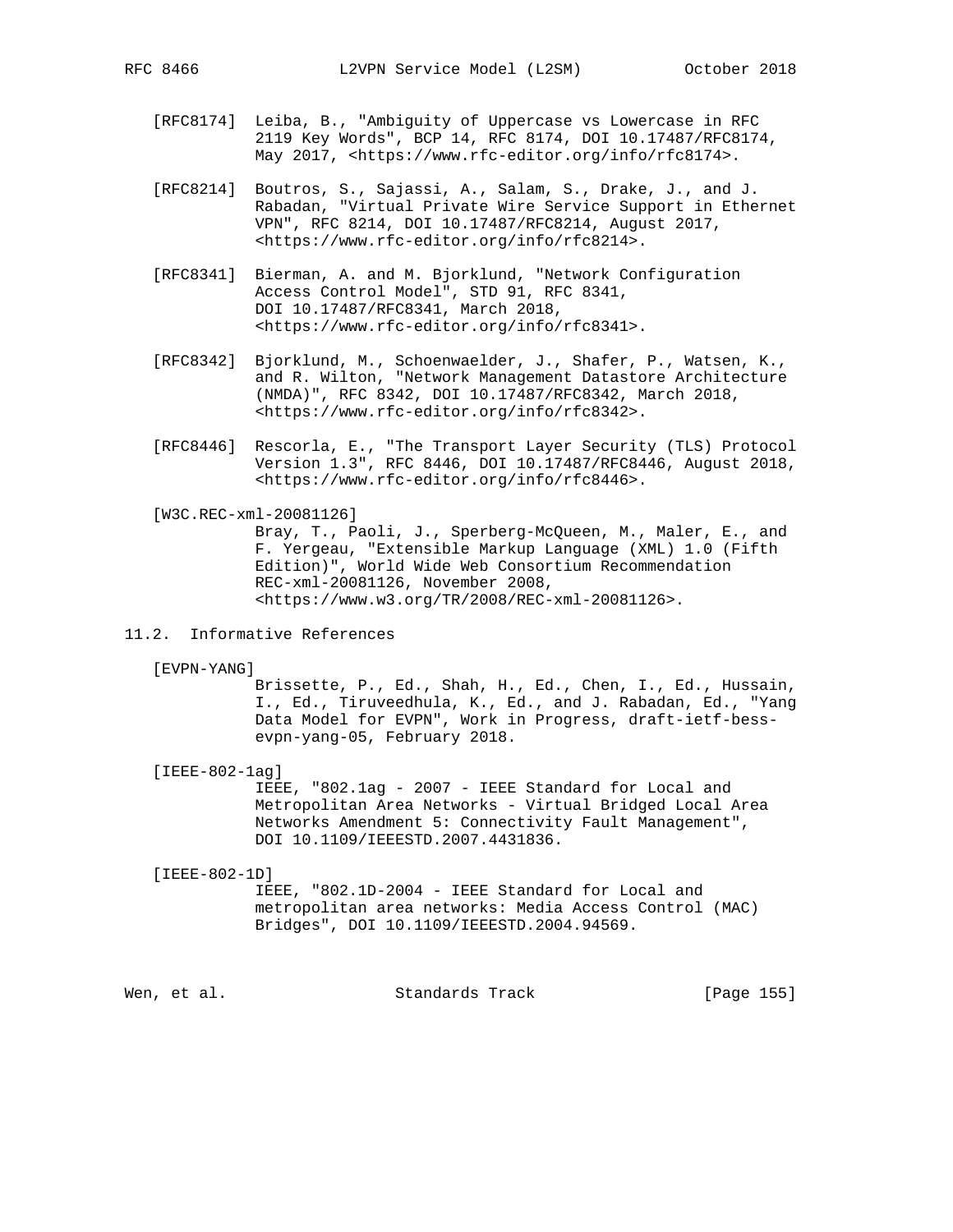| RFC 8466 |  |
|----------|--|
|          |  |

 [IEEE-802-1Q] IEEE, "802.1Q - 2014 - IEEE Standard for Local and metropolitan area networks--Bridges and Bridged Networks", DOI 10.1109/IEEESTD.2014.6991462.

[IEEE-802-3ah]

 IEEE, "802.3ah - 2004 - IEEE Standard for Information technology-- Local and metropolitan area networks-- Part 3: CSMA/CD Access Method and Physical Layer Specifications Amendment: Media Access Control Parameters, Physical Layers, and Management Parameters for Subscriber Access Networks", DOI 10.1109/IEEESTD.2004.94617.

[ITU-T-Y-1731]

 International Telecommunication Union, "Operations, administration and maintenance (OAM) functions and mechanisms for Ethernet-based networks", ITU-T Recommendation Y.1731, August 2015, <https://www.itu.int/rec/T-REC-Y.1731/en>.

- [MEF-6] Metro Ethernet Forum, "Ethernet Services Definitions Phase 2", April 2008, <https://mef.net/PDF\_Documents/ technical-specifications/MEF6-1.pdf>.
- [MPLS-L2VPN-YANG] Shah, H., Ed., Brissette, P., Ed., Chen, I., Ed., Hussain, I., Ed., Wen, B., Ed., and K. Tiruveedhula, Ed., "YANG Data Model for MPLS-based L2VPN", Work in Progress, draft-ietf-bess-l2vpn-yang-08, February 2018.
	- [RFC4119] Peterson, J., "A Presence-based GEOPRIV Location Object Format", RFC 4119, DOI 10.17487/RFC4119, December 2005, <https://www.rfc-editor.org/info/rfc4119>.
	- [RFC6624] Kompella, K., Kothari, B., and R. Cherukuri, "Layer 2 Virtual Private Networks Using BGP for Auto-Discovery and Signaling", RFC 6624, DOI 10.17487/RFC6624, May 2012, <https://www.rfc-editor.org/info/rfc6624>.
	- [RFC7130] Bhatia, M., Ed., Chen, M., Ed., Boutros, S., Ed., Binderberger, M., Ed., and J. Haas, Ed., "Bidirectional Forwarding Detection (BFD) on Link Aggregation Group (LAG) Interfaces", RFC 7130, DOI 10.17487/RFC7130, February 2014, <https://www.rfc-editor.org/info/rfc7130>.

Wen, et al. Standards Track [Page 156]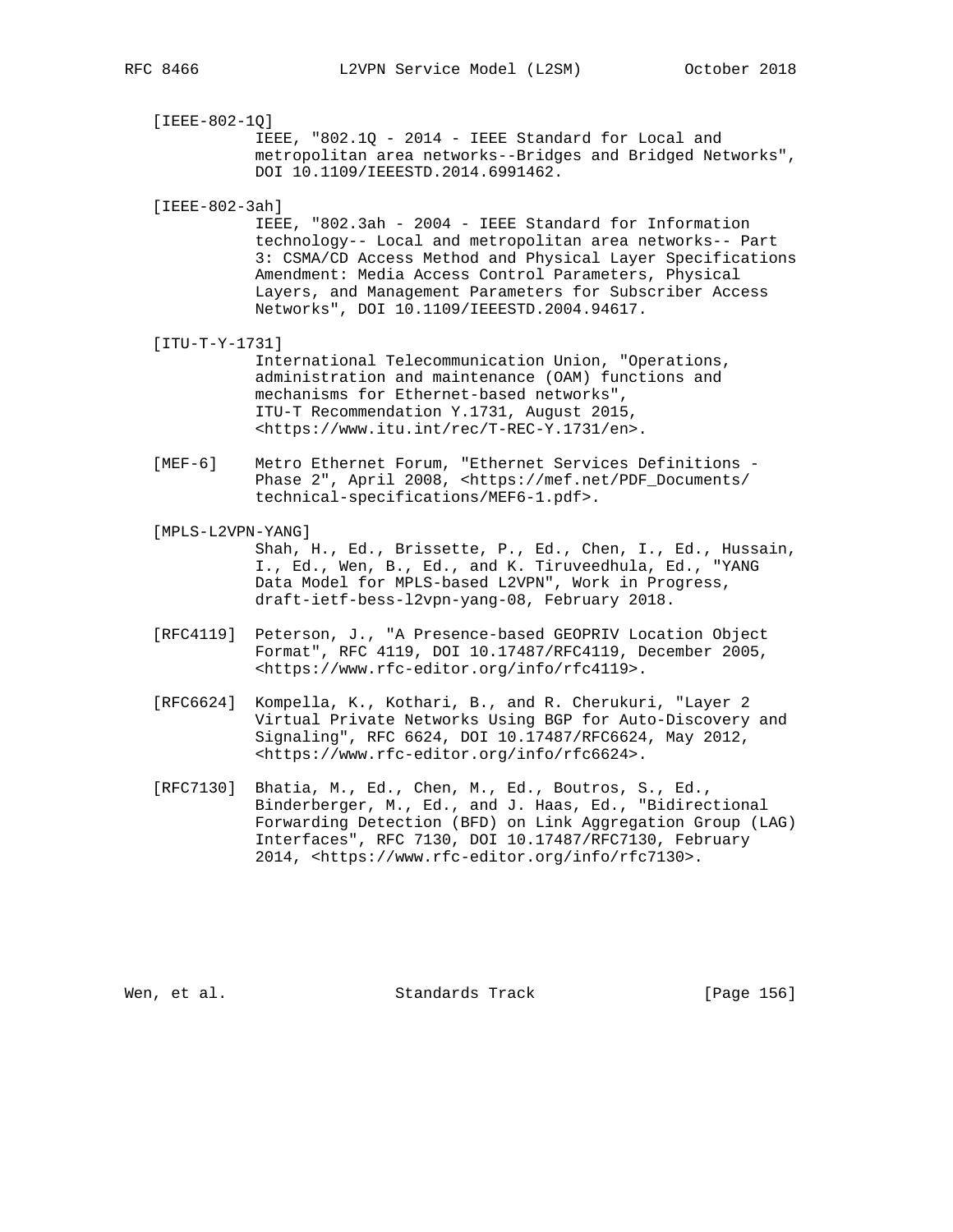- [RFC7209] Sajassi, A., Aggarwal, R., Uttaro, J., Bitar, N., Henderickx, W., and A. Isaac, "Requirements for Ethernet VPN (EVPN)", RFC 7209, DOI 10.17487/RFC7209, May 2014, <https://www.rfc-editor.org/info/rfc7209>.
- [RFC7348] Mahalingam, M., Dutt, D., Duda, K., Agarwal, P., Kreeger, L., Sridhar, T., Bursell, M., and C. Wright, "Virtual eXtensible Local Area Network (VXLAN): A Framework for Overlaying Virtualized Layer 2 Networks over Layer 3 Networks", RFC 7348, DOI 10.17487/RFC7348, August 2014, <https://www.rfc-editor.org/info/rfc7348>.
- [RFC7436] Shah, H., Rosen, E., Le Faucheur, F., and G. Heron, "IP-Only LAN Service (IPLS)", RFC 7436, DOI 10.17487/RFC7436, January 2015, <https://www.rfc-editor.org/info/rfc7436>.
- [RFC8199] Bogdanovic, D., Claise, B., and C. Moberg, "YANG Module Classification", RFC 8199, DOI 10.17487/RFC8199, July 2017, <https://www.rfc-editor.org/info/rfc8199>.
- [RFC8299] Wu, Q., Ed., Litkowski, S., Tomotaki, L., and K. Ogaki, "YANG Data Model for L3VPN Service Delivery", RFC 8299, DOI 10.17487/RFC8299, January 2018, <https://www.rfc-editor.org/info/rfc8299>.
- [RFC8309] Wu, Q., Liu, W., and A. Farrel, "Service Models Explained", RFC 8309, DOI 10.17487/RFC8309, January 2018, <https://www.rfc-editor.org/info/rfc8309>.
- [RFC8340] Bjorklund, M. and L. Berger, Ed., "YANG Tree Diagrams", BCP 215, RFC 8340, DOI 10.17487/RFC8340, March 2018, <https://www.rfc-editor.org/info/rfc8340>.

Acknowledgements

 Thanks to Qin Wu and Adrian Farrel for facilitating work on the initial draft revisions of this document. Thanks to Zonghe Huang, Wei Deng, and Xiaoling Song for their review of this document.

Special thanks to Jan Lindblad for his careful review of the YANG.

 This document has drawn on the work of the L3SM Working Group as provided in [RFC8299].

Wen, et al. Standards Track [Page 157]